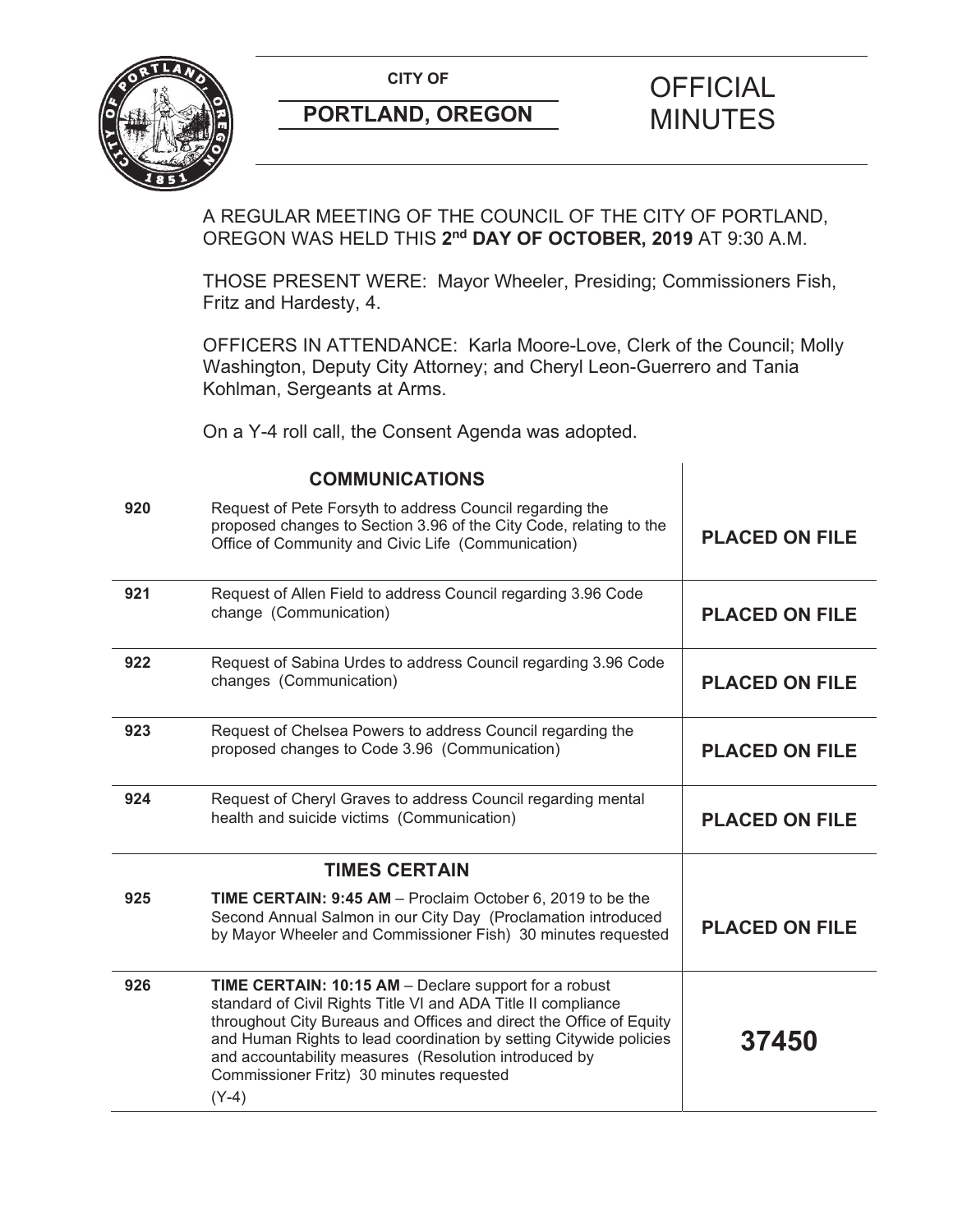| 927<br><b>TIME CERTAIN: 10:45 AM - Accept Portland Parks &amp; Recreation</b><br>Board 2019 Annual Report (Report introduced by Commissioner<br>Fish) 15 minutes requested                                                                                                                                                                                                                                                                                                   | <b>ACCEPTED</b>                                                                   |
|------------------------------------------------------------------------------------------------------------------------------------------------------------------------------------------------------------------------------------------------------------------------------------------------------------------------------------------------------------------------------------------------------------------------------------------------------------------------------|-----------------------------------------------------------------------------------|
|                                                                                                                                                                                                                                                                                                                                                                                                                                                                              |                                                                                   |
| Motion to accept the report: Moved by Fish and seconded by<br>Hardesty.<br>$(Y-4)$                                                                                                                                                                                                                                                                                                                                                                                           |                                                                                   |
|                                                                                                                                                                                                                                                                                                                                                                                                                                                                              |                                                                                   |
| <b>CONSENT AGENDA – NO DISCUSSION</b>                                                                                                                                                                                                                                                                                                                                                                                                                                        |                                                                                   |
| <b>Mayor Ted Wheeler</b>                                                                                                                                                                                                                                                                                                                                                                                                                                                     |                                                                                   |
| <b>Office of Management and Finance</b>                                                                                                                                                                                                                                                                                                                                                                                                                                      |                                                                                   |
| $*928$<br>Pay property damage claim of Pacific Power in the sum of \$8,477<br>involving the Portland Water Bureau (Ordinance)<br>$(Y-4)$                                                                                                                                                                                                                                                                                                                                     | 189720                                                                            |
| <b>Commissioner Chloe Eudaly</b>                                                                                                                                                                                                                                                                                                                                                                                                                                             |                                                                                   |
| <b>Bureau of Transportation</b>                                                                                                                                                                                                                                                                                                                                                                                                                                              |                                                                                   |
| $*929$<br>Accept a grant in the amount of \$1,771,000 from TriMet for                                                                                                                                                                                                                                                                                                                                                                                                        |                                                                                   |
| disbursement of State of Oregon, Public Transit funds for Portland<br>Streetcar, and authorize a subrecipient agreement (Ordinance)<br>$(Y-4)$                                                                                                                                                                                                                                                                                                                               | 189721                                                                            |
| 930<br>Amend the future street name of SW Northgate Ct to S Elysium PI<br>and amend the future street name of a portion of SW Buddington<br>St to S Elysium Ave (Ordinance; amend Ordinance No. 188995)                                                                                                                                                                                                                                                                      | <b>PASSED TO</b><br><b>SECOND READING</b><br><b>OCTOBER 9, 2019</b><br>AT 9:30 AM |
| $*931$<br>Amend street sign dual signage requirements, authorize<br>efficiencies in new street sign fabrication, and authorize the<br>efficient disposition of old and unusable street signs (Ordinance;<br>amend Ordinance Nos. 188995 and 188996; waive Code<br>Subsection 17.93.06.A)<br>$(Y-4)$                                                                                                                                                                          | 189722                                                                            |
| <b>Commissioner Nick Fish</b>                                                                                                                                                                                                                                                                                                                                                                                                                                                |                                                                                   |
| <b>Bureau of Environmental Services</b>                                                                                                                                                                                                                                                                                                                                                                                                                                      |                                                                                   |
| 932<br>Authorize the Bureau of Environmental Services to enter into an<br>agreement with Metro to cooperate in the management of the<br>McDuffie Property, the Goff Conservation Easement, Gray<br>Easements, and the acquisitions of future property interests to<br>protect watershed health and to accomplish projects including, but<br>not limited to, the Tryon Creek at Boones Ferry Culvert<br>Replacement Project No. E08682 (Second Reading Agenda 902)<br>$(Y-4)$ | 189723                                                                            |
| Authorize the Bureau of Environmental Services to enter into an<br>933<br>agreement with Oregon Parks & Recreation Department to<br>cooperate in the construction and maintenance of the Tryon Creek<br>at Boones Ferry Culvert Replacement Project No. E08682<br>(Second Reading Agenda 903)<br>$(Y-4)$                                                                                                                                                                     | 189724                                                                            |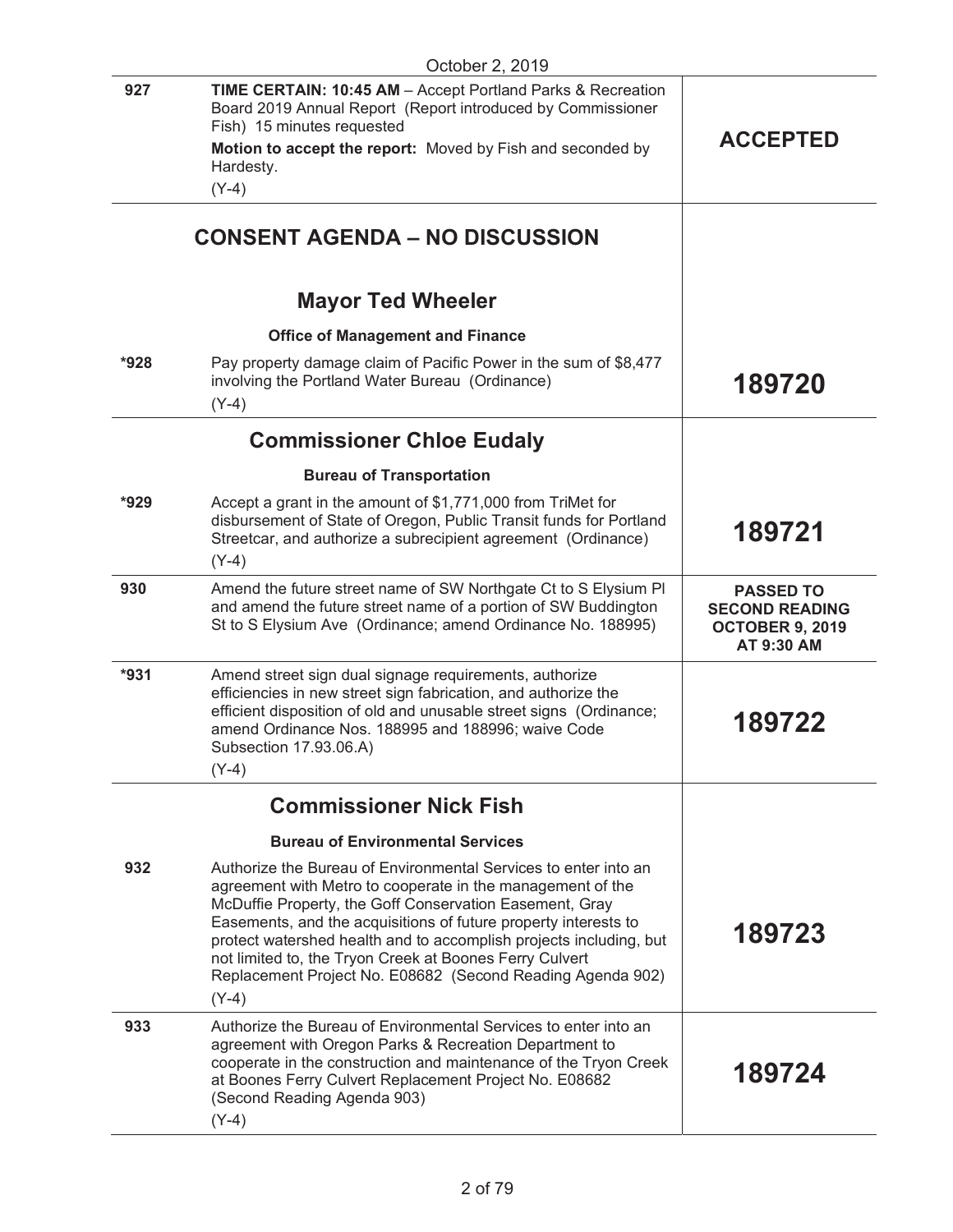# **Mayor Ted Wheeler**

|      | <b>MAYOF TOW PRINCIPLE</b>                                                                                                                                                                                                                                                                                          |                                                      |
|------|---------------------------------------------------------------------------------------------------------------------------------------------------------------------------------------------------------------------------------------------------------------------------------------------------------------------|------------------------------------------------------|
| 934  | Appoint Yesenia Delgado to the Home Forward Board of<br>Commissioners for a term to expire January 1, 2021 (Resolution)<br>10 minutes requested                                                                                                                                                                     | 37451                                                |
|      | $(Y-4)$                                                                                                                                                                                                                                                                                                             |                                                      |
| 935  | Proclaim October 2019 Domestic Violence Awareness Month<br>(Proclamation introduced by Mayor Wheeler) 20 minutes<br>requested                                                                                                                                                                                       | <b>PLACED ON FILE</b>                                |
|      | <b>Office of Management and Finance</b>                                                                                                                                                                                                                                                                             |                                                      |
| 936  | Accept bid of Cascade Bridge, LLC for the North Rivergate<br>Overcrossing Project for \$15,891,102 (Procurement Report - Bid<br>No. 00001295) 15 minutes requested<br>Rescheduled to October 2, 2019 at 2:00 p.m.<br>Motion to accept the report: Moved by Fish and seconded by<br>Fritz.<br>(Y-3; N-1 Hardesty)    | <b>ACCEPTED</b><br><b>PREPARE</b><br><b>CONTRACT</b> |
| 937  | Accept bid of Stellar J Corporation for the Dam 1 Needle Valve<br>Replacement Project for \$1,499,000 (Previous Agenda 907;<br>Procurement Report - Bid No. 00001274)<br>Rescheduled to October 2, 2019 at 2:00 p.m.<br>Motion to accept the report: Moved by Fish and seconded by<br>Fritz.<br>(Y-3; N-1 Hardesty) | <b>ACCEPTED</b><br><b>PREPARE</b><br><b>CONTRACT</b> |
| 938  | Authorize a lease extension with 2020 Portland Owner, LLC, for<br>office space at Jacobs Center 2020 SW 4th Ave, expiring October<br>31, 2022 and October 31, 2024, at an average annual estimated<br>cost of \$1.3 million (Second Reading Agenda 909; amend<br>Contract No. 30006204)<br>(Y-3; N-1 Hardesty)      | 189725                                               |
|      | <b>Portland Housing Bureau</b>                                                                                                                                                                                                                                                                                      |                                                      |
| *939 | Approve application under the Multiple-Unit Limited Tax Exemption<br>Program for 18th Avenue Apartments located at 5205 SE 18th Ave<br>(Ordinance)<br>Rescheduled to October 2, 2019 at 2:00 p.m.<br>$(Y-4)$                                                                                                        | 189729                                               |
| 940  | Amend Portland Renter Additional Protections Code to add an<br>accessory dwelling unit exemption to mandatory relocation<br>assistance (Second Reading Agenda 912; amend Code Section<br>30.01.085)<br>$(Y-4)$                                                                                                      | 189726                                               |
|      |                                                                                                                                                                                                                                                                                                                     |                                                      |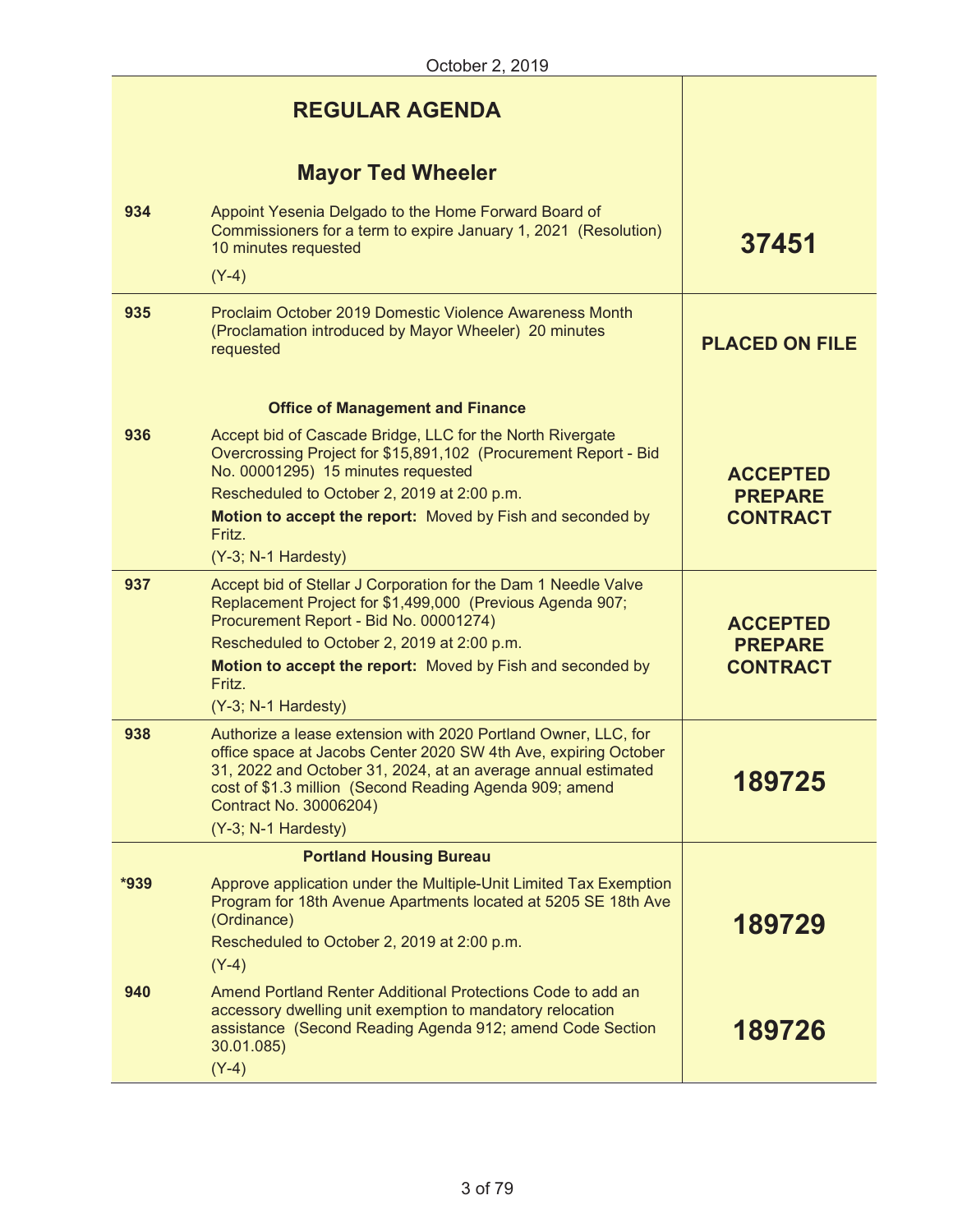|     | October 2, 2019                                                                                                                                                                                                                                                                         |        |
|-----|-----------------------------------------------------------------------------------------------------------------------------------------------------------------------------------------------------------------------------------------------------------------------------------------|--------|
| 941 | Extend subrecipient contract with Metropolitan Public Defenders by<br>\$100,000 in Recreational Cannabis Tax funding to support the<br>expungement pilot program to June 30, 2020 (Second Reading<br>Agenda 915; amend Contract No. 32001866)<br>$(Y-4)$                                | 189727 |
|     | <b>Commissioner Nick Fish</b>                                                                                                                                                                                                                                                           |        |
|     | <b>Bureau of Environmental Services</b>                                                                                                                                                                                                                                                 |        |
| 942 | Authorize a competitive solicitation and contract with the lowest<br>responsible bidder and provide payment for construction of Tryon<br>Creek at Boones Ferry Culvert Replacement Project No. E08682<br>for an estimated cost of \$5,360,000 (Second Reading Agenda<br>894)<br>$(Y-4)$ | 189728 |
|     |                                                                                                                                                                                                                                                                                         |        |

At 11:44 a.m., Council recessed.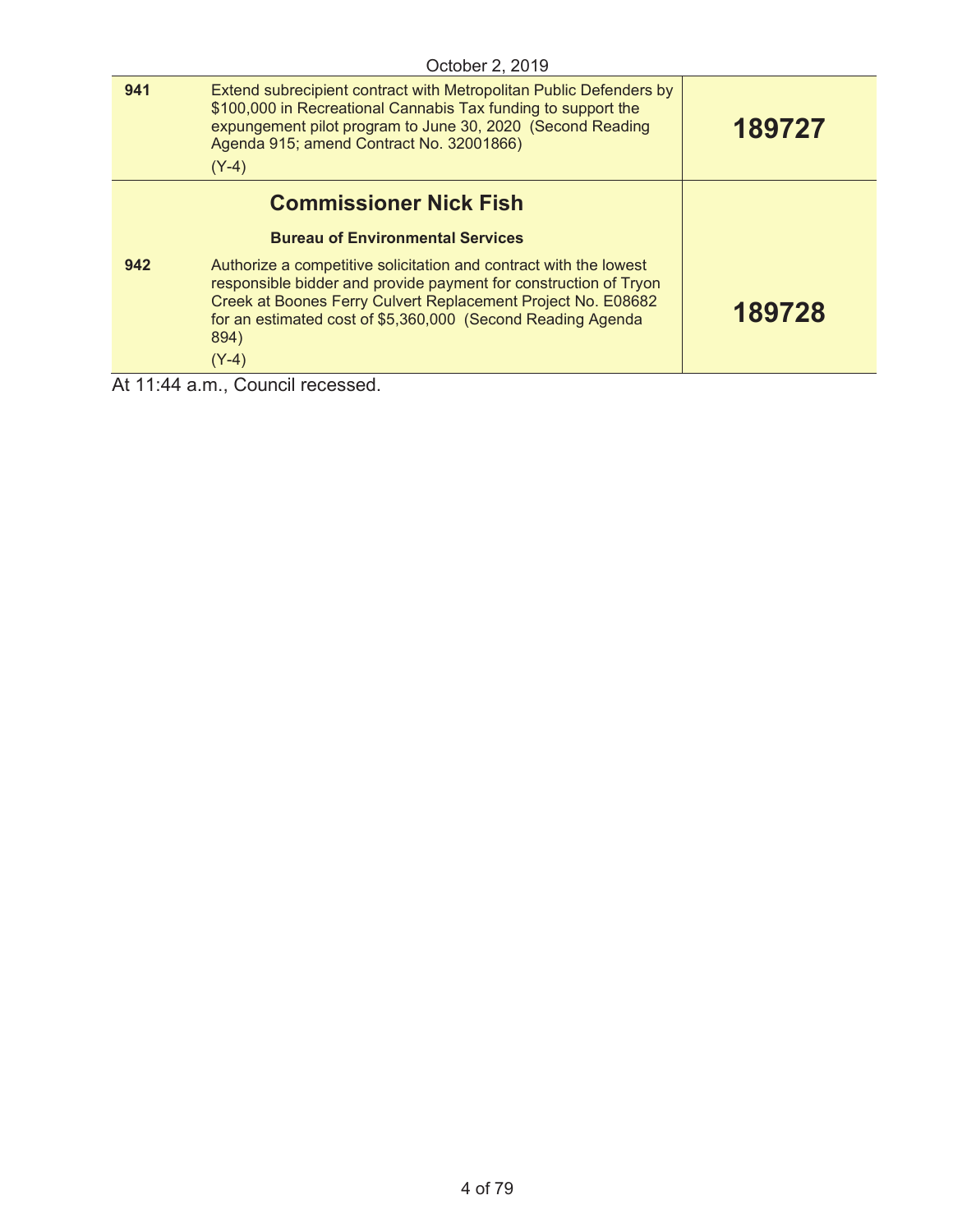|                                                                                                                                      | October 2, 2019                                                                                                                                                                                                                                                                                                                                                                     |                                                                                            |  |
|--------------------------------------------------------------------------------------------------------------------------------------|-------------------------------------------------------------------------------------------------------------------------------------------------------------------------------------------------------------------------------------------------------------------------------------------------------------------------------------------------------------------------------------|--------------------------------------------------------------------------------------------|--|
| A RECESSED MEETING OF THE COUNCIL OF THE CITY OF PORTLAND,<br>OREGON WAS HELD THIS 2 <sup>nd</sup> DAY OF OCTOBER, 2019 AT 2:00 P.M. |                                                                                                                                                                                                                                                                                                                                                                                     |                                                                                            |  |
| THOSE PRESENT WERE: Mayor Wheeler, Presiding; Commissioners Fish,<br>Fritz and Hardesty, 4.                                          |                                                                                                                                                                                                                                                                                                                                                                                     |                                                                                            |  |
|                                                                                                                                      | Commissioner Fish left at 3:34 p.m.                                                                                                                                                                                                                                                                                                                                                 |                                                                                            |  |
|                                                                                                                                      | OFFICERS IN ATTENDANCE: Karla Moore-Love, Clerk of the Council; Lauren<br>King, Deputy City Attorney; and Cheryl Leon-Guerrero and Tonia Kohlman,<br>Sergeants at Arms.<br>The meeting recessed at 3:45 p.m. and reconvened at 3:53 p.m.                                                                                                                                            |                                                                                            |  |
|                                                                                                                                      |                                                                                                                                                                                                                                                                                                                                                                                     |                                                                                            |  |
| 943                                                                                                                                  | TIME CERTAIN: 2:00 PM - Accept the 2018 Annual Report of the<br>Portland Police Bureau (Report introduced by Mayor Wheeler) 1<br>hour requested for items 943 and 944                                                                                                                                                                                                               |                                                                                            |  |
|                                                                                                                                      | Motion to accept the report: Moved by Hardesty and seconded<br>by Fritz.                                                                                                                                                                                                                                                                                                            | <b>ACCEPTED</b>                                                                            |  |
| 944                                                                                                                                  | $(Y-3)$<br>Adopt Portland Police Bureau's FY19-20 Community Engagement<br>Plan (Resolution introduced by Mayor Wheeler)<br>$(Y-3)$                                                                                                                                                                                                                                                  | 37452                                                                                      |  |
| 945                                                                                                                                  | TIME CERTAIN: 3:00 PM - Amend the Comprehensive Plan,<br>Comprehensive Plan Map, Zoning Map, Title 33-Planning and<br>Zoning, Title 18-Noise Control, Title 32-Signs and Related<br>Regulations to revise the Multi-Dwelling Residential designations<br>and base zones (Ordinance introduced by Mayor Wheeler; amend<br>Code Title 33, and Code Title 18 and 32) 2 hours requested | <b>CONTINUED TO</b><br><b>NOVEMBER 6, 2019</b><br><b>AT 2:00 PM</b><br><b>TIME CERTAIN</b> |  |
|                                                                                                                                      | At 5:53 p.m., Council recessed.                                                                                                                                                                                                                                                                                                                                                     |                                                                                            |  |
|                                                                                                                                      | DUE TO LACK OF AGENDA THERE WAS<br>NO THURSDAY, OCTOBER 3, 2019, 2:00 PM MEETING                                                                                                                                                                                                                                                                                                    |                                                                                            |  |

# **MARY HULL CABALLERO**

Auditor of the City of Portland

Karla Moore-Love Date: 2020.04.27 Digitally signed by Karla Moore-Love 13:44:02 -07'00'

By Karla Moore-Love Clerk of the Council

For a discussion of agenda items, please consult the following Closed Caption File.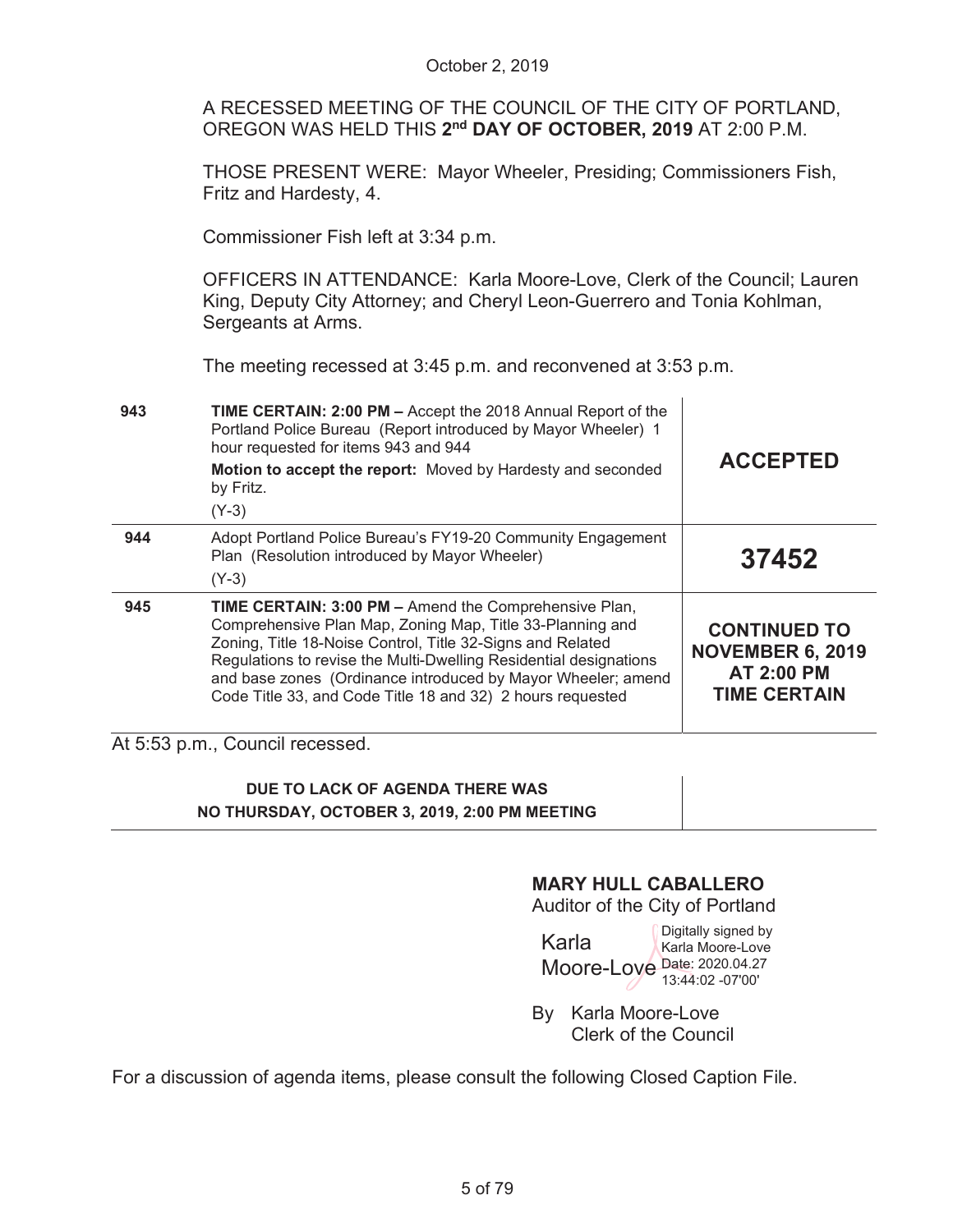## **This file was produced through the closed captioning process for the televised City Council broadcast and should not be considered a verbatim transcript. Key:** \*\*\*\*\* **means unidentified speaker.**

## **October 02, 2019 9:30 a.m.**

**Wheeler:** Good morning, everyone. The wednesday, october 2, 2019 session of the Portland city council. Good morning, Karla. Would you please call the roll. [roll taken] **Hardesty:** Here. **Fish:** Here **Fritz:** Here. **Wheeler:** Here

**Wheeler:** now we will hear from legal counsel. Good morning.

**Molly Washington, Deputy City Attorney:** Good morning. Welcome to the Portland city council. The city council represents all Portlanders and meets to do the city's business. The presiding officer preserves order and decorum during the city council meetings so everyone can feel welcomed, comfortable, respected and safe. To participate in the council meetings you may sign up in advance with the council clerk's office for communications to briefly speak about any subject. You may also sign up for public testimony and resolutions or the first readings of ordinances. Your testimony should address the matter being considered at the time. If it does not you may be ruled out of order. When testifying, please state your name for the record. Your address is not necessary. Police disclose if you are a lobbyist. If you are representing an organization, please identify It. The presiding officer determines the length of testimony. Individuals generally have three minutes to testify unless otherwise stated. When you have 30 seconds left, a yellow light goes on, when your time is done, a red light goes on. If you are in the audience, would like to show your support for something said, please feel free to do a thumbs up. If you want to express that you do not support something, please feel free to do a thumb's down. Please remain seated in council chambers unless entering or exiting. If you are filming the proceedings, please do not use bright lights or disrupt the meeting. Disruptive conduct such as shouting or interrupting testimony or council deliberations will not be allowed. If there are disruptions, a warning will be given that further disruption may result in the person being rejected for the remainder of the meeting. After being ejected, a person who fails to leave the meeting is subject to arrest for trespass. Thank you for helping your fellow Portlanders feel welcome, comfortable, respected and safe. **Wheeler:** Thank you very much, a notice here related to housekeeping, a majority of the council are going to an event this morning so we are going to have to wrap up by about

11:40, so I will ask people to hold testimony today to two minutes, Just so we don't lose the quorum and get to the business today. First up is communications. Karla, I believe the first four individuals would like to come up together?

**Moore-Love:** Correct. Yes.

# **Items 920 and 921.**

**Wheeler:** Very good, good morning. Commissioner hardesty.

**Hardesty:** Good morning. Thank you, mayor, I am just curious if the panel -- thank you, mayor, I am just curious if the panel knows that the code changes have been slowed down.

# **Wheeler:** Yes.

**Hardesty:** Just checking because I thought you made it all the way here it would be a shame for you not to start off with that.

**Fish:** Can we clarify, I saw face light up, the two-minute rule applies to testifying on matters on the regular agenda, during the communication everyone gets three minutes so there is no change in people testifying.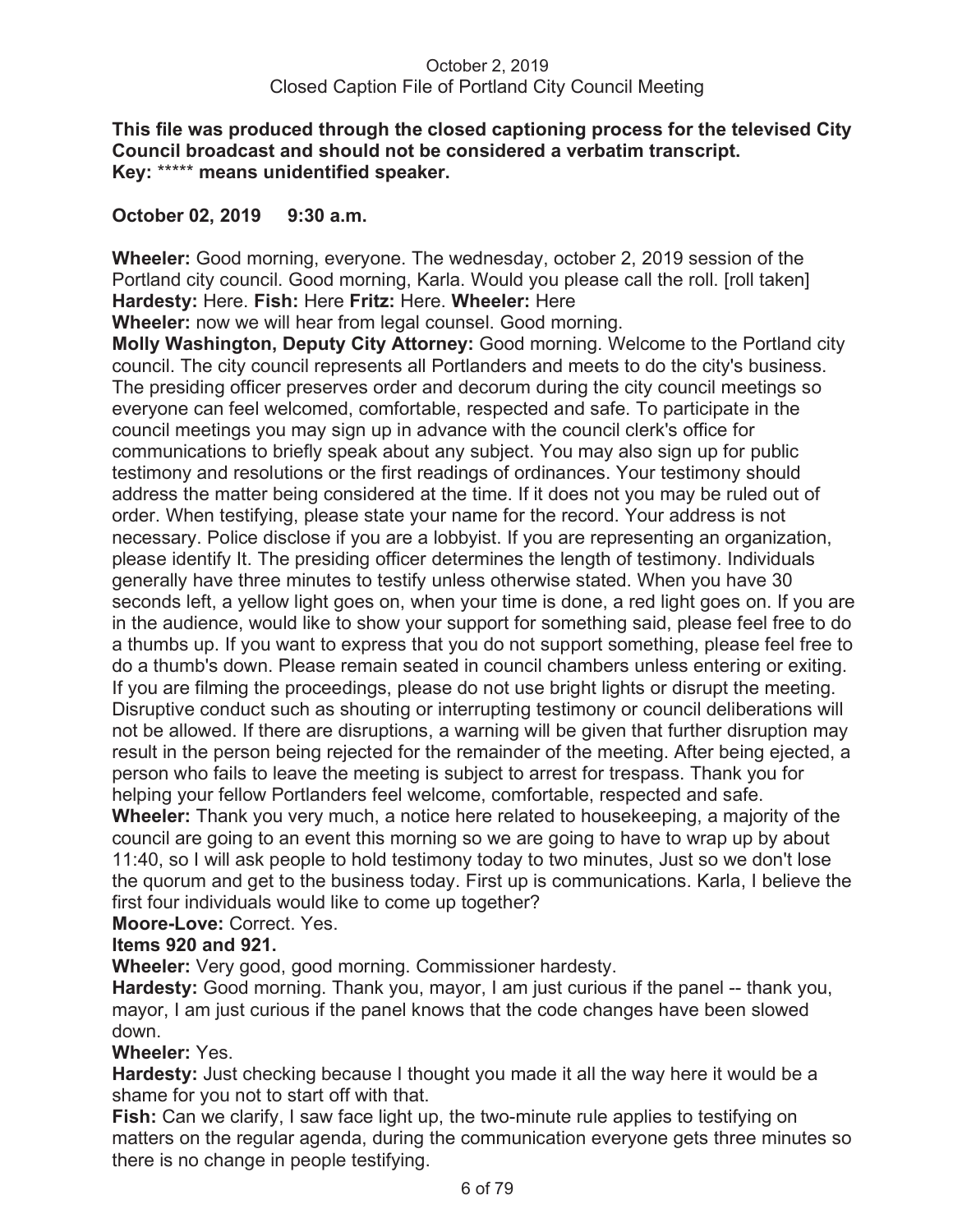**Wheeler:** In your for that clarification. Sorry if there was any confusion. You have three minutes each.

**Hardesty:** And nice to see mr. Schwab, thank you for being here.

**Wheeler:** Good morning. I will let you go in any order you choose. Thank you. **Pete Forsyth:** Good morning. My name is pete forsyth. I am president of the south tabor neighborhood association, which has published a letter Opposing 3.96 but my -- my comments go into more detail. I think this process has revealed a strong consensus across the city, which may seem strange to say given the contention, but commissioner eudaly in her email update there is a strong consensus across the city that there are changes needed to address the inability, or the, the shortcomings of the city in engaging with a diverse collection of group and collection of Portlanders. So, that really -- I think that leaves us with an important question, if there is such a strong consensus for the general principles why is there not a code change proposed that there is a strong consensus behind? I want to shed light on that, and I think my colleagues will go into more detail. The -- I think that there are two possible reasons that stick out to me. Number one is I don't believe that there was ever a public engagement plan crafted for this or publicly presented or referred back to you throughout the process. I think it's really critical to engage the stakeholders early and often, not just a select group but really everyone that's affected by a change in the code. I think allen, in particular, will go into detail on that, and the other thing, which could be part of that, I am not really sure how the city works in this way, but I don't see a clear problem statement. It seems to me that from the beginning, maybe from council, Maybe from the civic life, there should be a clear list of what are the problems that the committee and the code change are intending to address. From my perspective as a citizen, it seems that list has kind of changed and been a bit ad hoc as things have been brought up in different discussions at different times and makes the process difficult to follow. But, I would like to say that the city council and the civic life and the entire community, I think, have invested a great deal in trying to come to a code change, and I think that has really resulted in a lot of very good work. I would say it's just not complete. Establishing that consensus and having the language that we have now which really goes into some detail about what is needed is a really good starting point. What I suggest happen now is that I think that the city council probably needs to resource another phase that would be, I think, probably like a minimum of 18 months. I am not really an expert on what that is, but there needs to be a new process. I don't think that any collection of half measures is going to substitute for not having had that the first time, so just going to a few neighborhood associations and talking to them, it's good stuff, but it needs to be done in a more structured way than that to be effective. Final point, if I may? **Wheeler:** Very quickly.

**Forsyth:** My reading of the city Council resolution is that you wanted a new system to be created in parallel with the system for geographically-based groups not to have the existing system taken away so it does achieve getting on the same level but now the way that city council intend.

**Wheeler:** Appreciate it. Commissioner hardesty, did you have a question? **Hardesty:** Yes, mayor. I am just concerned with having this conversation when the commissioner in charge is not here, and it feels -- it just feels like it's happening in a vacuum. And because this is the communication, I want that on the record that I think that that is not helpful when the commissioner, who put her heart and soul into the changes, are not actually here.

**Wheeler:** I agree, it would be more helpful if she were here, on the other hand, we require people to sign up a month in advance for communications, so it's hard to coordinate those things but I will make sure that personally, since your testimony is on the record, that the commissioner in charge does see the testimony.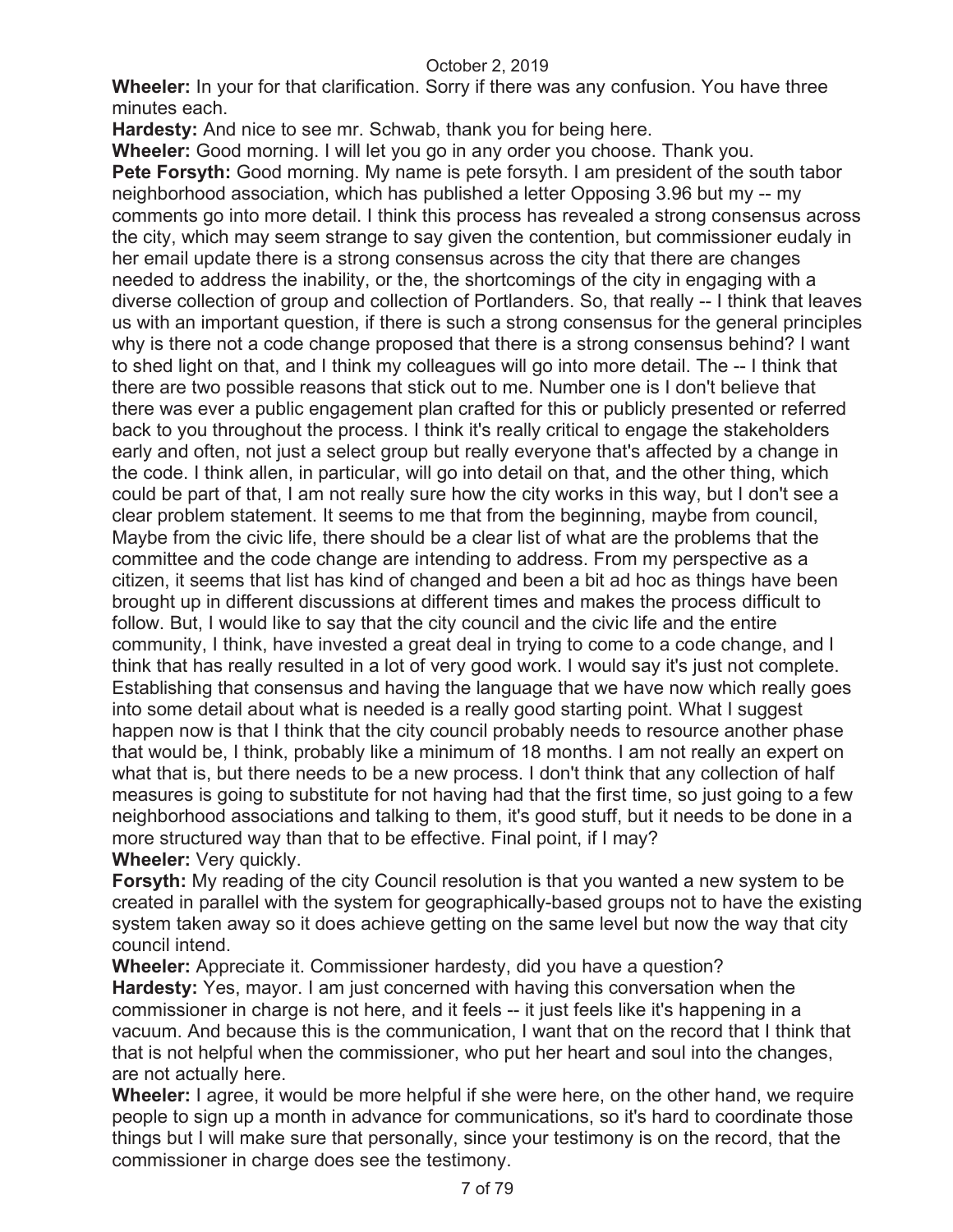**Fish:** While commissioner eudaly has the bureau that has jurisdiction over this, let's be clear it is the council that will make the decision about how we proceed, so i, for one, welcome hearing concerns raised now because in particular, I have concerns about even the current schedule for accepting a report in november. I don't know what purpose that's going to serve, so I welcome Hearing that at this point.

**Wheeler:** So colleagues, I know this is a hot button item, but we have a very short time framing to through today's business, so I would recommend let's hear the testimony, and then we will have time to digest it and have the conversation later. Good morning. **Item 923.** 

**Chelsea Powers:** All right. Good morning. Mayor wheeler, commissioners, thank you for taking the time to listen to my testimony today. My name is chelsea powers, I am the chair of the darlington neighborhood association. Many of you are familiar with brentwood darlington and know our history of -- our history of being annexed into the city. I am here about 3.96. These proposed changes have the potential to severely impact brentwood darlington and other southeast neighborhood association's ability to serve our neighborhoods. While we agree wholeheartedly with meeting changes to create a more equitable, inclusive and accessible system, we feel the language is currently proposed, will not actually achieve those goals. Since 2016, has won three grants benefiting the city bureaus and the infrastructure projects. We host 30 public meetings, an average of events and four free partnered events per year. This is a fraction of what we do on an annual budget of approximately \$5,000, just under \$1500 of which comes from the city grants to our neighborhood Coalition, southeast uplift. This is important because my board of 12 volunteers provides the city of Portland with an average of over 150,000 in free labor per year. You can imagine our shock when we learned the proposed code 3.96 months into the process, and saw it removed all -- all references. Reading through the code were shocked to hear how much support was withheld over the years and what a difference it could have made. A small amount of money can make or break many neighborhood associations, endangering our support through forcing neighborhood coalitions to compete for grants and risk our entire being. In the neighborhood coalitions are unable to obtain grant funds in the new system, the neighborhood association's face support, lose the services of insurance and fiscal sponsorship. Changing the code term of meeting and record standards that protect us all does not feel like a move that includes more residents. All recipients of public funds must be required to be open and transparent. These rules keep neighborhood associations publicly accountable for their actions and allows government at all levels to work with us in good faith. Furthermore, our residents rely on our records when they cannot attend the meetings and events. We are an integral part of the framework, and the repercussions of the neighborhood associations Would be felt by every resident regardless of their opinions on the current system. It is my hope that civic life will present a communication outreach and project plan. To begin a renewed faith of this process, one that brings all stakeholders to the table as currently supported and those who aren't. Directors agree that updating the code is a referendum on government, but not on who is supported in the past. If that is the case, adversaries in our community and gives us the opportunity to be in this process. There is room for everyone at the table if we work together. Thank you.

## **Wheeler:** Thank you.

# **Item 922.**

**Sabina Urdes:** Good morning. My name is sabina, I serve as the chair of the lents neighborhood association. I am here to ask you take the opportunity of the 3.96 rewrite to bring our communities to work together on these changes instead of dividing us, which has been the approach of the office of community and civic life so far. My district coalition is being phased out from a part of town where we have the highest percentage of refugees,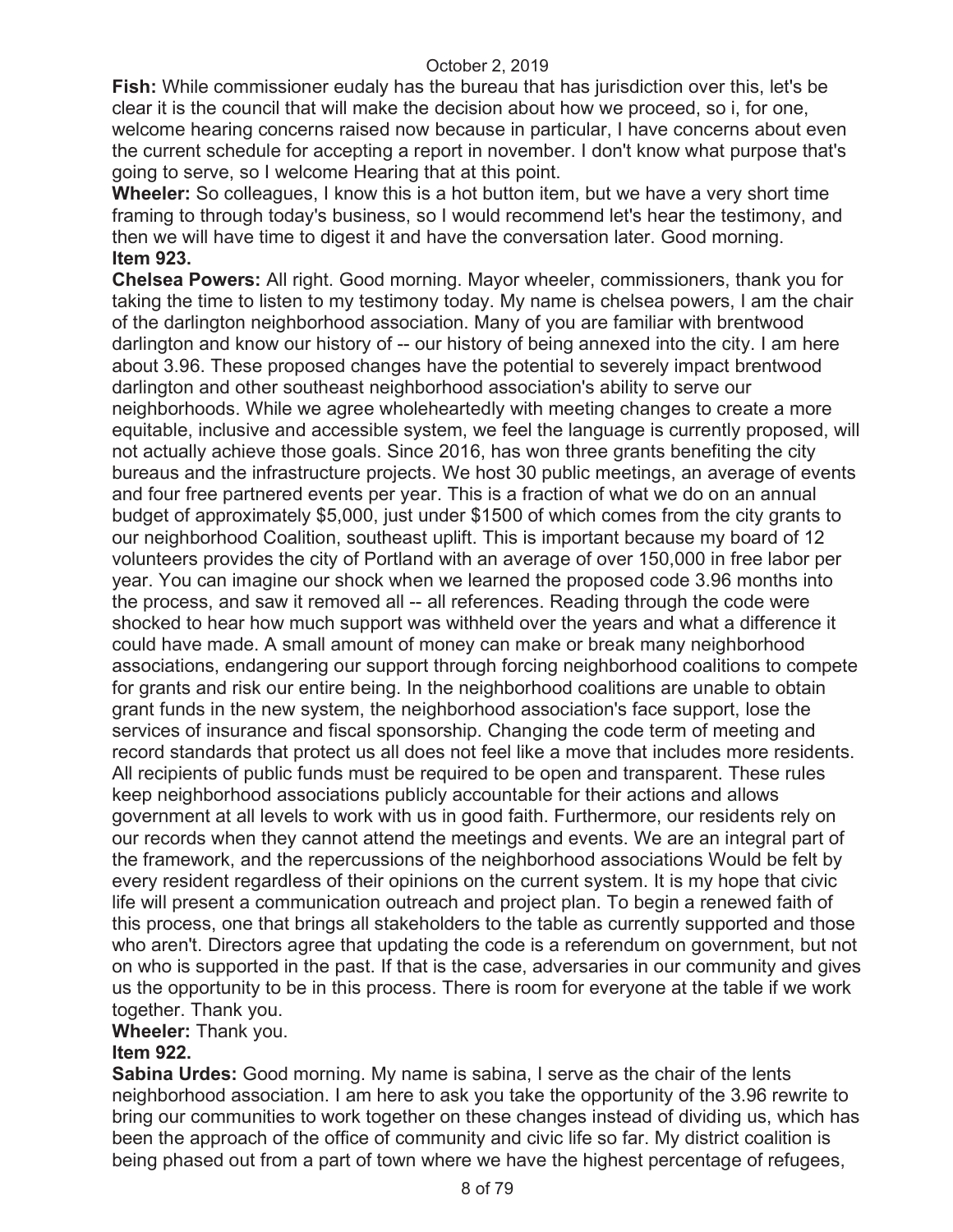immigrants, and people of color. This choice that the bureau is playing to phase out the staff support that we are getting speaks to the fact that they do not have an interest or ability to support bringing more community groups to the table. They have not been able to support current ones. East of 82nd avenue is where Ethnic groups and other communities of identity meet to organize the festivals such as tonga day festival. There are groups such as refugees and immigrants with disabilities, somali women coalition of Portland, and iraqi society and more. Asking them to travel downtown to get one-on-one support on a grant application is a significant barrier to their engagement. But, they each belong to a neighborhood. What if the neighborhood associations in east Portland had the training and empowerment from the bureau responsible for community and civic life to support these groups, navigate the past to obtaining the support and resources from the city. The city, the civic life claims neighborhood associations are not representative of the diversity in the city, yet when civic life attempted to engage the community in a survey, they only got 1500 responses the first time and around 100 responses or fewer the second time. How come civic life's 1500 responses are representative of everyone in our city but the work of 95 neighborhood associations isn't. What would have been the harm in the bureau actively and intentionally collaborating with the neighborhood associations to reach more people instead of leaving neighborhood associations out and blaming us for the inequities and civic engagement. Collaborating with neighborhood Associations versus blaming them. Do you see the difference? At the july 31 council session, a senior member of the community, mary ann schwab who sat where I am now was belittled and dismissed by commissioner eudaly who accused mary ann of spreading misinformation and used her position of power to silence her when she tried to reply. This is representative of how civic lives have treated community members in this process. They have divided us. Their staff has come -- has been making the rounds to the neighborhood association meetings, but they do not come to list them. They come to tell us that we are wrong. This code change needs oversight from someone who can listen or just someone who can be receptive to our critical feedback and be serious about ongoing accountability. In my experience, commissioner eudaly has not been that person. I am asking all the commissioners today to see the humanity and volunteers doing this work to see us as people instead of objects. Please support oversight from someone who can bring us together instead of divide us. Thank you.

## **Wheeler:** Thank you. Good morning.

**Allen Field:** Good morning, I am allen field, on the board am we oppose this but I am testifying in my individual capacity. We agree our civic engagement framework needs to be updated to accommodate our diverse population. The 2008 connect report in your materials provide as road map on how to do that. It says that to strength and expand the framework by building on the strengths of the neighborhood association system by updating the code and standards to give formal code recognition to other groups alongside n.a.s so they can have a code protected seat at the table and get similar benefits. The first recommendation in that report says quote, "create formal recognition and a seat at the table for organization that is represent people of color, immigrants, and other underrepresentative groups. The auditor's report states community connect charge oni with creating the infrastructure to support the plans, goals, and recommendations including providing formal recognition for a range of community organizations and updating the office's structure and none of those steps have been taken. The auditor confirmed the code should be updated to strengthen and expand the system by formally recognizing the other groups. There needs to be quote, "a clear framework defining roles and responsibilities of the city and community organizations and a focus on accountability. It was recommended that ona I start with the draft plan, for a multi-tiered system with different groups, partnerships, benefits and standards. That plan by paul lisner is in your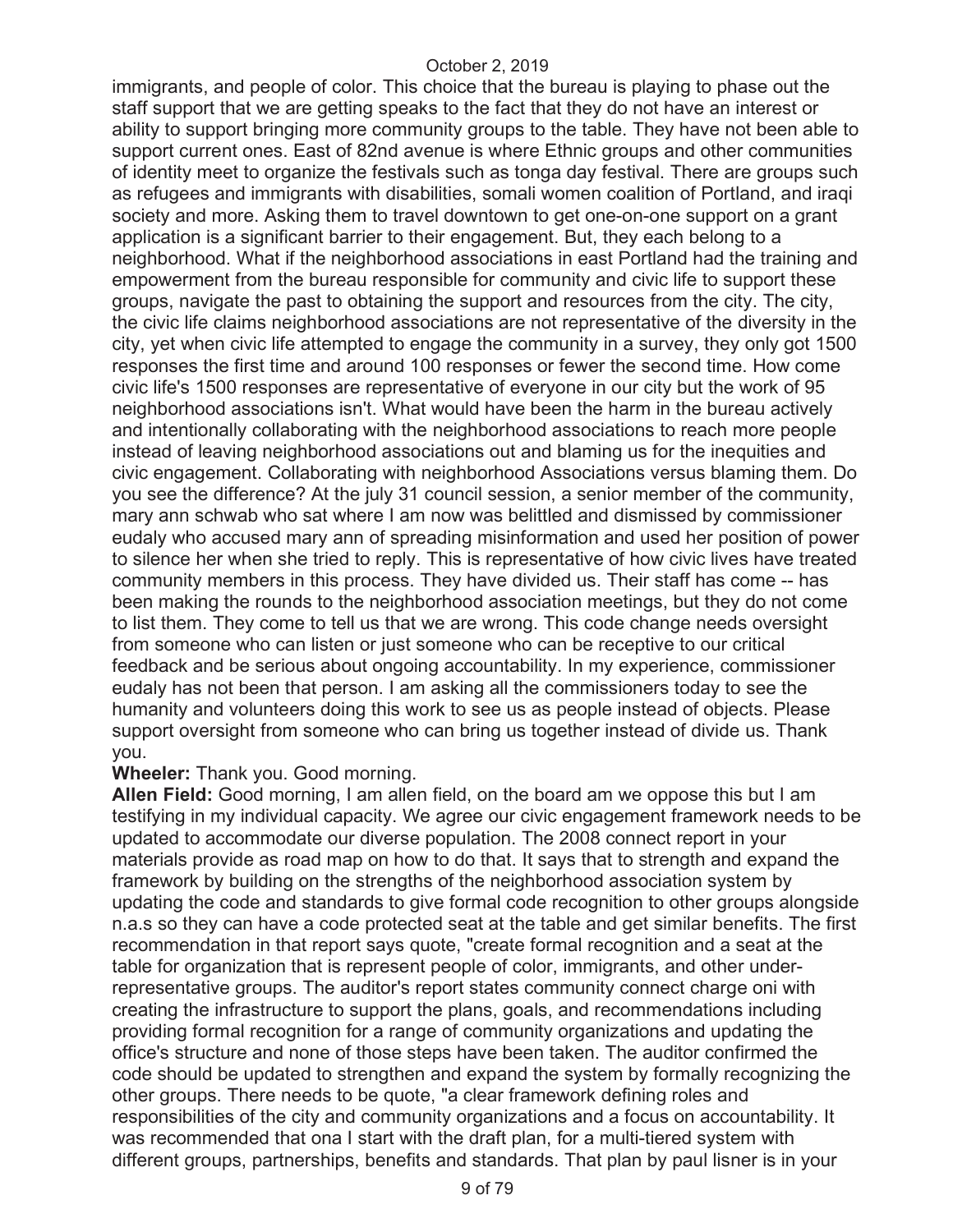materials. The auditor concluded a strong neighborhood system means a stronger, and more resilient Portland. As a committee member confirmed to me, none of those documents were even provided to this committee, not even a full copy of the standards, the committee went in the opposite direction by eliminating all sections. The key components of the system were -- are to be erased. The recognition of nas requirement to comply is a condition of recognition receiving benefits and all mentioned of benefit standards the rules of non-discrimination and open and transparent process and accountability all gone. The code and standards mandate that the civic life oversee n.a. System all gone. The committee should have left alone the n.a. Sections but added sections of formally recognize other groups. I provided you in your notebook a sample of a code 396 update. I kept the sections but added in sections defining the community-based organizations and put in placeholder spots for this committee to define those roles and responsibilities. That's what this committee should have done. The committee should have focused on lifting up those other groups, not tearing down neighborhood associations. A new phase 2 committee should be formed to continue the work of the first committee and draft code to add those groups and revise the standards. There needs to be a public involvement plan vetted by stakeholders, solicit applications, and of the n.a.s fairly represented and have a mutual body like cic manage this process and have draft stages, and, set a realistic time line of 18-14 months and take into account charter review that's going to start next year, which could reshape the government, and add the groups and use the community connect as a guide, apply the model of unity and cooperation and let's take the time to do this right.

**Wheeler:** Thank you. Appreciate it. [applause] commissioner hardesty.

**Hardesty**: Aye I want to appreciate you all for coming today. My objection has nothing to do with your message. It just feels disingenuous to have the conversation when the commissioner is out of the country. I hope you know that commissioner eudaly heard, which is why she decided to slow the process down. It is my hope that the adversarial nature of this act activity will cease. And that people will be respectful of each other in a variety of opinions, and that when we come back to the city council we will have something that all communities will be able to get behind. So thank you for being here today. **Wheeler:** Thanks for coming in, and we appreciate it. [applause] next individual, please. **Item 924.** 

**Wheeler:** Good morning. Thank you for being here.

**Cheryl Graves:** My name is cheryl grace, I am a resident of Portland. I am here today to talk about mental health and suicide. I commend the city of Portland for adopting eugene's public safety system by gaining memorandum with the new service cahoots, a medical and mental public health service. And you will be, by default, offer much needed relief to the other groups of persons on the streets, addicted and homeless. Once you find a solution for addiction crisis, these will be off the street and into rehabilitation facilities. We can address the remainder of the homeless by way of yes, my life matters, the homeless cure. Is the reason this plan will succeed while others have failed is, in part, due to the all inclusive nature. All organizations, public and prior to in one place. Now, the right hand knows what the left is doing and no more dropping the ball between desks and agencies, and a clear communication towards the solution. Once the sufferers of mental illness and addiction are well into recovery, they can be moved to the village to work their programs. They will need the village more than ever. If they end up back on the streets, the systems will fail. The community village offers exactly what they need to succeed and be able to live, Learn, and hopefully even thrive. To gain control of the situation, the yes program plans to build your task force even bigger and stronger. The task force members will gather and deliver the transience to a care center for a meal, a shower, and evaluation. Once evaluated each person will be placed in a hospital for physical care, a care facility,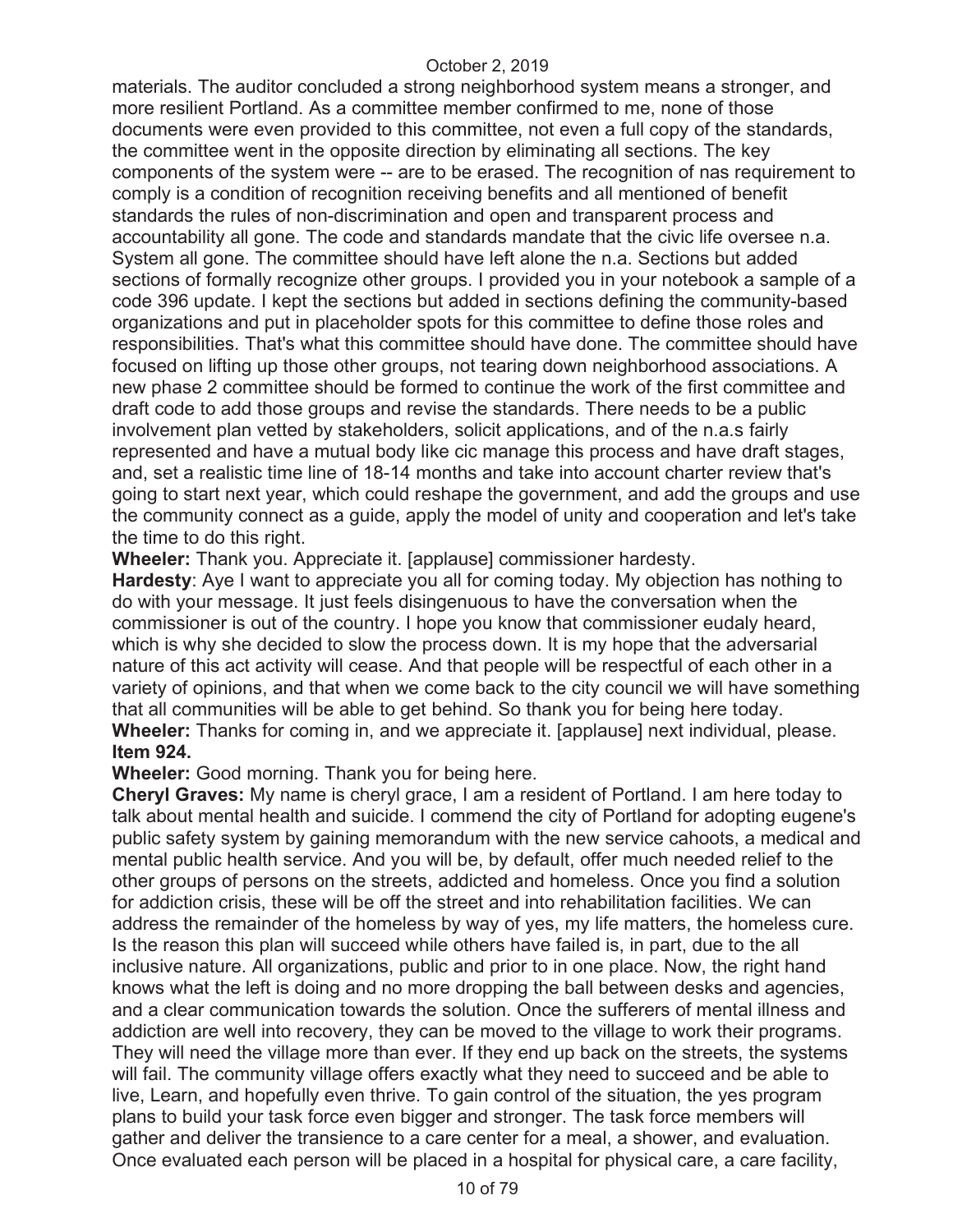for the mentally ill, a rehabilitation center for addiction, and the village revitalization community for a home, job, and life skills programs. Only by separating the groups can we go forward with the revitalization plan for Portland. Homeless by choice, mental health sufferers, and addicted. First, mental health and addiction has been and still is today the main reason why homelessness has not been dealt with and must be dealt with separately. If you ask every person who lost a friend or a family member to suicide, their comments are nearly all the same. We wish that we would have done something sooner. So I am asking that we, as a night city, do that something sooner. Today. How can we, Portland residents, help to expedite the program helping mental health sufferers towards safe living conditions. Thank you.

**Wheeler:** Thank you for your thoughtful comments.

**Graves:** I delivered copies of this Article regarding a plan very similar to this plan here, and it's working. It's in texas. I brought you a copy. I also brought you a copy of my book. **Wheeler:** Very good, thank you.

**Fritz:** I wanted to thank you for the post-card you sent after the last time and thank you -- I want to thank you for the work you are doing despite having a family member with a serious challenge so thank you very much for doing this.

**Wheeler:** Thank you, commissioner. Commissioner hardesty.

**Hardesty:** I wanted to correct one mistake. We have not adopted eugene's system. We are developing a Portland street response, which will be a Portland specific solution, and only one of the solutions that we need to make sure that people who are suffering on the street are not put in harm's way.

**Wheeler:** Have any items been pulled off the consent agenda.

**Moore-Love:** No requests.

**Fritz:** Aye. **Fish:** Aye. **Hardesty:** Aye.

**Wheeler:** Aye. The consent agenda is adopted.

**Item 925.** 

**Fish:** Today is a big day for salmon, and we have a celebration planned accordingly. Portland is proud to be a city where nature is celebrated and enjoyed. It's hard to overstate how important salmon are to our region. Salmon are a major part of the history. They are integral to the life and culture of local tribes and urban indians. And they are part of our collective future. Salmon are a marker for how we treat our environment. Parks natural areas and green infrastructure are pivotal for salmon habitat. In 2004, parks and recreation was the first bureau to be salmon safe certified. In 2016, the rest of the infrastructure and service bureaus followed suit. Making Portland the first city in the nation to be certified as salmon safe. A year later, the city in partnership with many bureaus, community organizations, tribal partners, and urban indians and the army corps of engineers established our first salmon sanctuary at crystal springs. I am pleased to report that it's being recognized internationally by the coalition of cities that are leading the way to step up to our global climate crisis. We are announcing today that crystal springs restoration project, one of our premiere green infrastructure projects, has been recognized by the c40 cities and bloomberg philanthropies in the 100 award for climate adaptation and resilience. The city's 100 award recognizes the top 100 of the world's boldest climate action projects. The winner will be announced october 10 in copenhagen. Mayor wheeler was originally planning to attend that conference but I will sub for Him. No, the mayor will be attending the conference. [laughter] the mayor will be attending the conference on behalf of the city. The "new york times" just reported on studies that show that salmon and steelhead are at high risk of extinction, along the columbia river and willamette river dams because of climate change. The city of Portland, I am proud to report, is doing our best to prevent that from happening. We are applying the same strategies used at crystal springs to restore other salmon habitat. For example, we built a salmon subway in oaks bottom, wildlife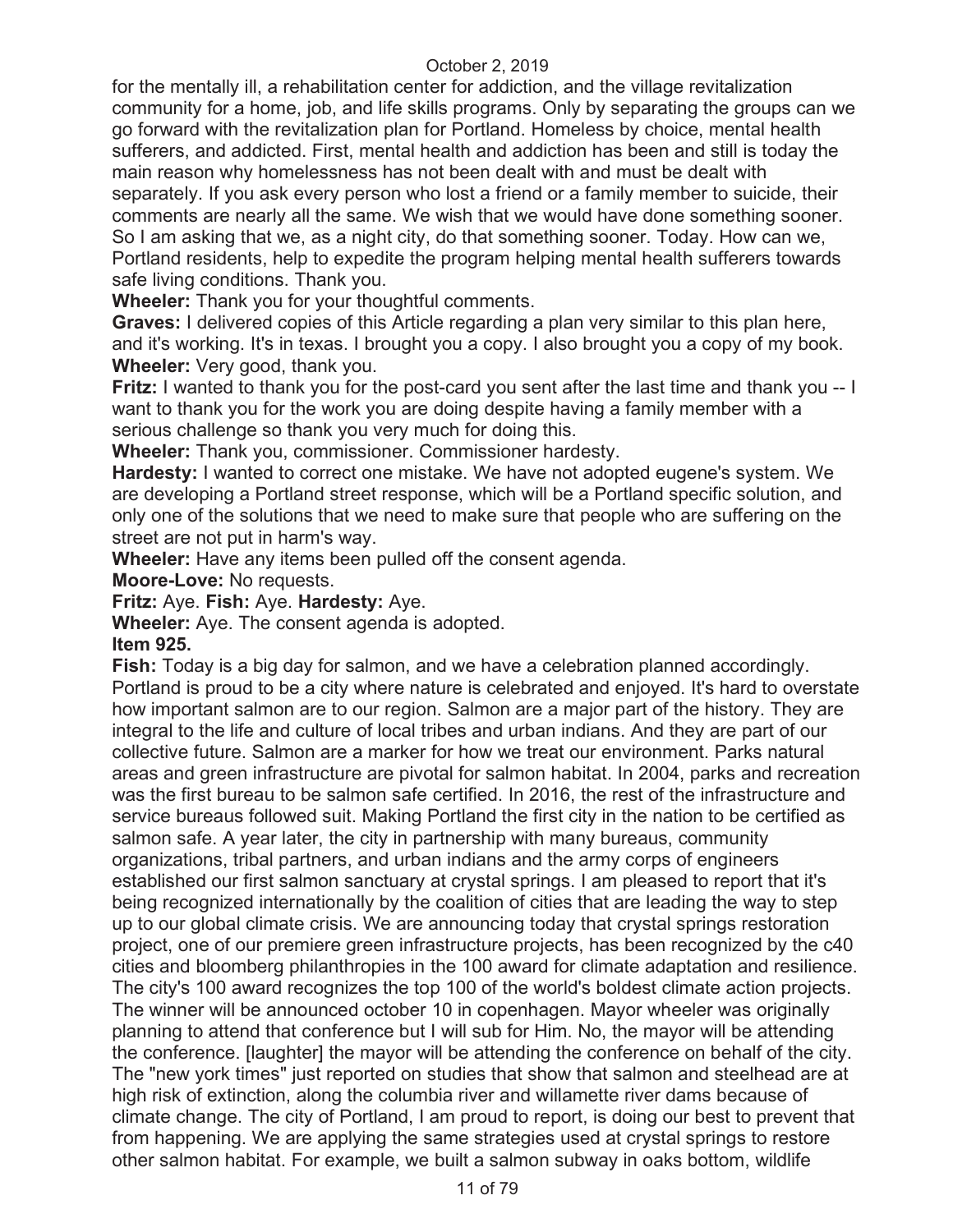refuge, and we are about to start the boones ferry culvert removal project that will unlock habitat on tryon creek. And looking forward we are poised to leverage the federal dollars in partnership with the army corps of engineers for additional restoration work, and a special shout out to senator merkley, who has been tracking the budget for that project at the federal level. Today is an exciting day. Our invited testimony will highlight the incredible work done over the last several years in salmon habitat restoration, and with that, I would like to pass it off to the mayor, who has a few words to say, and he will then invite our first panel to the dioce.

**Wheeler:** The city of Portland is a national and international leader in watershed health, salmon Recovery and climate change resiliency. We restore the rivers, creeks, and natural systems for many reasons. For some, it's to honor salmon as part of the natural and indigenous heritage, for others because it better prepares our city for climate change. Today we are first going to learn about an effort to help Portland fulfill the designation as a salmon safe city, after that, I will read a proclamation declaring october 6 to be salmon in the city day. The salmon safe certification acknowledges that we are transforming government facilities and operations programs and activities to support salmon recovery and meet our certification requirements as a salmon safe city. This has been a true cross bureau effort, which I appreciate, and it's relied on the bureau of environmental services, the transportation bureau, the water bureau, and the fire and rescue, the office of management and finance, and the facilities fleet services, and procurement. So, it's truly been a group effort. Today we are going to hear about just a few of these successes from adena long, the director of parks and recreation and kaitlyn [inaudible], the science integration manager for the bureau of environmental services. After they are done we are going to hear from dan kent, who is the executive director of salmon safe, inc., and judy bluehorse skeleton, an organizer of the Second annual salmon in the city day. And they will come up and speak in turn. I would ask council ask questions or make comments after we heard the update and after our invited guests have an opportunity to speak. I also want to note that there is no council action formally required on this because this is a proclamation. So we will start with kaitlyn and director long. Welcome, and if you could share with us a few words about the update on our salmon safe status.

**Kaitlin Lovell, Bureau of Environmental Services:** Good morning, mayor and commissioners, I will try to catch you up on your time. Thank you for the opportunity to celebrate Portland's salmon by sharing a progress report on the city's biggest inter-bureau effort, our salmon safe certification. It is coordinated by bps and debbie is ill and regrets that she couldn't be here today but bps should be recognized for the role that they play. Director long will be joining me to present on parks' effort and I will be reporting on the other bureaus. However, in the audience today are some key people who have made this happen. I would like to recognize melissa brown from the bureau of environmental services. I don't know if emily roth from parks is in the audience, but she's been an important implementer for parks, and rich grant with pbot, and mike stuhr from the water bureau, and shea from city fleet And bill from Portland fire and rescue, and I will be able to answer questions. We are really excited to partner with salmon safe, a home grown nonprofit that is a leading eco-label organization, and as you mentioned, dan will be speaking shortly. I will jump ahead, Portland parks, we've been partnering with salmon safe since 2004 when Portland parks first became salmon safe certified, and they have been recertified twice more. That success led mayor hales in 2013 to be the first salmon safe city in the world. Because salmon safe is focused on-site development and land management they focus on those bureau that is have land management responsibilities, namely, the pbot, lms, and fire and rescue. We were conditionally certified in 2016, and what that means is we have conditions that we have to show progress to meeting over our five-year certification progress. Today we are, we are sharing our progress at our three-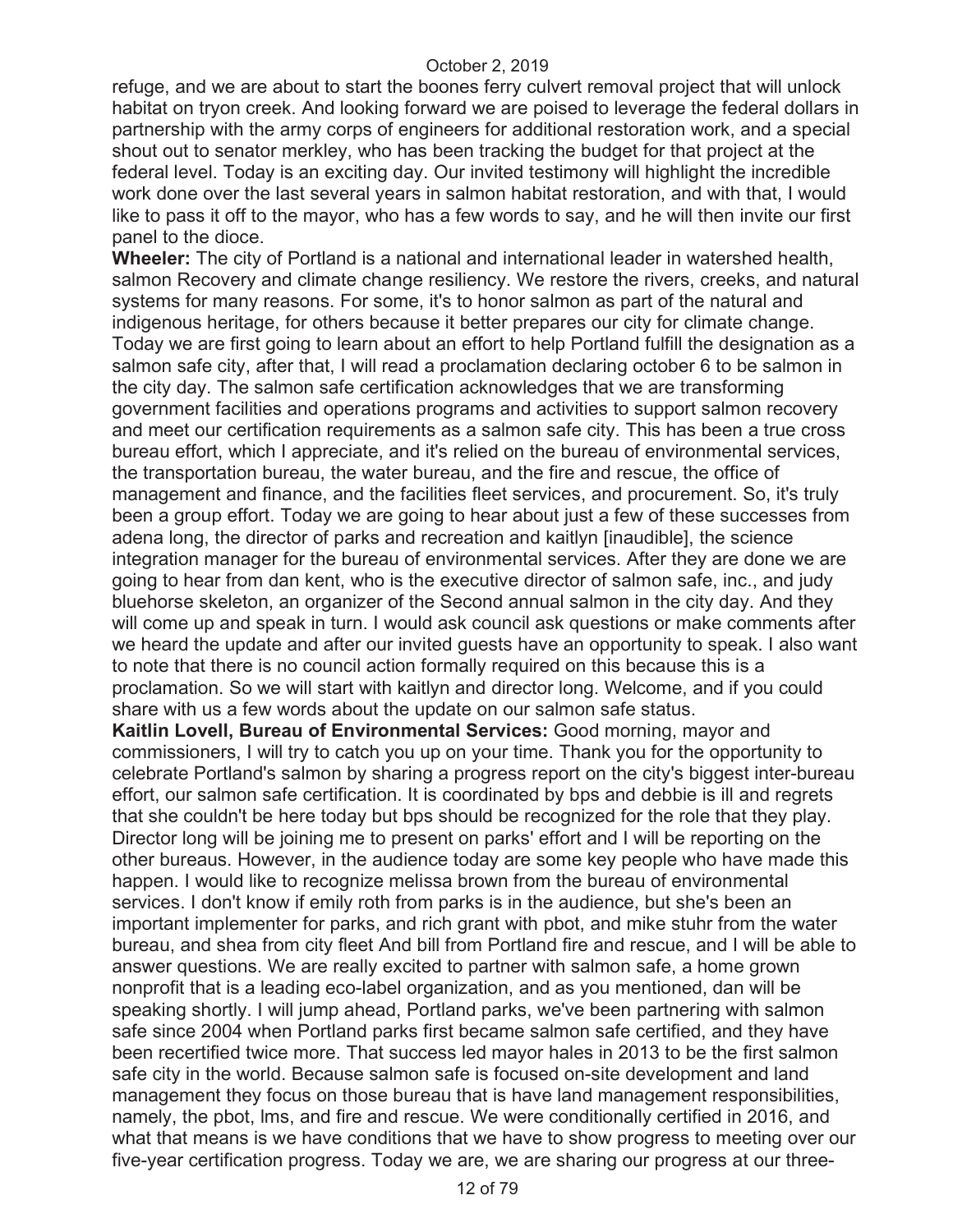year milestone. A number of the bureaus apply, or sorry, a number of the conditions apply across all of the bureaus. Portland parks's 2018 recertification had four conditions. The cross bureau conditions really focused on land management, focusing on those areas that are vegetated that each bureau owns, and where we could prioritize the habitat and restoration as well as water conservation programs. Now, I will turn it over to director long to talk about Portland parks's highlights.

**Adena Long, Director Parks and Recreation:** Thank you, commissioners. I am adena long, director of parks and recreation, and we appreciate the opportunity to tell you how we enhanced and restored the salmon habitat in our city. Our bureau and partner efforts mean that after decades away from their natural habitat in the heart of Portland, we have wild salmon in westmoreland park. This stems from the crystal creek restoration work we completed with bes and the army corps of engineers. Just last year we enjoyed more benefits from working with these partners creating the salmon subway at oaks bottom wildlife refuge. Parks and recreation and proudly recognized as a leader in restoring and maintaining salmon habitat. In 2004, we were the first park system in the united states to be certified as salmon safe. And we still are having been recertified twice. Salmon safe says that Portland parks and recreation is a shining example of how a city park system can succeed in environmental restoration. Salmon safe also recognized that pp&r has moved towards an even greater conservation mindset in the last 15 years that we have engaged with them. Our efforts in protecting and restoring wild salmon are continuing today. We are improving irrigation efficiency and water conservation throughout our Entire system. Our science-based integrated pest management program continues to receive accolades for the practices and success. We are proud of our recently created ecologically sustainability landscape program, something that salmon safe also noted. The initiative brings nature into neighborhood parks with benefits to people, plants, and wildlife. Finally, we are happy to report that Portland parks and recreation has been successful in, with restoration efforts in every city park along the willamette river and on the columbia slough. Salmon in the city, we are working to keep them here and to keep them healthy. Thank you. **Wheeler:** Thank you.

**Lovell:** For the bureau of environmental services, salmon safe really challenged us to quantify the independently quantify the success of the projects to date. We went one step farther and looked at the projects we are also going to be putting in the ground, and we modeled them against climate change to show whether or not we are doing enough to overcome the impacts of climate change. The good news is with some species, we are, with others, like steelhead, we are going to lose ground, and so we need to be doing more. We also were a challenge to monitor the progress, which we have been doing through the Portland watershed report cards. Good news, we are going to be Unveiling the next report cards on october 18 with the snazzy new interactive map, tracking and linking all of our projects to the health. Watershed. The Portland bureau of transportation had some very simple criteria, such as moving the material and storing it differently, and you will see a theme throughout the conditions about how we use the chemicals on the land. Portland parks has been leading the wait with their pest management program, the individual bureaus were challenged to customize that program to their own bureau activity, which pbot did, in addition to a water conservation plan. Interesting to note that b putt has not irrigated any street landscaping for over ten years as a water conservation measure. A lot of people don't think about the chemicals used on the benson bubblers but the water bureau did after the salmon safe certification and changed the agent to be more salmon friendly. They, too, adopted a water manage plan for mount tabor as a water conservation measure. The office of management of finance had a number of conditions related to different activities within omf, including their procurement practices and insuring those services that we contract with are using integrative pest management practices, and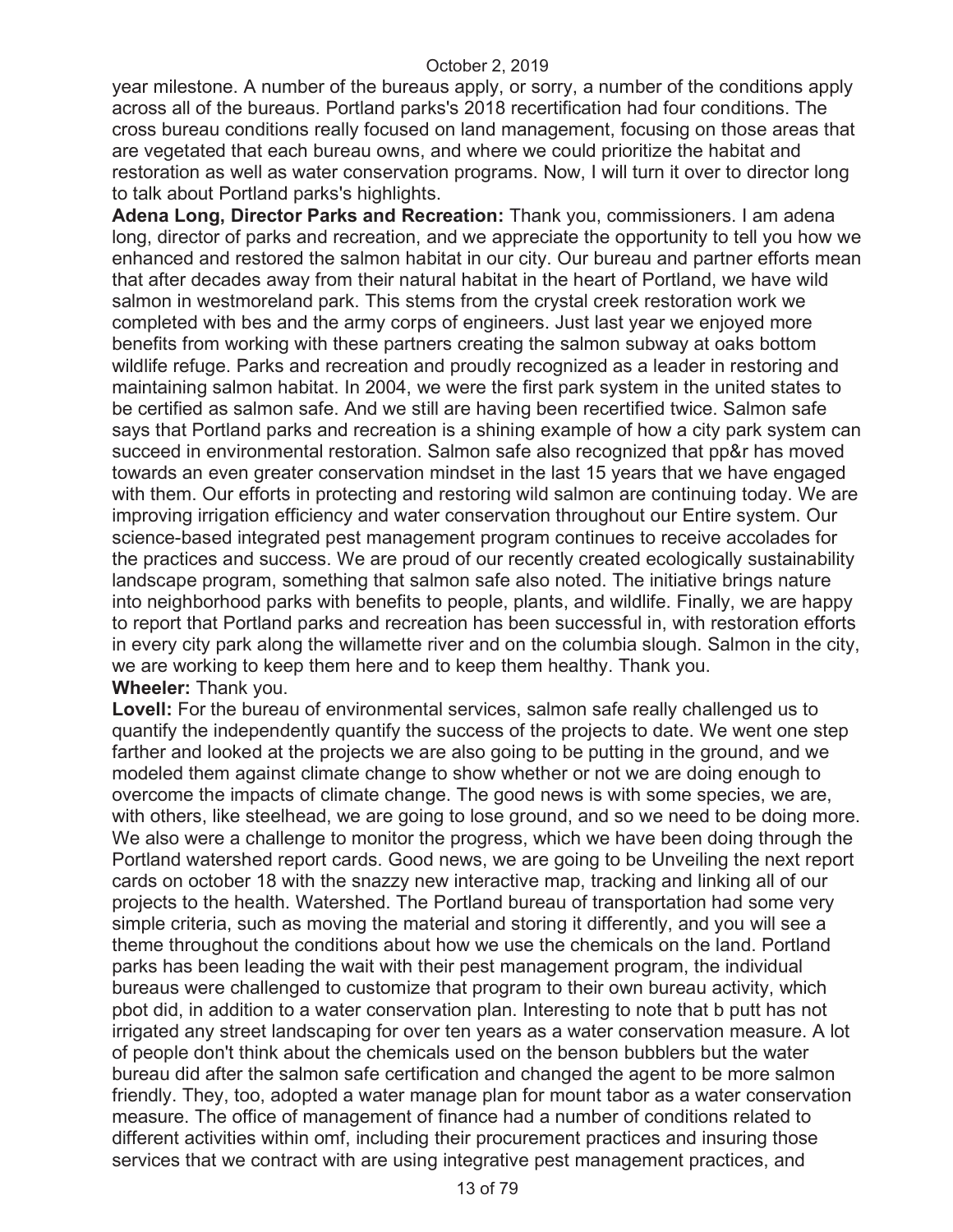salmon safe procurement requirements. The city fleet, in addition to having sort of end of pipe requirements to meet the carbon Emissions requirements also took a look at how they are storing their fuel and managing spills. Fire and rescue took both an external and internal facing look at their practices, and they reduced their water consumption by changing their landscaping to be more drought tolerant and addressed some of their stormwater that -- discharges from the fire stations. Inside they really evaluated the chemicals that they used and changed their chemical supply and switched over to a lot of green products. The next steps, because we've been on this bifurcated process with parks and the rest of the bureau, salmon safe agreed at the next recertification we will bring these together onto the same track. We will be reconsidering -- considering the recertification for all the bureaus within two years. At this point I would like to turn it over to commissioner Fish to introduce the next panel.

**Fish:** Before we thank this panel, you know, none of this work happens without strong partnerships both within the city of Portland, with our federal and state partners, with our community partners. I am very proud of that track record, but colleagues, I will also tell you that without kaitlyn's leadership we would not have made the progress that we have made. Particularly, on salmon sanctuaries, and while I am biased, because I have the bureau of environmental service This is my portfolio, I just want to once again recognize her outstanding work and the work that she helps lead at bes because it's literally put us on the map, and to be a finalist for the bloomberg philanthropies global recognition for a project and to be so intimately involved as she has been with the development of crystal springs and the idea of salmon sanctuaries, is a credit to the professionals who work for our city, and I want to give a shout out to her and her team. Our next panel as the mayor previewed is composed of dan kent, the executive director of salmon safe and our friend judy bluehorse skeleton, a community leader and organizer of salmon in the city day. Welcome to both of you. Who would like to start?

**Dan Kent, Executive Director Salmon Safe Inc:** I will go first. Thank you, commissioner Fish. Thank you mr. Mayor and other commissioners. You have heard from salmon safe over the years. As a reminder again, we are a nonprofit Portland-based environmental certification organization focused on water quality protection and habitat conservation working up and down the west coast. Three years ago as you heard Portland became the first city in the world to join with the third party independent verification organization to complete a comprehensive assessment of the impacts in the watershed with the goal of becoming a salmon safe city. Today you heard from kaitlyn about the outstanding work by each of the bureaus in achieving That idea. All these efforts by the bureaus were informed by a site-by-site assessment across the city by salmon safe's independent science team evaluating the operations of the city with respect to impacts on the urban willamette river watershed. That meant assessing everything from storm water management at fire stations like you saw in the slide to the performance of the city's Fisheries ration projects. We are hearing a lot about that this morning, to evaluating the street cleaning practices by pbot and the products used in graffiti removal. As you heard the citywide effort by Portland was, itself, inspired by years ago of salmon safe related restoration work by Portland parks going back to the early 2000s, much of that early salmon safe work with parks focused on the johnson creek watershed and our science team focusing, in particular, on crystal springs, and that, be that work by the city over the years now being recognized by the c40 cities designation, or nomination. Since the city made its salmon safe commitment in 2016, we have seen the leadership of bes and parks and the other bureaus involved in the salmon sanctuary's effort as an example of how the city is building on the recommendations from the salmon safe science team, and again, effort being recognized by the c40 cities award. We also appreciate the bes watershed report card as a, as an additional step by the city towards greater transparency and Accountability in the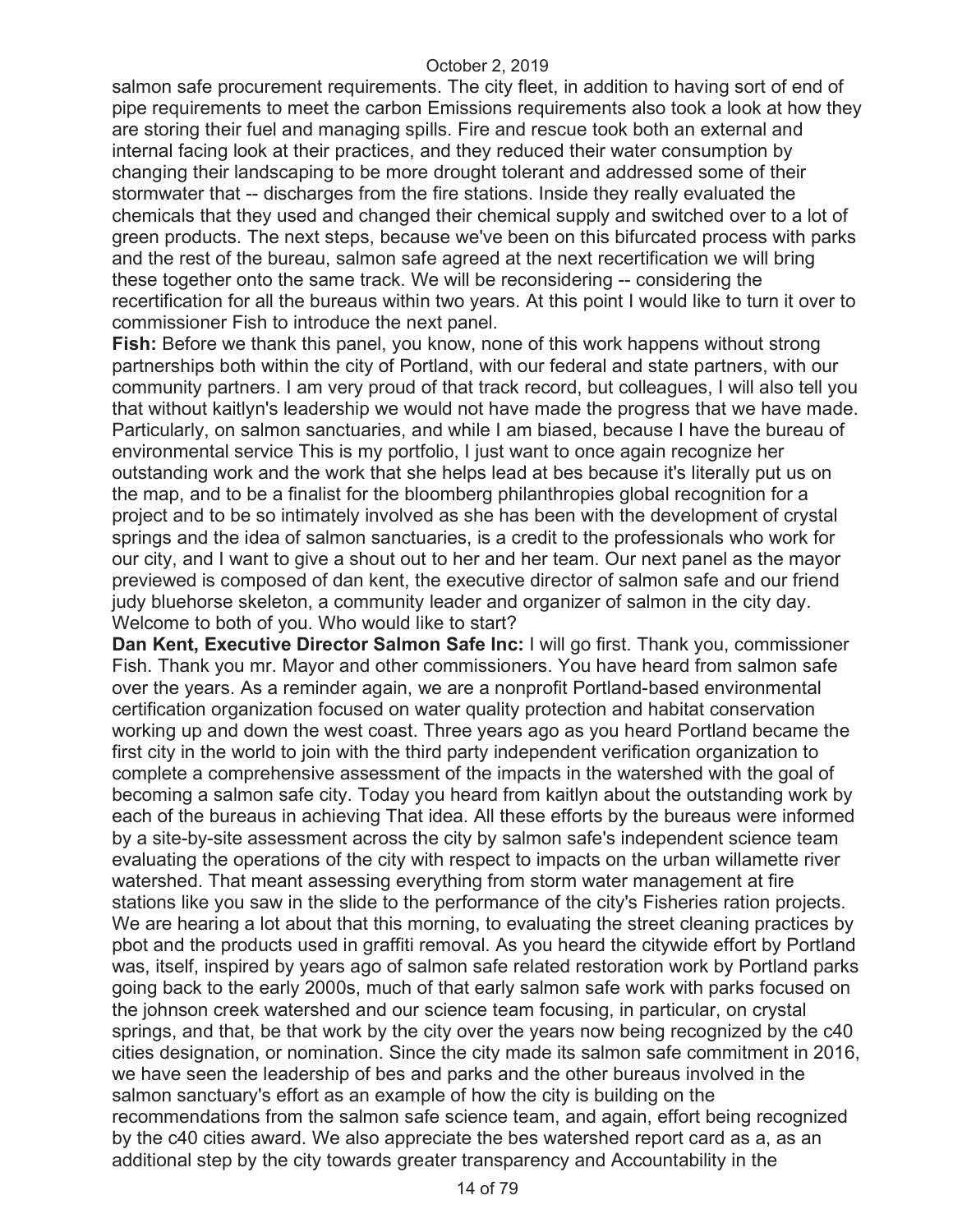environmental initiatives. In salmon safe's work with cities up and down the west coast we see just what a leader Portland is when it comes to environmental issues ranging from climate action to being out front and on the ground in globally significant actions like creating urban sanctuaries for imperiled salmon. Over 15 years the salmon safe practices that were first pioneered beginning at Portland parks have been applied at sites up and down the coast ranging from close to home, the nike world headquarters campus to university of Washington in seattle to ohsu's new campus at south waterfront. On earth day of this year, we were pleased to announce that the city of shoreline, Washington, just north of seattle is following in Portland's footsteps with citywide certification. Congratulations to Portland today on this mid stream progress report from the bureaus regarding meeting commitments to being the first salmon safe city. **Fish:** Thank you very much, dan. Judy, welcome.

**Judy Bluehorse Skeleton:** Good morning, welcome. Good to see everybody again. I am judy bluehorse skeleton, cherokee and really honored to be speaking today on behalf of the salmon in the city, but also, our native american community advisory council who has been meeting for almost nine years and helping to partner with the bureau of environmental services and parks and other City and local government agencies to ensure that the safety and health of our salmon, recognizing it as intimately linked to the health and safety and resilience of indigenous people, to bring that forward in a good way. We, actually, first met, and commissioner Fish you were there, in 2014 at the westmoreland park and celebrated the salmon and we had congresswoman blumenauer there and colonel from the army corps of engineers there, and I tell the story that he came to me and he said judy, I see salmon this big spawning right behind our little stage at westmoreland park. It was like they were just waiting for all of us to do the right thing. And I think that we have, and I think that the work continues. We continue it sing and gather at the water's edge, to offer thanks, offer prayers, and welcoming the salmon home. Their resilience and endurance teach us how to endure and be resilient. The cultural resilience in the city is guided by salmon and what they teach us as our relative to make our presence known, and to not just heal the indigenous community but recognizing Portland sitting on the confluence of the big river, columbia river, and the willamette rivers has always been a hub of the salmon nation so all Portlanders, all residents are part of the salmon nation and have this opportunity to share in that responsibility that salmon need to keep coming home so that we can continue to Be here in a good way. This sunday, october 6, we will be gathering at the confluence of crystal springs in johnson creek park at johnson creek park. We will be providing salmon tastes and tea from native plants, story-telling, traditional drumming, songs, prayers, and welcoming the salmon back, you are welcome to join us between 11:00 and 4:00, and we would like to take a moment, to recognize, by putting them on the spot, two of our community members who constantly and forever keep that tradition of honoring salmon and preparing them in a traditional way in the city and throughout the region. Christine and clifton, would you mind just standing a moment? [applause] without the keepers of tradition, that we lose so much, our ancestors have been gathering here since time and memorial. We practice the value and the guidance that they give us for the 21st century and for the seventh generation. We are excited, our partnerships will continue, and we are looking forward to what the salmon have to teach us in the future. I want to thank everyone, the bureau of environmental services and the parks bureau and all of you in your commitment to salmon and the people and the city and recognizing that water is sacred and water is life. Thank you.

**Fish:** Judy, thank you for being such is a wonderful partner. I have a treatment weekend so I Deeply regret I will not be able to join you. I have, I think, lawrence who helped put together this presentation today and another person from my office, and I am hoping one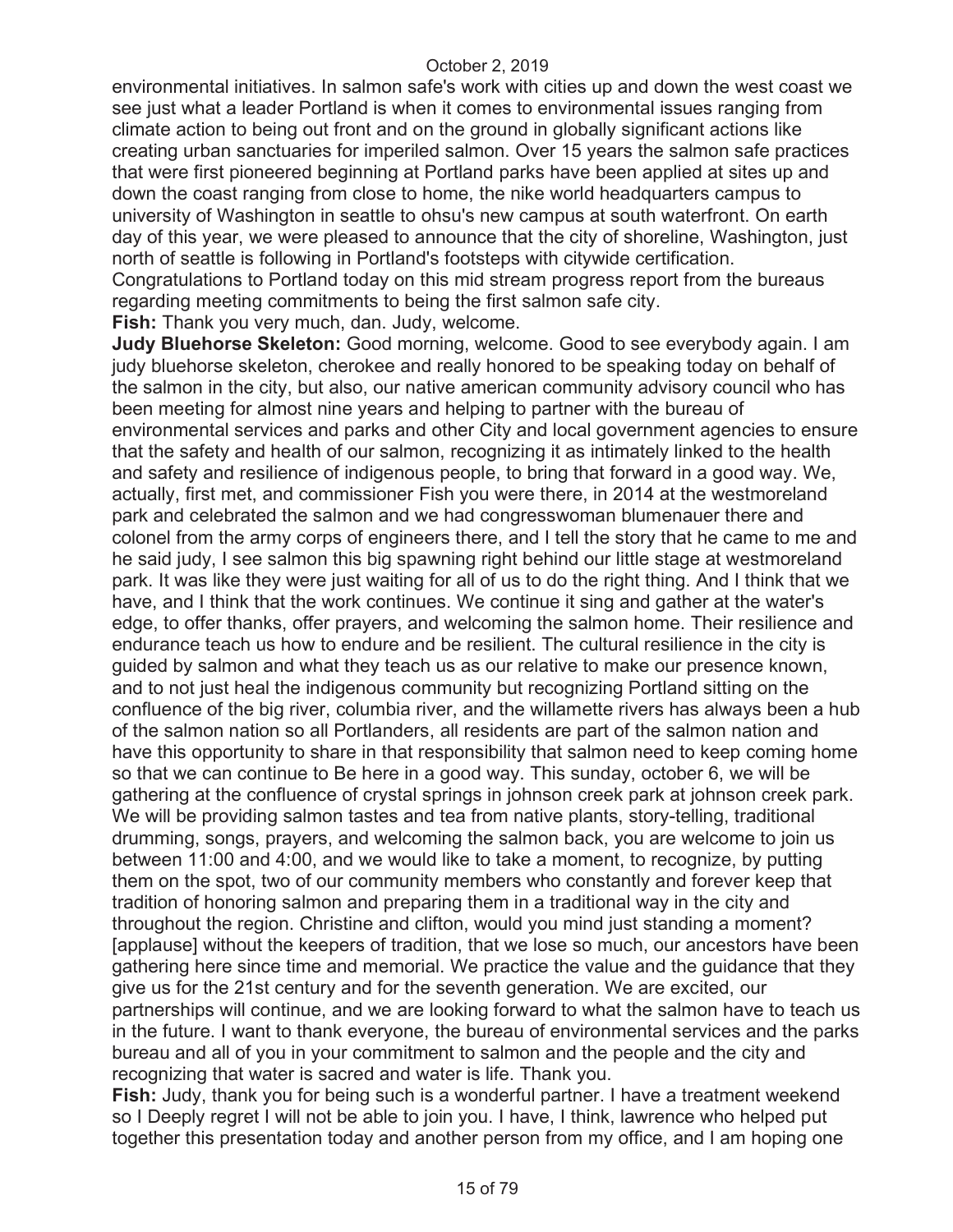or more of my colleagues are able to stop by because it is a wonderful celebration, and thank you for all you do.

**Judy Bluehorse Skeleton:** You are always when in spirit, commissioner Fish. So thank you for all you do.

**Fish:** Mayor, the next thing on the run of show is a proclamation.

**Wheeler:** Very good. So on behalf of the council I have this beautiful proclamation, which is in small type so I will rate it here in larger type. Whereas since time and memorial, wild salmon steelhead and lamprey have been and continue to be a source of life, food, and ceremony for the indigenous people of this land. And whereas, wild salmon, steelhead and lamprey are indicators of clean and healthy rivers and are symbols of a vibrant, resilient and livable city. And whereas wild salmon, steelhead and lamprey in Portland are on the brink of extinction in the fate of habitat degradation over harvesting from hatchery Fish and other invasive Fish and climate change, and whereas, all salmon, steelhead and lamprey in the columbia river, in the willamette river, rely on Portland's rivers and streams to survive their journeys to and from the oceans. And whereas, the city of Portland has been an urban leader in Oregon's protection and recovery of wild salmon, steelhead and lamprey by establishing the first endangered species program and becoming the first city in the nation to certify all infrastructure and operations bureaus as salmon safe. And whereas, in 2017 Portland designated crystal springs creek as the first ever urban salmon -- the first ever urban salmon sanctuary in the country, and whereas, Portland will continue improving and restoring the salmon sanctuaries across the city's urban watershed to support the salmon and lamprey recovery. And whereas, together with partners, tribal governments in the community, and we will celebrate these successes in salmon and lamprey protection and recovery at the salmon celebration at johnson creek park on october 6, 2019. Now therefore i, ted wheeler, the mayor of the city of Portland, Oregon, the city of roses, do hereby proclaim october 6, 2019, to be the second annual salmon in our city day in Portland, and encourage all residents to observe this day. [applause] **Fish:** Mayor, there's been a request that we get a group picture.

**Wheeler:** Great, we will take these down and gather here and have a photo. Could we please turn to the next item, 926.

# **Item 926.**

**Wheeler:** Commissioner Fritz.

**Fritz:** Thank you, mayor. When I helped to start the office of equity in 2011 with mayor adams, the council acknowledged in that the civil rights compliance is foundational to the work of this office. The office of equity has adopted administrative rules, implementing that charge, and is not required to bring this to council. For the purpose of this resolution is to emphasize the city's obligation to follow the civil rights, title vi and ada title ii and for council to pledge to hold ourselves, our bureaus and one another accountable for implementing it. Dr. Smith, the director of the office of equity and human rights and his staff has done excellent work in elevate thinking work on behalf of the office of equity and the city as a whole in partnership with all of the city bureaus and dr. Smith will introduce the panel. **Wheeler:** Good morning.

**Dr. Markisha Smith, Director Office of Equity and Human Rights:** As you know I became the office of equity and human rights bureau director in february of this year. Danielle and nicolle made it clear right away the importance of civil rights compliance, and some of the hurdles that they had been facing with pushing out a strong message from the office. prior to coming here makes me no stranger to the work of civil rights. At ode he took compliance as a Serious part of the overall work of equity. There was a balance between the implementation of law and the understanding that proactive learning about civil rights was critical to preempting compliance issues. There were clear directives that ranged from meaningful access to a complaint process. The city has unique challenges when it comes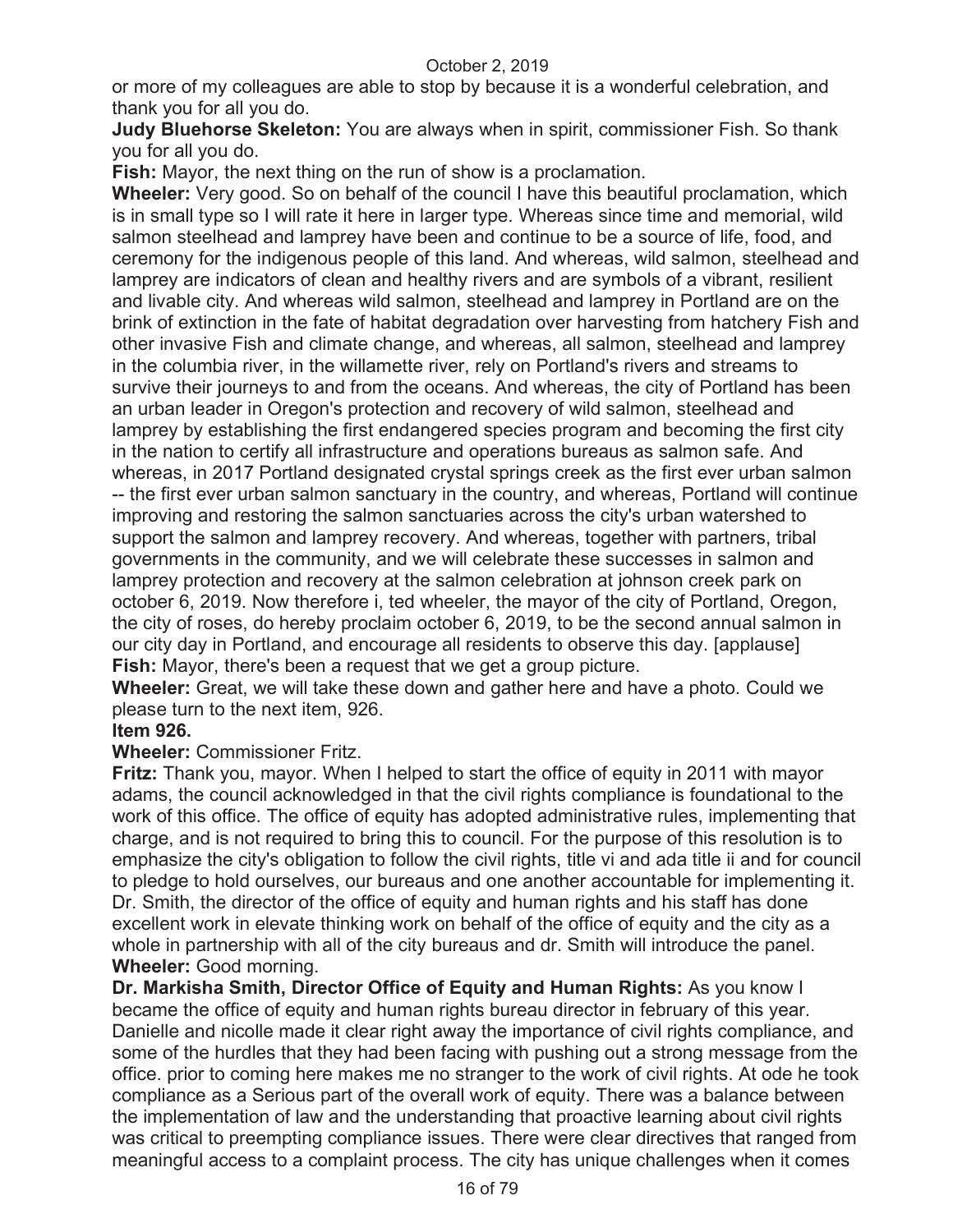to addressing citywide policy, procedure, and practice, that will ultimately impact bureau operations, but these challenges can be effectively addressed in thoughtful, inclusive planning and implementation. The administrative rules we amended and the meaningful access work to come will soon provide examples of how we are tackling the challenges and foraging ahead to create the access to civil rights education and compliance that is clear, concise, and consistent, and most importantly, user friendly. As a foundation of equity, civil rights is a core component of operationalizing the equity and practice and institutionalizing the work and designing for and holding ourselves accountable to equitable services and community impacts, civil rights is more than just access. It's about changing the inputs and processes of decision-making, structuring accountable measures and tackling results and about elevating the work of equity from a business as usual model. I am committed to this work and to making it one of the primary focuses of the bureau, and the office of equity and human Rights recognizes we cannot do this in isolation. I've been happy with the receptiveness from commissioners and the bureau directors, and I understand that to change the administrative rules and provide documents is not enough, and we must ensure that those city employees who will be engaged in this work have the tools and professional learning necessary to implement the civil rights processes. We are in this together and appreciate your continued support. Danielle and nicolle worked tirelessly to create policy and guidance for title vi and title ii. Without their guidance we would not be before you today. I wanted to take the time to acknowledge their hard work and thank them and to also thank the other members of our civil rights' team, jonathan and tatiana. I appreciate all of you, and with that I will turn it over to danielle and nicolle. **Fritz:** I wanted to interject our presentation is about 20 minutes, it if we could hold questions to the end I think it would flow more understandably for the folks at home. **Nickole Cheron, Office of Equity and Human Rights:** Thank you. So good morning. My name is nicolle, I am the ada title ii and disability equity manager for the city. I want to acknowledge that it is hard to follow salmon. Salmon are awesome. [laughter] I also want to acknowledge my partner, danielle brooks, who Has in her tenure at the city been instrumental in implementing civil rights compliance. I also want to acknowledge commissioner Fritz, dr. Smith, lynn vu and clair adamsack who were really instrumental in both collaborating and supporting and championing this happening. So before I launch into the presentation I want to clarify something that people sometimes get confused about, which is when we talk about the civil rights compliance we are talking about both civil rights title vi and ada title ii. They are both civil rights laws. I also want to be clear that our goal for this presentation today is to not just make the people watching aware of what these laws are, but to really clarify for everyone what the role is of our office and of you in supporting this resolution, and passing this resolution, and moving forward with doing this work.

**Danielle Brooks, Office of Equity and Human Rights:** Thank you, nicolle. Thank you again, commissioners. I am danielle brooke with the office of equity and human rights, and I am the equity manager at the city. As nicolle spoke to you, our charges really focus on two different civil rights laws that really work to operationalize the equity within the realm of public service and community impacts. Civil rights title vi of the 1964 civil rights act is a ground-breaking piece of legislation, and I am going to quote president kennedy here, that's predicated on the notion that simple justice requires the Work of government, that all pay into is not designed or conducted in any fashion which encourages and entrenches and subsidizes or results in racial discrimination. This is established in 1964. And we are clearly not there yet. This law provides protection for non-discrimination on the basis of race, color, and national origin. In public programs, services, and activities of entities that receive federal financial assistance. We are one of those so we are obligated to this nondiscrimination law. It's crucially and relevant to our work and practice that discrimination is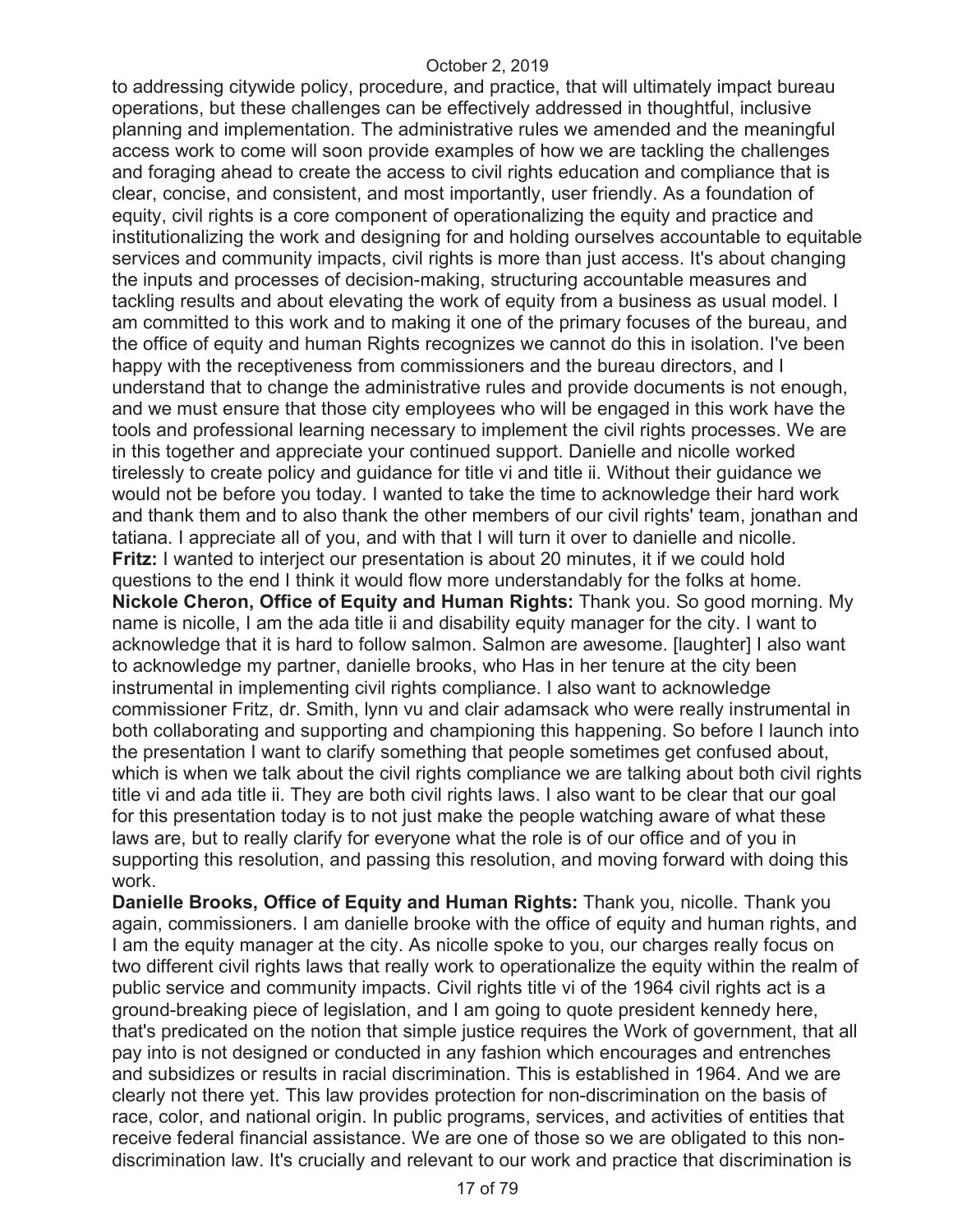identified in all those subclauses you see on that slide. Actually, it includes the discriminatory dream as well as desperate impacts, and this is really important because its actions or inactions of government, whether intentional or unintentional that will result in the desperate adverse impacts on communities and the basis of race, color, and national origin. This is a really important piece of our work. It's crucial to work in public -- in public services. It sets this foundation of non-discrimination not only as a goal but an expectation and assurance of government. Really important to just quickly point out, this work is dynamic and is always changing, and there are two key orders that expanded the title vi. There is a lot of laws and Regulations related but these ones are crucially important. Executive order 1289, the environmental justice, not only establishes achieving environmental justice as a principle of title vi work, but it really also identified the processes and methods of policy-making and planning contribute to those services, and activities, and therefore, compliance efforts have to focus upstream on these efforts and change these different procedures. Executive order 13166, or kind of language access executive order is one that a lot of people are familiar with when it comes to title vi work. Within this area there was a recognition that barriers to government experienced by those who are limited english proficient are a part of the non-discrimination or a part of the discrimination as it relates to national origin discrimination. As part of compliance actions and assurances, governments have to plan for and take actions to provide meaningful access and also remove those barriers in all other program services and activities. This work is, again, is ever evolving and we see this, we saw, as it provide as foundation for the title ii through the americans with disabilities act. So, ada, title ii, it is, essentially, just like the civil rights title vi in that it was enacted to make sure that the people with disabilities are not discriminated against in participation with their government. And through ada, title ii, we are eliminating physical barriers and programmatic barriers. So a lot of what we are doing right now comes out of a, an audit done in 2016 on how well the city is doing with implementing ada title ii. There are three things that came out of that audit which were the impetus for this kind of reboot of how we are doing with compliance. One was how well the bureaus were actually doing their part. What was really clear was that they were unclear in exactly what their roles and responsibilities were. And how exactly they should be going about it. The second thing was the community had no consistency in the way that they were working with the city to make sure that their rights were being [inaudible]. And then thirdly, with resource allocation. The idea that there wasn't enough resources both at the time danielle was the only person doing it, but also, within the bureaus, there weren't people designated really to do the work that actually had that as part of their fte. So, one of the things that came up as we were kind of vetting the amendments to the complaint policy were bureaus asked us why aren't you doing all the protective classes? Why are you only focusing on these two? So, in big part, that is because -- that is not the directive of the office of equity. It is, actually, so title 23 Covers other protected classes. That lives in the attorney's office. That is not under our authority. It is under theirs. So let's kind of look at some of the policies and initiatives. You can see on what you are looking at there are multiple policies and initiatives at the city that have embedded both in principle and value ada title ii and civil rights title vi. Danielle and i, because we both have been at the city for a very long time, were at the table with things like the Portland plan. I think that it's interesting and important to realize that we have been obligated to these -- for a very long time. Nothing that we are doing now is anything new in the fact that we should have been doing this all along. What we are really doing now is creating really strong standards, really strong direction of how the city will do it mostly for the benefit of the community so they know how to engage.

**Brooks:** It's important to point out that building in civil unites principles and obligations into all of these different various plans and policies that really drives the city work is an action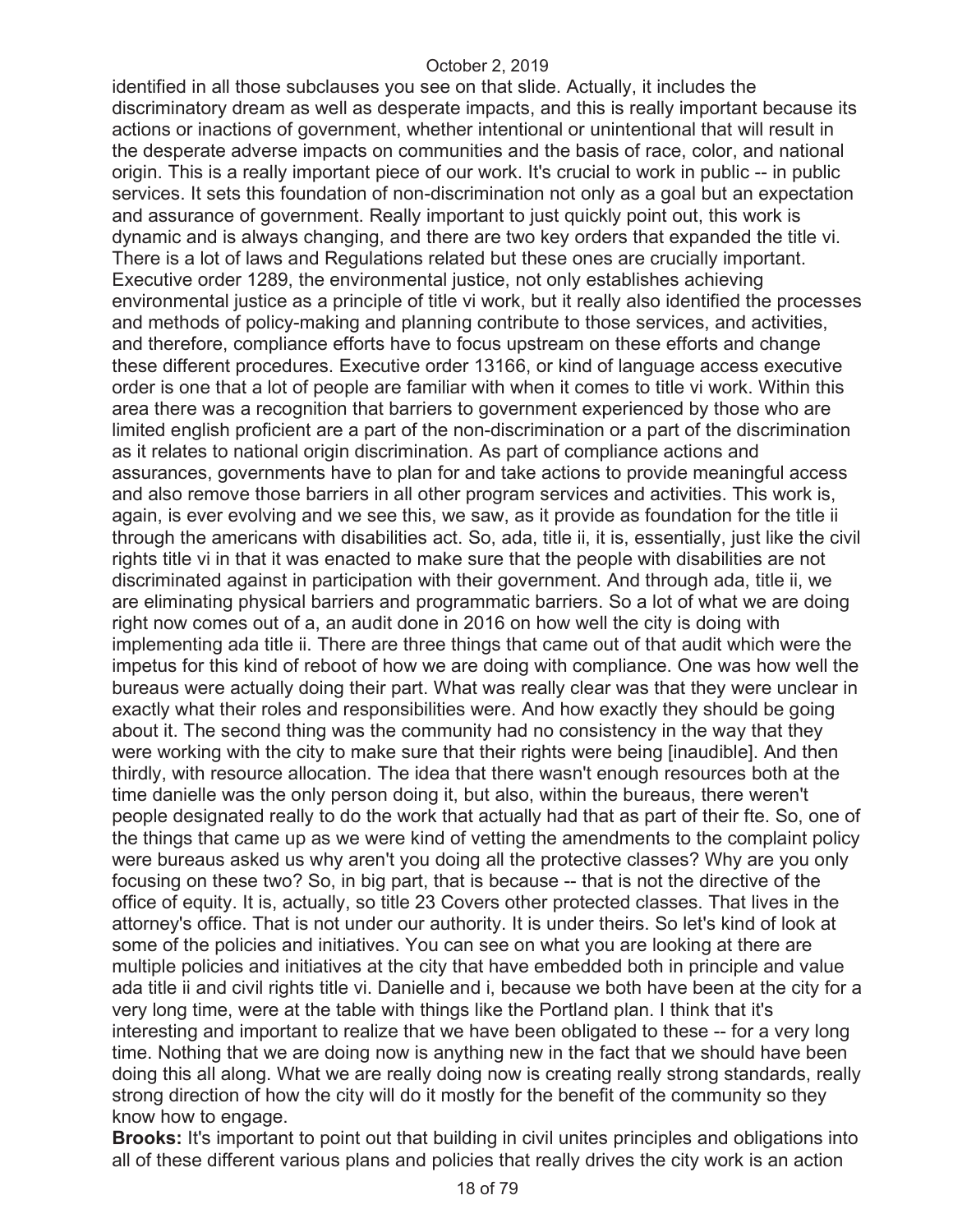of the compliance, itself. So, we have spent a lot of time really trying to build this foundation so we know that these obligations and standards are really coming through in multiple ways, and impacting the bureaus and holding the bureaus accountable in multiple ways. As nicolle spoke to you, we are Trying to focus on how can we do this, and I think it can be a challenging thing to see. What is it that it looks like when we know that facially neutral programs and practices and especially in combination regardless of intent can lead to desperate impacts. What is it -- what is a non-discriminatory agency look like? What is it that we are trying to achieve? So in order to do this, we actually had to look at the narrative and say, our goal, what we are trying to do is to be an equitable agency. That is the opposite of a discriminatory agency, is one that's equitable, accessible, and so we have to take steps to ensure that for all we are providing inclusive, meaningful participation and engagement, that we are fostering and promoting equitable benefits of government, and that we are assuring that the equitable impacts, treatment, and non-discrimination in all city decision-making and program services, and activities. This is the intent of the work, and really again, this is about institutionalizing practices across the board that will lead to this. The title vi and title ii components, which really do align with equity best practices, set up a framework to meet our objectives and build in accountability structures, and we focus our work in compliance, and compliance focuses our work on key action areas. **Cheron:** So let's talk about those action areas. I am not going to go through all of them. You can see on our paper there is quite a few. I do want to highlight some. One is meaningful access. You have heard us say that a few times now, and actually our colleagues will come back to you very soon with a report on that. It is really about how do people who have barriers because of the language that they speak, because of their inability to see small print. These are barriers that we need to make sure that we are being mindful about in providing that access. Danielle mentioned earlier about policy development. So, this work isn't just what we do as an after-thought of okay, now we have this program, let's figure out how you access it. It's really about how do we create the programs that are already inclusive. How do we adopt plans that are already asking those questions of who was left out and how, how are people impacted? One of the things I want to highlight is resource allocation. You guys have a lot of power over money and budget, and that's part of the resource allocation. One of the things that we keep kind of pushing is that bureaus really designate money in their budgets to do this work. It doesn't come out of anywhere. When a complaint comes up it could be a lot of money. But also, it's about resource allocation of time and energy. We have to be thoughtful about this work. That does take energy. It takes time, and it takes people to, actually, be thinking about it and doing it. Accountability. So one of the main ways in our modern times that we have accountability is through tracking and data. This is an area that we have not, actually, done a good job with up until now. So a big part of what we are working on is to come up with citywide tracking, so that we can have data, not just for if doj comes in and says how are you doing but also for bureaus to look and see where are the gaps? What aren't we doing well and how does the data prove that? One of big things we are doing now is partnering with the 3-1-1 project. The reason for that is I talk earlier about how we want to make this as seamless for the community as possible. So with partnering with 3-1-1, we are, potentially, going to have a central point of contact for the community to come and say, I have a complaint, or I have a request. Not only will it be more seamless for them, we will then be able to track all that data in a very -- it won't be each bureau tracking at least the intake. The bureaus will have to track the way that they triage it. But at least we will have this one central intake that will be tracking how many requests do we get? How many complaints do we get? The other big thing is the pps. It's a big deal. So we are working with the budget office to come up with performance measures that will demonstrate how accountable we are being. And while that's also on us, those performance measures, it's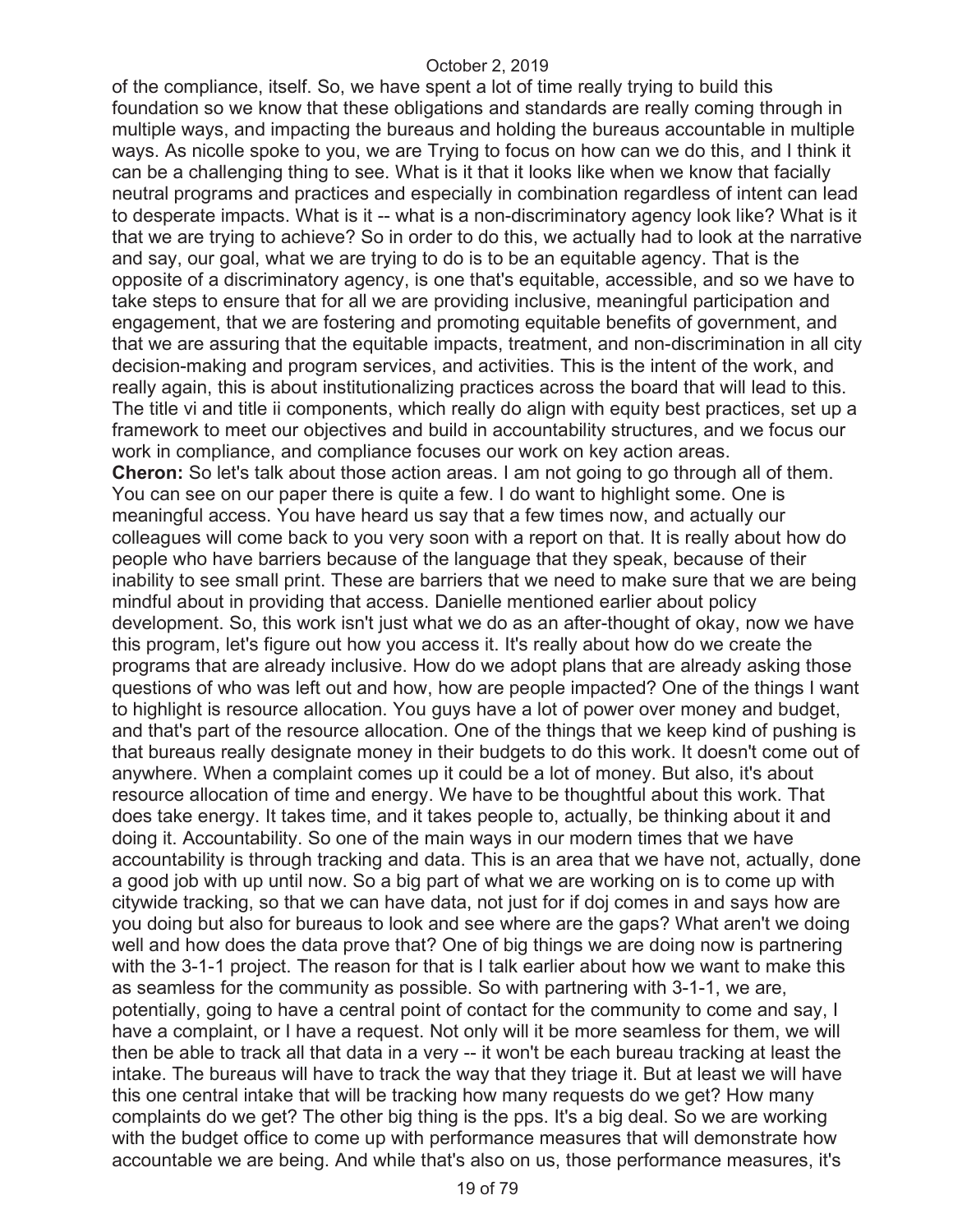also on the city, and we hope to come back to you -- I heard in the earlier about the salmon they do a report card. We want to be doing that. We want to be bringing you report cards that are showing how your bureaus are, actually, doing with compliance. **Brooks:** I think one of the important pieces to remember the accountability, we talk about, you know, sometimes it's tracked on a self evaluation level or I think that we are doing, you know, the part that civil rights does, is that we are supposed to be accountable to demonstrating our efforts, so it's supposed to demonstrate and show and provide evidence of our progress in terms of the implementation, but also, how we impact the communities, so the quality of the work. How those things are, actually, the results, essentially, of our actions, so it's a two tiered accountability system. And we know that that's really critical, especially with all of the work that we are doing when we know that multiple actions of bureaus are affecting communities in different ways around the same type of issue or same problem. It's important that we tie our actions to the community results. **Cheron:** So the lawsuit piece, I think, is a big one. All of you were here a year ago when the settlement came up around curb cuts. We should have been doing that work all along. But because we didn't, when the lawsuit came, or if the doj should come in, we are then put on their timeline, and we are then put on their budget demands. We don't want that to happen. We want to be in front of it. We want to make sure that we are doing the work at the beginning so we don't get put on somebody else's schedule to make our city as it should be. So, the drive and foundation from our work really not only comes from the department of justice guidance and the outlines of the best practices that we see happening across the country, but also, from research from other fields, calls from community input from community, and, and other stakeholders, and then, again, as nicolle spoke to, the lawsuits, so we are trying to watch what's happening in different fields to make sure that we are really focusing our efforts on important areas that are truly important to the community that will be most meaningful to the community, but still being able to maintain our own time line with our own work. Understanding this, we know that there is -- this is, obviously, is a huge amount of work and effort, and it takes an entire city to do. Knowing that we each have our own roles, but we all want to work together in partnership. The office of equity and human rights is to be able to identify, develop, and establish The citywide policies, establish a framework, establish plans, strategies, and in order to meet the goals and intense and our obligations. This includes establishing the citywide practices through administrative rule-making, which we have spoke to, we just did recently with them, with our complaint processes, and we also are -- need to be able to create space for bureaus, to come together and to collaborate and to partner with us to kind of establish these policies as well as support implementation in the bureaus through technical assistance, consulting, training, and being able to uplift the work of the bureaus, either to scale or to standardize. Again, we really want this to be a partnership effort, and it really is important to know that this really happens both in the central role as well as happening in the bureaus on the ground level. Also, our role is to monitor, evaluate and report to the city council on citywide compliance, and to be able to share stories of what's happening in the bureaus as they progress in these effort.

**Cheron:** So one of the examples that I like to give people about how this should look or how it should function is around how the Portland bureau of emergency management functions, right, so we know that there are multiple bureaus that have responsibilities in an emergency both in response, mitigation, and basically, they coordinate those efforts throughout the bureau. They are not the ones responding, but they are doing the coordinated effort. They also are the ones that do all of the umbrella plans and all of the umbrella policies to which that coordinated effort gets played out. So that's kind of what we are doing as the office of equity. We are the umbrella, we are going to set the foundation, but really, it's got to be that coordinated effort throughout the bureaus. So what are the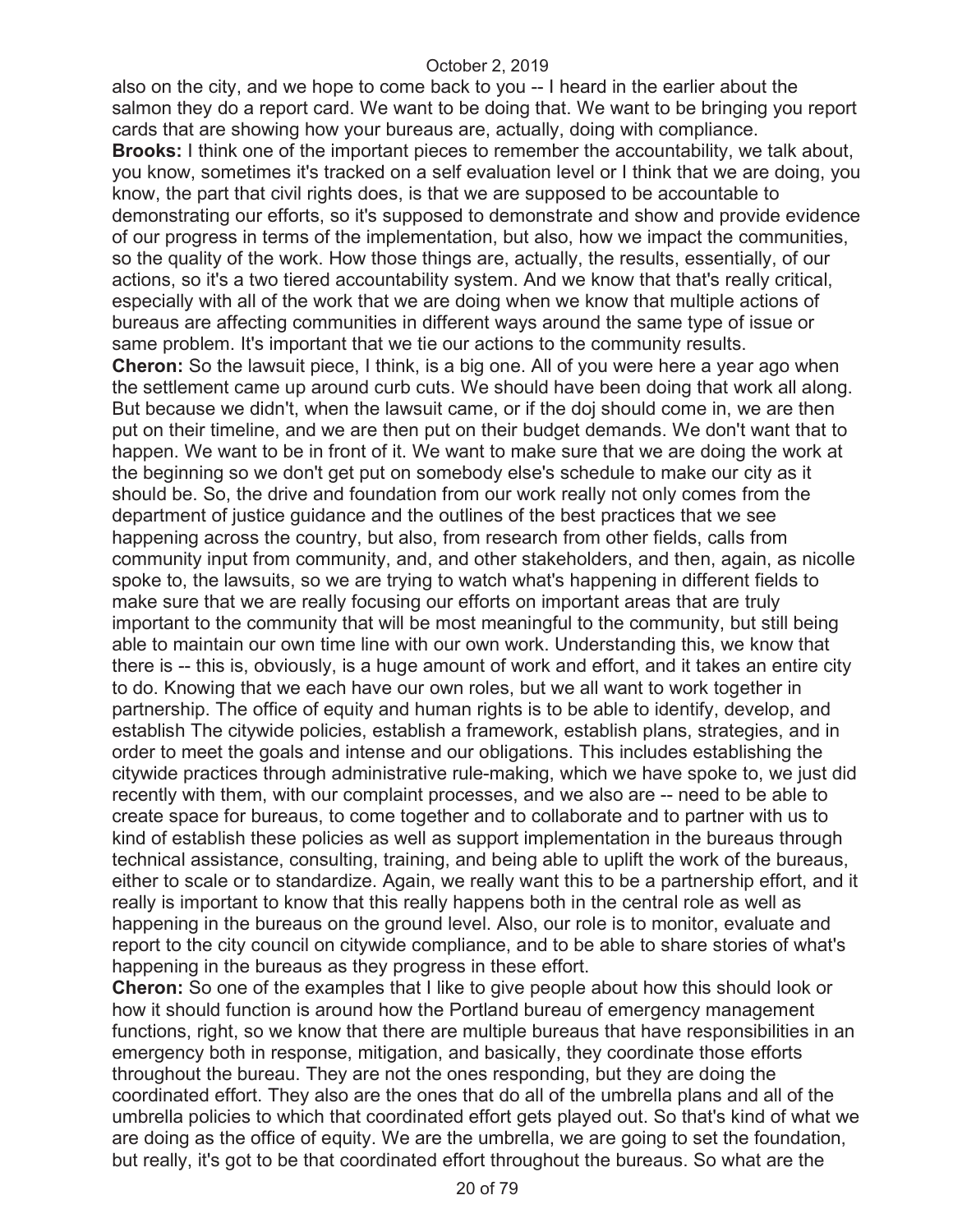roles of the bureaus? Well, it's really important that bureaus take on the responsibility of compliance. There's been a lot of question as to you know, why can't we do more? Really, we don't have the authority nor the knowledge of daily operations in bureaus. They have that. So they have to have a strong role in triaging both the requests and the complaints. So, their rule is to do everything that we are going to do as an umbrella citywide, implemented at the bureau level. What is your role? You have a role to play in this, too, my friends. A big part of your role is that in this structure of government that we have, you are the top of your bureaus. So, it is important that you make this important, and that when you are having your discussions with your bureau directors, this comes up every once in a while. Another piece of what you can do to help us do this work, passing the resolution, of course, but When things that are coming out of your offices and out of your bureaus are happening, and they have a big impact, for example, the single straw, the single plastic reduction policy, when the mayor's office came up with this with planning, I was brought in from the beginning, and I truly believe that we had a better policy in the end that really addressed the needs and of the people with disabilities, and in a way that no other city that has put one of these policies into place gets -- and that is important. And we don't always know what your offices are doing, so please remember to say hey, contact the office of equity with this one because it's a big one, and we want to make sure that it's inclusive of everyone.

**Brooks:** Civil rights work is about institutionalizing and standardizing, best practice across the institution, which means that in this form of government the role of council is even more important. So, it's really critical that we have your leadership and partnership in this effort. We know that that's really this kind of standardization will be the only way that we can make sure that this lives past the people in the room. That's really what this is about. It has to live beyond the people. It has to be engrained within the system itself.

**Cheron:** So, next steps, what's next? I think over the next two years our office will be coming back to you. You can see on the last slide, All of the different things that we are planning on doing. So, we're planning on coming back to you with reports on how that is happening. We also really hope that as we do that, that it's a prompt for you to be talking to your bureaus about how they are doing, and as I said, event -- eventually we will be coming to you with report cards to let you know what that looks like. I know how important this is to all of you. I have sat in council chambers many times. Commissioner Fish, you talked about your dad being an original signer of the ada. I am so excited that we have finally gotten to this place. The step of having the office of equity take this on as a really key core directive of the commission is really going to change how everything goes forward from this point on. So thank you all, and I think with that --

# **Fish:** Mayor.

# **Wheeler:** Commissioner Fish.

**Fish:** Thank you. You got my attention when you said you would move for a report card system. If I could make a couple of observations about that, which I hope will guide your work. First of all, I love the idea of a report card. Second, I hope that you will engage the council deeply in how you, actually, structure the report card. We have some great examples of equivalent of a report card, which I think are highly successful. A good example that I would use is the way that the technology oversight committee does its reports to council, and just uses the simplicity of you know, green, yellow, or red to tell us where we are in various things, and that you know, is very easy to interpret, and the like. The sec thing is, I think that it's very important that we have a consensus around what it is that you are measuring. This is a pet peeve of mine because I still believe at budget time that we have some dashboards that don't make any sense, that don't sort of relate to what I am hearing from the community or aren't necessarily as helpful as I would like in terms of measuring a bureau's progress. Sometimes these dashboards become really inside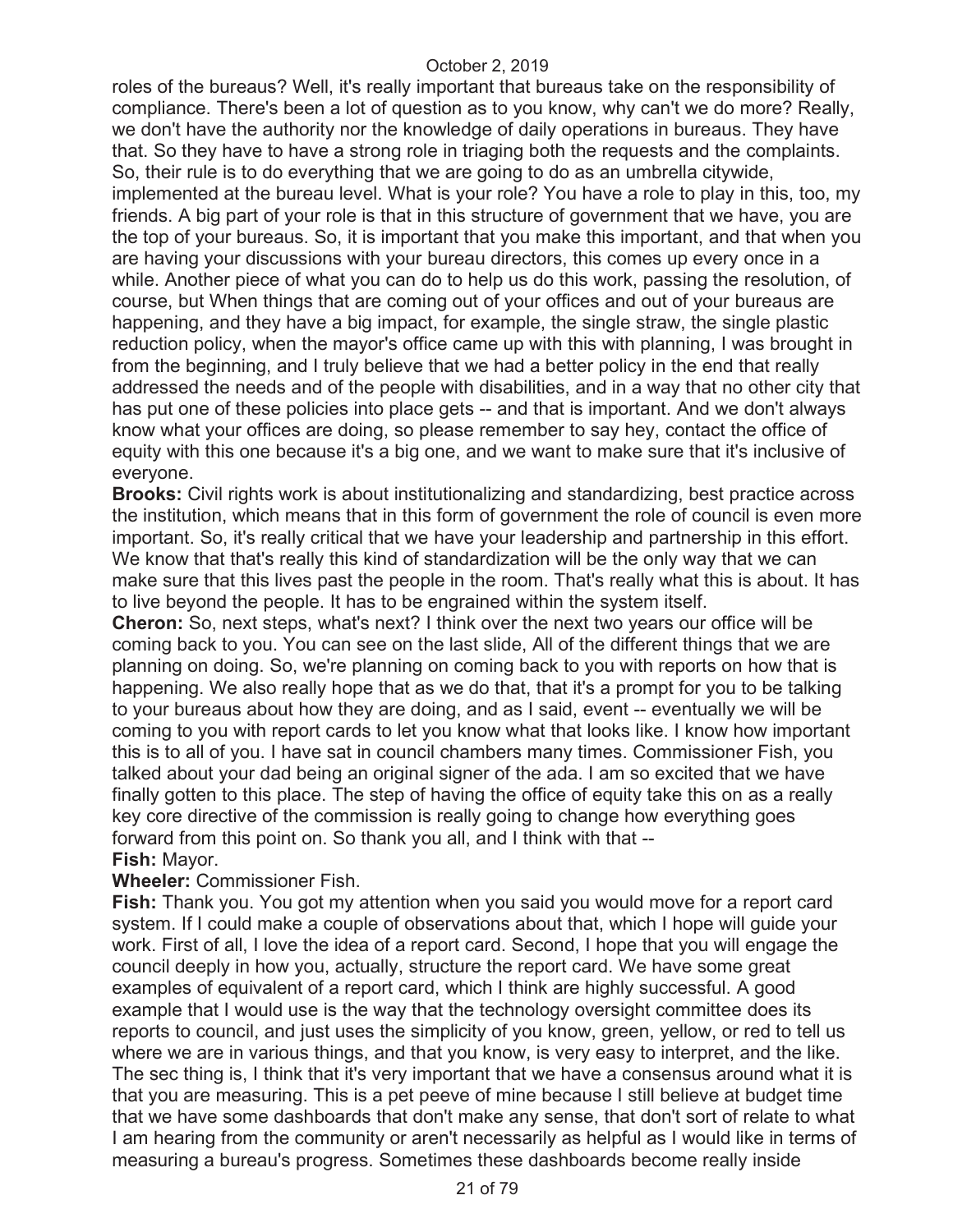baseball things, and I think that we lose track. So, I encourage you to consult with the council about what a report card would look like. Get some feedback in terms of the kinds of things that you are measuring. Keep it as simple as possible using as a touch stone what technology oversight has done so that it becomes easy for both us and the public to see where there is a significant hole. I wish you luck with that.

**Wheeler:** Commissioner hardesty.

**Hardesty:** Thank you. I want to thank you all for your very compelling testimony. When I first saw this on the agenda I went gosh, isn't that the law? And so I greatly appreciate your work. I would like to invite you to use us, the elected officials as your guinea pigs so that when you roll out your first training, you do it with us and our staff, so that we have a better understanding of what you are asking us to ask our staff to do. So, I didn't talk to my colleagues, but sorry. But, I think that it would be helpful for us to be able to spread this information based on the knowledge that we have gotten through a training program. So, thank you for your hard work, and thank you for the opportunity for us to be a model for how we make sure that everybody's voice is heard in this process, and I know phil wolf probably is listening. He's going to really appreciate that because for someone who is deaf, the city of Portland is a very hard place to maneuver, and so he's going to greatly appreciate it, and many other people who don't feel that every opportunity is available to them based on who they are. So thanks.

**Wheeler:** Great report. Karla, is there public testimony on this item?

**Moore-Love:** Yes, we have four people signed up.

**Wheeler:** Very good. Excellent presentation. Thank you. We look forward to seeing progress.

**Moore-Love:** The first three please come up are diana, jan, and maggie.

**Wheeler:** Two minutes each, please.

**Jeanne Connett:** I don't have do this but I want to go first.

**Wheeler:** Go for it.

**Connett:** I am jan kinect, and you guys by law have to listen to this by law. This is what you all want to hear.

**Wheeler:** Does that complete your testimony? Very good.

**Connett:** No.

**Wheeler:** Next person, please.

**Connett:** Mr. Wheeler.

**Wheeler:** If you are just going to sit at the microphone and not talk, that is not testimony. Legal counsel, is she entitled to two minutes if she has no testimony?

**Washington:** I would let her take the two minutes.

**Wheeler:** Very good.

**Connett:** Thank you.

**Fish:** So while we are -- have got this pause, colleagues, you can hear in the distance a leaf blower making an incredible amount of noise, and if we were outside we probably would be watching someone move two leafs from one, one from the sidewalk onto the street, and ultimately, into our gutters and clogging the gutters.

**Wheeler:** And ironically we would be getting more done.

**Fish:** I want to say relief is on the way and we will have more to say about that in december.

**Wheeler:** Very good.

**Hardesty:** Commissioner Fritz I want to thank you for your good work on bringing that former panel. I think that this is revolutionary work that you've been involved in and look forward to.

**Fritz:** Thank you. I really also, under mayor wheeler, who initiated this work, we took more time to get it right, but I think that it, you know, that the presentation really exemplifies this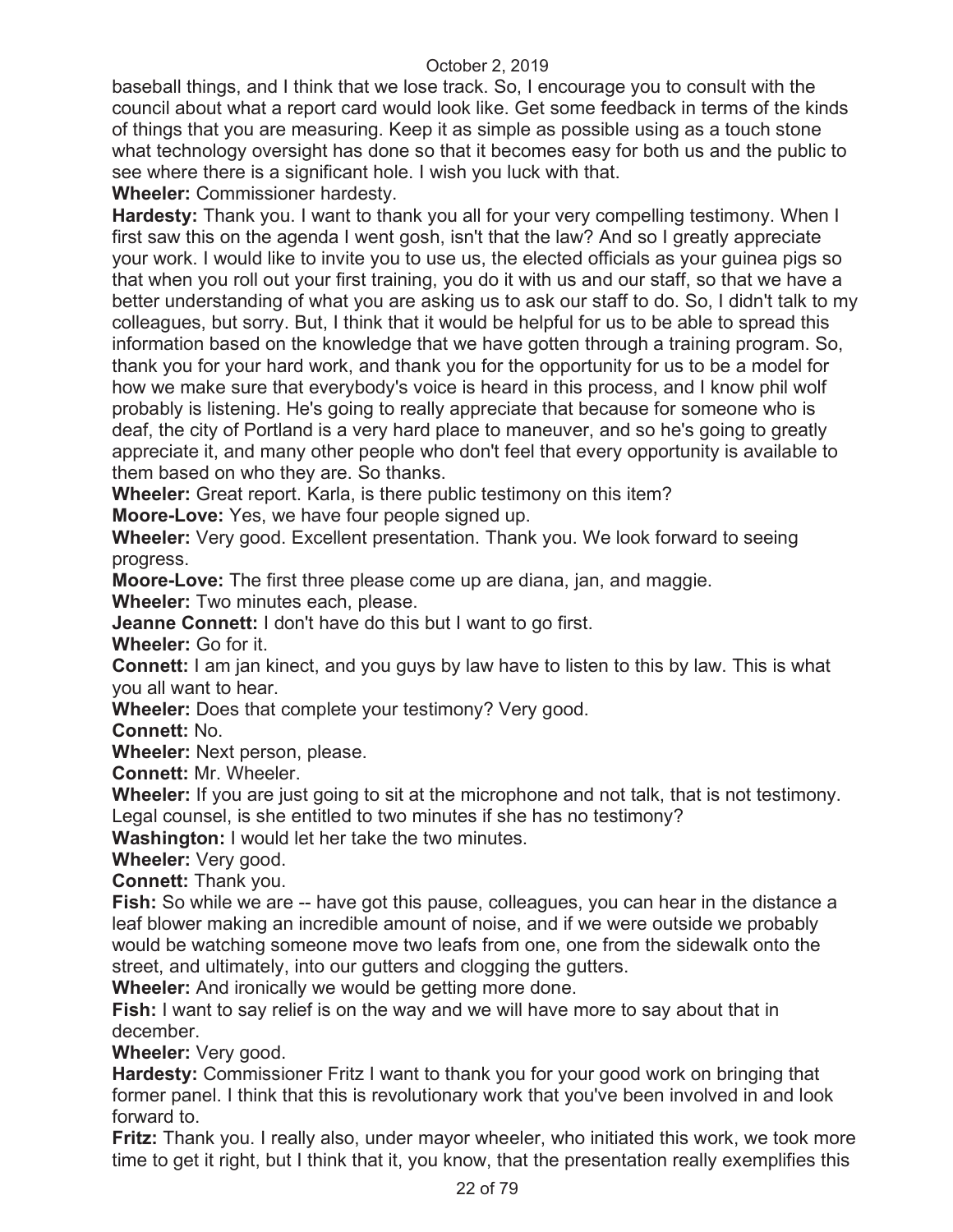is what we mean by inclusive engagement and meaningful access. It is meaningful and going to be more on that coming soon.

**Hardesty:** I think that this is a model, and a model of when there is pushback to slow down, took more input, just how we started this morning. So I feel like we are on a role. **Wheeler:** Good. Good morning.

**Diana Ogaz Gutman:** Good morning, mayor and commissioners. I am diana. I love -- I love this so much. I think that this is exactly what our city needs. Enforcing title vi, title ii for people to not be discriminated against based on their disability needs, their racial ethnicities, and even going beyond that for title 23, I just -- I want to say thank you to the presenters for all of this information, and for speaking up for what is right and laying out the guidelines of whats acceptable and what is an acceptable -- this is such an important thing. Very, very, very important. So, I am in full support of this. Thank you very much. **Wheeler:** Thank you. Appreciate it. Good morning.

**Maggie:** First I would like to note that I don't appreciate being treated unequally by giving - - by being given two minutes. Next, I would like to say it is so difficult for people with disabilities when they come to government, which is the land bureaus and contractors, which is the land of, I will do what I am supposed to do when you citizen make me do it. So, I am all for lawsuits because there is so many civil rights violations on people with disabilities and people who other people who are marginalized. I would say that the bureaus do need to monitor their contractors, and the only way that they can do that is to ceq complaints because you don't want to give the complaints to the contractors because they are terrible at policing themselves, let me tell you. I appreciate that there is going to be an internal advisory body that's going to an excellent point, commissioner hardesty on having you guys being trained, as well, because let me tell you, the employees that the contractors employ at these shelters often the civil rights of people with disabilities, and in fact, fact, this has been september. I was involved with consumers whose civil rights were violated and ended up at the Oregon disability rights, which by the way, I think does an abysmal job. I had some contact with the bureau and this time they were more helpful **Wheeler:** Thanks both of you.

**Moore-Love:** The last person who signed up is courtney.

**Wheeler:** Is courtney here? Doesn't look like it. Any further discussion? Please call the roll on the resolution.

**Fritz:** Thank you, colleagues, for your attention to this crucial work. As the office of equity engagement in strategic planning process in coming months civil rights compliance will continue to be a core focus of the work. Thank you very much to danielle brooks, nicole charonne and marquis smith for your leadership. Referenced how long danielle and nicole have been at the city I appreciate all of your work in setting up the office of equity and in making sure that compliance work has been a core part of it from the very beginning. Thank you. Thank you to lynn vu in the city office, claire adamson and also other partners including jo ann johnson in the office community and civic life. This is work we all need to be doing. I have found that simply asking for a quarterly report on how are we doing with our compliance has been very effective in getting progress made. Thank you, colleagues, for your partnership in this. I know as was mentioned we all share this passion and will make sure they do too. Aye.

**Fish:** Thank you, commissioner Fritz, for your long standing leadership on this issue. Thank you for an excellent presentation from the panel. We look forward to working with you to shape the report cards and to manage the next steps of implementation. Aye. **Hardesty:** Once again I want to be very appreciative of the panelists that spoke so passionately about our need to make sure that we do this right. I want to again appreciate my colleagues commissioner Fritz and mayor wheeler for their work in getting us to this place. It's amazing to me sometimes how hard it is to do the right thing. It just takes people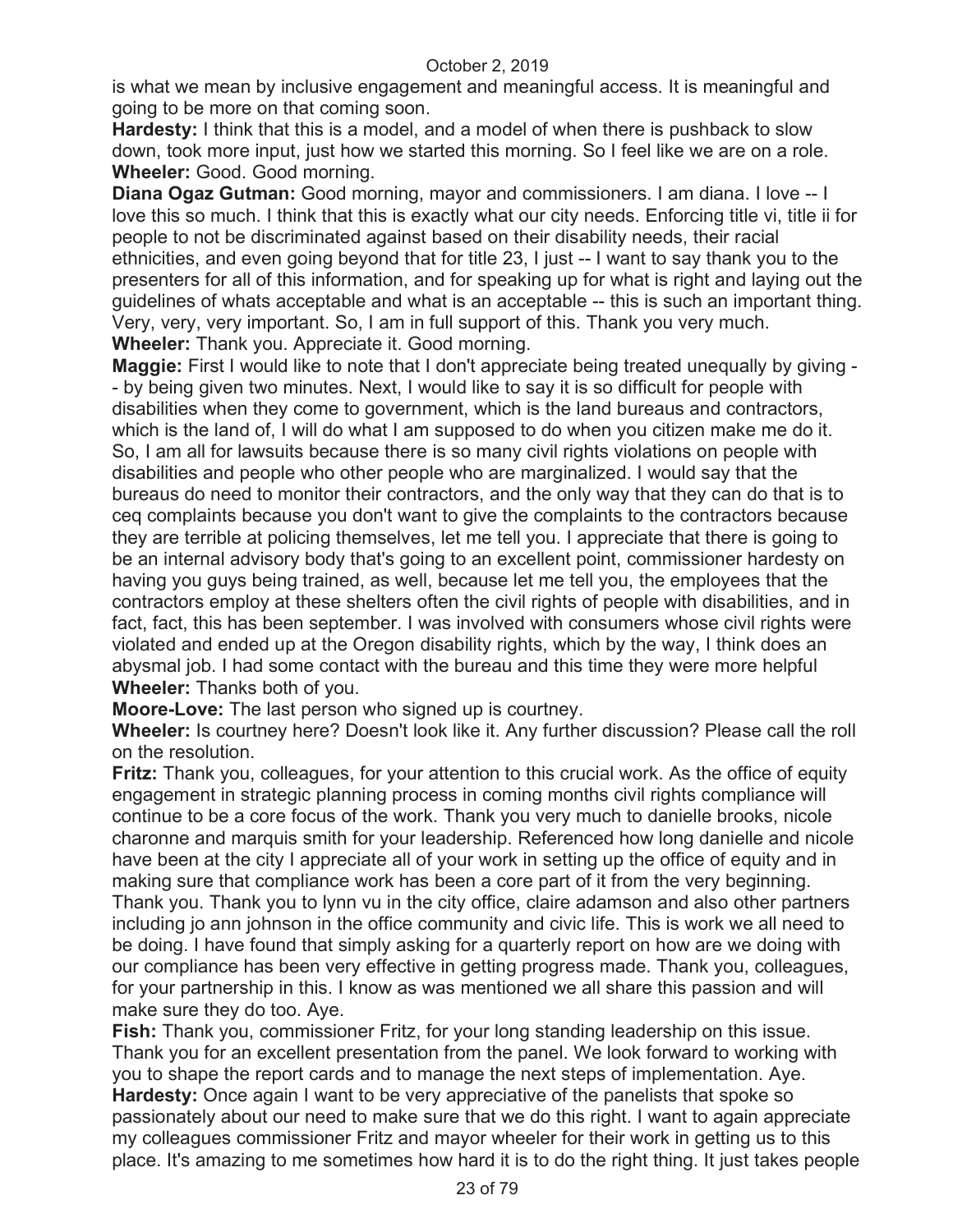just sticking to it and reminding people and just being a pest and just I have been called all those things. It's all good. But this is what happens when you become a pest or thorn in someone's side, action actually happens. Aye.

**Wheeler:** Again, great presentation. Thank you, commissioner Fritz. The measurement aspect of this, accountability piece are critically important. We have clearly stated values but now measurements, accountability and clear progress they are just words. I appreciate the thoughtfulness and I look forward to seeing how the next steps unfold in the coming year. Thank you. Aye. The resolution is adopted.

## **Item 927.**

**Fish:** Let's invite our two guests forward and I have some opening remarks. The Portland parks board was established in 2001. Their role is to advise the parks bureau to advocate for high quality park and recreation services for all Portlanders and to provide a forum for discussions about park related issues. The board is an engaged group that brings diverse perspectives and skill sets as shares a passion for opportunities. One ever the responsibility is to prepare and submit an annual report to council. Before I turn it over to board chair paul agrimas, I would like to thank the board members for their service. We appreciate your many important contributions, especially considering the pay isn't so great. Please join me in welcoming the board chair and parks director.

**Paul Agrimis, Board Chair Portland Parks and Recreation:** Thank you for inviting me here today. I'm happy to give you a brief overview of our report which we have submitted previously. Portland has very fortunate in terms of long term leadership that most recently commissioners Fish and Fritz have brought to our parks bureau. We rank nationally 5th, 6th, pretty consistently with the trust for public lands park score. That's a legacy going back to the original native people of this area and through the people of vision that have been Portlanders throughout time. But we have some challenges in terms of budget which you're aware of. We have a work session next month to address that. Skipping to the highlights our mission is to help implement the vision for Portland parks and we want to do that in a basis that provides equitably those services across the city. There's one paragraph that I want to highlight particularly which is the third paragraph in our memo. I'm going to read from here. All the board work every day driven by values necessity of extending those services to Portlanders who have been historically underserved. We believe to be great city we must have great parks, open spaces and recreation opportunities, equitably distributed and accessible to all. This is the core. Right now the level of service working done there's major gaps particularly in the far east side. We want to address those going forward. Our plan from our board retreat this year is to support the vision for Portland parks and recreation, contributing to financial stability through the budget advisory committee, and growing advocacy for parks. It's really essential at this point that if we want to fulfill this honor that we have carried so far as a city recognized for having a high quality parks ecosystem we need to invest more than we're currently able to. We're investing in partnerships with the parks foundation and others to fulfill that mission of providing access more equitably throughout Portland.

**Wheeler:** Thank you. Dr. Long, do you have rebuttal?

**Long:** I don't have anything to add. I'm just here in solidarity and to support paul but I will add it's been a pleasure working with the Portland parks board. They have been wonderful colleagues in our work. Very supportive of the difficult times that we have been facing sense my tenure began just about over eight months ago. So very grateful to have this as a function in the city. That's all.

**Wheeler:** Commissioner hardesty.

**Hardesty:** Thank you so much for your presentation. This question may be for commissioner Fish. What's the difference between the Portland parks board and Portland parks foundation?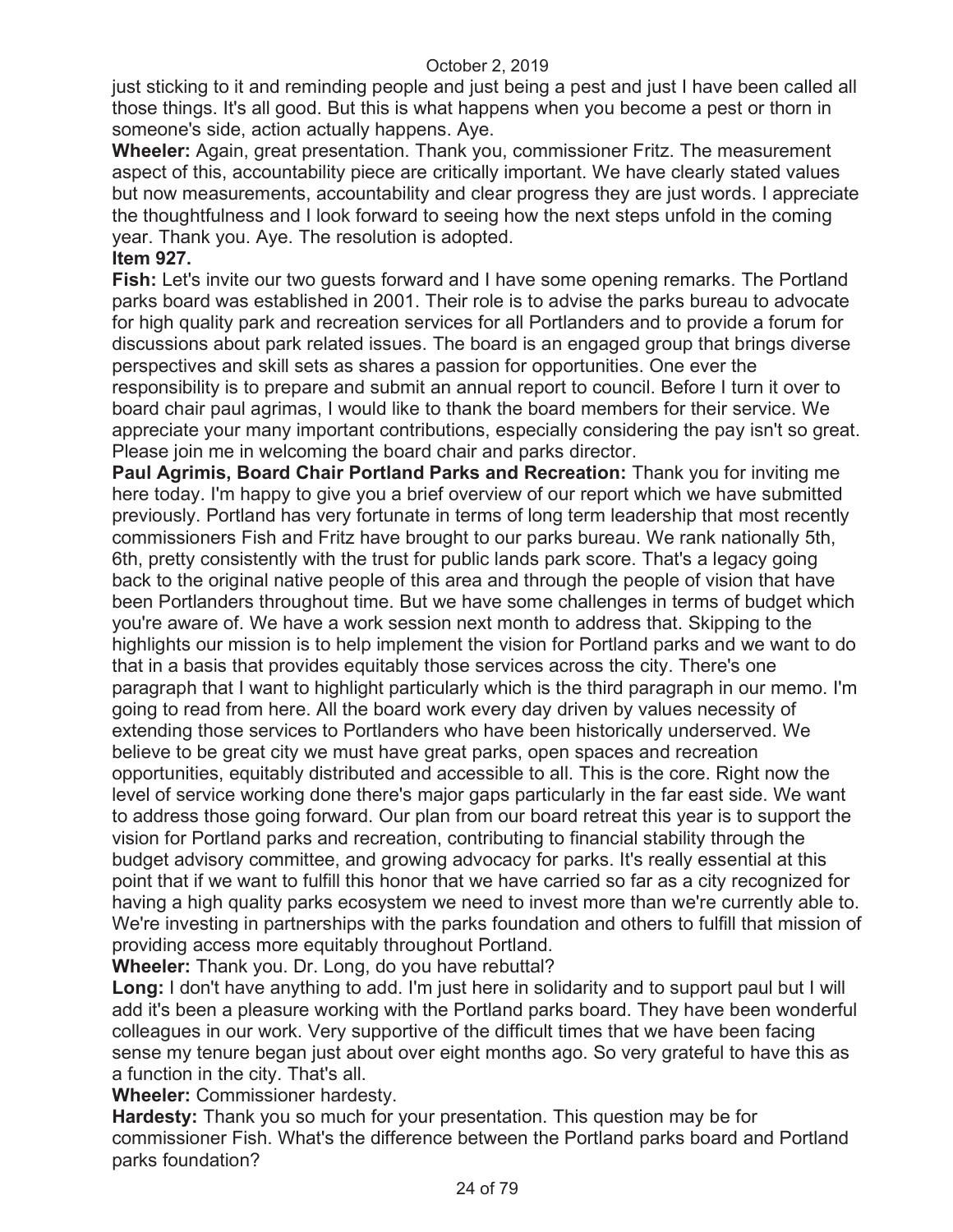**Fish:** Great question. I had lunch yesterday with fred francesconi, the father essentially of both. In the last big vision document for the bureau called Portland 2020, there were two principal recommendations. One was creation of a parks board, one was creation of a parks foundation. The parks board was designed to be not a fiduciary board but effectively and oversight body that the bureau worked with that then in turn reviewed our budget, made comments to council, engaged in advocacy, engaged the community. So the parks board was set up with one mission. The parks foundation was established initially with the goal of raising private funds to supplement the work of the bureau. And in the original document it talks about funding special projects, land acquisition, and scholarships. The parks foundation is going through a process now of reimagining what their role could be as essentially private sector support group for what we do at parks and the parks board is our sounding board for what we do. Last year they took on the awesome responsibility of serving as our budget advisory committee and that was extremely difficult chapter. I will say that I have made a commitment which I hope I can goat my colleagues to rally around on, that we will not go through another budget cycle like last year. Among other things it was brutal for the bureau and for the staff and for everyone involved, but it also had the effect of displacing all the other issues that we as a council need to mary from the public about. We need to hear about housing and homelessness and transportation and equity and police accountability and unfortunately, the way things unfolded last year it was all about the parks budget cuts. I will be making a strong case to my colleagues that we have a status quo budget so we can have the time to come forward with recommendations on how to put parks on a solid financial footing going forward. It came out of the 2020 plan. That's the basic distinction. They do fulfill that role in terms of advising us, giving us feedback and we make regular presentations to them.

**Hardesty:** Is there a specific budget advisory committee or does this board go in and out of that role?

**Fish:** Under commissioner Fritz there was an ad hoc budget advisory commit I made up of various stakeholders. Base of the complexity of the process we enhearted last fall and the timing we specifically asked the board to serve as the budget advisory committee and we supplemented the board with other community stakeholders including labor and some folks in east Portland and communities of color so we had a well represented group. We intend to engage the board much earlier this year in terms of our budget. The good news is we actually have good, hard numbers that we can share with them about what a potential path to sustainability is.

**Hardesty:** Thank you.

**Fish:** I move the report.

**Wheeler:** Motion from commissioner Fish, second from commissioner hardesty. Please call the roll.

**Fritz:** I truly appreciate the work that the parks board does. Thank you to you for taking on the chairmanship of it. Thank you to kendra and pat, the previous co-chairs. I especially appreciate the process we have for selecting members of the parks board. It's the most comprehensive I have seen in the city with a matrix of 16 different demographic characteristics and including different skills and ages and representation from parts of the city. So that we have a parks board who truly does reflect the communities that we serve. So it can be relied upon to give us good advice with those communities in mind. So thank you. Aye.

**Fish:** Well, I want to thank the chair of the parks board for taking time to join us. He has made it clear that he wants to have a deeper engagement with the bureau going forward and one way is to have more regular check-ins with my office to make sure we're aligned in sharing information. I thank you for that, sir. Look forward to that robust engagement. There's an inherent tension that you identify, call out in your testimony about fulfilling the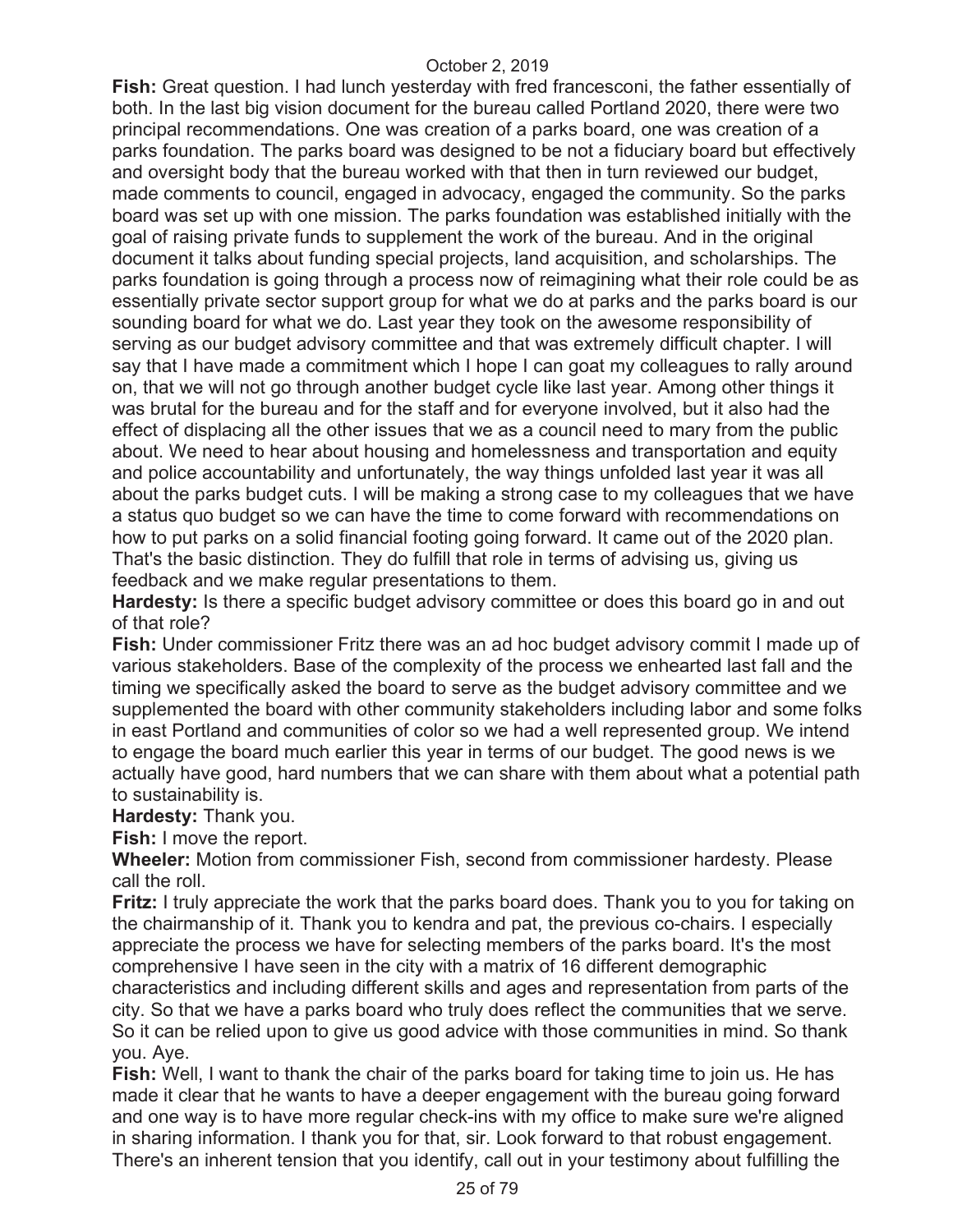mandate of providing services to parts of our community left behind including east Portland while also figuring out how to maintain what we have, and it's the essential tension and contradiction within our budget model. We have had to cannibalize services around things that we have in order to advance an agenda that says people in east Portland should have access to parks like folks in inner northeast. We cannot solve that problem without creative thinking about a new funding model and we'll be coming to council in november with some preliminary ideas. We're not going to come with any recommendation but we're going to engage the council in helping us think through some long term strategies. The other thing I want to preview for my colleagues is as part of the fall bump process, the bureau is putting forward a proposed budget note and we do not anticipate it will get traction in this budget, but we are proposing that the fees that we generate to maintain our services be treated like the general fund allocations that other bureaus receive for their services, be built into the cal target and be subject every year to an inflationary bump. Every other bureau starts the budget season knowing that they have lobbed in general funding from the prior year with inflation and pers and everything built in so it's last year plus inflationary factors. That becomes the baseline for having the discussion at budget time. We're unique in that so much of our work is funded by fees, not the general fund. It's unique among the bureaus in terms of funding model. It's part of the reason we're in the hole that we're in because we can't raise fees fast enough to keep up with our costs. Frankly, it goes against the desire of this council to make sure that the doors of our community centers are open to all. So it's a fundamental contradiction. But we're going to be floating an idea again that we adopt expect the council to embrace in the fall bump but will come back in the regular budget and talk about. We think it's worthy of a deeper dive. Thank you for your leadership and your ongoing work. I vote to accept the report.

## **Hardesty:** Aye.

**Wheeler:** Excellent work. Thanks for your service. I vote aye. It's accepted. Karla, please read 935.

## **Item 935.**

**Wheeler:** Colleagues, i'm humbled to bring forward this proclamation in recognition of domestic violence awareness month. Domestic violence of course is an extremely pervasive issue that has devastating impacts throughout our community. The intense discomfort we feel as we consider this issue and its real life consequences highlights the importance of taking time to honor both victims and survivors. It also serves as a reminder of why the city of Portland's role is so critical in the collaborative efforts in our community. One in four women and one in search men have suffered domestic violence by an intimate partner and it's estimated that domestic violence makes up about 15% of all violent crimes. Let's take a moment to let those numbers sink in. Because october is domestic violence awareness month, we wanted to take a moment to recognize and highlight the work being done in our community to connect survivors and their families to safety and reliable services and other needed interventions. This work requires a high level of collaboration with service providers, local agencies and advocates going about their work with a great level of compassion and sensitivity. Several panelists can speak in more detail about the coordination and partnerships it takes to best serve survivors and their families. I would like to turn it over to the panel. We have the pleasure of being joined by commissioner jayapal, who co-chairs the gateway center advisory council. Great to see you again, along with representatives from the gateway center, rafael house and Portland police bureau. Thank you for being here today. Commissioner, you're starting it off.

**Commissioner Susheela Jayapal, Multnomah County District 2:** Thank you, commissioners, mr. Mayor, for giving time to this incredibly important issue. I'm Multnomah county commissioner for district 2. As the mayor mentioned I serve as co-chair of the gateway center advisory council with the mayor. I also chair the county's domestic violence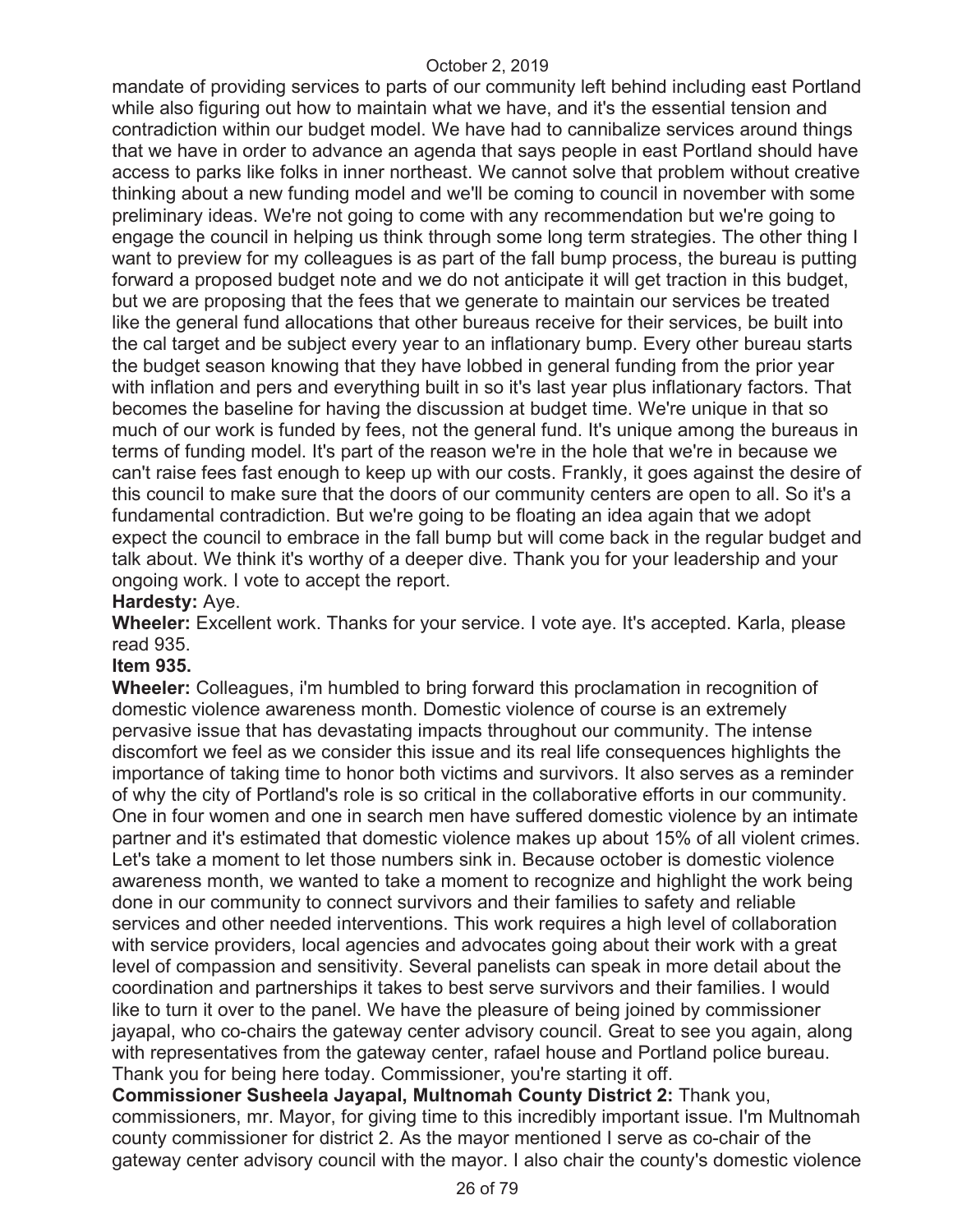fatality review team with circuit court judge patrick henry. Domestic violence or intimate partner violence as this form is more accurately described has long been an issue in our communities but has often been ignored as a family issue and because it predominantly affects women. I will refer to women in my remarks here but we know that this issue significantly affects men, transgender and nonbinary people as well. We often think of intimate partner violence as physical abuse but this is just one of the forms that it can take. Equally devastating forms include sexual abuse, emotional abuse and control, isolation, and economic abuse. Nationally almost half of all women have experienced psychological aggression from an intimate partner. One quarter have experienced severe physical violence. Nearly one in ten have been raped by an intimate partner. Domestic violence disproportionately affects women of color. 28% of african-american women report experiencing domestic violence. Up to 60% of some counts of ages pacific island women and 23% of hispanic and latino women. Multnomah county data shows similar trends. One of every seven women ages 18 to 64 was physically abused by an intimate partner during the past year. This means almost 28,000 women in Multnomah county were physically abused by their partners during the past year. The ripple effects are widely felt across our community. By those who are the immediate victims as we as by family members including the children who witness it. These impacts include economic impacts can trap victims in abusive relationships and can continue long after the physical violence has ended resulting in loss of jobs and housing. In the most recent point in time count for Multnomah county of people experiencing homelessness more than one-third of those who responded to the question said they had experienced and were fleeing domestic violence. Supporting the victims requires resources, partnerships and collaborations across jurisdictions and systems including the city, the county, law enforcement agencies and nonprofit partners. It requires a deep understanding of the causes and effects of this form of violence and response that centers on the experience and needs of the victims and we are fortunate in Multnomah county to have those partnerships. The gateway center founded and championed by commissioner dan saltzman run by the city for nine years recently transferred to Multnomah county is a model of that kind of collaboration. The transfer to the county gives us the opportunity to even better integrate the work of the gateway center with the broad spectrum of services provided by the county and to the nonprofit partners with whom we work. Now it's my pleasure and privilege to turn the mike over to martha strong morris to talk more about that work.

**Martha Strawn Morris, Director Gateway Center for Domestic Violence Services:**  Good morning, mayor, commissioners. I'm director of the gateway center for domestic violence services. I'm pleased to be with you this morning as you recognize october as domestic violence awareness month. As noted, in the world of direct service to domestic violence survivors we're very lucky in Portland to have many strong partnerships and collaboration. We have strong partnerships between the police and confidential advocates, we have a family violence coordinating council that is 50 members strong that that meets monthly, and the 12 local domestic violence programs collaborate and share housing resources across agencies to ensure that the survivors that need it most get the services. It's been my professional pleasure to direct the collaboration known as the gateway center collaboration between the city of Portland and Multnomah county, commissioner noted, the gateway center opened in 2010 and represented a departure from previous models of delivery of service for survivors. Previously it operated almost exclusively from confidential locations, and the gateway center's location in contrast is public and widely known. Before the gateway center survivors had to travel downtown to get a restraining order. Now most applicants for restraining orders will get them in the comfort of the gateway center. From its inception the gateway center has been a busy and bustling place with representatives from 15 different agencies hoping to meet the needs of each survivor who walks through the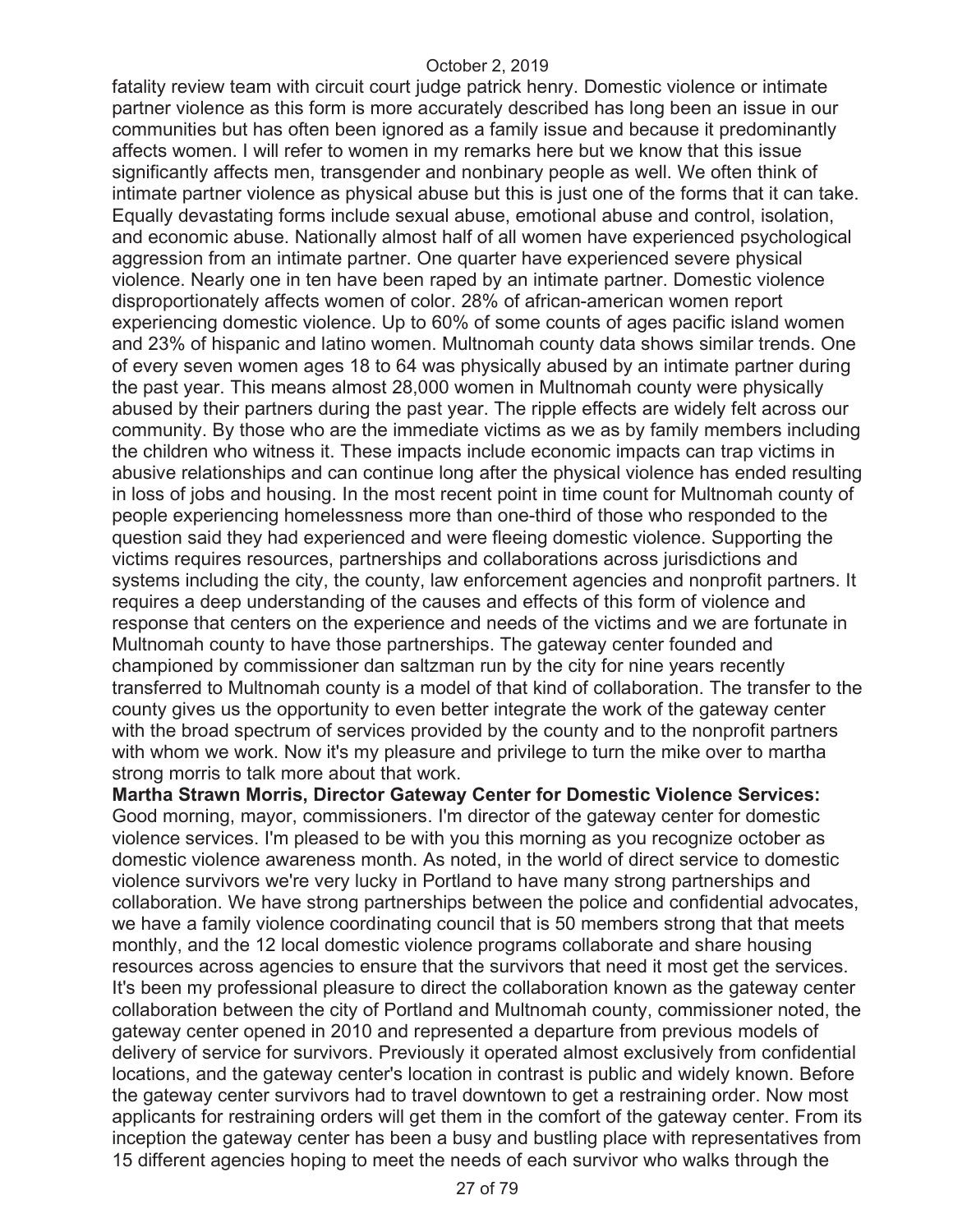door. Today between 30 and 35 survivors will seek help at the gateway center. Most will come to learn about resources and supports that might be available to them. Others will come for restraining orders and safety planning. We have child care and children's services available as well as specialized help with housing. For those who want to pursue criminal justice options we can help with that too. They can file a police report at the center and meet with a representative from the district attorney's office without leaving the building. We even have an attorney that can represent them as a victim in a criminal case. We have some limited access to immigration legal services which has been vital of late. We also have legal aid with us providing civil legal services that is help with divorce and custody. I would like to note that the requests for civil legal services far overwhelm our ability to meet that need. The gap between those who need help in family court and those who get help in family court is one of the widest and most painful gaps we experience of the service system. In 2009, ten years ago, commissioner saltzman had a vision about what survivors might need to get safe, stabilize and thriver and we reached across the river to the county who agreed to join his efforts to open the gateway center. We have helped thousands of adult and child survivors of domestic violence. On their behalf I want to thank you deeply for your support of the gateway center and your support of the domestic violence reduction unit of the Portland police. Their work to hold abusers accountable is extremely valuable and terribly limited. I recognize that ppb resources are stretched all over town, but I urge your support of the domestic violence reduction init to keep survivors safe. Recently I have been thinking a great deal about how to participate in wider movements for social change and social justice. For domestic violence awareness month I would encourage you to do the same with focus on the following three truths. First, domestic violence is the number one driver of homelessness for those who identify as women. If we want to end homelessness we must end domestic violence. Second, domestic violence mirrors institutional violence. In our clerk work is deeply related to the prevention of domestic violence. Institutional violence rests on a culture of violence. We need to rethink the paradigm that divides black and white and imagine a world where collectivism and partnership are the norms. Dr. Ryon iszler, founder of the center for partnership studies, has imagined that world and I urge everybody to explore her work including her new book nurturing our humanity. How domination and partnership shape our brains, lives and futures. The book shows how to construct a more equitable, sustainable, less violent world based on partnership rather than domination. I thank you again for recognizing october as domestic violence awareness month. May your awareness ignite the energy you need to be an even larger transformational force in the world. Thank you. **Wheeler:** Appreciate it. Thank you. Good morning.

**Emmy Ritter, Executive Director Rafael House of Portland:** I'm emmy ritter, executive director of rafael house of Portland. It's a true honor to be part of today's event recognizing october as domestic violence warrens month. For more than 40 years our organization has been a safe haven for survivors from abuse and we proudly help families for the long term safety, stability and independence they deserve. We are deeply grateful working alongside the city of Portland, Multnomah county and our many collaborative partners to uplift domestic violence survivors. I thank them for sharing in our commitment to building a future without abuse. Sadly, we know that domestic violence affects far too many people, people from all walks of life. Across our state one in three women experience intimate partner violence, more than 7,000 Oregonians. For women of color and members of our lgbtq plus community the percentage is even higher. This is unacceptable. It's also critical for all survivors to have access to inclusive and culturally responsive services they deserve. Services that honor their unique experience and help overcome barriers to safety and stability. We and our partners across the community are dedicated to providing these services appeared creating spaces where survivors can feel safe to reach out for that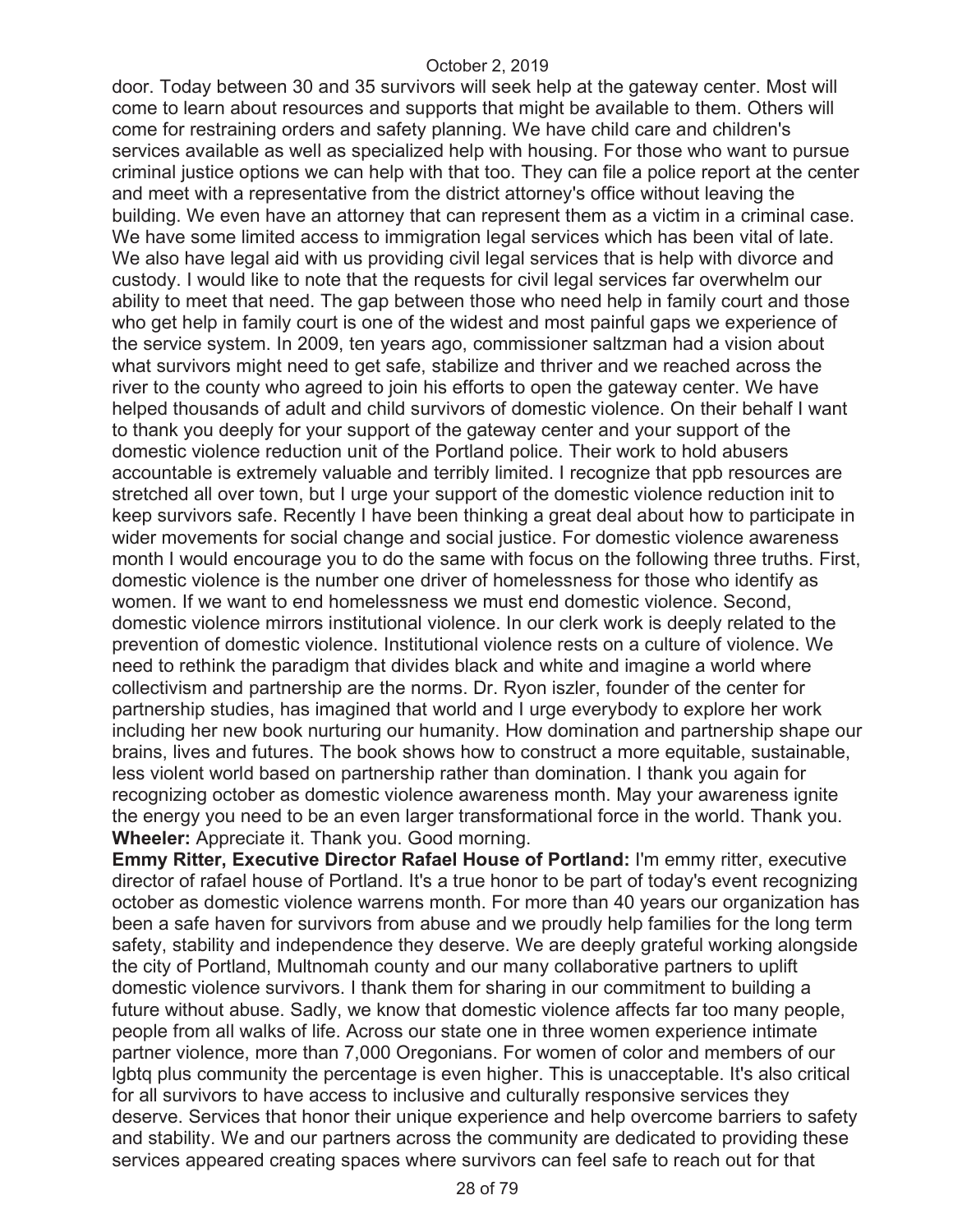support. Together we are helping individuals and families thrive after abuse and we're empowering survivors to shape their futures and end the cycle of violence. Rafael house of Portland has been committed to this lifesaving and life changing work since 1977. We have offered a safe haven to individuals and families fleeing domestic violence. Our confidential emergency shelter is critical for seeking safety, providing one quarter of the available beds for survivors in Multnomah county. We know that access to shelter and housing are essential to breaking the cycle of violence. When survivors have safety and stability they can begin to rebuild their lives. As a community we have created a coordinated response that streamlines domestic violence sheller and housing process in Portland to ensure all survivors have equitable access to shelter and housing and all of our services. Thanks to these efforts and wrap-around supports more than 90% of survivors' families move directly from our emergency shelter into housing. The journey doesn't stop there. At rafael house we continue to walk alongside families as they grow into new homes and new lives. Each year more than 380 adults and children stay connected to a support of community of staff and fellow survivors through our advocacy center. In this space we have created safe and secure environment where all of our community partners join us working closely with survivors providing specialized supports and services including culturally specific co-advocacy. This programming helps families maintain housing, achieve long term goals and thrive this. Is how we're all helping survivors make lasting change in their families. Change that will have an impact for generations to come. Rafael house our mission is to not only support in the aftermath of abuse but to build a future without violence and oppression. Each day we work toward this as we help families in the cycle of violence for themselves and their children through prevention education program, also collaborative effort, we're working upstream to change hearts and minds. Each year we teach thousands of young people and adults about healthy relationships and consent so that one day no one will need our services. Thankfully we're not alone. We're honored to be part of a wide oklahoma city has tif of incredible agencies working to support survivors and make change in this community. I believe the collective impact is being reflected in the words of those we serve. So I would like to read this note from an amazing survivor we have all worked with. Because of the support I received i'm able to show my daughters love and provide them with safety every day. I'm teaching them and others about healthy relationships so no one thinks that violence is normal so that abuse will never be part of their future. I have learned so much at rafael house. I want to share these lessons and make a difference. I know there are many women out there like me who need help and are afraid to ask for it because of where they are from owe their language or how they have been treated by others. You're not alone. Help is out there for you. Because of this help I have had the opportunity to build a loving, beautiful life for my family. Everyone deserves this. Everyone deserves to feel safe and loved. Again, thank you, mayor ted wheeler, commissioners, and city of Portland and thanks to all our wonderful partners at Multnomah county. Together we're a brighter future for survivors of domestic violence. **Wheeler:** Thank you for your testimony. Thanks for the great, hard work that you do in the community. Commissioner, thank you for being here again. We appreciate it. We have one more individual, captain rodriguez. Two. Colleagues, just by way of maintenance here, what i'm going to propose is we have one more emergency item. I propose we do that this morning and get through the second readings. If we can do it, 934. I realize people have to leave. We'll move the rest on to the afternoon agenda. Good morning.

**Derek Rodrigues, Captain of Family Services Division:** Good morning. I'll be brief. I'm derek rodriguez. I'm the captain of the family services division. As martha strong alluded to earlier I don't want to talk about resources but it's very, very important that everyone know that the number of domestic violence occurrences are not going down. We can only triage so many cases and unfortunately we are not able to investigate all of them. It's horrendous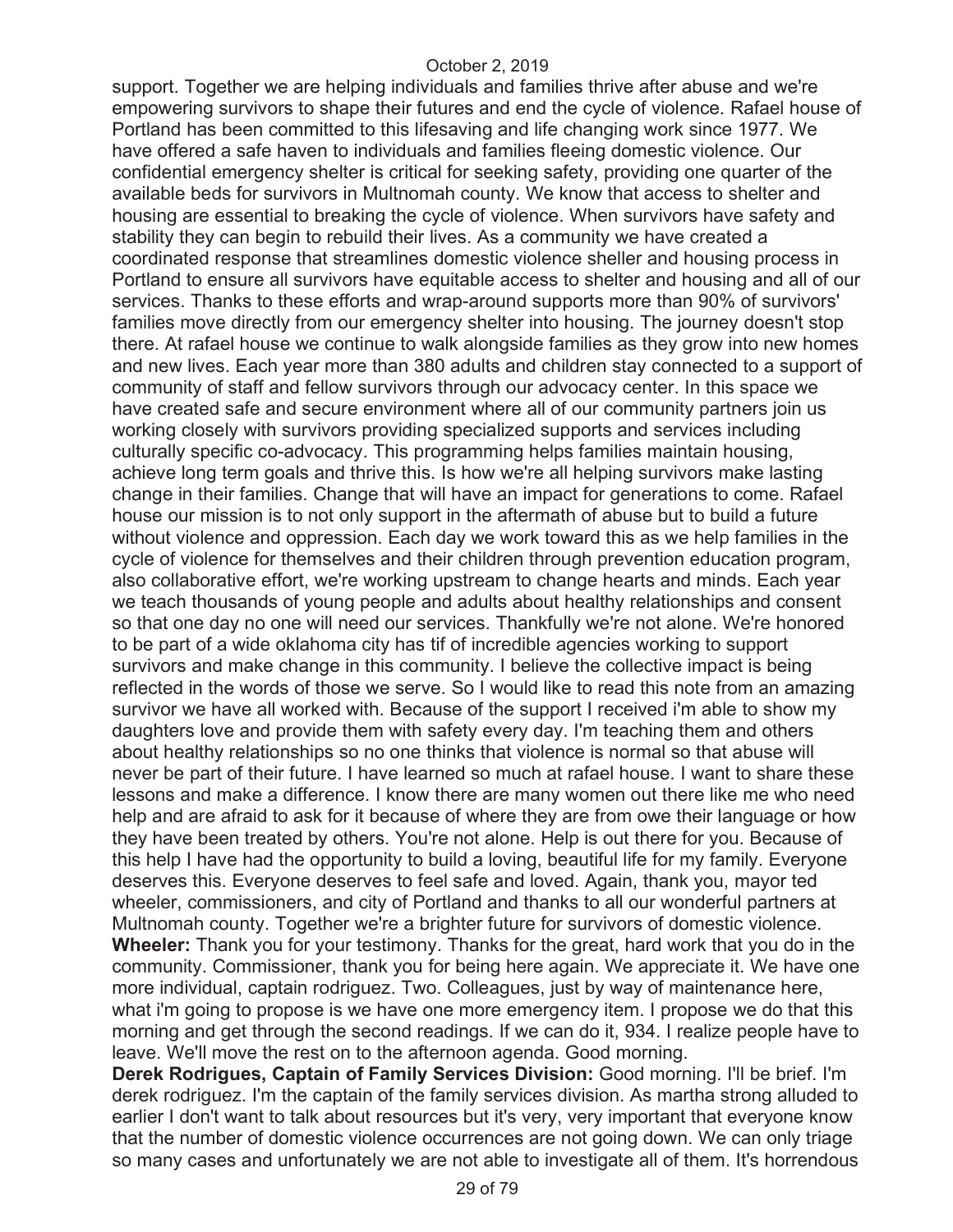stuff. Nobody should have to deal with. We ask for your continued support. Budget time is coming up. The relationship that we have with martha and rafael house and the gateway center, we do the best we can. The county has three contracted domestic violence advocates with the county. There's a commitment that has been made. We're asking for continued commitment. Thank you.

**Wheeler:** Thank you, captain. We appreciate your hard work. Good morning. **Ron Mason, Sergeant Portland Police Bureau Investigative Division:** I'm ron mason, a sergeant with the police bureau's investigative violence unit. I want to say thank you for your support. We have more cases that we can work. It has continued to go up as resource versus went down however we do have some amazing partnerships with both criminal justice agencies, county and state agencies, as well as our community partners that help us all to be more effective. So I just would like to highlight that it would be a disservice to go through all of them and leave somebody out, but there are some amazing people, amazing agencies and amazing work that's going on. We thank you for your support.

**Wheeler:** Thank you. Appreciate it very much. Thanks for the great work you do with the partnerships and the community. Next i'm going to read the proclamation. Beautifully done. I hope I can do it justice. Whereas domestic violence is a crime that touches the lives of Portlanders of all ages leaving a devastating impact on women, men and children of every background and circumstance. And whereas domestic violence accounts for significant number of assaults committed in the city of Portland and nearly one-third of Oregon women reported experiencing domestic violence, stalking, sexual or physical assault. And whereas Portland has demonstrated a long-standing commitment to addressing this problem in partnership with Multnomah county, the district attorney's office and many community providers. And whereas ten years ago the city of Portland in cooperation with Multnomah county, the Multnomah county district attorney's office, the Multnomah county circuit court and community partners opened the area's first one-stop center for domestic violence survivors. The gateway center for domestic violence services. Whereas last year more than 3,000 survivors of intimate partner violence found support at the gateway center and more than 1500 survivors were able to apply for restraining order using the center's satellite courtroom. Whereas children who are exposed to domestic violence experience higher levels of adult depression and trauma symptoms and are much more likely than children not exposed to violence to use and/or tolerate violence in their adult relationships. Whereas despite this commitment, far too many women, men, families and children in our communities are affected by domestic violence. Whereas, the city of Portland recognizes and thanks all of the organizations and groups that are committed to address, prevent and heal from domestic violence often working directly with survivors to ensure that they have access to employment opportunities, housing, legal resources, and other services. Now, therefore, i, ted wheeler, mayor of the city of Portland, the city of roses, do hereby proclaim october 2019 to be domestic violence awareness month in Portland and encourage all residents to observe this month by gaining awareness of these issues and supporting organizations that work to address, prevent, help and heal those affected by domestic violence. [applause] if we could gather for a quick photo here, again, thank you to our panel.

**Wheeler:** So colleagues, let's do this. Let's do the appointment first, 934. **Item 934.** 

**Wheeler:** Home forward is the federal housing agency serving all of Multnomah county since 1992. The agency of course develops, owns and operates a broad range of affordable housing throughout the region. The home forward board of commissioners is the primary oversight body for the agency and is responsible for establishing policy and approving its annual budget. Home forward commissioners must have the knowledge and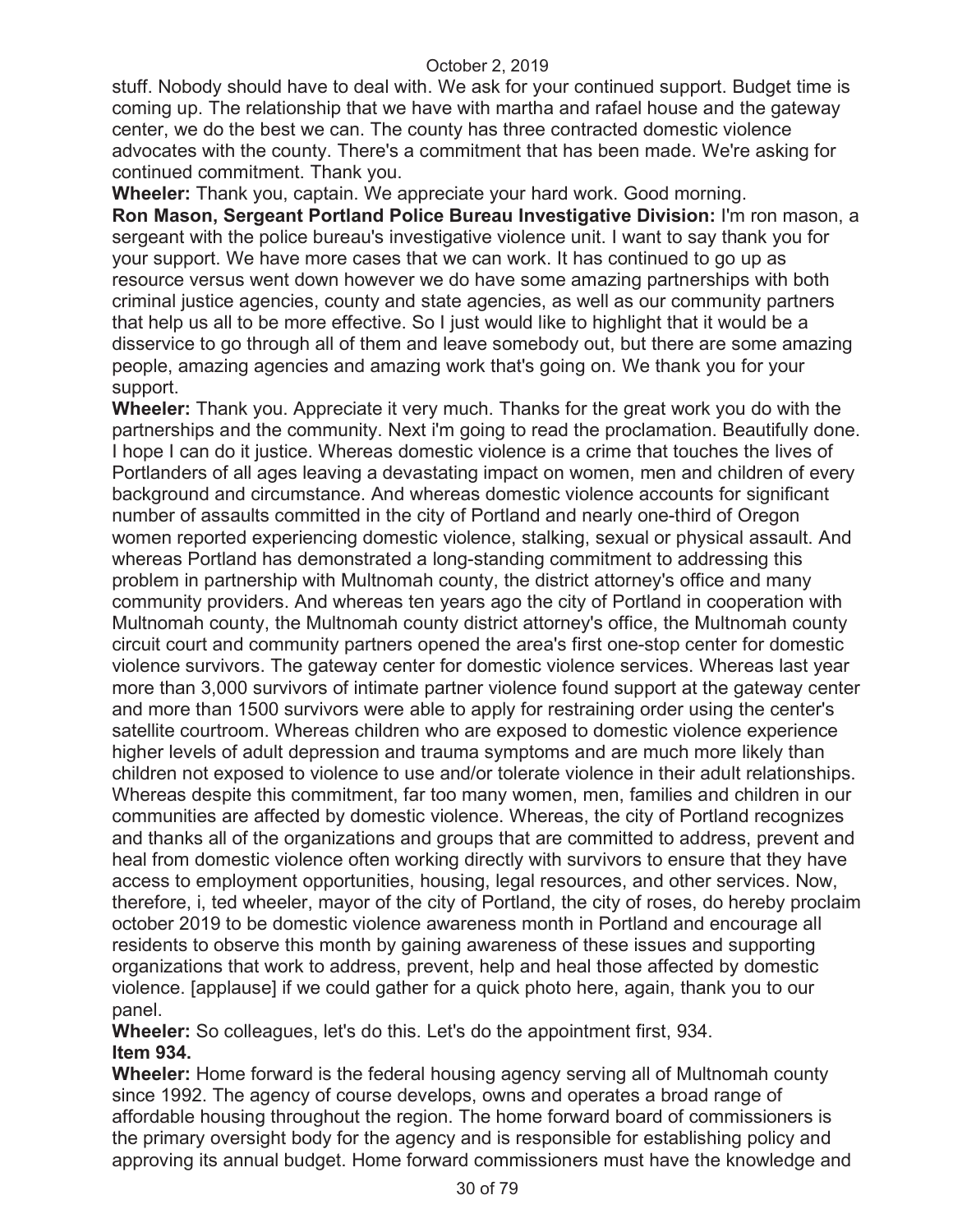skills to take comprehensive approach to housing policy and strategy to support the unmet housing needs of Portlanders and families across the county. I want to thank yesenia delgado for her willingness to serve. It's my understanding she could not be here today and I do not see her. I believe michael bonacourt is here, executive director, to answer any questions that we may have. Thank you again for being here and your fantastic leadership. Do you have anything to add to that that question?

**Michael Bonnacore, Executive Director Home Forward:** Thank you, mayor.

Commissioners, i'm michael bonacourt, executive director of home forward. I want to thank the mayor's office for recommending yesenia to fill this vacant seat for us. Her skills and experience and background are a perfect match and we are thrilled to welcome her on to the board.

**Wheeler:** Thank you. Any questions of michael? Any public testimony on this item? **Moore-Love:** Three people signed up.

**Wheeler:** One minute each, please. One minute narrowly tailored to the issue at hand, the appointment.

**Maggie:** Okay, who is she and what are her qualifications? That would be the question. **Fish:** It's part of the package that was published. It's in the record and part of the council agenda that was published.

**Maggie:** Okay. Is there any other homeless people on the board?

**Wheeler:** I don't know. This is the appointment of this particular individual. Do you support her or not?

**Maggie:** I suggest adding some marginalized disenfranchised people on the board.

**Wheeler:** Not a bad idea. Thank you. Appreciate it. Next.

**Moore-Love:** They are not here.

**Wheeler:** Call the roll.

**Fritz:** Thanks to you for being willing to serve. Thank you for being here all morning, michael, aye.

**Fish:** Aye. **Hardesty:** Aye.

**Wheeler:** Aye. Appointment is approved. 938, please.

**Item 938.** 

**Wheeler:** Any further business? Call the roll.

**Fritz:** Aye. **Fish:** Aye. **Hardesty:** No.

**Wheeler:** Aye. The motion carries. 940, second reading.

**Item 940.** 

**Wheeler:** Second reading. Any further business? Please call the roll.

**Fritz:** Aye. **Fish:** Aye. **Hardesty:** Aye.

**Wheeler:** Aye. The ordinance is adopted. 941, also second reading. **Item 941.** 

**Wheeler:** Any further discussion? Please call the roll.

**Fritz:** Aye. **Fish:** Aye. **Hardesty:** Aye.

**Wheeler:** Aye. Ordinance is adopted. 942, second reading.

**Item 942.** 

**Wheeler:** Please call the roll.

**Fritz:** Aye. **Fish:** Aye. **Hardesty:** Aye.

**Wheeler:** Aye. The ordinance is adopted. So colleagues, here's what i'm moving to the beginning of the afternoon schedule. I believe these are all relatively short items. I would propose we move 936, which is a procurement report; 937, which was continued. That is a report that we continued so we have already had the presentation. We have already had discussion on that. And item 939, a multi. Those could be done fairly quickly. We're adjourned.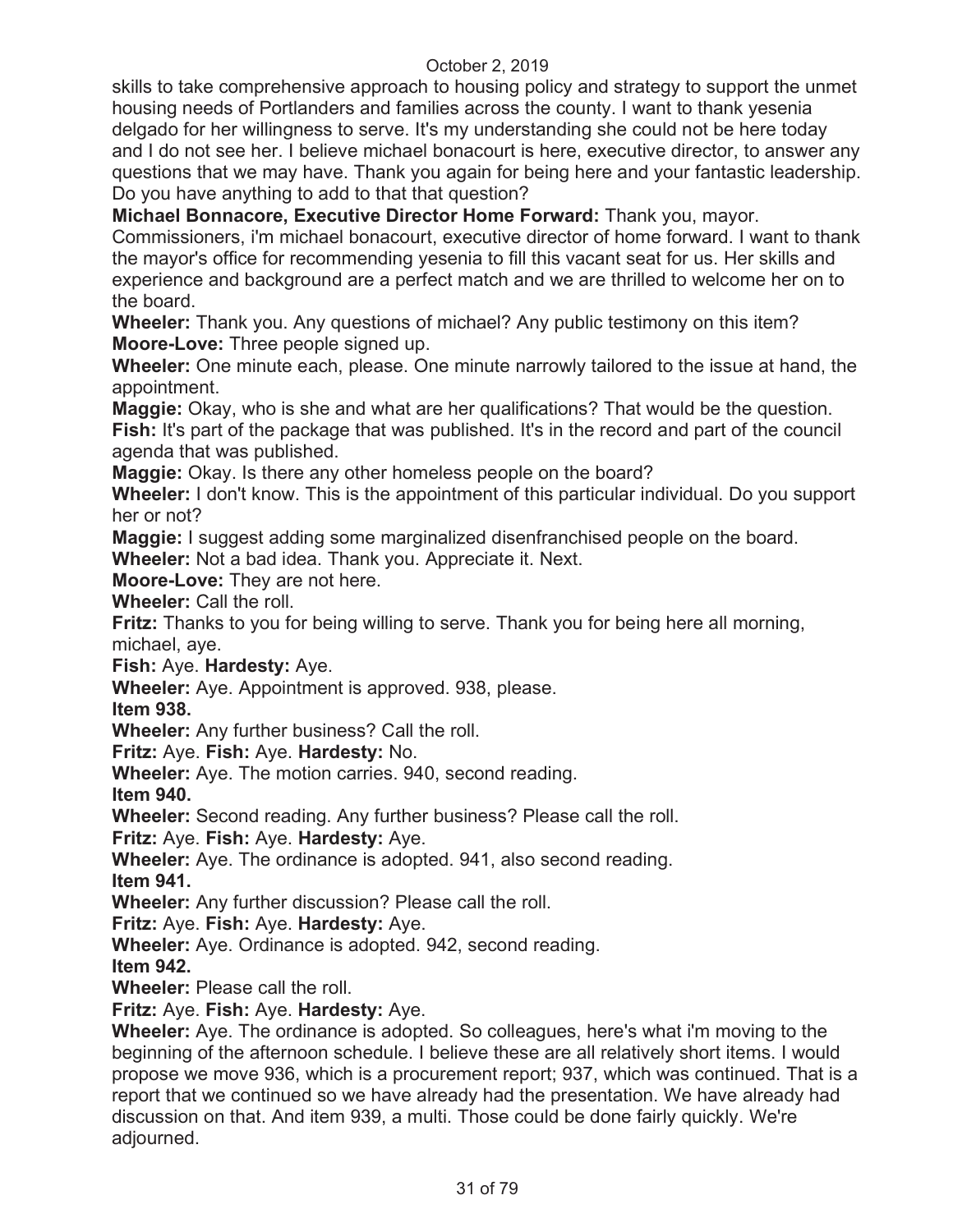# **Council recessed at 11:44 a.m.**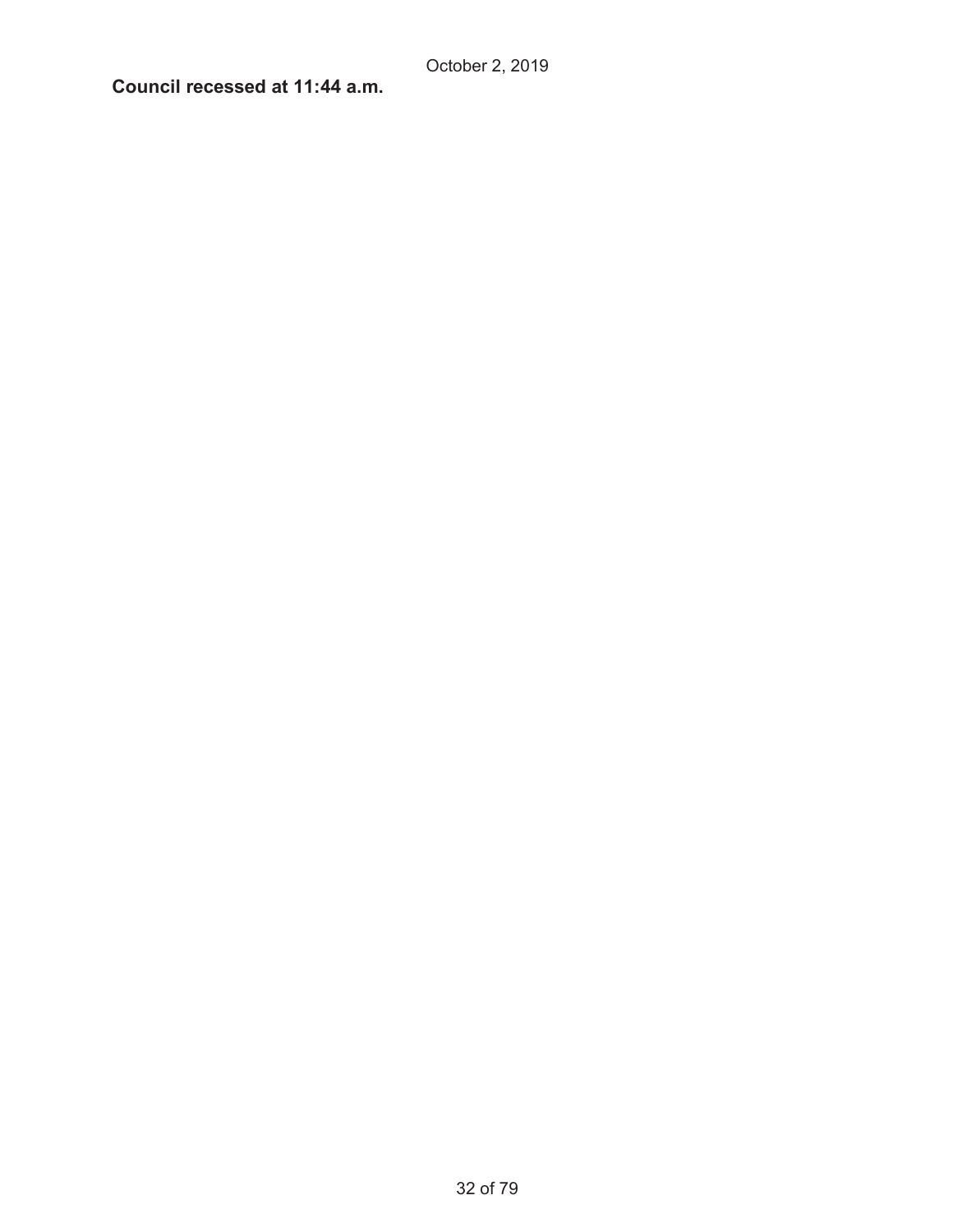## **This file was produced through the closed captioning process for the televised City Council broadcast and should not be considered a verbatim transcript. Key:** \*\*\*\*\* **means unidentified speaker.**

## **October 02, 2019 2:00 p.m.**

**Wheeler:** This is the wednesday, october 2, Karla, please call the roll. [roll call taken] **Hardesty:** Here. **Fish:** Here **Fritz:** Here. **Wheeler:** Here

**Wheeler:** Now we'll hear from legal council on the rules of order and conduct. **Lauren King, Deputy City Attorney:** Good afternoon. Welcome to the Portland city council. The city council represents all Portlanders and meets to do the city's business. Presiding officer preserves order and decorum so everyone can feel welcome, comfortable, respected and safe. You may sign up in advance with the clerk's office to briefly speak about any subject. You may sign up for public testimony on resolutions or ordinances. When testifying please state your name for the record. Your address is not necessary. Please disclose if you're a lobbyist. If you represent an organization please identify it. Presiding officer determines length of testimony. Individuals generally have three minutes unless otherwise stated. When you have 30 seconds left a yellow light goes on. When your time is up a red light goes on. If you're in the audience and would like show support feel free to do thumbs up. If you don't support something, thumbs down. Please remain seated unless entering or exiting. If filming please do not use bright lights or disrupt the meeting. Disruptive conduct will not be allowed. If there are disruptions a warning will be given that further disruption may result in the person being ejected for the meeting. After being ejected a person who fails to leave is subject to arrest for trespass. Thank you for helping your fellow Portlanders feel welcome, comfortable, respected and safe. **Wheeler:** There are three items that we had to bring to the afternoon agenda but I think we can dispose of these relatively quickly. Please call 936. **Item 936.** 

**Wheeler:** This is a procurement report. We have lester spitler.

**Lester Spitler, Chief Procurement Officer:** Good afternoon, mayor, city council. I'm lester spitler, chief procurement officer. This is a pbot project. Pbot obtained an authorizing ordinance on april 3, 89441, it's important to note this is a federal aid project. Pbot was successful obtaining certification from odot in 2011 to participate in their local public agency certification program for delivery of federal aid projects. The engineer's estimate was \$17,712,521. The level of confidence in the estimate was moderate. We issued the invitation to bid in july. Bids were due august 13 and the city received eight responsive bridge. Cascade is the recommended awardee. A little less than 2 million below the estimate. As I mentioned initially this is a federal aid transportation project under the federal aid highway program. The city is required to apply odot's disadvantaged business enterprise program goal. Odot set the goal at 13%. Cascade bridge is responsive and has committed to utilizing 13.06% by using mcdonald excavation, a native american firm. It's also important to note the compliance team will not perform compliance because it's an odot federal aid project. Cascade bridge is in vancouver, Washington, in compliance with all the city's contractual requirements. It's recommended you accept this report and authorize execution of the contract. I have the project manager in the office if you have any questions about the project itself.

**Wheeler:** Commissioner hardesty.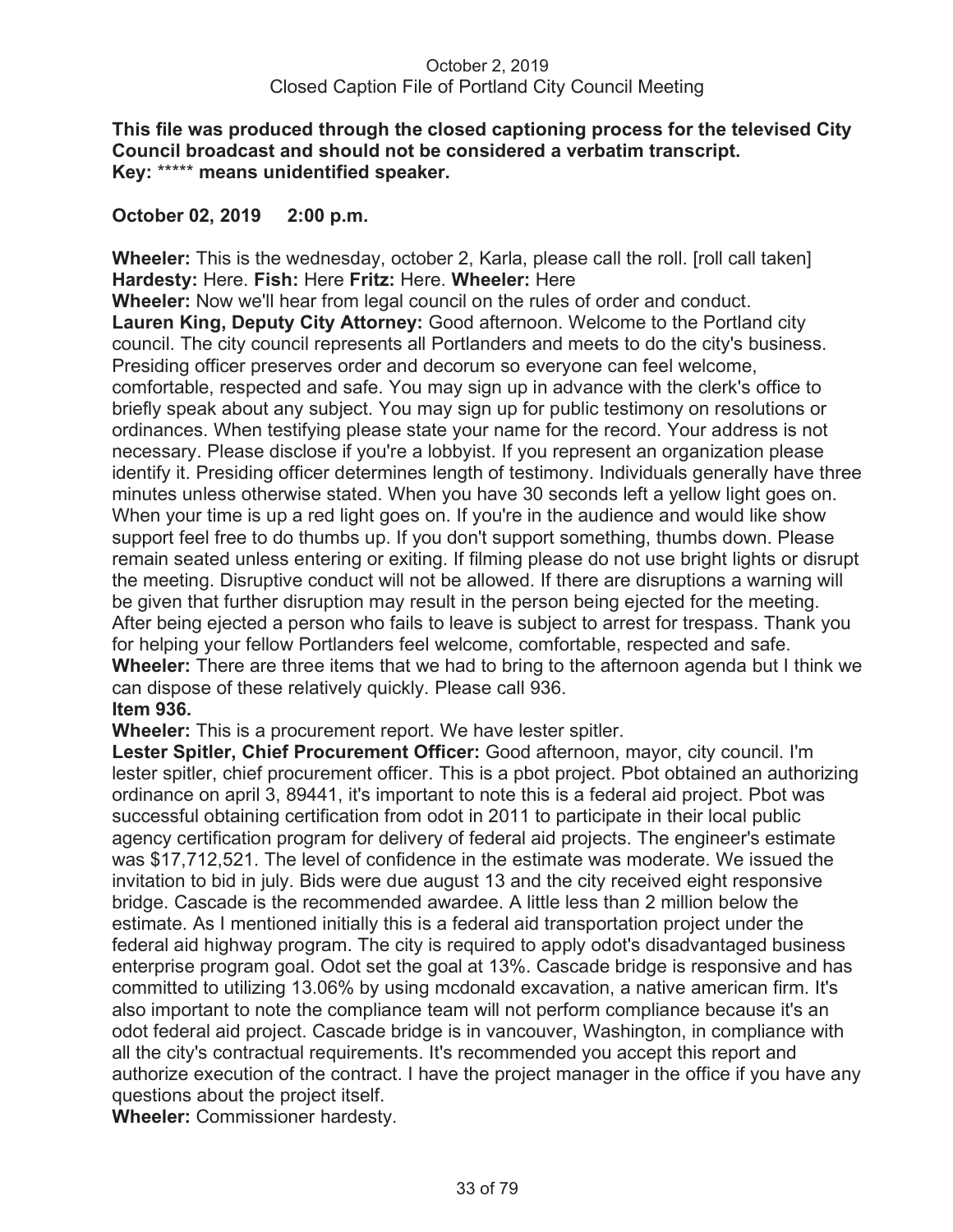**Hardesty:** Thank you, lester. I appreciate the information. I notice the goal of this project for minority women, emerging small businesses was 13%. This contract, one contract, alleges they were coming in at 13.06.

**Spitler:** Yes.

**Hardesty:** How did we get a goal of 13%, one, and two, how do all these -- does the federal government have a different goal process for their dollars?

**Spitler:** They do. As a recipient of federal highway administration funds odot is required to have a d.b. Program in place. They have conducted a disparity study and have hard goals for their projects. Because this is an odot funded project their goal flows down to the city and becomes the only goal that we can include in the solicitation. The federal government only recognizes disadvantaged business enterprises, they do not recognize minority owned or women owned business enterprises, so the disadvantaged business program is a federal program and they only focus on that certification.

**Hardesty:** So are we putting pbot dollars into this program?

**Spitler:** I'm going to ask dan to come up. I don't know exactly what the funding split is. I'm sorry.

**Dan Layden, Bureau of Transportation Project Manager:** Dan laden, Portland bureau of transportation, project manager. There are pbot dollars in this project. The way federal projects work is once you have federal dollars in the project all dollars are considered under the federal rules so we have about \$7 million in system development charge funds in this project. However, the rules that they have set up are that all dollars fall under the same category.

**Hardesty:** I find that problematic let me say because as you know we have some goals of making sure that women, minorities and emerging small businesses receive their fair share of federal dollars. So i'm just seeing way too many of these that are woefully inadequate. I'm done. I guess you've answered the question that I had. I appreciate that. I understand the firm is in vancouver, which would have been another question, why are we using a vancouver firm while the project is in vancouver. Maybe I should know why we're putting Portland transportation dollars into a vancouver project.

Layden: The project is not in vancouver. It's in river gate industrial district, in north Portland.

**Hardesty:** Okay.

**Spitler:** The contractor is based in vancouver.

**Hardesty:** Is that a normal -- is that normal for a federal contract for us to be contracting with people out of the state of Oregon if we're trying to achieve goals with Oregon small businesses?

Layden: I'll let lester answer that.

**Spitler:** The federal regulations don't allow you to give preference to companies located in your state or outside your state. You're not allowed any preference in your solicitation. Anyone could bid on a federal aid project.

**Layden:** I can say the city in 2016 signed a certification agreement with odot and the federal highway administration that said for all projects that we bid through our certification process we would use the federal disadvantaged business enterprise practice and also that that would be administered by the office of civil rights. It's a requirement of their program.

**Hardesty:** Thank you for that. I appreciate that. Does that mean we get an annual report on how our dollars are being spent as they are merged with federal dollars and whether or not we're reaching the goals of making sure Oregon small businesses that are owned by women and people of color are actually getting their fair shot? How do we find out whether or not we're getting any bang for our investment?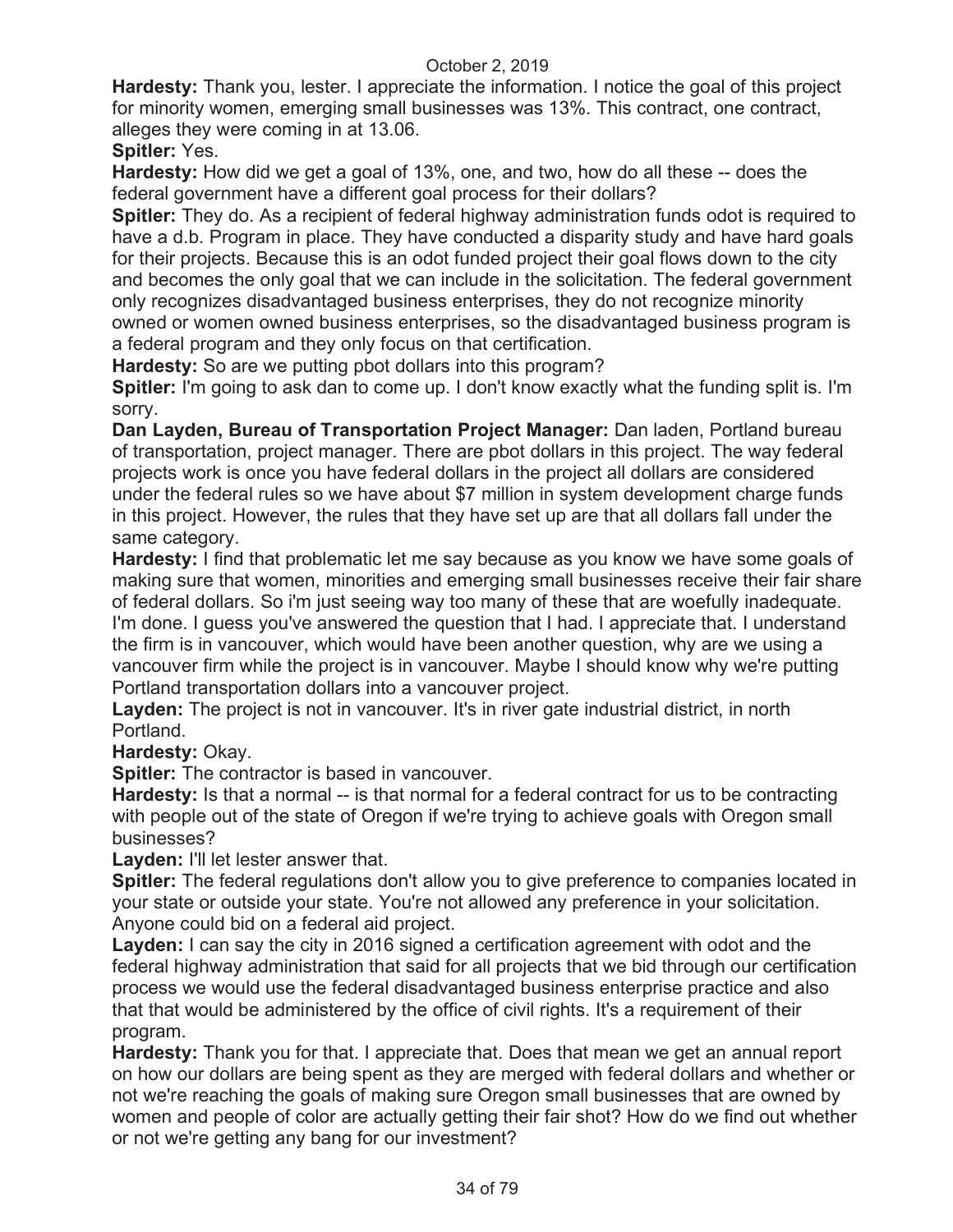**Layden:** With the federal program, i'm not sure what the answer is. I know the federal program is a mandatory program. Contractors are required to meet that goal. If they don't they face an actual penalty, fiscal penalty. But our money --

**Hardesty:** I wish we would do that for the contractors we contracted with, a fiscal penalty for not reaching a goal. Maybe that should be something we consider. Thank you very much. I appreciate your straightforwardness about the federal limitations, but let me be clear we shouldn't have those at the city of Portland.

**Fish:** I move the report.

**Fritz:** Second.

**Wheeler:** A motion from commissioner Fish, a second from commissioner Fritz. Any further discussion? Thank you for the conversation.

**Hardesty:** Are there people signed up to testify?

**Wheeler:** This is a procurement report. Please call the roll.

**Fritz:** Aye.

**Fish:** I appreciate the conversation we just had about federal law. I seem to remember from my days practicing law that the federal government applies the commerce clause prohibiting discrimination based on state borders which is why there are open competition for these contracts. If we are bound as a matter of law to follow federal rules we can complain all we want but the only way to change that is to change the law in Washington d.c. Which maybe should be part of our legislative agenda. For purposes of this procurement i'll vote aye.

**Hardesty:** Thank you so much for the information. I'm not satisfied that the city of Portland does its fair share of making sure that contracting opportunities are available for all. I can appreciate that there are some federal regulations that are required when we are partnering with the federal government, however, that's not a good excuse to actually not focus on the goals that we have as a city, which is to ensure that we're creating opportunities for people who have not had those opportunities. I vote no.

**Wheeler:** So this is an area first of all commissioner hardesty thank you for raising the questions because I learned something there as well. This is an area i'm not entirely familiar with, federal contracting standards and requirements. Philosophically I agree with the commissioner that this probably should be something that we explore in our legislative agenda because there seems to be a disconnect between our local standards and federal standards. I agree with commissioner Fish it's a tall order for the city of Portland to change federal policy but we have stalwart leaders from the state of Oregon in congress and this is probably a worthwhile conversation for us to have. I agree that Portland is in a position where we can lead here on ultimately changing some of those policies. I vote aye on the procurement report. The report is approved. Thank you. Next item is 937. **Item 937.** 

# **Wheeler:** Just to remind our colleagues where we were on this we had this conversation but we kept it open because we knew that commissioner Fritz had had some questions and we wanted to honor that. Commissioner Fritz?

**Fritz:** Thank you, mayor, colleagues, for the discussion. I was away at the league of Oregon cities conference last week touring a filtration plant in bend on this very day. Really interesting. So the issue is about the amount of subcontracting and also the amounts, complexity of this project. I wanted first to ask staff to talk about the complexity of the project. We're talking about concrete work on the dam, which is Portland's drinking water source. So if you'd like to introduce yourselves and give us a brief summary of why there aren't the usual subcontracting opportunities like flagging and landscaping and other things that we often see in subcontracts.

**Teresa Elliott, Chief Engineer Portland Water Bureau:** Teresa willits, Portland water bureau. I'm going to do a high level on the technical then let jodi and the design manager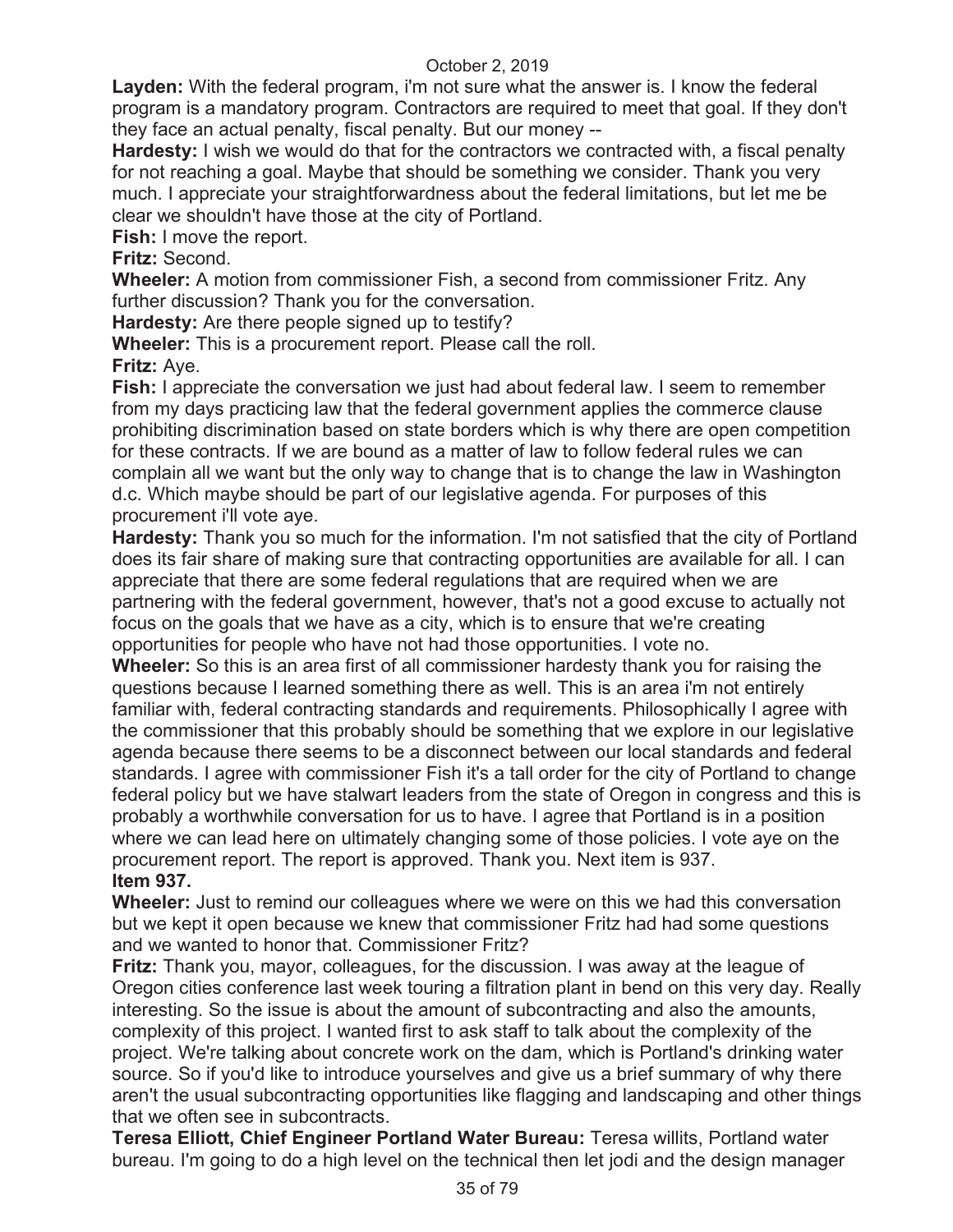explain further. From our perspective working on the needle valve is complex, special work. There's not that many people in the country that do work on that. And doing work for us up in the watershed we always have a much smaller pool of contractors that are interested in doing it because if they do work up there they can't work in town at the same time. Contractors have a tendency wanting to do multiple projects concurrent so we just don't get as many contractors willing to take that on. This project has a time sensitiveness on it in that we have to start in november to be complete by april. I'll let jodi talk more specific.

**Jodie Inman, Water Bureau:** Hello, mayor, commissioners. You are right, commissioner Fritz, this is a very complex project, one we consider a very high risk project to the water bureau. For one this work is work that is being done on our dam. The face of our dam and integral to our dam which holds back 9 billion gallons of water so we're interested in making sure we have a qualified contractor touching such a valuable asset. Another very critical component and concern and risk for the water bureau on this project is the water quality concern. This project involves demolition and construction work directly over our reservoir 2 on the face of the dam. So one of the key components of this project and a lot of the work has to do with being able to ensure that we receive isolation for that demolition work from the reservoir to protect any debris or hazardous substances such as asbestos in lead which we will be dealing with on the existing valve structure as we demolish it from getting into the reservoir. That's very critical for us. Access has to be over reservoir 2. You have to be having a barge bring materials to and from the shore to the dam face to do the work. So again needing somebody very specialized and experienced providing the disinfection and protections we require to our active water supply is critical. Schedule is also critical. The needle valves are our primary components for doing temperature management to comply with habitat conservation plan. What the needle valves allow us to do is to take water off of the top of the reservoir early in the year instead of the bottom. That allows us to reserve cold water in the reservoir to be able to sends downstream later in the summer when the river begins to heat up. Without that cold water it's very likely that we would not be able to meet our obligations having violations and potential danger to existing Fish downstream. Very critical piece of getting this work done.

**Fritz:** That explains why 87% was being done by the one contractor. So the goal is 20% of the subcontracted money. So this 13% subcontracted, 13%, 2.2% is going to minority emerging small business, 22% of the subcontract st. Does meet the goal for over 20% of the subcontractor work going to minority emerging small business.

**Hardesty:** I'm sorry, how did you get to 22%?

**Fritz:** The 2.2 of the whole contract is certified cob businesses --

**Fritz:** That's about a fifth of 13%. 2.2. Of the 13, 2.2 not certified and --

**Hardesty:** The other we don't know who they are.

**Fritz:** They are noncertified.

**Hardesty:** Thank you. I appreciate your questions, but it is still we have barely over 2% minority contractors for this project.

**Fritz:** I think we all agree that that's not what we want to see. On the other hand as we say this is an emergency. This is a project that needs to be done in the time frame and this is the low bid of the people that bid on it.

**Fish:** I want to say to our chief engineer, when I had the bureau, I remember getting a briefing about the pipe that we're going to build under the willamette river which is resilient pipe ensure water to the west side. One of the things I learned in the briefing is that that kind of work under water, under extreme conditions is highly specialized. That it doesn't lend itself to a lot of subcontracting opportunities. There's a handful of companies that do it and are good at it. We're going to have this conversation again. The difference is that's a big number contract when we get around to bidding that out. I would urge you in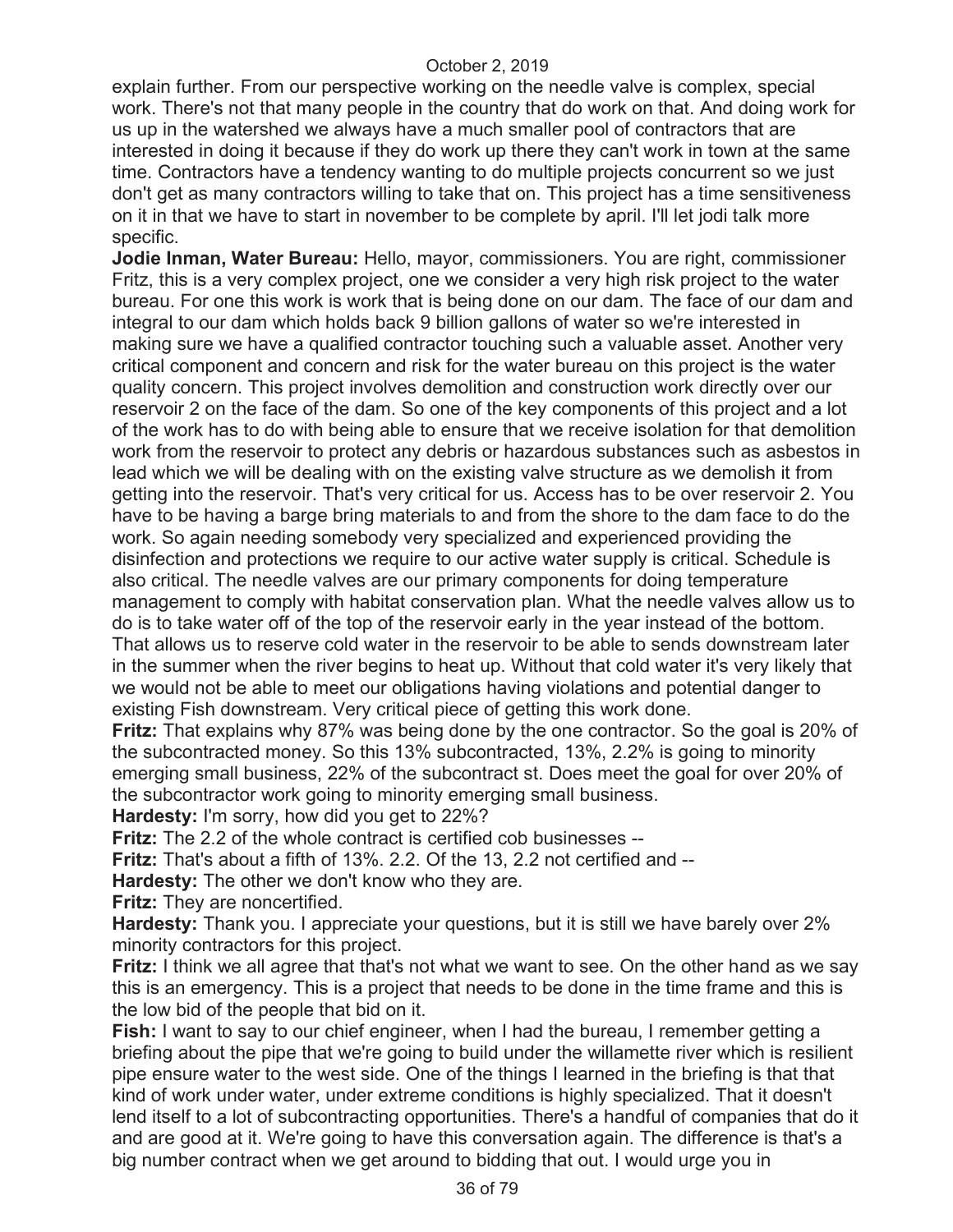anticipation of that discussion that we get some council briefings, when we get some numbers, because I think we're going to have the same conversation except with a bigger ticket item. I think this question about who can do the work and are there subcontracting opportunities for certain highly specialized work particularly for the water bureau is something that council is going to have to be informed about too.

**Hardesty:** Thank you, mayor. Lester, can you tell me how many contracts stellar jay corporation has had with the city of Portland?

**Spitler:** I can get back to you. I don't know off hand.

**Hardesty:** Any estimate?

**Spitler:** Last week during the discussion I highlighted the existing contracts that they had. There were five contracts, I think they were all pump station projects with environmental services. I can follow up with the total number of contracts they have had.

**Hardesty:** And the total dollar amount would be very helpful. Again, if we have big ticket items coming up and we know we're going to be hiring the same company and come back with the same reason for why there are no minorities or women working on the project, we have a great opportunity to actually help that company identify opportunities for them to build a work force that's diverse or build partnerships with other companies to help them get built. You're right, we will have this conversation over and over again until i'm satisfied that we're actually making progress. Thank you.

**Spitler:** Can I speak to the good faith effort made by stellar jay to obtain utilization? They did go in our opinion above and beyond. I want that on the record. We reviewed their efforts to obtain utilization. I had our compliance supervisor review that personally and she has ten years as a professional doing this work. The 20% aspirational goal is a part of the city's subcontractor equity program. That program has been authorized by council, it has admin rules. There's a clear definition on what we consider a good faith effort. The compliance supervisor attended the pre-bid, attended the bid opening, saw the job an hour and a half away. There was a confidentiality requirement just to obtain the specs because of the nature of the work. Stellar jay provided the minimum three written bids in response to each of their subcontractable trades that they weren't going to self-perform. Oftentimes primes cannot provide three written bids but they did which means they did engage with those firms and try to get them to perform on the contract. The responses were that they were rejecting the opportunity because of the risk, because of the nature of the work and the fact that it was so far out and required a lot of risk. I did just want to say that we feel like they have gone above and beyond. We have closely reviewed their good faith effort and I wanted to put that on the record.

**Fish:** Move the record.

**Fritz:** Second.

**Wheeler:** We have a motion and second. Any further discussion? Please call the roll. **Fritz:** These are important conversations. Thank you to everybody who presented, lester spitler, teresa elliott and jodi inman. Appreciate you being here all morning as well. Perhaps part of the solution is to do another disparity study specifically on this kind of work. Thank you to my colleagues for delaying the vote until today as well as my chief of staff and my senior policy advisor. Aye.

# **Fish:** Aye. **Hardesty:** No.

**Wheeler:** I realize this is a procurement report so it's somewhat specific in its intentions, but the description last week of city employees jumping up and down on a valve to try to get it unstuck, that's an image that left an indelible impression on my mind and strikes me as being incredibly unsafe working condition. I would hope if there are other situations where things like that are taking place that we prioritize those issues for safety and benefit of our employees. Aye. Procurement report is adopted. Last from this morning, 939. I believe dory van bockel is here.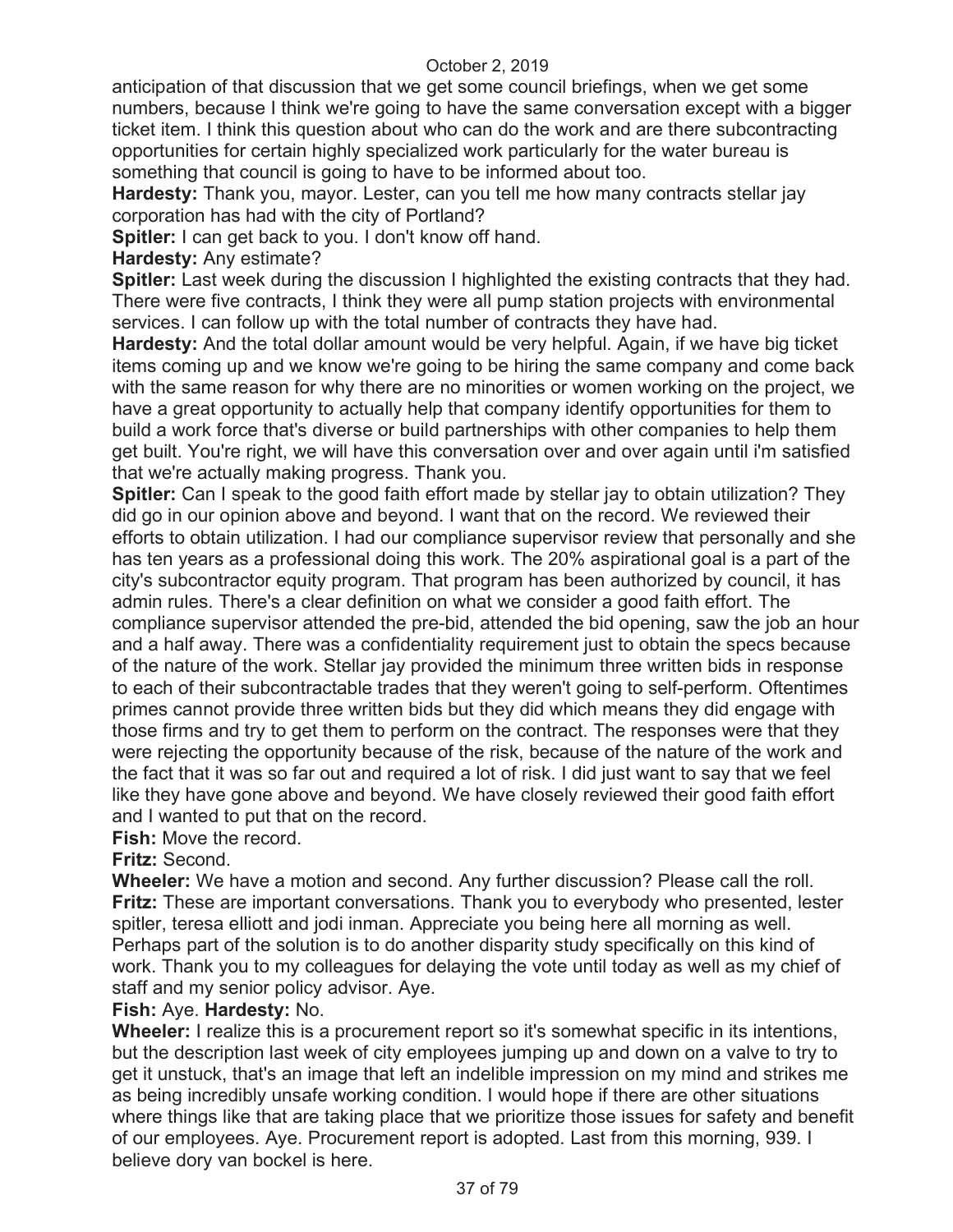# **Item 939.**

**Wheeler:** Good afternoon.

**Dory Van Bockel, Portland Housing Bureau:** Good afternoon, mayor, commissioners. I'm dory van bockel with the Portland housing bureau. I manage development we have a multiple unit limited tax exemption application before the incenting the pipeline program, which is a version of the program requiring 20% of units affordable at 60% of area median income or below for ten years in exchange for ten years of affordability. This particular use of the program was approved by you in late 2018 as a means to capture affordability in the large number of units that were vested in through permitting or land use action ahead of the inclusionary housing program going into place. So this project is voluntarily providing affordability in exchange for this tax exemption. In doing so, the apartment building named 18th avenue apartments, at southeast 18th and mcloughlin, they would be required to provide 12 of the 56 units however they have -- 59 units, excuse me, however they have opted to use the reconfiguration option and provide larger unit sizes and but still the same number of total bedrooms they will provide one two-bed reason and five three-bedroom units. This is the first project for this particular developer within this program. Only the second developer wanting to take advantage of this incenting the pipeline version of the multi program. I'm happy to answer any questions.

**Fish:** Would you remind us by virtue of the agreement we made with the county what's the annual cap on this program?

**Van Bockel:** The annual cap of the multi program total was at \$3 million, however we also approved a rolling cap over five years, so \$15 million over five years.

**Fish:** This is only the second time it's been used or second time this year?

**Van Bockel:** Well, the multi program that would include any of the approvals that come before council also in conjunction with inclusionary housing program we have been bringing a handsful of those forward under that same cap.

**Fish:** But we're obviously well under the cap, right?

**Van Bockel:** Yes. For this particular version of the program, it's being offered for a limited time. We have approval for applications to come in through june 30 of 2020.

**Fish:** My second and final question, we obviously have a shortage of the larger apartments. It's something to celebrate that they are going to leverage some family sized apartments. What is the explanation for why the developer chose to go this route?

**Van Bockel:** They can provide fewer units this way. Which is probably easier in a regulatory component that way.

**Fish:** That's the tradeoff, fewer but bigger units.

**Van Bockel:** Yes. For this particular project the benefit of the tax exemption that we're estimating at around \$14,000 per unit a year is actually roughly the difference between the rent of a market rate unit and affordable unit.

**Fish:** Ten-year exemption?

**Van Bockel:** Yes.

**Fish:** Thank you very much.

**Wheeler:** Any public testimony?

**Moore-Love:** Gianne, maggie and courtney. We have charles "bridge crane" johnson. **Wheeler:** Come on up. Thank you, dory. Appreciate it.

**Charles Bridgecrane Johnson:** It's hard for me to say good afternoon, commissioners. When we look at the limited application of this program, i'm not familiar enough with it to know why it's at that shorter frame of ten years but obviously I don't think we can look at longer scope if only twice in the program history has it been used. One thing that isn't clear, and I think we might all want to concern ourselves with this, how will these set aside units be connected with tenants? Different agencies have different waiting lists, and all those waiting lists are good, all those people are in need, but I think that the city should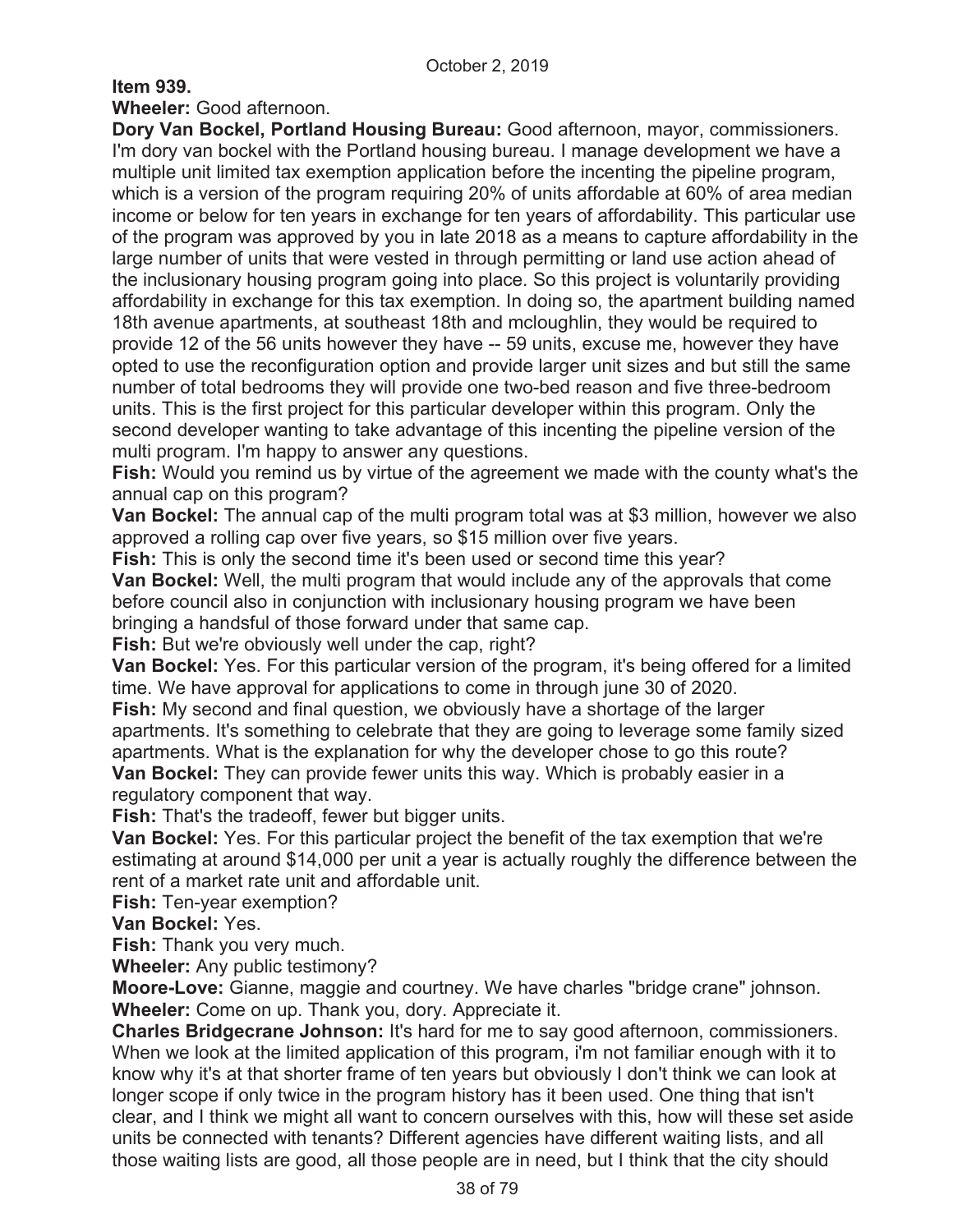have through the housing bureau or in partnership with home forward or in partnership with aging and disability services a consistent plan to triage and prioritize getting needy people into these apartments. I know there's a number of programs administered, but the need is obvious everywhere around us. The other thing that occurred to me I was very glad the presenter specifically mentioned mcloughlin. Where is the 5200 block of southeast 18th? Now we know it's mcloughlin. I don't know the demographics of the whole city, but if the people that get this place happen to be people of color, how white of a neighborhood are they going into and what supports or having their back will either the housing provider or the people making the connection do? When we talk about gentrification, some families are happy to move into an area where they are a minority and take a chance but as a city, whether through the housing bureau -- minority tenants always know they can look to the city of Portland to make sure if they go into an area where their minority status is maybe more obviously the city has their backs.

**Wheeler:** Any further discussion? Please call the roll.

## **Fritz:** Aye. **Fish:** Aye. **Hardesty:** Aye.

**Wheeler:** Aye. The ordinance is adopted. Next items are time certain. Items from this afternoon's agenda 943 and 944 read together, please.

## **Item 943 and 944.**

**Wheeler:** Colleagues, the city and the united states department of justice entered into a settlement agreement in 2012 to make reforms to the way the city provides policing services particularly as those services related to people with mental illness or experiencing mental health crisis. Let me just say that it has always been our goal to decrease and deescalate interactions between police and those experiencing mental health crisis. We continue to work towards that end. One of the many requirements of the agreement calls for the police bureau to prepare an annual report and present it to the council. That's the first item that we'll be hearing today. Another major focus of the agreement is to enhance the police bureau's engagement with the community. The city has made significant efforts to engage the community and has benefited from dedicated volunteers in this regard. Both on the community oversight advisory board and on the Portland committee on community engaged policing or pccep. The work of the pccep is developed with robust feedback from the community particularly the albina and police reform. We're grateful for their advocacy on these critical issues. The settlement agreement and the pccep plan both require that they collaborate on a community engagement plan and that the council approve that plan. That is the second item that we'll be taking up today. You will find that the 2018 annual report is much different than previous reports in that it incorporates feedback received from the pccep. In the past annual reports were statistically heavy and didn't provide as much context. This is more interactive and features links to other relevant documents and to the bureau's open data page for those who want to do a deeper dive. Chief outlaw has asked each division manager to submit information on that division's challenges and accomplishments which provides a much fuller picture of bureau activities. Turning to the community engagement plan, it represents a step forward for the bureau. It builds on existing community engagement efforts and it's intended to be a living document that will evolve over time. The plan was created in collaboration with the pccep, with feedback from numerous public forums. The bureau's equity and inclusion office and community engagement units also contributed to the plan. This plan contains goals and action items in four specific areas. Public involvement, communication, access, and training. This plan identifies new outreach and engagement events undertaken in the coming year. In addition to the many existing outreach activities being done every day. The bureau will report back to the pccep on its work over the first year of the plan and collaborate to make the changes going forward. These changes will foster deeper and more meaningful engagement with the community. This is a key component of the bureau's commitment to 21st century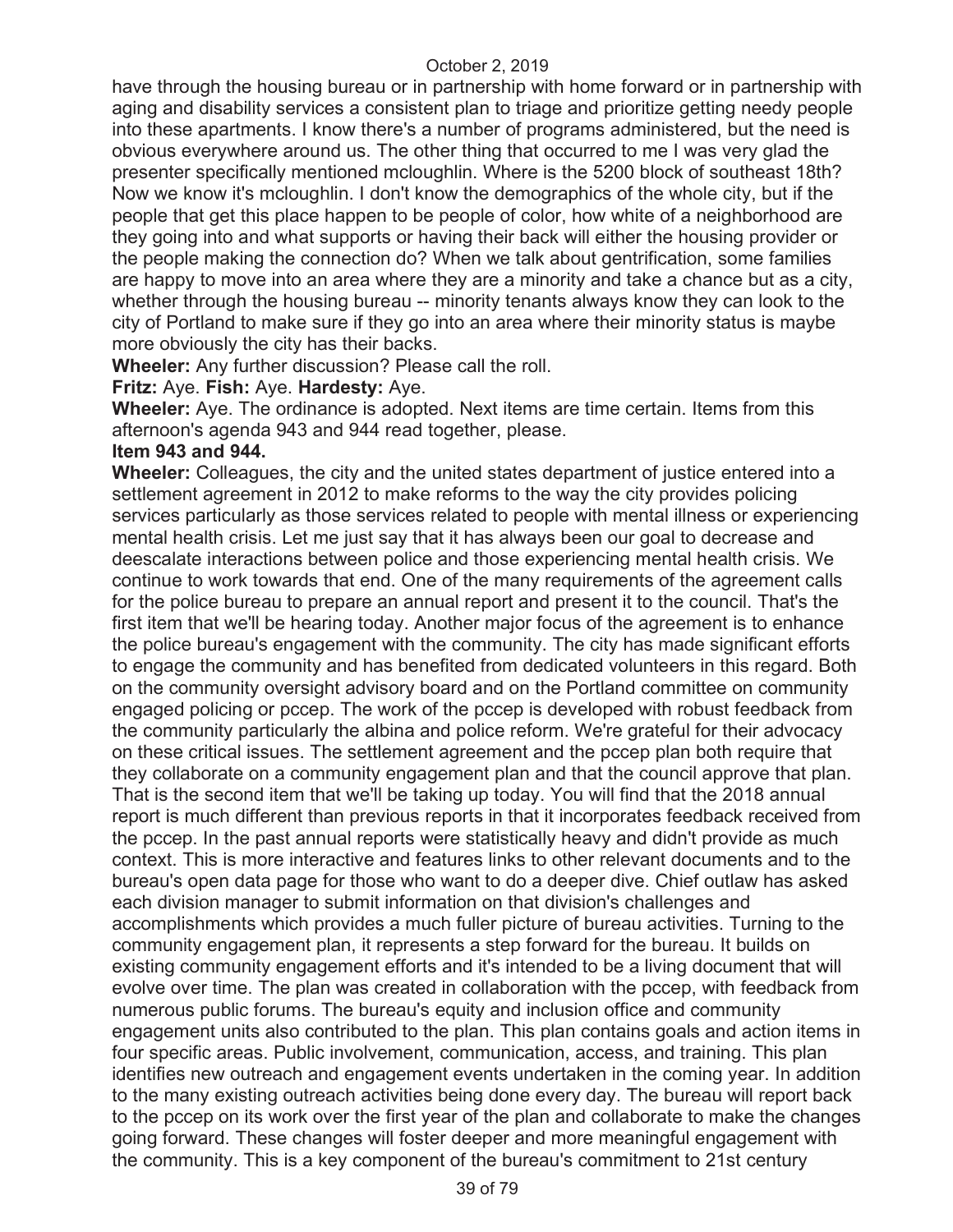policing. My thanks to the pccep, to chief outlaw, and to her team for continuing work on the community engagement plan. Today our presenters include chief danielle outlaw, lakayana drury, the pccep co-chair, and vadim mazursky, the settlement agreement subcommittee. Are you the chair or member?

**Vadim Mozyrsky:** Member of the settlement agreement subcommittee. Thank you for having us.

**Danielle Outlaw, Chief Portland Police Bureau:** Thank you, mr. Mayor. I'm danielle outlaw, chief of Portland police bureau, and again I would like to thank lakayana and vadim for being here with me to present the 2018 annual report and the community engagement plan but before doing so I would like to reiterate the mayor's comments. We had a great deal of input into both of these documents. My thanks to the members of the Portland committee on community engagement policing as well as the members of the albina ministerial alliance for justice and police reform. I'm grateful to those who took the time to come to our planning and public forums and provide insight. Finally thank you to the many bureau memberships who helped develop and craft these documents. The police bureau has always published an annual report but it was a document that mainly sat on our website and was a report of crime statistics and ppb general information. This year for 2018 based on the feedback from the pccep's review of the 2017 report I asked each of our managers to detail each of their divisions' accomplishments. These included preparing a first draft of the report by june of 2019 to allow pccep members to comment. Also they recommended that we add information on annual challenges and areas of improvement. This includes hyperlinks to applicable information found elsewhere such as fiscal data analysis directives and more. Also presented -- and presenting this annual report to city council as required in the settlement agreement with the doj. The only recommendation that we did not complete was listed in our annual goals and priorities, listing our annual goals and priorities and including assessment of our progress toward meeting them because the bureau's goals and priorities will be set by our forthcoming strategic plan which we anticipate to be completed ends of this year. With the recommendation made regarding tracking our improvement, metrics and self-assessing how we compared to those goals and priorities we believe we'll be able to do that once the strategic plan is implemented in our future annual reports. After receiving these recommendations we wrote the report, outlining the accomplishments and challenges I established when I became chief. These are organizational excellence, crime prevention and reduction and community engagement and inclusion. The 2018 report is far more interactive and better tells the story of what ppb was working on in 2018. In regards to crime the department of justice settlement agreement and use of force we had several accomplishments as well as challenges. We'll start with crime. As outlined on page 2 crime remains stable compared to the prior year. The majority of offenses experienced slight changes while a few had larger increases or decreases. As stated previously we provided a link to our open data page on our website on page 24 of the report which gives users the opportunity to look at all crime statistics and refine them to their own neighborhood or specific geographical areas. In the report we also included our significant progress on the doj settlement agreement and numerous policies reviewed. A specific challenge was that our policy development team spent a large part of the year conducting the doj requirement of an initial review six months after doj related directives had been enacted. Therefore, that limited the team's ability to address other policies. It's hoped now that they can turn toward the 100 directives that need addressing. It should be noted that the six-month review schedule changes to annually now which will help the team's ability to work on additional directives. We also continued to still be challenged in meeting our 180 daytime line for completion of internal affairs investigations. We recognize the implications inherent in these delays and the toll it takes on all involved and we continue to work to reduce this timeline. I'm actually optimistic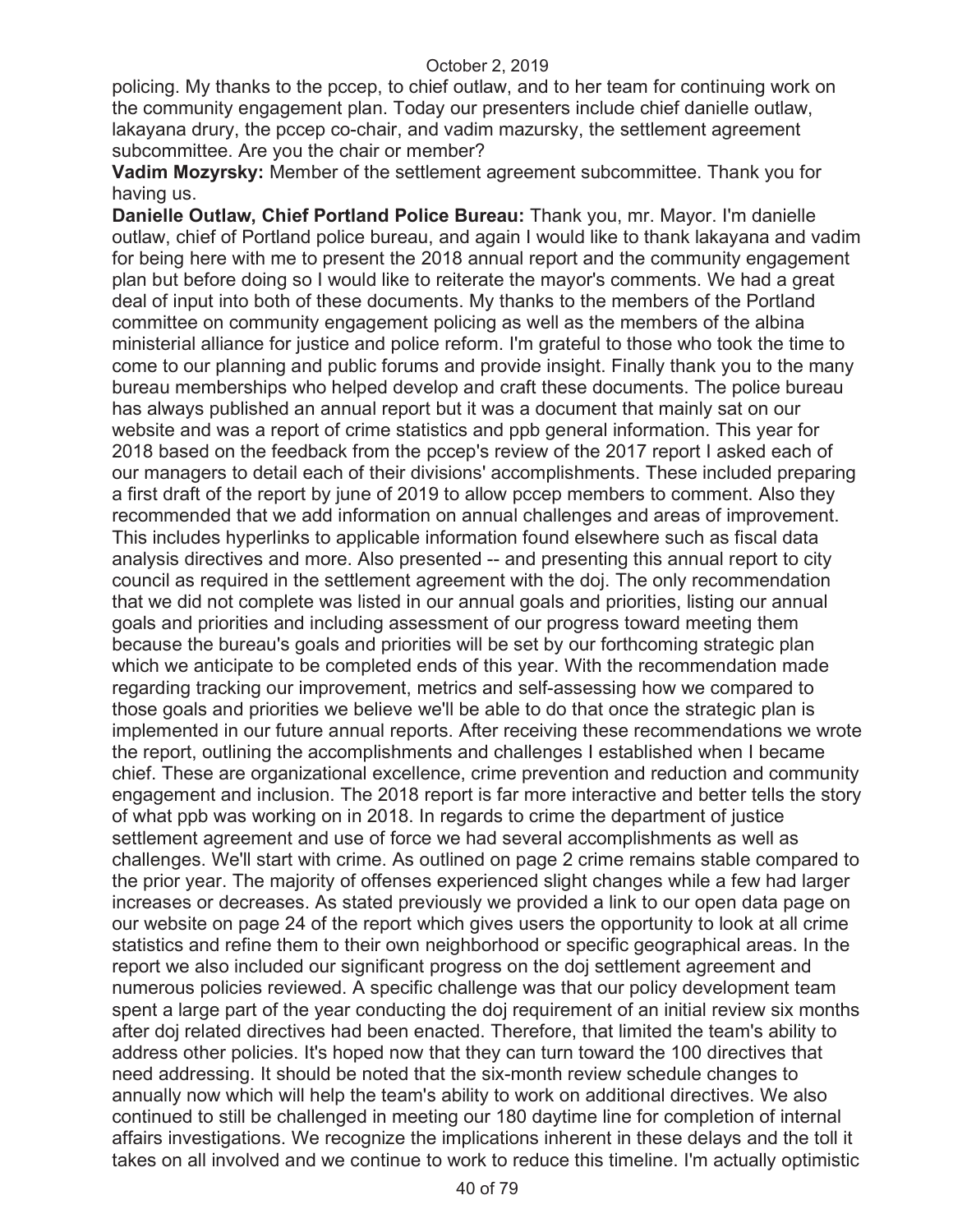that that has since been resolved or will be resolved by the end of the year. Also last year we have six officer-involved shootings. We understand the use of deadly force impacted our efforts to build and maintain trust in the community. We will continue to focus on our robust review process, communication, training and policies to further improve trust and legitimacy in our communities. In regards to staffing and our personnel staffing remained our biggest significant issue with each division citing it as a challenge. That combined with special events planned or unplanned greatly impacted and affected our personnel. For example, during some of these events there was delay in responding to priority 1 emergency calls. Because responding to emergency calls for service is the number one priority, specialty units like the traffic division continued to provide rotation al support 25% of the time. This impacts their ability to address their workload in their respective divisions. As we continue to hire and train new officers we know staffing issues will remain for some time. Because of that we realize the bureau has to be far more innovative and embrace technology to use our resources effectively and efficiently. As an example, the bureau implemented the beginning of a more collaborative policing model where divisions come together to combine resources to focus on significant crimes and liveability issues. The violence reduction team is an example of this. Also, ppb made great strides rolling out software to assist leadership in fulfilling my request to use data to inform resource deployment. As it relates to recruitment and hiring, the bureau continues to be challenged with the length of time it took to process applications. However, to address this bureau personnel spent considerable time reviewing hiring processes to look for efficiencies and enhancements including incorporating technology, implementing timelines for various stages and evaluating factors that can reduce this timeline without sacrificing the integrity of the system. Another challenge remains in recruiting diversity for the ppb, and it's also a priority. We began to look at our recruitment and hiring efforts through an equity lens to better understand any barriers for hiring diverse candidates. Also along the lines of equity, the bureau continued with our implicit bias training which every sworn member went through. We implemented procedural justice training, which is now i'm proud to say incorporated into every aspect of the bureau's policies and training. Finally, the bureau embarked on the strategic planning process, focusing ppb's direction for five years. The many public forums and listening sessions provided great feedback and insight. We hosted open houses at each precinct and traffic division. We created new barbershop and salon forums to have productive discussion and receive feedback. We're also keeping better track of these activities through our new community engagement app that officers use. All of this is just a snapshot of the report. I want to thank everyone involved who had input in this particular document. Shall I go on to the community engagement plan?

**Wheeler:** Are there any questions so far?

**Hardesty:** Can we do one at a time?

**Wheeler:** Did you want us to continue through the community engagement plan first? **Hardesty:** What's your preference, chief?

**Outlaw:** That's all I have to state for the annual report.

**Hardesty:** I mean --

**Wheeler:** Why don't you ask your questions now?

**Hardesty:** Thanks, chief. Thanks, mayor. Thank you for a report that is easy to follow easy to read and has real numbers in it. I'm greatly appreciative of the improvement in the annual report. Having said that, I have a couple of questions. Many of these I spoke to you about, chief, when you met with me in my office so it won't be a surprise to you that i'm asking these questions. My first question actually has to do with one that I didn't ask you, which is what is the difference between the metro gun task force and the gun violence reduction team?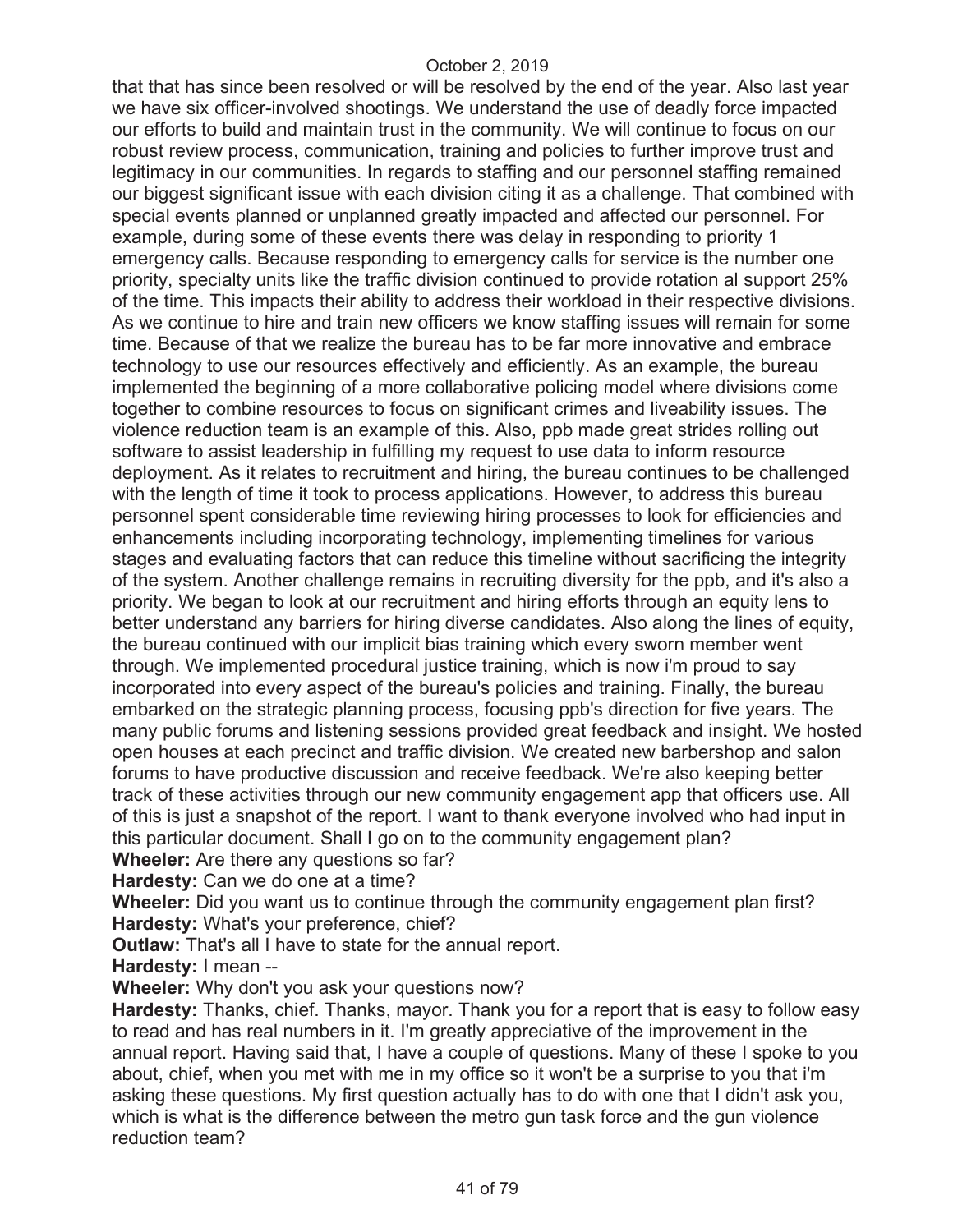**Outlaw:** So the metro task force is a smaller facet that works within under the briefly the tactical operations division. So those are officers that are aside be to a task force with other officers from the agency and together they conduct criminal investigations throughout the region. Gun violence reduction team is responsible for now investigating all shootings that occur here in the city.

**Hardesty:** Does that mean the metro gun task force is a subset of the gun violence reduction team?

**Outlaw:** It means a subset within the division itself. They may work together but it's not a subset specifically of the gbrt.

**Hardesty:** Thank you. One of the questions I asked you when you were in my office was my concern that I could no longer track whether or not the same people are being targeted for gun violence reduction that were being targeted for gang enforcement. I have noticed in your annual report there are places you talk about gang activity yet because of the new way that you're counting I can't hold you accountable for what you told me last year about the gang enforcement unit. How internally are you tracking that data to determine that these now gun violence reduction officers, which there's 24, 26, something like that, are these officers doing the exact same thing they were doing as part of gang enforcement unit and if they are not what is the difference between what the gun violence reduction team does and what the gang enforcement team used to do?

**Outlaw:** When you and I talked I believe and correct me if i'm wrong you were asking how are we going to continue to track stop data.

**Hardesty:** And how do we hold you accountable from one year to the next? When you change the name we're tracking something different than we were the year before. **Outlaw:** We'll continue to track the same information, however given that we now send the gun violence reduction team officers to respond to additional types of calls, the types of statistics have changed. So it doesn't mean that it's going to be apples to oranges, it just means now that the gbrt, with the additional types of crimes that they respond to, are now tracking in a different way. We expect to have the gbrt stats I hope all inputted by the end of this month or early november so that way we can include their stop data results with the rest of the reports that we have.

**Hardesty:** Thank you. I also mentioned that I was surprised that in your annual report that I didn't see any mention of hate crimes because I have been told that Portland police bureau actually investigate hate crimes. Is there a plan to add that? You mentioned that trafficking also was not part of this annual report. Are there parts that I didn't mention that also are missing and that will be part of updates?

**Outlaw:** So I think, for both of us, I misspoke when I shared that. If you go to page 14 under the investigations branch, it talks about how many bias crimes are investigated. It says 14 potential bias crimes are investigated and of those eight bias crimes were identified. So it does touch base on how many we received and accepted but I don't know how much further detail you want as it relates to that.

**Hardesty:** I'm not quite sure what that means. Bias crimes could cover a whole range of activity. I would be very interested in more demographic data around what does that mean, who is being impacted by the hate crimes in the community, and really what hate crimes is Portland police bureau investigating because it seems to be a conflict between who the doj investigates, what the state of Oregon investigates and what Portland police bureau investigates, so I need to be clearer about what is Portland police bureau's responsibility in that. And last but not least because i'm sure that there's a couple of other things that we have that we need to talk about, tell me a little bit about air support. That's something new that I have not seen in a report before. Do we have a plane?

**Outlaw:** We do.

**Hardesty:** We used it 387 times last year?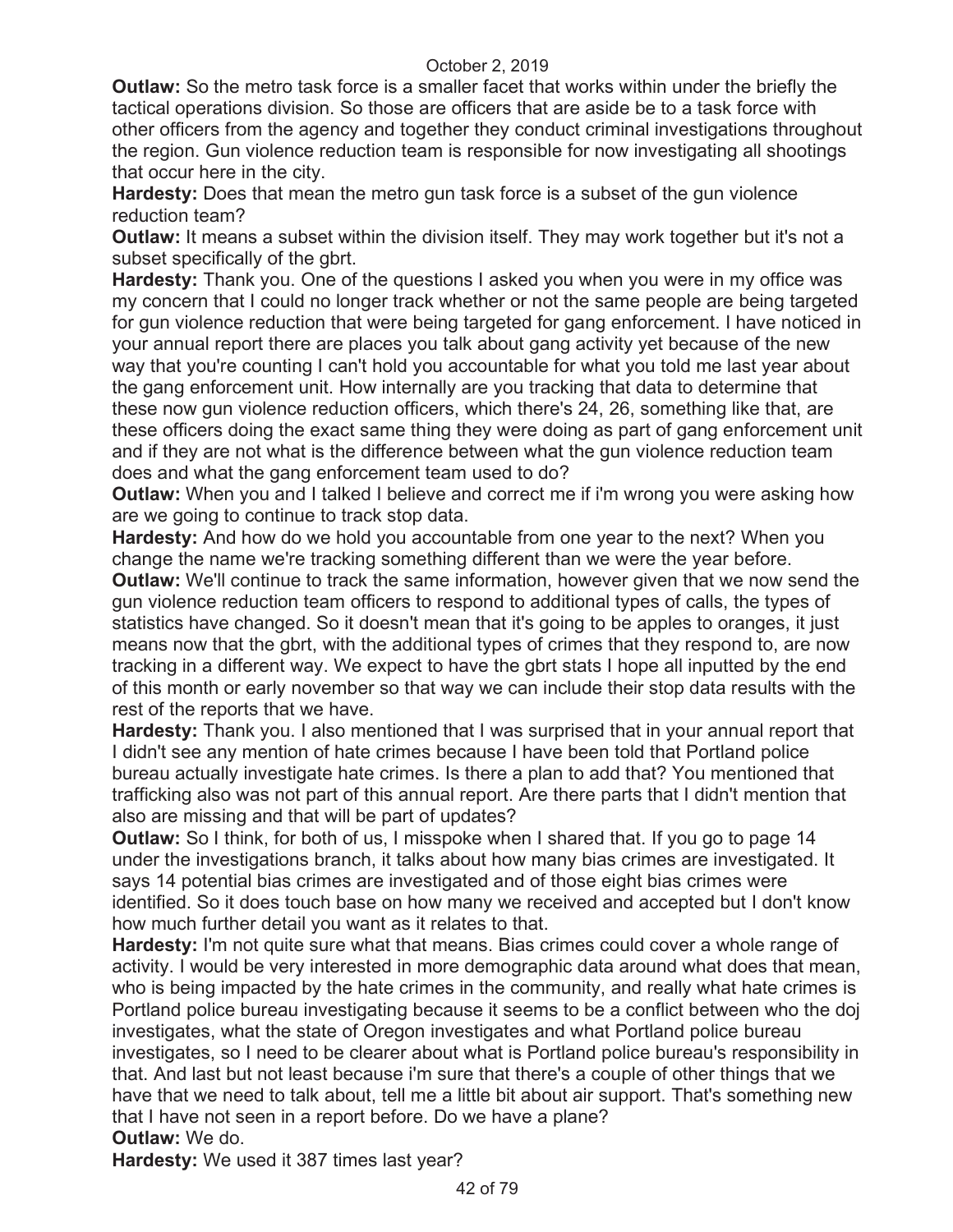**Outlaw:** Yeah. If you want further detail about the air support i'll have to report out to you. We have a plane. It's a very -- most cities have helicopters. We have a plane. It's very intensive as far as the amount of training that it goes into getting the flight officers up to speed and ready to go but we use them a lot for providing overhead or over-watch whether it's crowd control or crowd management or assisting on pursuits. Gives us an opportunity to pull back when we need to on ground level so we have a bird's eye view.

**Hardesty:** We have that expertise in-house to fly that plane?

**Outlaw:** Yes, we do.

**Hardesty:** My last question at least for the moment. My question has to do with -- lost my train of thought.

**Fish:** I'll jump in. I want to echo what my colleague said. Thank you for a very readable annual report. I would like to turn to page 12, which has to do with traffic division. I'm sorry that commissioner eudaly is not here because I think she would echo a number of things i'm going to say and questions i'm going to raise. The first question I have is would it be possible to pull some data and to show over the last ten years what the staffing level has been in the traffic division? I would like to see over a ten-year period. I keep hearing we have significantly reduced the number of people in the traffic division but I would like to see a ten-year trend if I could. Second, there was a data point in this report that jumped out at me that frankly was astonishing, which is almost 6,000 hit and run offenses. Could you tell us, and I think I know what a hit-and-run is sort of generically, but because you're the police chief how do you describe hit and run offenses? That category.

**Outlaw:** The hit-and-run would be when there's a collision that takes place and one of the parties did not stay on scene until the police respond.

**Fish:** So there could be a myriad of reasons but is it possible that one of the reasons is that one of the parties involved in the hitting, if you will, the person responsible for the injury, is impaired?

**Outlaw:** It could be.

**Fish:** That's an enormous number. I think people will be surprised to hear almost 6,000 hit and run offenses. I would also like to ask for a ten-year data set on traffic citations. It's difficult for me to put in context the 12,303 traffic citations issued. But if the staffing has been significantly reduced my guess is we'll see a significant reduction in traffic citations. The report also says you conducted approximately 55 vision zero missions. What's an example of a zero vision?

**Outlaw:** We're talking about data driven deployment so working with our partners, with pbot and other agencies depending on where the data shows, if it's a specific intersection shows it's a problem area we work with our partner agencies to work on enforcement and education and engineering. On our end the enforcement piece, specifically would be traffic enforcement.

**Fish:** I'll close just with a very brief story. Several months ago at my request, pbot leadership took me on a tour of east Portland hot spots. I wanted to see firsthand what some of these high crash corridors look like and I wanted to understand what were the physical barriers, what were the infrastructure deficits, what were the kind of obvious deficiencies of key intersections and roads where we were seeing some of the highest concentrations of both fatalities and serious injury. It was a fascinating trip and I recommend to all my colleagues we talk about high crash corridors, but there's nothing like actually seeing them and frankly one thing that surprised me was the number of high crash intersections were intersections with lights, they had plenty of infrastructure, had sidewalks, striping. The problem wasn't investment in infrastructure, the problem was with behavior and how we got people making a left turn to be more aware of pedestrians, how we got to slow people down coming through the intersection. It wasn't necessarily because there had been a deficit of infrastructure. The point I want to make is that we were out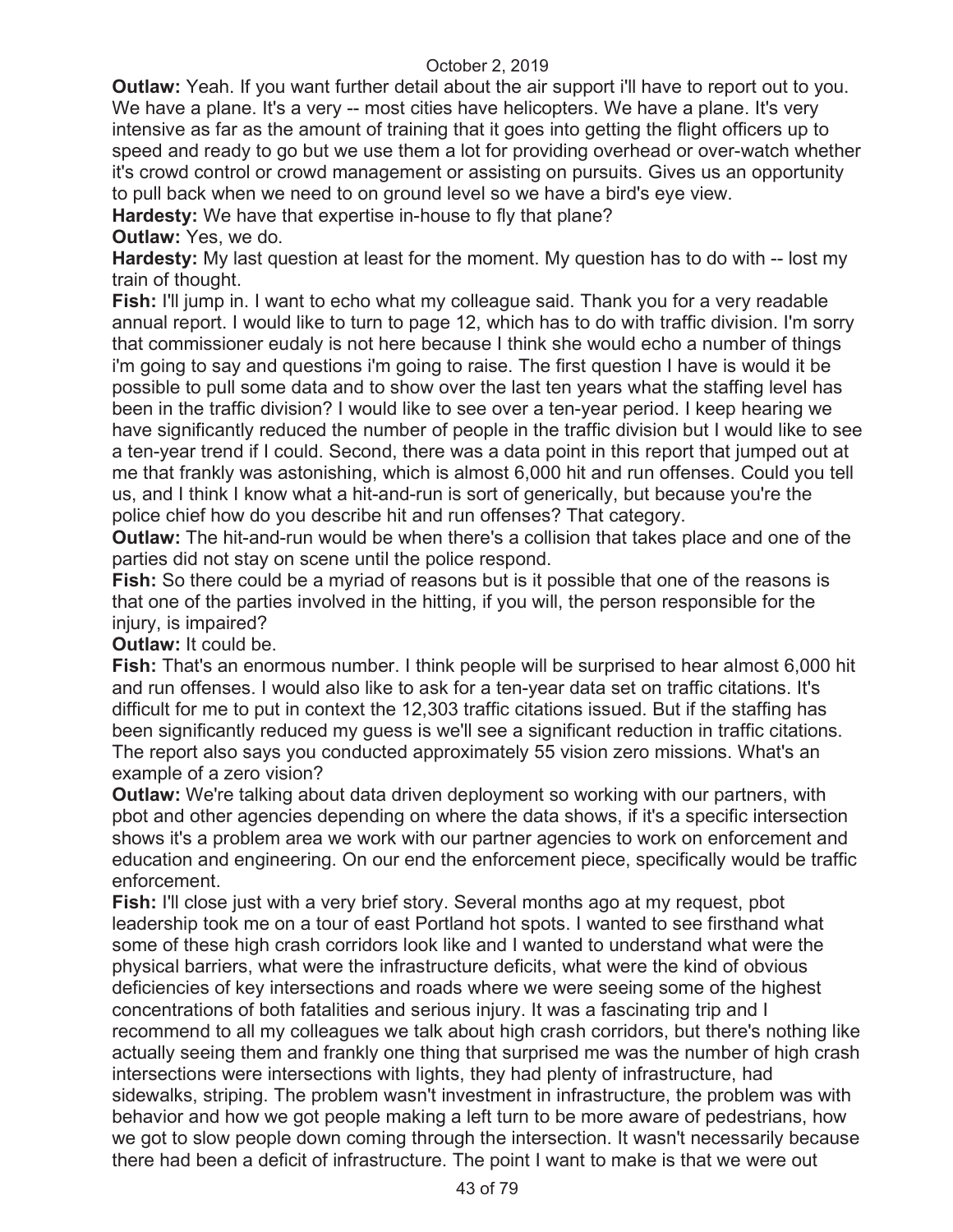there for several hours hitting all of the sort of high points or low points of such a tour, and not once did we see a police officer. So there were no officers that we saw cruising in their cars, we saw no one walking a beat. In fact the only time we saw a police officer was when we stopped for lunch and at a sub shop and an officer came in and officers are entitled to have lunch so we had a chance to visit with them. One of your employees. There was no visibility. Now, I realize this is in the realm of anecdote. It's not like we covered every inch of east Portland, but I was struck by the fact how limited the police presence was. I just want to put down a marker off this data because I know that this is 2018 data. I know that our fatalities are up over even at this point even what we had total last year. We're going backwards in some areas and we're even seeing fatalities in places where we have done road diets appeared other improvements and still seeing bad behavior on the street. I intend to work with my colleague commissioner eudaly during the budget to talk about what is the rightsizing of the police bureau in terms of traffic enforcement if we're going to meet our vision zero goals. That's a conversation that I want to start by getting the right data on it. But if we're not enforcing the law or we're not present so that the presence of a police officer discourages someone from doing something reckless, I think it's just more likely that we're going to continue to see a bad trend line. I'm pleased that you've committed to work closely with pbot on vision zero enforcement data but the data is discouraging now and i'm personally interested in knowing how much of this can be attributed to inadequate enforcement and what it would look like to have the rightsizing at the bureau, what it would cost. Thank you for getting me that data in advance. I look forward to a future conversation with you about cost and priorities.

**Hardesty:** I have two more questions. One has to do with seizures. Your report says that there was 2 million seized in cash and \$360,000 in noncash assets and 27 guns. What happens to that \$2 million seized?

**Outlaw:** Well, most of it goes into our asset forfeiture fund. I'm not the expert to speak on this but we're allowed to use that by law within certain parameters that we use a lot of that for internal needs, whether it's training or infrastructure.

**Hardesty:** That's considered money that the police bureau has available for whatever it is they think they need to use it for. The sunshine division is listed and it lists the data that's listed is 21,000 families were served. I get very confused. My understanding the sunshine division is not a Portland police bureau organization any more. That sometimes the police partner with sunshine division to deliver food. What's the percentage of what sunshine division does that is actually Portland police bureau? I get concerned when police take credit for work that other people in the community are doing. Because I know there's a partnership it would be better to know this is what the police has done and this is what the community has a whole has done. I have seen that a couple of times and it gives us a misperception of the role that police are playing in our community.

**Outlaw:** I don't have an answer to the question as far as the percentage goes. We have an officer assigned to the sunshine division.

**Hardesty:** That's correct. One officer that's assigned.

**Outlaw:** As you know it's a partnership so we refer a lot of the families to the sunshine division.

**Hardesty:** We gave away this much food. Somebody will read that report and assume that Portland police bureau gave that much food to families. That would not be an accurate statement. So. I do want to say to my colleague, I live in east Portland. We're just starting to get infrastructure like streets and lights and sidewalks and yellow lines. But if you go off the main street, you will find that there's still gravel roads and we do not have the infrastructure. The problem is partly not having the appropriate infrastructure. But I did want to ask --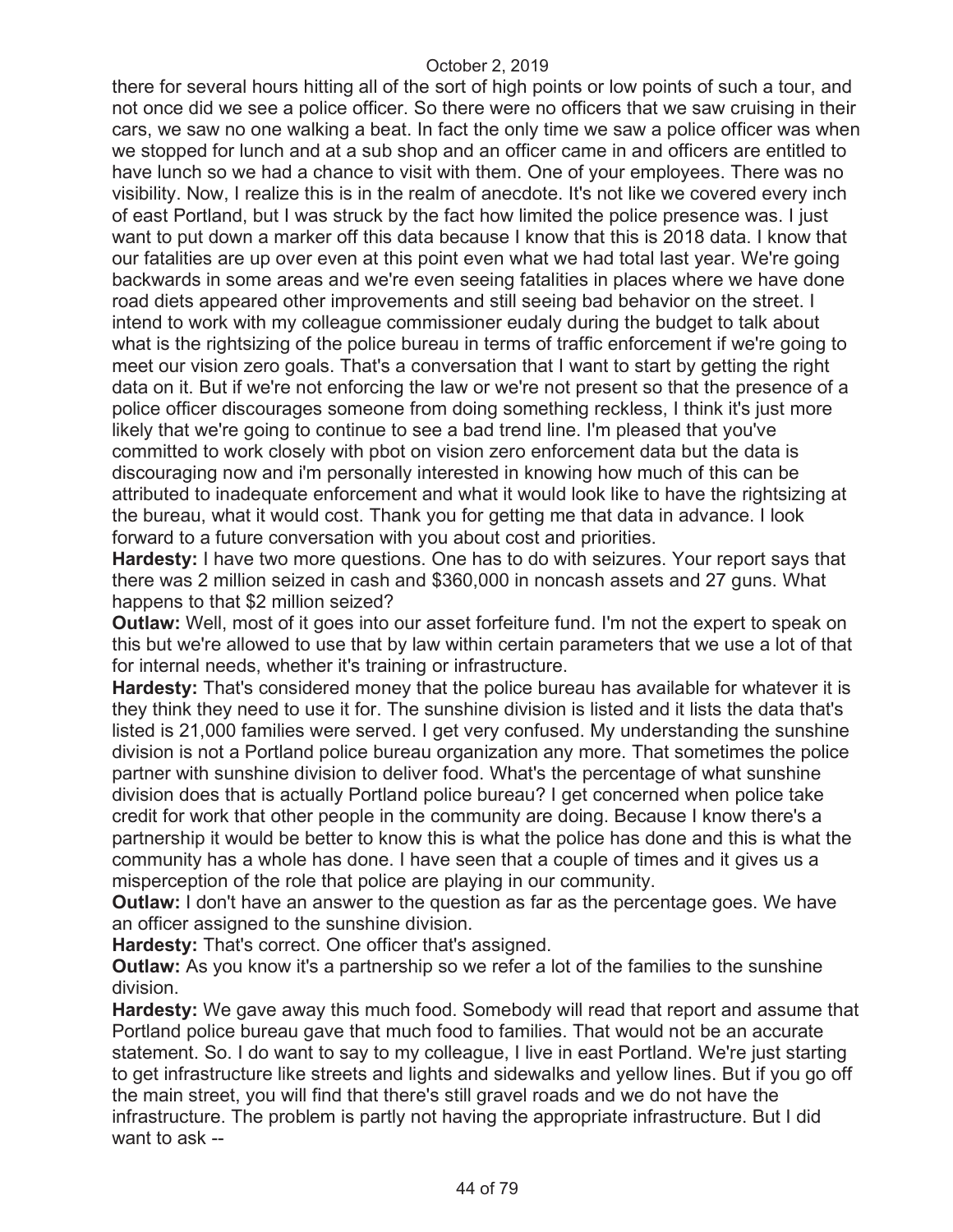**Fish:** To be clear, I appreciate that comment, i'm talking about identified high crash corridor networks. We visited all the hot spots and I had expected to find an infrastructure deficit at a number of those intersections. What I learned is they were intersections like any other built out but because of the number of lanes, because of some bad habits, because of inadequate barriers in terms of people making turns people were dying in those intersections but it wasn't the result of inadequate investment in basic infrastructure. **Hardesty:** We'll have to agree to disagree on that. But thank you. One last question has to do with as we talk about really the needs of law enforcement and where we need law enforcement to be, we still will need to talk about school resource officers and whether that's the most appropriate place for them to be or whether they should be actually on the street patrolling our neighborhood. We should also be talking about whether or not paying to have Portland police officers provide transit security for trimet in the three-county area is something we should be doing under these current conditions because I am also troubled that we have officers but we have them doing things that may or may not be the priorities for the city of Portland today. So again thank you for your hard work. I greatly appreciate the report, but I look forward to having more additional information as we continue on. Thank you.

**Wheeler:** I want to acknowledge a couple of things. As police commissioner i'm familiar with what's in the report. Remember we're understaffed in the police bureau. Part of the reason over a period of many, many years the traffic enforcement division has been reduced is we have prioritized other areas over that function. It's a legitimate question as to whether or not it should be reprioritized but I also want to give this chief credit for making very difficult decisions in order to improve recruitment for the Portland police bureau. So far at least one of the major changes that chief outlaw has made at least in the near term seems to be generating considerably positive results in terms of number of new recruits that we are seeing after a period where those new recruits seemed to have plateaued. We see a regeneration of interest. I also want to thank my colleagues when a year and a half ago the chief and I asked for additional policing resources you'll recall it was a very controversial question. The council supported that but I want to remind people there are training and certification standards that take almost two years between the time that we make a decision to fund and the time that people actually come on board. We have been more flexible in terms of how we deploy resources for example the public safety specialist program is another example of how we have sought to change things. With regard to traffic enforcement I want to remind everybody there's another option that isn't just about deploying more police officers to traffic enforcement although personally I support that. I want to know what the trade off is in terms of what we are then reducing support for. We as a city prior to my getting here made a commitment to cameras. And that commitment really wasn't lived up to because it turned out that in many regards state policies, practices and regulations thwart us. In other words, a police officer has to be a certified police officer, has to be the one reviewing that video and making sure that at the end of the day, what's on the camera is a legitimate citation. It's my understanding that other states have different ways of organizing that, different ways of arranging it. I believe there were conversations with the legislature this year that ultimately were not fruitful. That's a conversation I think we can continue to have with the legislature. Chief, one area where I expect to see improved results in large measure because of your leadership was on auto theft. We'll all recall that a year and a half ago auto theft was the issue du jour. It was on the front page of every up on. People were outraged to learn you could tell a police officer my friends joe lent me the keys to the car and I have no idea where he is or anything about this car and effectively avoid prosecution. We went to the legislature, we changed that law and it would be my expectation that the 7,000 or so incidents that are reported in the 2018 report we'll see that go down as enforcement goes up. That would be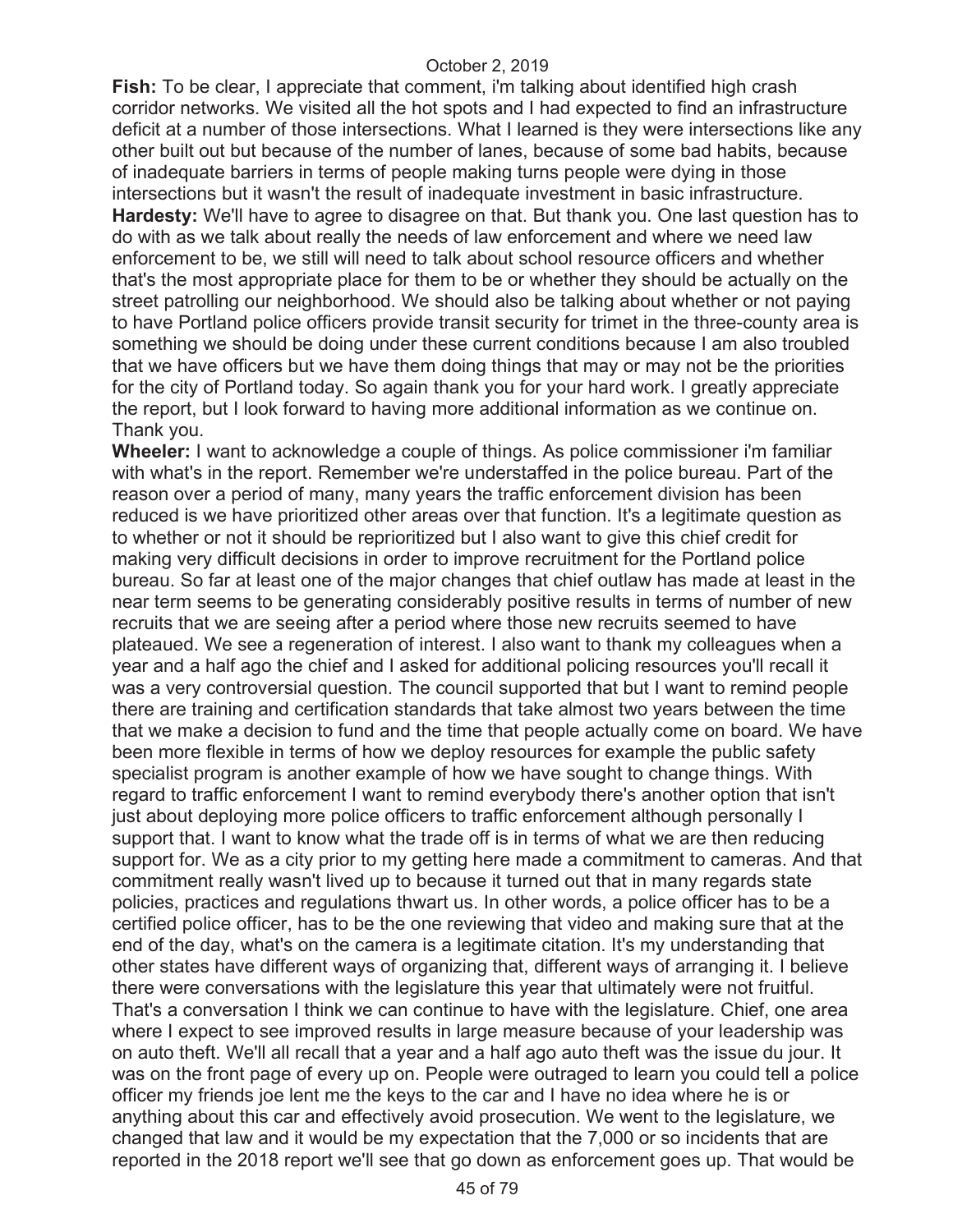just a couple of my expectations. I also want to thank you, chief. The goal here isn't to write a report that only data analysts can love and appreciate. We want it to be accessible to the community. While this will be an evolving document with time this is a really, really big step in the right direction and I appreciate the hard work you and your team put into it. **Outlaw:** Thank you.

**Wheeler:** Any further questions on the report before we move into the community engagement plan? Very good. You're up next.

**Outlaw:** I don't think so.

**Wheeler:** However you want to do it.

**Outlaw:** Turning to the community engagement plan it's monumental for us at the Portland police bureau. As this was our very first plan. It's a living document and it will continue to evolve. It was created in collaboration again with the pccep and from feedback from the public forums. During development members of the pccep made three recommendations and ppb adopted all of those. The first was to change the mission statement of the office of of community engagement. Then they also asked that ppb demystify the policy process. I think that's rather fair. Then we also agreed to work with the mayor and city council and relevant bureaus to create al truth and reconciliation. This identifies new outreach and engagement efforts the bureau will be undertaking in the coming year in addition to the existing activities bureau members already undertake. The first is increasing public involvement with ongoing opportunities for meaning. Community engagement and inclusion. Next is expanding and improving existing communication strategies appeared techniques. Then ensuring accessibility to the bureau for all communities including those with limited english proficiency or physical challenge. Then enhancing the knowledge base of both ppb and the public to better serve the diverse communities in our city. Ppb will report back to the pccep on its work over the first year of the plan and will collaborate to make changes going forward to foster deeper and more meaningful engagement with our community. This is a key component of the bureau's commitment to 21st century policing and it's a great start. This will continue to evolve and develop even over the last couple of weeks we have seen some areas where we could be more engaging, specifically as it relates to our young people in the community as well. Thank you again to everyone who contributed as well as bureau members. Specifically our community engagement unit and our equity and inclusion office committed to working on this plan from the start and will continue to move it forward.

**Lakayana Drury:** Great. Thank you, mayor, for having this, city council, chief outlaw for inviting us to be a part of this. I'm really proud of the pccep committee for taking on these issues in the first year and give input on both these plans. That was really important. Went through a number of processes to engage the community and provide a public platform for them to be a part of this as well. It's positive to see that ppb took a lot of these recommendations and incorporated them into their plan. That's really important. As chief mentioned more time will allow us to even further provide feedback. We just had our meeting last tuesday and heard a lot of --

**Wheeler:** I'm sorry to interrupt. Could you do me a favor? Introduce yourself for the record and for the benefit of council and some of the folks here give us a few sentences about yourself, you're a volunteer, you stepped forward. I personally appreciate your leadership. **Drury:** Lakayana drury, co-chair of pccep.

**Hardesty:** What does that mean?

**Drury:** Portland Community Engagement Plan. really passionate about engaging the community, making sure we're holding the police bureau accountable, also finding the fine line of being a bridge for the police and the community to engage. That's what we have worked on in the first year is a lot of tasks we shall had to take on. I was proud of us that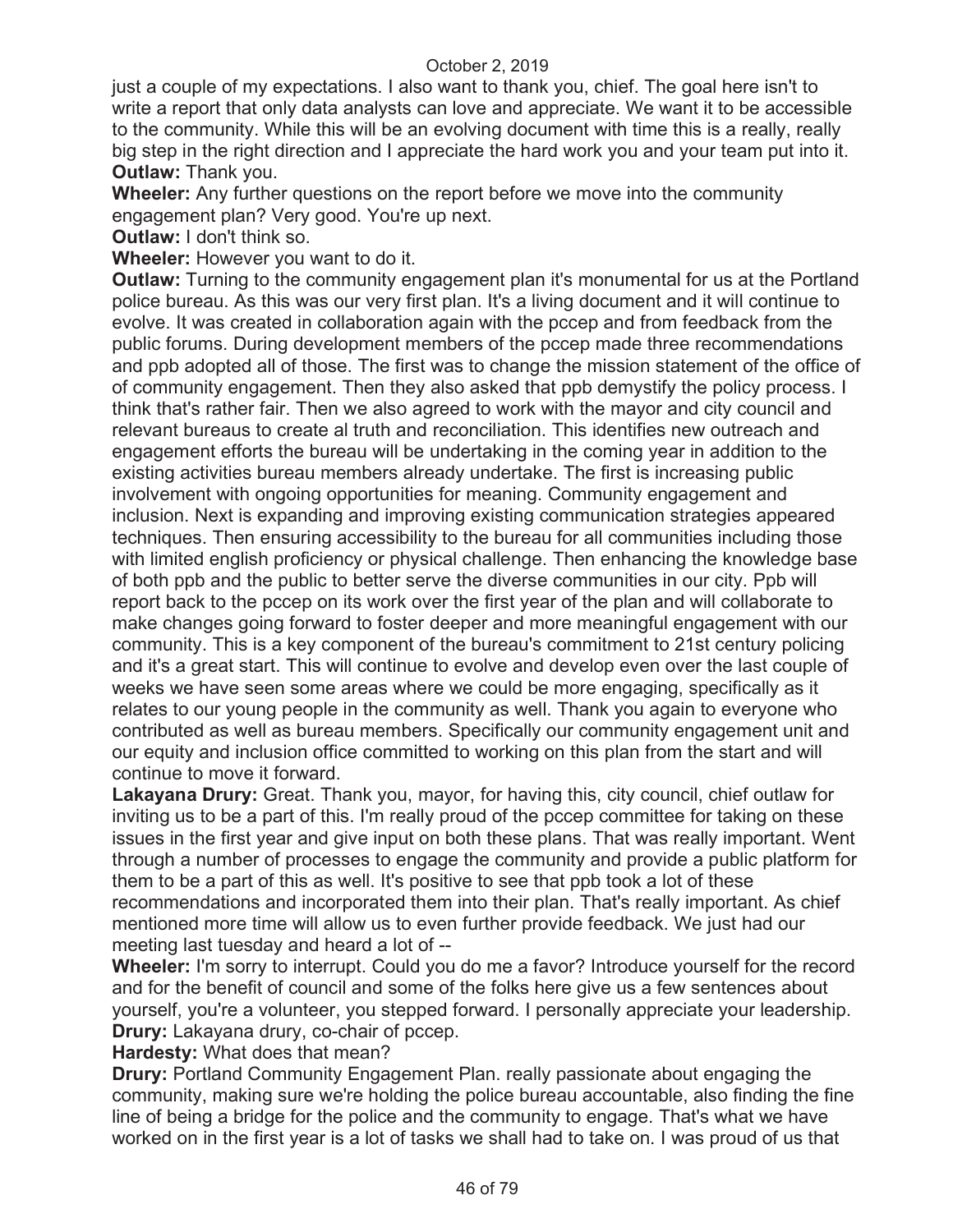we were able to get to this in addition to the other things we're doing some of which I can address in a little bit.

**Wheeler:** Thank you.

**Drury:** Thank you for that. As far as the community engagement plan we held a meeting last week and got additional feedback from the community but it was great to see that platform a couple of things they had mentioned just making sure that all ppb facilitated boards are public. It was brought to our attention the behavioral health unit advisory committee does not hold public meetings as the other ppb associated boards do. That's something we can continue to work on to make sure that people have access to them. The accountability was in the annual report. But wasn't mentioned in the community engagement plan from what we saw, so just making sure that's a number one priority for us as well. I'm glad commissioner hardesty brought up gvrt. This is the exact information the community has been wondering, what is that transition from the gang enforcement team to gvrt. Tomorrow we're holding a public meeting on gun violence in Portland. It's at 5:00 p.m. At highland church. We'll be hearing about that specific issue, what that transition looks like, allow the community to have their questions answered and make recommendations for how gvrt can better serve the community. We want to do similar things in regards to the upcoming ppa, Portland police association, collective bargaining agreement, and make sure that there's a space in there for the community. I know you had a work session on it yesterday and it sounded very positive. We look forward to working with ppa to foster that community engagement.

# **Wheeler:** Thanks.

# **Drury:** Anything you want to add?

**Mozyrsky:** Hello. I'm vadim mozyrsky. I'm familiar with several people here. I personally bring to this table advocacy for disability rights and inclusion of people with disabilities and policy making especially with the police department and history involved there. From a personal standpoint I want to thank the mayor as well as the commissioners for bringing together diverse constituency of the pccep. I think we have varied background and philosophies on how to communicate with the police department going forward. What I have been glad in my time with pccep to learn is how open everybody is to input from the public, the police bureau, as well as input from city employees and the justice department. I think pccep has been doing a great job bringing all those together and formulating recommendations to the police bureau on ways to integrate those recommendations. So with respect to that I want to echo what's been said today. There is a need to have more data. One of the recommendations made by pccep in the past has been to have a trend as to how the data has changed over time. That's been reflected with commissioner Fish and commissioner hardesty asking for the kind of data. As commissioner hardesty is fond of saying we need a data driven approach to decision making and I think that's absolutely correct. So that's what we're looking for and for accountability. The police bureau has done an admirable job providing representatives at our meetings who can answer questions. The police chief has been there on several occasions as well as the assistant police chiefs and we do appreciate that sometimes. Questions are asked by the public which we don't have the answers to. We do have people at these meetings that have those answers and I think that is a very important and I hope that presence continues. Thank you. **Wheeler:** Thank you. We appreciate your service. Commissioner hardesty.

**Hardesty:** Thank you, mayor. Chief, I asked when you were in my office of all the organizations listed that the police spend time with, my question was what are the hardest meetings that Portland police officers go to in an effort to build community? **Outlaw:** That's a new question.

**Hardesty:** That's the same one I just expanded it a little.

**Outlaw:** I be able to -- i'm going to ask you to come up. She would know more.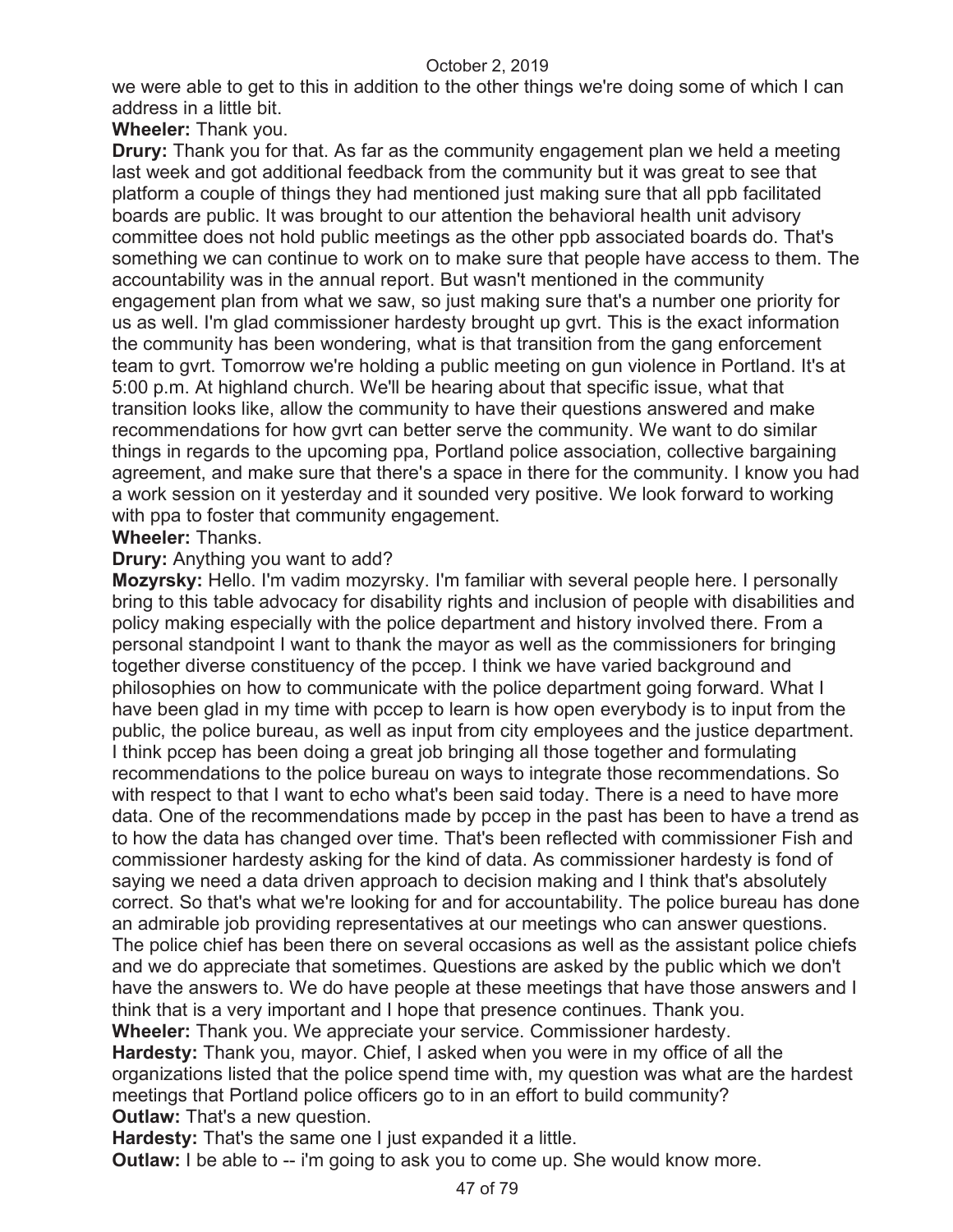**Hardesty:** The reason I ask is as you know we talked. The african-american advisory committee has been dysfunctional for almost two decades. That it is rarely well attended, people don't know what happens. I'm sure other committees operate the exact same way. I get concern when I see them listed this is part of what we do. I understand the youth stuff. Who wouldn't want to hang out with cute little kids and play sports stuff, but the hard work isn't the work hanging out with kids playing basketball. The hard work is dealing with the racial history of policing in the city of Portland. So when I look at where police are being paid overtime to invest time in the community, i'm very concerned that that doesn't match up to what we say our goal is, which is to build deeper relationships. Playing ball with kids is fine. That's not where the problems are. The problems are how do we engage people who are adults and so I would love to have a priority list knowing that you can't do all these volunteer fun activities because you have limited staff. What are the priorities for this year? How are you going to make sure that the right officers are at those events.

**Outlaw:** That's a little bit of a different question.

**Hardesty:** That is.

**Outlaw:** You did ask me that. I won't have to call anyone.

**Hardesty:** I asked what is the hardest meetings you go do.

**Outlaw:** Acknowledging some of these need revamping, I also want to point out there's cross representation in some of the other groups as well. Just because one particular advisory committee is poorly attended does not mean that issues pertaining to that one particular demographic don't get raised at other meetings but I will acknowledge that, yes, we do need to go back. I would like to go through all of them. Also we have a lot of advisory commit is as do other bureaus that would like to see how we can leverage our partnerships with the office of community and civic life, who also maintain advisory committees, to see if we can address all angles.

**Hardesty:** I wanted to remind the listeners that this community engagement plan comes out of the 2012 settlement agreement which what supposed to be done 160 days after the agreement was affirmed. We are now in october of 2019. And it was supposed to be a plan that was led by the community with input from the police, with input from community organizations that actually engage with the police and so this plan was put together. Chief I stopped it before you came because they were trying to do it before they hired you, which I thought was stupid and the mayor agreed, so we stopped it. I want the community to understand that this is not a Portland police bureau vision. This is something that was mandated by the doj, and it took us a very, very long time to even get to a draft. My concern is once again this is led by the police and not led by the community. I went to one of the earlier community meetings that were supposed to be gathering community input into a community engagement plan, and I wasn't the only -- everybody at that meeting was really ticked off because the way the information was presented made it sound like the facilitators had an outcome that they had already pre-determined. All of the people in east Portland who came to that particular meeting to actually have input into the community engagement plan left very frustrated. We were all promised that people would get back to us and we would actually have an opportunity to reengage and that did not happen. So I just want that to be on the public record that while I appreciate the beginning of a community engagement plan, it is not the plan that was envisioned by the department of justice or the community back in december of 2012. Thank you.

## **Wheeler:** Anything else?

**Drury:** One thing I forgot to mention would be great to just highlight in the annual report -- I think it was the annual report. The truth and reconciliation commission pccep had proposed I think this is a great way to address the historical legacy of racism in Portland especially around policing and all institutions in Portland. It's something we look forward to helping work on in the future.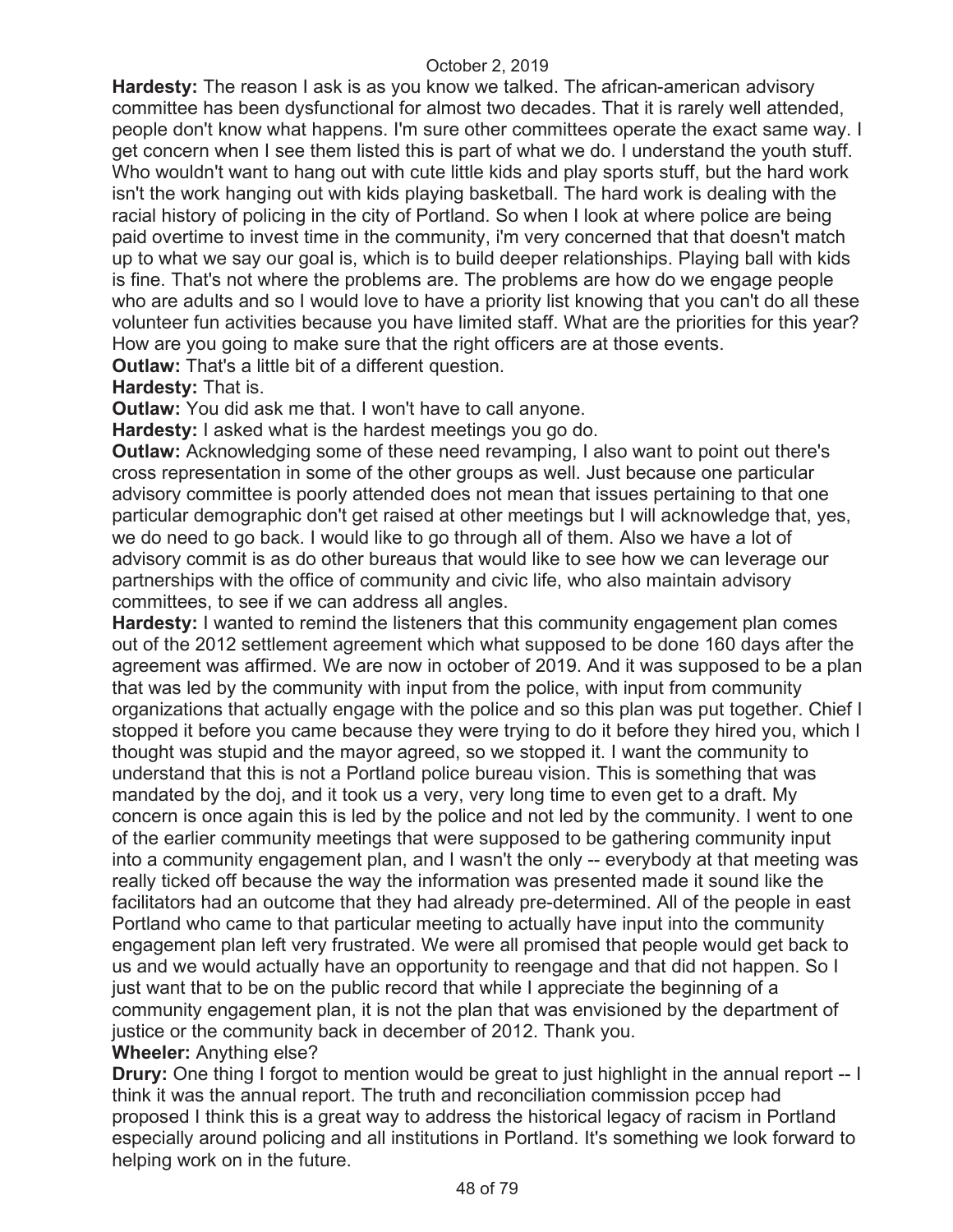**Hardesty:** I hope that's going to be led by a community effort, not by the police. **Drury:** Absolutely. I hope too.

**Wheeler:** Does that finish your presentation? I want to say this first of all, chief. Thank you. Lakayana and vadim I want to thank you in large measure you are the community representatives helping drive that process. I thank you for it. I do have sort of one surprise question for both of you. The last time we were in front of judge simon he gave you accolades for the good work that you're doing on pccep. He indicated that he thought you were demonstrating independence from myself as mayor, from chief outlaw and the police bureau. But he also indicated that he was somewhat concerned and other members of the communicated they were concerned that there wasn't more community involvement. People weren't showing up in the kinds of numbers that one would expect. I know you have done things to try to encourage that. Where are you with that and how can people get involved if they want to come and participate and hear what you guys are doing? **Drury:** We hold our meetings the last tuesday of every month. Community engagement is a challenge. Ongoing. We're having meeting like tomorrow night where we engage in topics the communities are interested in. It's going to take time. I think there's apprehension about where pccep was going. The best way is to produce results that the community is looking for. I think there could be some support in the form of possibly a note that it was part of some plan to maybe have a community organizer just in the work that we're doing every month we're spending at least 20 hours of volunteer time, close to 20 hours, depending on the month and the member. But that's at that level just to bring everything together. Now to go out and do community engagement in addition is challenging. I think a staff support would be helpful but in addition what we're already doing is working on the issues that the community cares about. I think that will address some of it.

**Wheeler:** I'll make this commitment again. I have already made it to you a couple of times. I know nicole grant from my team who has been heavily engaged we want you to be successful for a lot of reasons. You establish your own agenda, so it really is a community driven agenda but we would like to see more active participation from the public at large and I know you're busting your chops on your own dime as citizen volunteers. If you have proposals you would like to give to me you think might further community engagement or community involvement i'll absolutely carry that to this council and I think you would find a receptive audience.

**Drury:** In my time I have seen more people involved in the last meeting, probably 50 community members, it comes and goes depending on the agenda. For anyone listening, the website describes all of our meetings. If you google pccep it will come up. It's not just the people on the committee that are making these decisions and helping out. We gladly offer and accept or accept the help of community members to sit on our subcommittees to hear their voice and their participation and to bring their background and knowledge to the table as well.

**Wheeler:** Before I give it to commissioner hardesty could you give us an idea what some of those subcommittes might be?

**Drury:** We have the policy agreement subcommittee, youth subcommittee, race ethnicity committee and for persons with mental illness. There's a lot of opportunity to get involved and for communities members to sit on them.

**Hardesty:** I actually did not have an additional question. Appreciate it.

**Wheeler:** Thank you. Great. So we will take testimony on the resolution. How many people are signed up?

**Moore-Love:** Possibly six.

**Wheeler:** Name for the record, please.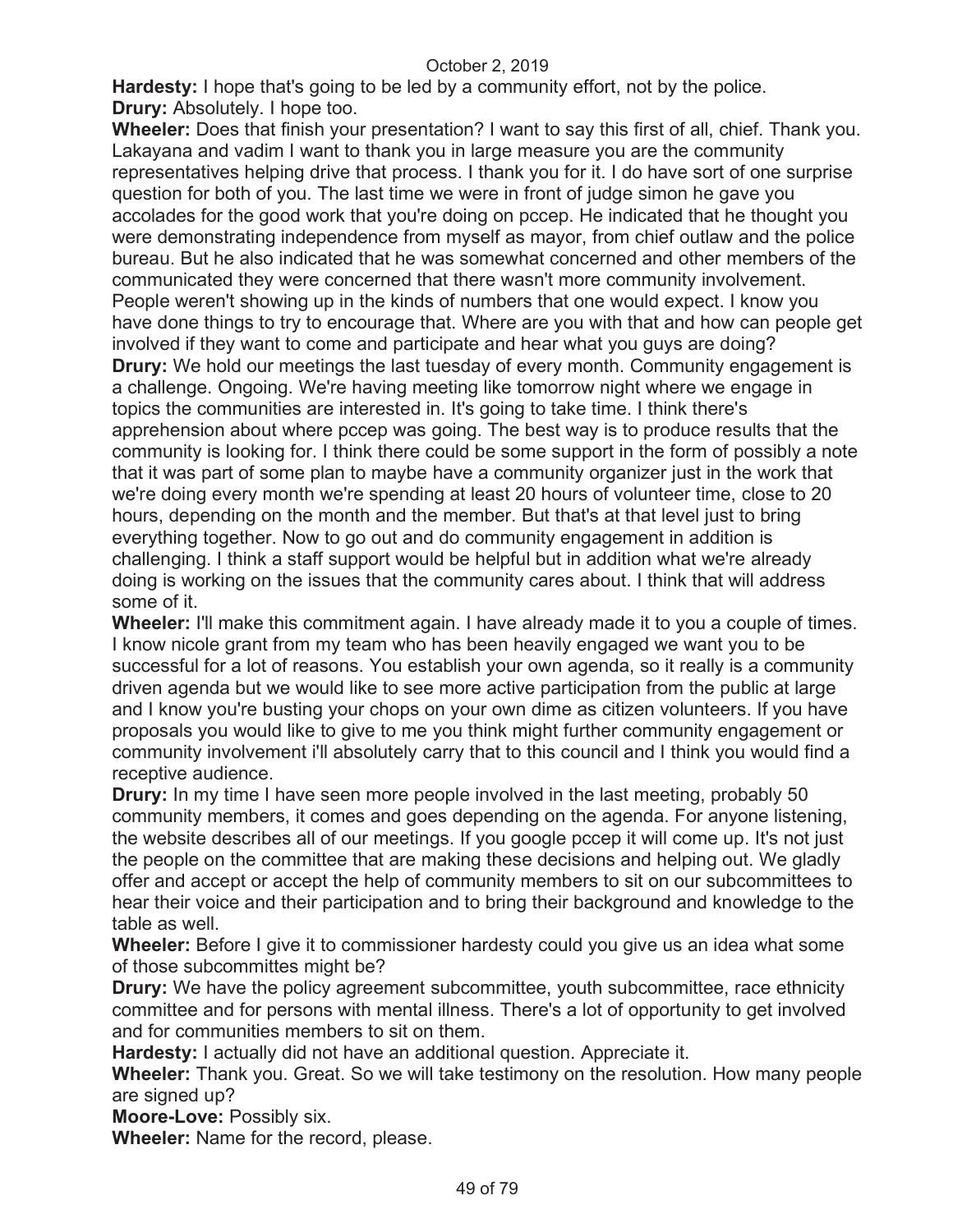**Moore-Love:** Are jan and maggie here? Then we'll go with dan handelman, debbi iona and robert west.

**Wheeler:** Good afternoon. Thank you for your patience.

**Dan Hadelman, Cop Watch:** Good afternoon. I'm hoping since we have so few people testifying maybe I can get four minutes to testify this afternoon.

**Wheeler:** Three minutes, please.

**Handelman:** Thank you. I'm dan handelsman with Portland cop watch. We appreciate the opportunity to testify about these important items. The 2018 annual report reads a little less like a public relations document than in past years. To the bureau's credit note the impact of six officer-involved shootings on the community but. [audio not understandable] main focus of the doj agreement. There are multiple mentions of police protests but no use of force. The bureau does reference the 2018 report on deadly force incidents but there are no specifics. As a result of that report. There are also no statistics on discipline even when those members appear in the ipr report the bureau should put in that data. Pccep recommended this change as well. This is the first presentation of a ppb annual report since the agreement in 2014 even though it's been required all five years. The precinct presences were poorly promoted, poorly attended and from what I heard poorly run. Another requirement we hope the city doesn't feel the meager efforts listed in the resolution today are sufficient community outreach to finalize the plan. It lists specific days the bureau engaged with pccep at a few subcommittee meetings which don't even have more than one pccep member sometimes. Two full membership meetings including one six days after the resolution was drafted. We appreciate the resolution recognizes city council has to approve the plan which is important since all of you are responsible for the police bureau functions. It's also good that the idea of modifying and update on an annual basis. It will be argued pccep meetings were the bureau's public input efforts. However, generally speaking there were equal numbers of community members and pccep members, about a dozen of each. It's indicative of the bureau's pore understanding of community engagement that today's hearing was announced with eight days' notice, not enough time to get more people here. Key recommendation mentioned is a plan for a truth and reconciliation program but what it actually says in the plan is they will actively engage with mayor and city council, bureaus and other civic leaders to develop a work group to explore creation of a truth and reconciliation program. That's three layers deep into the goal. It doesn't acknowledge that it can't come without the end of behavior that leads to the process. In south africa apartheid fell but no part of the community engagement plan promises to end use of deadly force, violent crowd control tactics or other issues causing a rift between community members and the police. The last thing I would add is that the plan calls for creation of an hispanic advisory council. The old one disbanded after the officers who killed -- in a mental hospital in 2001 were given medals and I think until that is reconciled you should not -- get a new board together.

**Wheeler:** Thank you, dan. Good afternoon.

**Debbie Aiona, League of Women Voters:** I'm debbi iona representing the league of women voters of Portland. The league shares the aspiration stated that meaningful public engagement to effect policies, practices and ppb culture, improving outcomes and eliminating unconstitutional actions. We believe, however, that the bureau could be doing more to connect to the public through its communication practices. The league has already shared with the doj, ppb staff and the pccep staff about methods used to inform the public. We believe there's room for improvements in the ppb's communications about important policy considerations, events and opportunities for participation. When the annual report was scheduled for precinct presentations a good place to start would have been reaching out through the email lists for the many ppb facilitated and participatory advisory committees listed in appendix a. That may have drawn a larger audience. The annual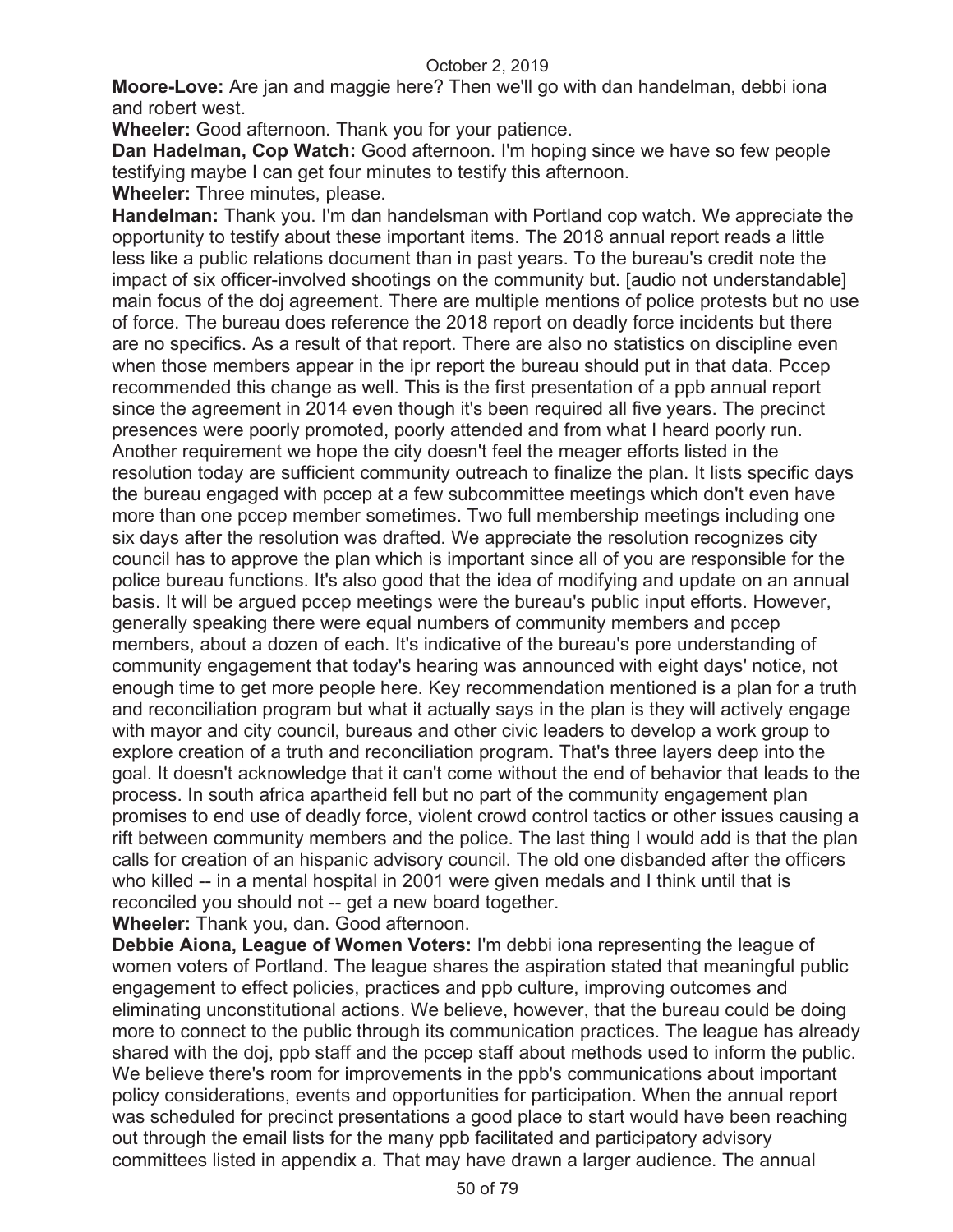report is meant as an overview of the bureau's accomplishments and challenges so it should be of interest to community members already associated with these advisory groups. The ppb also should consider adopting some of the techniques used by other city bureaus. Many provide sign-up sheets at community meetings where they gather contact information for future notification. In addition there are links on project web sites where the public can sign up to receive information. When we shared our disappointment about the lack of notification for the precinct meetings bureau staff responded that the information was on the website and recommended signing up for the media alert system. The alert system requires creation of a password, a barrier for some. Furthermore we understand the alerts include media notices about criminal activity and not necessarily devoted to the policy issues that interest members of the public who might want to provide feedback. We recommend that the bureau build email distribution lists and use them in a tailored fashion to get the word out when there are opportunities to engage in policy discussions. It should be more proactive and intentional in its communication techniques rather than relying on members of the public to come to them to find opportunities to learn and participate. At the last pccep meeting I noticed that the two staff people from the bureau are sworn police officers who are doing this work, and I wonder if we would benefit from having somebody who is trained in, you know, public outreach and communications in their office. Thank you.

**Wheeler:** Great. And debbie, if I could just respond, because I think you've given us a very clear roadmap here and some great suggestions. First of all, I want to thank you as being one of the people who does show up on a regular basis, and you do participate, and I want to thank you for that engagement. I never want to speak for the chief. Her job is hard enough without me speaking for her. But I do know they made substantial changes recently to better engage with the community and provide additional information, and I think you have offered some very, very good suggestions here with regard to being proactive, being intentional, and building on the relationships we already have in advisory groups. And so I will take the notes you've writ. And if you -- written and if you want to give me your written testimony, I think they're good suggestions. Very helpful. Thank you. Appreciate it, debbie. Good afternoon.

**Robert West, Film the Police:** Yes. My name is robert west. I'm from film the police. And I hope jo ann hardesty plays close attention to what I have to say. This thing about the gun violence protection team that I keep hearing about is actually gang squad. I seen them going out every night and pulling over people of color, searching their cars. There's a - there was a shooting in southeast Portland on, like, 50th, where it was a white shooting a white. There was no gun violence reduction team. Only detectives that showed up was people from the robbery division. And I still find the gun violence reduction team/gang squads still patrolling the same areas that they do when they're looking for gang members. I asked one of the officers, what's the difference between your job now and then? And he goes, just a name. They switched it just because of the name. They're doing the same thing out there they've been doing. And it's pretty sad when they sit there and they switch the name so that they can get people to sit there and say, hey, we got this nice new name. Now will you support us? And it makes me mad when I sit there and I see a car pulled over and meanwhile, searching it because it's blacks, and then, you know, I see cops pull over a white vehicle and it's like well, you're speeding. Your driver's license, go back, give them their driver's license and send them on their way. I've seep several times where -- seen several times where they search for weapons, you know? That's typically amongst the blacks and the hispanics. You don't see that with brew. I very seldom see the brew or e.k. That were stopped where their vehicles were searched. And gang task force doesn't even usually show up on those. But, like I said, southeast Portland, a white guy shot a white guy in a robbery, and there's no gun violence reduction team that showed up. And that literally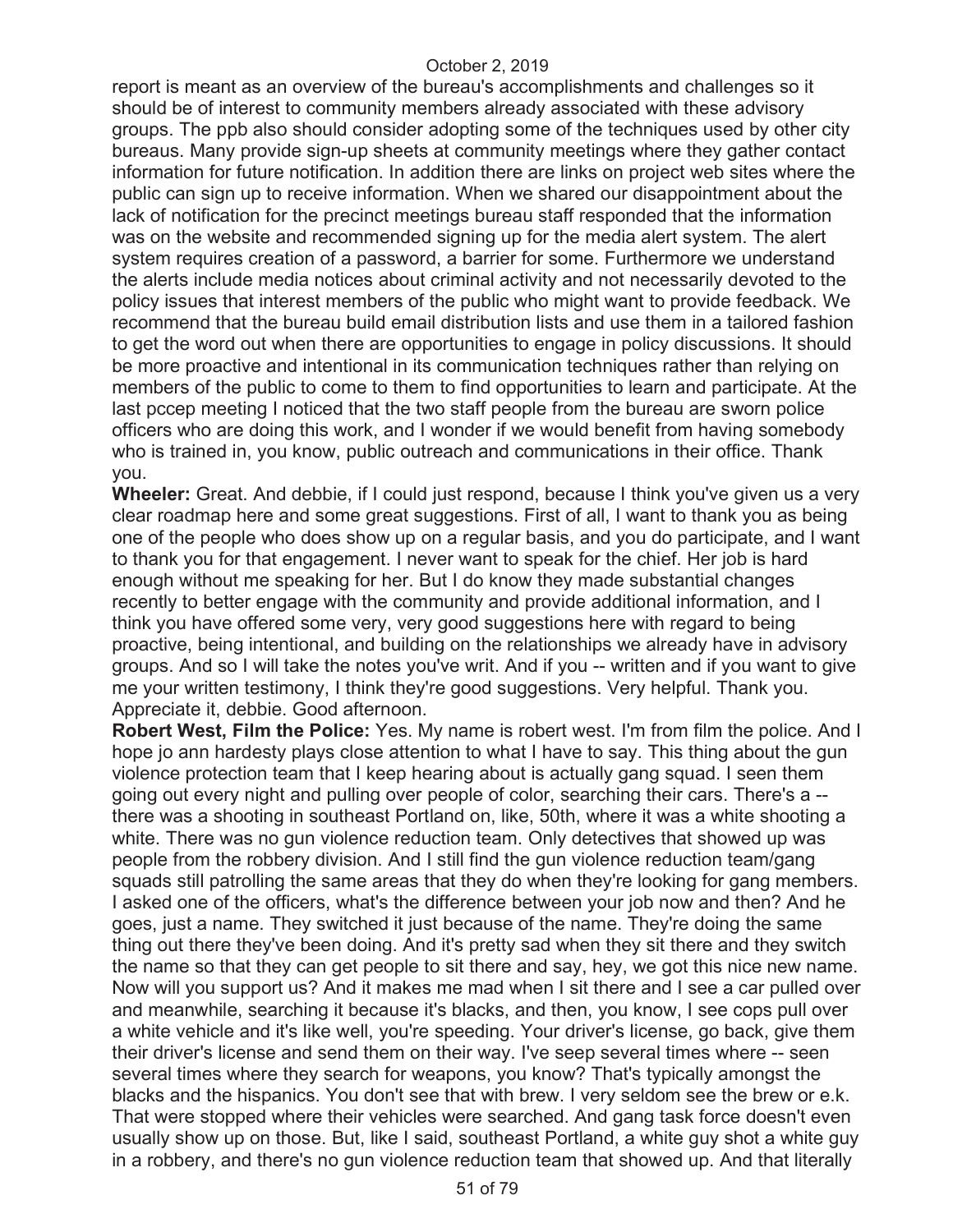shocked me, because you know, one of the detectives told me that they show up on everything, and they're not. They're showing up in areas of color. So that's what I wanted to bring up.

**Wheeler:** Thank you.

**Moore-Love:** Last person who signed up is charles johnson.

**Wheeler:** And is charles the last, Karla?

**Moore-Love:** Yes, he is.

**Wheeler:** Ok. Very good. Good afternoon.

**Charles Bridgecrane Johnson:** Amazing. Good afternoon. Thanks, y'all, and especially thanks to clerk Karla or whoever who made this pdf look great even on the tiny screen on my phone so it was good to hear that we've grown, that we respect the public enough to do a 20-some-page pdf instead of as previously cited in the earlier testimony an eight-page thing that seemed a little bit hackneyed to some people. This is important work and one of the ways we know it's important work is because one of the people that was killed by Portland police, kiwanis, has a family member here. I'd like to thank her for her diligence in working with the community and for lack of a better phrase working with the police department towards improvement and better accountability. And especially the prevention of violence and death from the hands of the people trained to protect and serve us. One thing that would be interesting -- it's not necessarily the role of the police, maybe some of the organizations whether it's league of women voters or cop watch -- that maintain records about those people who have been killed by police is to have the timeline. Because I don't even recall if miss -- if chief outlaw came in before or after any particular shooting, say the kiwanis shooting or others. So as we sit here in a city that may be going on its third or fourth one-time white bro mayor, we've had a single term mayor with mayor adams. We had a single term mayor with charlie hales. Depending on what people believe about the ability of this town to have the police preferably live in this town and also live up to the community values may determine whether we finally get a two-term mayor after however long it's been since we had one before. I especially appreciate chief outlaw's candor and directness in acknowledging that six of our neighbors died from shots fired by police. I'll have to talk with mr. Handleman more about the other type of death in custody. I don't have the cop watch experience that mr. Wes has to talk fully about his situation, but when I think about a metro guns task force, the first thing that comes to mind is that in this metro area we had guns on the roof of a parking garage that were going to be aimed at me and I don't know if any police officer identified and recorded the serial number of those guns, tracked their trafficking, knows if they were involved in other crimes. There was certainly probable cause to do so to at least record the identity of those weapons if not seize them. I hope that when we look at equity and racial considerations, we'll know how many guns were seized and tracked from people of color versus how many were seized and tracked from people that were not people of color. Thank you very much. I'm sorry. My time's expired. P.i.o., milk shake, really? There's definitely room for improvement there. Thank you very much.

**Wheeler:** Thank you, chief. Did you have any other closing thoughts? Very good. I'll entertain a motion on the report.

**Hardesty:** So moved.

**Fritz:** Second.

**Wheeler:** We have a motion from commissioner hardesty, seconded by commissioner Fritz. This is accepting the 2018 annual report of the Portland police bureau. Please call the roll.

**Fritz:** It's really great to get the reports. I like its new formats. It's very clear and I particularly appreciate the reference in the reports, 2019 report coming shortly. I know that your intent is to get them back on an annual basis. Thank you for the comments. Aye.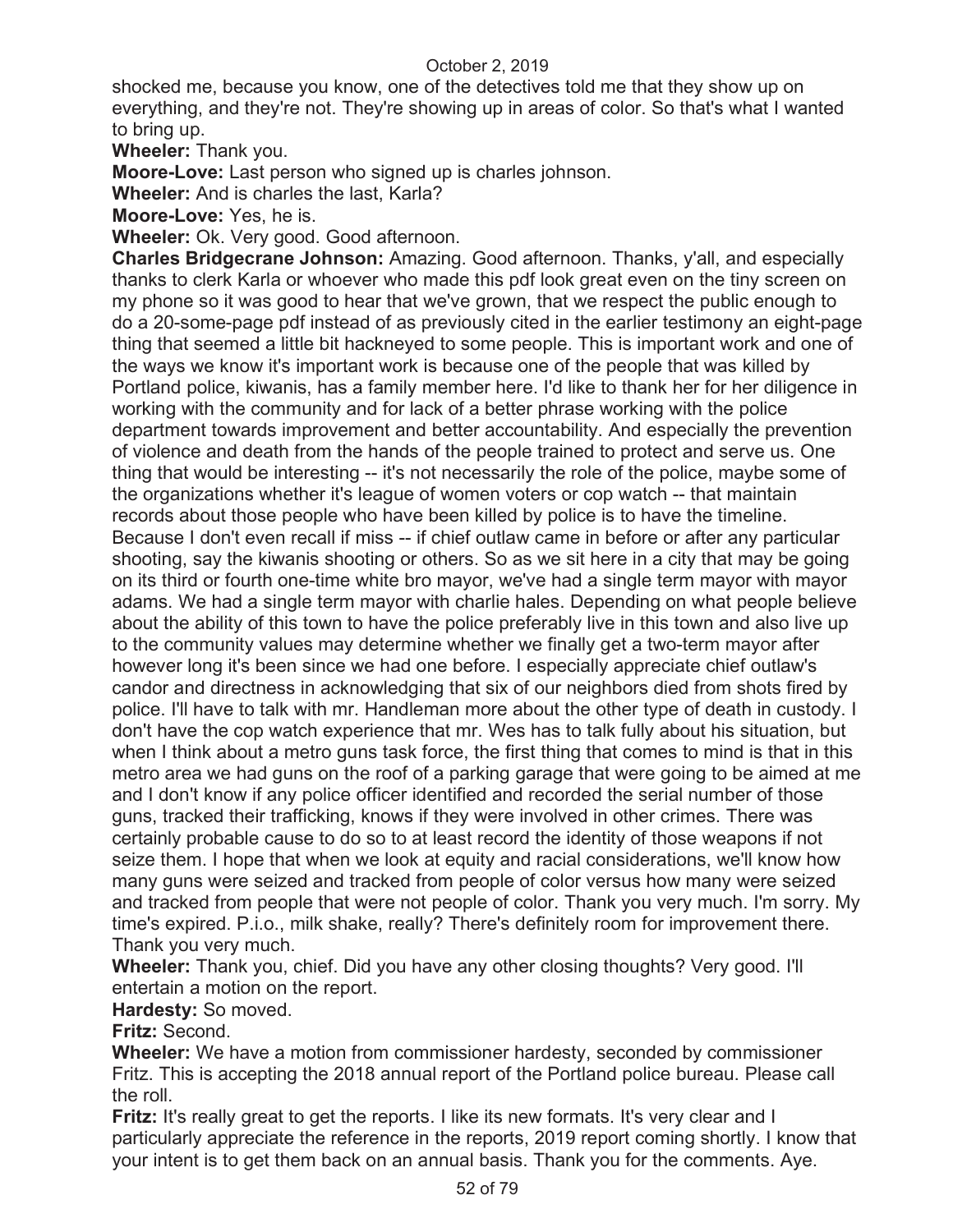**Hardesty:** I want to thank you the chief and her staff for giving us a report to give us the opportunity to really get an insight into the work and the day-to-day operations of Portland police bureau. I couldn't help but look at the annual report and have that open while I was reading the auditor's report about police overtime and so as I look at both the gang violence because the auditor's report is actually tracking gang violence that is being -- that Portland police bureau's responding to and so I look at the over 50,000 in overtime that was spent around cases involving "gang violence" or -- and I also have to acknowledge the fact that if 58% of the arrests are of people who are houseless, we really need to change our priorities as far as the police force and actually focus on solving crime and actually not make people criminals who are suffering because they can't afford to live in our city. And so I vote aye, and I look forward to working with the chief to make this report better and to have it really reflect what's happening on the ground in our community.

**Wheeler:** Well, I want to thank everybody in the police bureau who was responsible for collecting this data for presenting it in a way that I think is fairly easy for people to digest. Again, this is a baseline. It will continue to improve with time. And if there's one disappointing thing, chief, it's that you have to start somewhere. And so we don't have a lot of longitudinal data particularly for areas where we're starting to collect data in a different way or, in some cases, maybe collecting data for the first time. And this certainly came out in the response from the police bureau to the overtime audit that we have actually engaged and started to do many of the data collection procedures that were actually identified as potential strategies in the audit. And so I want to applaud you and your command staff for being data-driven and, with time, what we will have is longitudinal data and we'll be able to determine whether or not the investments we're making, the strategies we're pursuing are the best resources, put dollars and cents in the resources we have, and we'll see what results we're getting with those dollars. So I appreciate your efforts there. I vote aye. The report is adopted. Next item is the resolution 944 for the community-engagement plan. Please call the roll.

## **Item 944.**

**Fritz:** about the independence of the community oversight body. Some people don't know that part of the reason for that is that the staffing of that body is not only with assistance from his office but also through the office of equity and human rights. Work in that office is mostly internally focused and has -- we've greatly appreciated working with the equity manager in the Portland police bureau and the work that she's done with the community engagement office. I think there's great opportunity for more partnership between the police bureau and the office of community and civic life. Once they have reorganized their community safety program, we have lost a lot of the experienced people working in that capacity and so that is an obvious opportunity for more collaboration. Communityengagement plan is a frame. It's not a this and only this, it's a starting point, and essentially I think we all agree that we want more people participating in every realm of city government, including police oversight. So thank you very much for the report and the plan. Aye.

**Hardesty:** I thank chief outlaw and her team for put together this community engagement program, even though it was supposed to be done in 2012. It is important to acknowledge that some of these community-engagement activities are merely having ice cream or hanging out at a sports event with young people. Some are meaningful conversations that went through either race talks or some other formal process where we are actually really building really deep honest relationships. It is my hope that the bureau will prioritize where they will spend their time next year, because I don't believe you will be able to do everything that's in your community-engagement plan. So the question is, what will benefit the community most and how do you prioritize that over the year? I will vote to support this plan, but I will be monitoring it throughout the year to ensure that we're just not putting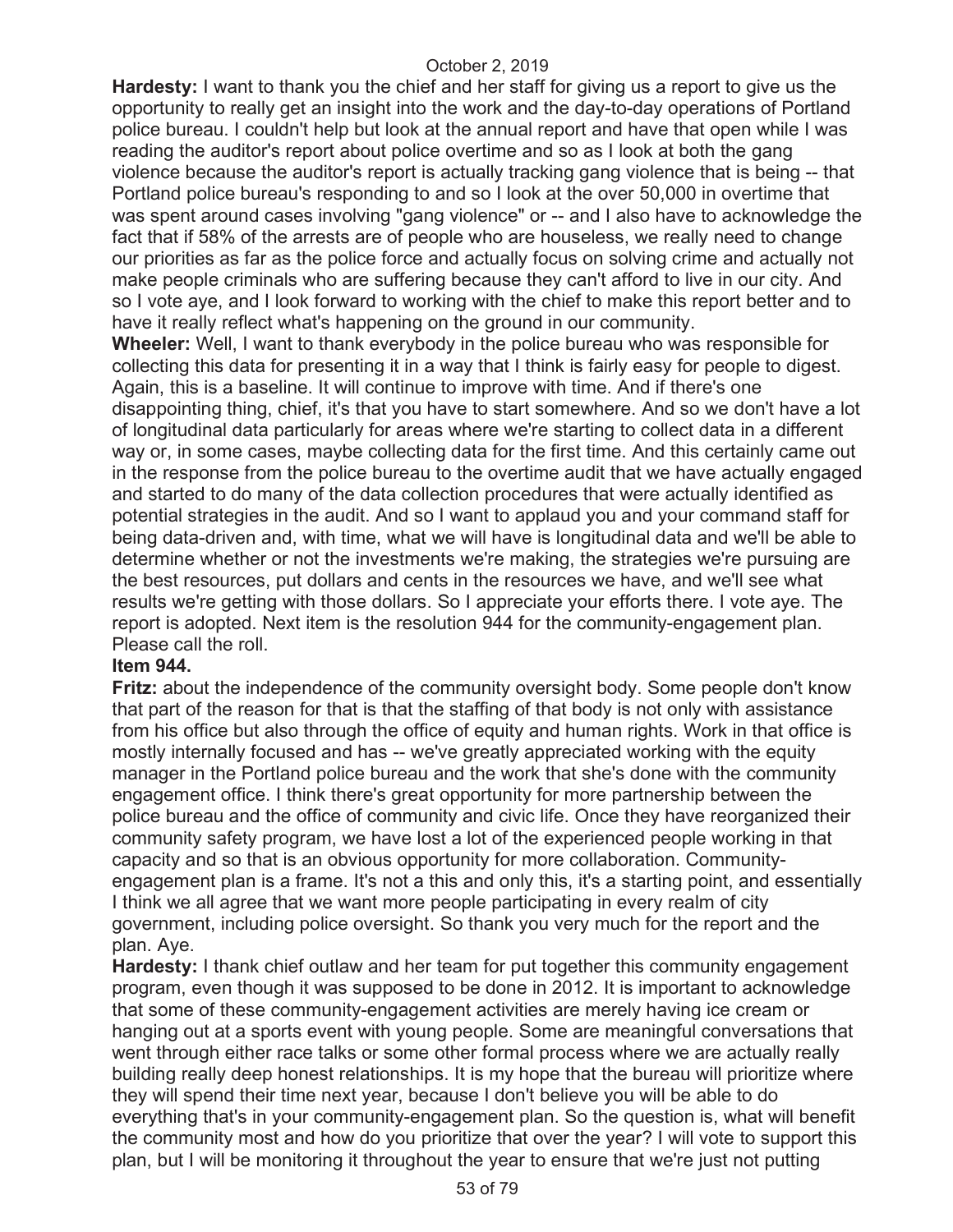down numbers because sunshine division gives out "x" number of tons of food, that we're actually putting down work that we're actually involved in and responsible for. I vote aye. **Wheeler:** There is no bureau that receives more scrutiny than the Portland police bureau, and in order to rebuild the trust and expand the trust that already exists between the police bureau and the community, it requires the community to be actively involved. And I want to particularly applaud the individuals who have volunteered on the Portland community - committee on community engaged policing, those who are here and many others who participated in that process and volunteered their time and their energy and commitment to what is mostly a thankless but extremely important process. And so I want to acknowledge that and thank you. I think this plan is a good start, but as with the annual report we saw, it's a beginning step. It's the beginning -- you know, it's the base foundation of what I hope will be an evolving process and it will become richer. It will become deeper. And it will become more meaningful as the community engages further and as that trust continues to build, because that's really the important thing here is trust. I vote aye. The resolution is adopted. And I thank everyone for their hard work on that. Next -- commissioner Fritz. **Wheeler:** Why don't we take five minutes, and let's break in the middle of the next item as well just so we all don't blow up. [laughter] [break taken]

**Wheeler:** Karla, can you please read item number 945. **Item 945.** 

**Wheeler:** All right. So i'm going to break the good news and the bad news. The good news is you're all here and you look great the bad news is we have 47 people who would like to testify, which is fantastic. We like to have that kind of community engagement, but realistically, we're not going to get through all of the testimony today. And I just want you to be aware of that possibility. My colleagues and I have said we will stay till 6:00 p.m. Tonight. Then we have other commitments. But it's possible we won't be able to get everybody in today, and if that is the case, what we'll do is we'll set aside another time when those who have signed up who didn't get to testify get to go to the front of the line and testify first. So everybody will have that opportunity. If people decide they can't come back and they'd still like to submit testimony, we'll, of course, take written testimony if you don't get to speak today but we decided it's better to let everybody speak for three minutes, have their full say on this than cut everybody short and try to cram it in, because even if we cut it short, I don't think we're going to be able to finish it today. With that, item number 945. This afternoon we're holding a public hearing on the better housing by design recommended draft. Better housing by design is a key element of the housing opportunity initiative which is a suite of proposed actions to allow more types of housing that more people can afford to live in here in Portland. It applies to land zone for multidwelling, that's everything from two-story to ten-story high rises outside of the area. This zoning is locations close to services and it's close to transit, and it plays an important role in meeting our climate action plan goals. Better housing by design is intended to create climate smart communities by enabling more people who can live within walking distance of commercial services and transit. Better housing by design is also intended to benefit working Portlanders, families and people of color. The bureau of planning and sustainability staff is going to start us off today by providing a short presentation on better housing by design. We'll then hear from the chair of the planning and sustainability commission, katherine schultz. I want to recognize, first of all, the great work that the bureau of planning and sustainability has been doing and the staff, especially our better housing by design manager bill cunningham and our planning and sustainability commission. We thank them. I commend the bureau's work in gathering feedback from our community in order to develop an update -- and update this important proposal. The proposals help accelerate the construction of more affordable housing by offering incentives and bonuses so that different housing options are available for more Portlanders at all income levels. Director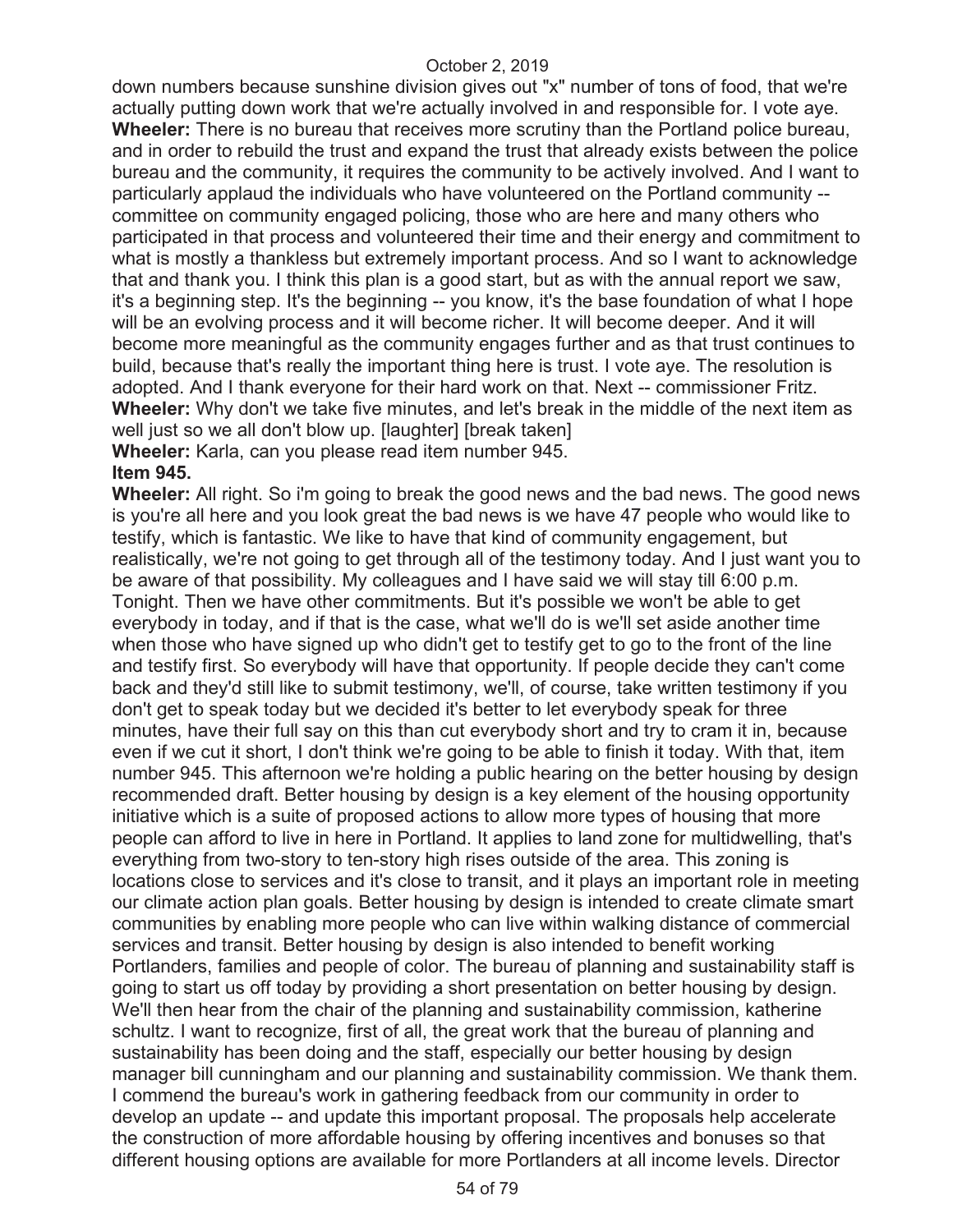durbin, i'll ask you to come up now. We'll turn it over to you and your staff before we open it up to public testimony. And just by way of housekeeping, since there are only three of us, none of us can leave the room. And so what we're going to do in order to maintain the quorum is in about an hour or so, we'll take a brief break and then we'll come back and everybody will have a chance to stand up and stretch a bit.

**Hardesty:** Unless nature requires an earlier time. [laughter]

**Wheeler:** In which case, just raise your hand. Director durbin, welcome.

**Andrea Durbin, Director Bureau of Planning and Sustainability:** Thank you. Thank you very much, mayor. Members of the sit council. My name is andrea durbin. We appreciate being here today and having an opportunity to hear public testimony. Over the last few years, we have rewritten the zoning codes for the full spectrum of Portland's residential development. He started with our fast- growing mixed-use centers and corridors and then addressed central city housing. Now through the housing opportunity's initiative we are rewriting the rest, the multifamily housing and later this year single-family dwelling zones. The goal of these zoning code changes is, one to encourage the production of more housing, two to increase the range of housing choices, sizes, prices and locations, three to encourage more housing in places that already have the services and amenities that benefit households including long transit corridors. Fourth, to increase through bonuses the supply of affordable housing produced with new development and, lastly, to the best of our ability to manage the risk of displacement from new development and growth by developing proactive strategies to support people staying in their neighborhoods. Better housing by design does this for multifamily housing. And this is where we will see most of our growth now through 2035. So with that, I am going to introduce bill cunningham, who's the b.p.s. Lead for this, and he'll give a quick recap of this proposal.

**Bill Cunningham, Project Manager Bureau of Planning and Sustainability:** Thank you, andrea, we will give a brief presentation on the proposal so we can have time for the testimony. I wanted to first start out by providing some context for the code amendments we're -- that are before you. One issue we need to be aware of is that Portland is a growing city. We anticipate around 100,000 more households between now and 2035, and Portland's households have changed over the years. Back in 1920, when our inner neighborhoods were in the midst of being built, average household size was about 4 1/2 people. Now it's about 2 1/2 people. So smaller households, in fact, about 68% of our households are just one and two people. We also have an increasing income gap. We have increases in high-paying jobs, increases in low-paying jobs. So that creates a critical issue related to housing affordability. We have an aging population and that raises new issues in terms of the accessibility of our neighborhoods and our housing so that people can stay in their communities as they age. I'm not going to get into a whole lot of detail, but income issues, I provided a handout that has some more information but it's to give people some sense as to what we mean when we talk about affordable housing or what's affordable to people at various incomes. This -- on the screen, we have a number of income ranges from very low income up to 30% of the area median income. That includes a lot of retirees and fixed retirement incomes. An area of affordability that we're particularly focusing on is the up to 60% of area median income. And for a single person, someone earning around \$37,000 a year, it's about 17 or \$18 an hour, and the people who earning that include preschool teachers, nursing assistants, groundskeepers. So -- **Wheeler:** One moment. Commissioner hardesty.

**Hardesty:** I just can't help but say thank you, thank you, thank you, for this. I ask for this all the time, because, you're right, we throw around this term of affordable housing as if affordable housing is the same for everybody. Right? So thank you, thank you, thank you. This is a clear picture that helps me decide what's affordable for me.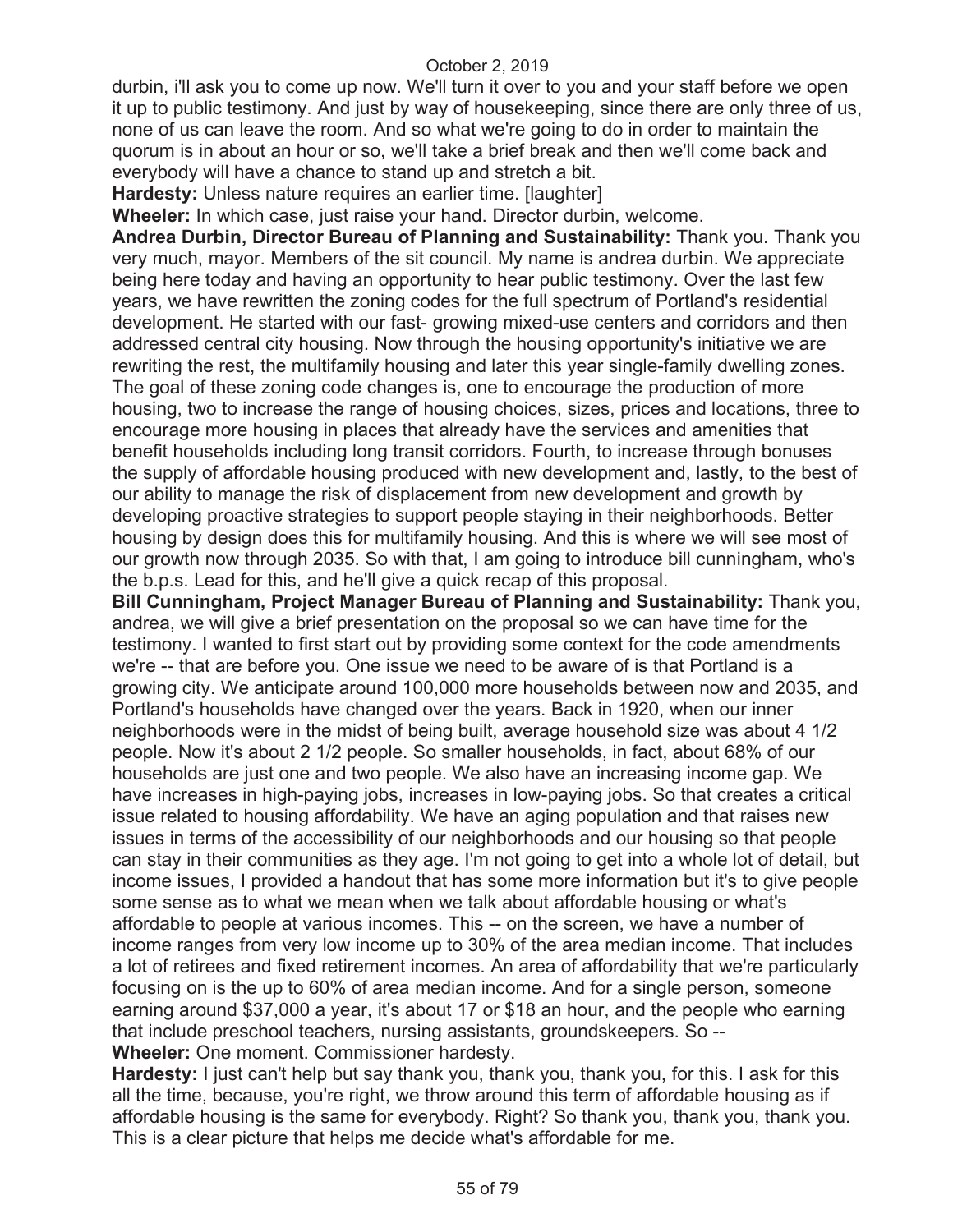**Durbin:** And if I could just add that thanks goes to the housing bureau who provided this graphic for us.

**Hardesty:** Thank them for me too. I always want this. I'm going to put this on my wall. Maybe i'll -- [laughter] because it's a good model. Thank you.

**Cunningham:** The thing we wanted to highlight for that 60% of median income, when people talk about low income, what does it mean? And it's people pretty critical to our city. Again, the preschool teachers, nurses' assistants, many working-class people. 80% a.m.i., area of median income, it varies depending on household size, but you're in that income level if you have two minimum-wage income-earners paying together into housing. So that's something to be aware of. One issue too is that what's considered affordable for that nursing assistant or preschool teacher is about \$945 a month, but the average onebedroom rent in Portland now is over \$1,300 a month. So for these working-class people, increasingly, we don't have housing that's affordable to them. And that's something to bear in mind when we are talking about our proposals. Another dimension of affordability is looking at the cost of houses. The images -- image on the left is showing in blue dots what house sales were affordable to the average Portlander back in 2000, and back then, the - all those blue dots represent houses that were affordable to median-income household. Today, looking over to the right, the brown/orange dot show what's not affordable. So you can see much of the houses that have been sold are not affordable to your average Portlander. You have --

**Wheeler:** Commissioner hardesty.

**Hardesty:** Thank you. We are -- trade terms like on this handout is a.m.i. On this one it is m.f.i. And it's really hard for the public to understand what the heck we're talking about when we switch back and forwards. And so, I know median family income, and is that specifically in the city of Portland or what is m.f.i.?

**Cunningham:** The area median income is based on regional amounts, so it's not specific just to Portland. It's for the Portland region. And the federal government, h.u.d., sets some of those numbers.

**Hardesty:** Let me recommend that you use one or the other rather than interchanging, going back and forwards.

**Cunningham:** I apologize about that. We -- we are more frequently calling it area median income and this is an old diagram. The basic message is houses are out of reach for the majority of Portlanders now. And knowing that we have a broad range of household types, we know we need a broader range of housing option for people. We also know housing production hasn't kept up with the growth and the numbers of households in Portland. So more people vying for not enough housing does drive prices up.

**Fritz:** I just wanted make a comment. I couldn't google it quite so fast because I was surprised to see the example for \$74,000 was an elementary school teacher, because my daughter-in-law is one and she doesn't -- so the range for public school teacher is \$49,000 to \$72,000. So depending on your age -- and I think this is possibly the point you were making as well, that we've got an aging population, but then on the other hand, we've got young people who are just starting in their careers, who maybe are just starting families as well. So we need a whole range of different kinds of options.

**Cunningham:** Yes, this is the danger of having a simple diagram because disclosure, my wife is a school teacher and I know that if you're starting out as an elementary school teacher, you're probably not earning that much. But moving on -- so that's some of the context, lack of affordability, smaller households. One issue to be aware of is this project is focusing on the multidwelling zones in Portland. It's only 8% of the city's land area. In this diagram, it's showing in blue where the multidwelling family zones are. Red is showing where the commercial zones are. It's a tiny part of the city but it's coursing along our corridor. So 80% -- 86% of our multidwelling zoning is within a quarter mile of transits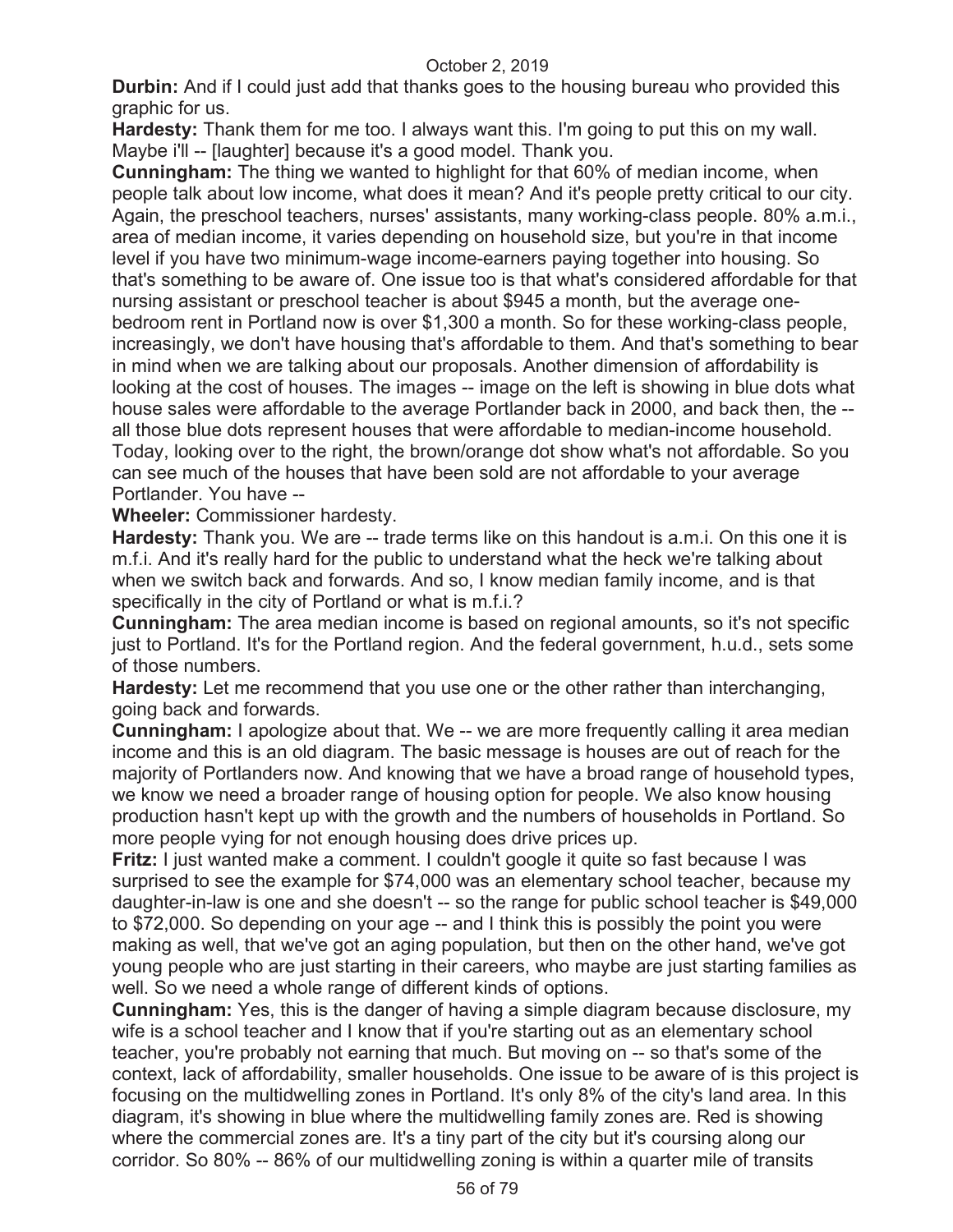streets and much of it is also close to our commercial services. So it's pretty key to our climate action plan goals for more people to be living within walking distance where services are, where transit is. So you have more options for getting around with not necessarily being dependent on driving. Want to highlight the general approach of the project. There are two major approaches that are part of this proposal. One is really about expanding housing options for all sorts of households. It's about expanding the diversity of our housing types in the multidwelling zones and the key part is addressing affordability knowing this is a critical issue at this time. We're not only thinking about numbers in terms of number of units, it's about improving the design, making sure that when we have housing, it supports the livability of people living there, and it also supports our community objectives for integrating development with neighborhoods, providing walkable neighborhoods, where it's easy to walk around. So that is something to bear in mind. A general approach is we're providing more flexibility for more units in our typical multidwelling sites but there's a big focus on the way that's designed. One example of what we're doing related to housing diversity is these sets of images are showing some pre-1950s multifamily in Portland housing. And Portland had a pretty diverse array of housing back before modern zoning came in. And these are -- they're predominantly fairly low-rise. One issue, though, is in our most common zone, the current r2 zone, only the duplex could be built. It's a zone intended for low-rise development, but the eightplex and courtyard apartments can only be built in a small minority of zoning. We're proposing to bring back some of those possibilities to regulate by the scale -- so for having a low-rise zone intended to be about fairly neighborhood scale, all these would typically be allowed. **Fritz:** I don't understand that, bill. Can you just explain that? Because you can do -- if you've got big enough sites in the r2 zone, you can have as many units that you've got area for.

**Cunningham:** Yes, that's true. But the densities we have here which are fairly small lots could not be built in our multidwelling zones.

**Fritz:** So that's what you're proposing to change, the density rather than the -- **Cunningham:** Right. There's more flexibility for the housing types and this does relate to affordability. The next slide is highlighting what's typically built in our chosen neighborhoods, the r2 zone, the most common zone. On a 5,000-square-foot lot, for example, your maximum dense sit a pair of units. And typically you're getting a pair of attached houses, row houses, an important urban housing type but they become very inexpensive -- or very expensive in Portland. You're talking 500, 600,000, sometimes 700,000, depending on how large they are. And so that's really serving a pretty small span of our community in terms of who benefits from that zoning. You're going to have to have a lot of money. It's probably at least 150% of a.m.i. Now, the amendments would allow more units and the example on the right is showing six 1,000-square-foot units. And these are \$380,000 compared to the 600,000 or so. And this becomes affordable to an average income -- below-average income, two-person working household. That square footage actually happens to be about the same size as the cape cods that were built after world war ii that actually did come in eight families. So that's the critical piece here. The idea is we're opening things up for other mixes of low-rise housing --

# **Hardesty:** Just a sec.

**Fritz:** Price per square foot is more on the townhouses. I agree because I -- my first home here was about that size square foot and we grew out of it as our family expanded. So I think that's really -- I want to make sure that we're going to have family housing in Portland as well as affordable housing. I don't think the two should be --

**Cunningham:** Yes. A key thing about the proposals to bear in mind is you would still be able to do these smaller numbers of attached housing development, but we would be opening up allowances so you could do other types as well. We did some economic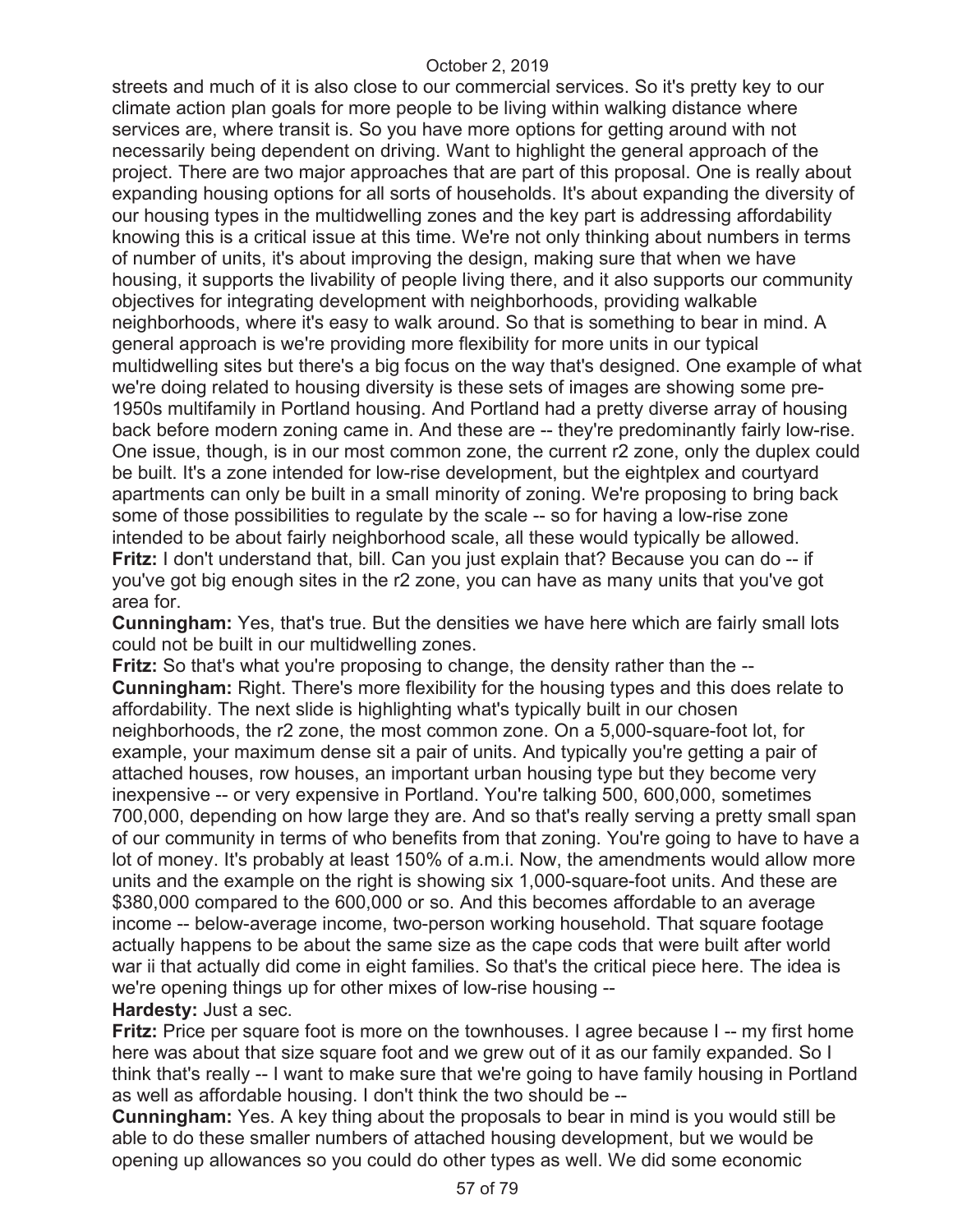analysis. Basically both smaller and larger types would be economically feasible. So with the changes we would probably see a mix of both these types. But the main move is opening up opportunities so you could have greater numbers of smaller units along with the large townhouse development that typically gets built today.

**Fritz:** If i'm a developer, i'm going to go for six at 380 because that gets me near 20,000 -- 2 million? Whereas the two larger ones gets me half that.

**Cunningham:** There's a lot of money to be made for expensive attached housing. So it's - in terms of a-square-foot cost of construction and profit, they're not that different. It starts getting different when you do have more studio or very small units, but what we've seen up to now in the zones that allow this broad range we get a mix of all the types. Just one issue is -- those townhouses, they're in the rh zone. Those six units on the 500 -- could only be built in the rh zone. It could not be built in our low-rise multifamily zones so this would change things and open up basically the spectrum of people who could benefit from new housing in those zones.

**Wheeler:** Commissioner hardesty.

**Hardesty:** Thank you, mayor. So I have seen houses in the northeast that are these teeny-tiny townhouses that start between 600 and \$800,000. And that's before we make any changes to zone. What's to prevent -- I think as commissioner Fritz alluded to, that all of these six units would end up being \$800,000 or more. What would prevent that? **Cunningham:** There -- based on the economics, it's -- there is -- simply pencils out to do less expensive units. All the analysis we've done in terms of how much do smaller units cost in the same area compared to --

**Fritz:** You're missing my question. If i'm a developer, it may make sense for me to build cheaper units, but it may not make sense for me to sell cheaper units. So, again, I could build it cheaper, because I can now build six where I was only building two, but what's to prevent me from charging as much money as I think I could possibly get from that unit? Why -- who would stop me from doing that? Because, again, I see these sizes right now in the northeast, and they are on the market for \$800,000. And I don't know who these people are, but people are buying them.

**Cunningham:** Right. That's a good question. We can't entirely control what the market might do. We've heard some builders -- from some builders that because of land costs and the limited number of units you can do, they have very little choice but to do very expensive units. Having a broader range of units does create a situation where a broader range of potential buyers could be customers for that housing. I do want to highlight that one thing that this project does too is really development bonuses. In all the zones, there's a constraint on what you can do in terms of buy rate base scale allowances. **Hardesty:** I'm sorry. Did you say something about developer bonuses?

**Cunningham:** Yes, I was going to talk about the bonuses that are more directly tied to providing affordable units. We have basically a base where any of our loans there's a limitation for what scale you can provide and if you want to go to a larger scale and, for example, in our corridors, you cannot really get to a full four-story scale unless you use development bonuses. And those development bonuses are tied to basically outcomes that implement our policy objectives and the primary way you get to bigger scale is providing affordable units. We're increasing our inclusionary housing bonuses for affordable housing, which is -- which provides housing affordable at 60 -- 80% of area median income, but the greatest bonuses, the biggest priority bonuses are really aiming at that 60% of area median income. So these are things that more directly get beyond just what the private sector might do, but link to ensuring that affordable units are included when you go bigger with development. And we did some economic analysis about this too, and it indicated that if you're going bigger and you're including inclusionary housing, even that 60% of area median income, it pencils out these low-rise densities. It's economically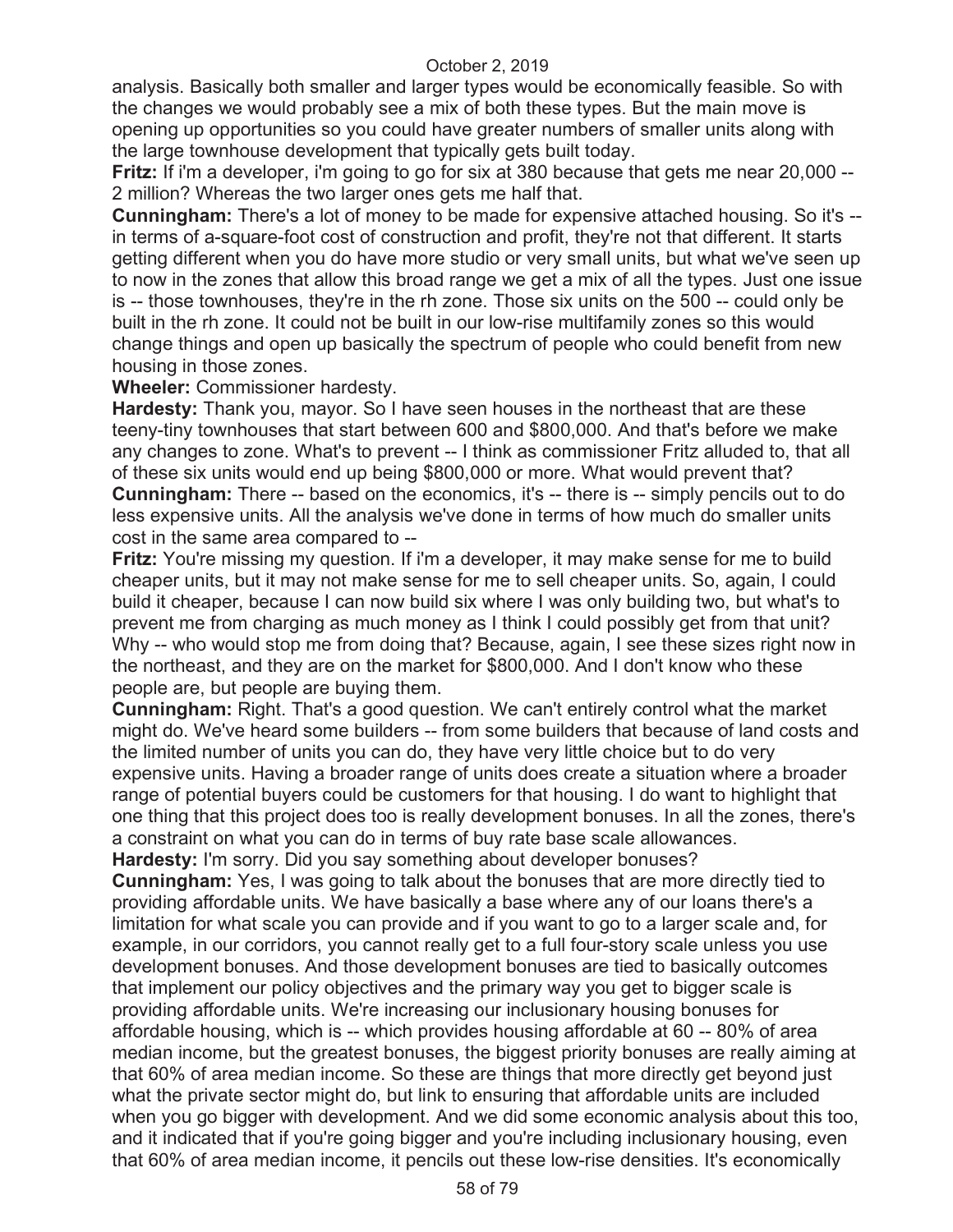feasible. Also, the highlight that we know that it can be difficult to fit three bedroom family housing bonuses in these compact sites so there's a bonus too that's oriented towards three bedrooms that are affordable at moderate incomes. So that would be something where we're prioritizing development outcomes that are more affordable. We also have an allowance where if you commit to preserving existing affordable housing, sometimes what people call naturally occurring housing, you can transfer development rights to another site, go bigger elsewhere, so there's a linkage to preserving affordable housing. Another thing that we have is a bonus which if you're providing accessible units, and of course helping to meet the needs of our aging population, our disabled population, you would get some bonus to help encourage that. Most of our permits in our multidwelling zones don't require accessibility. So we're looking at some tools that can increase physical accessibility, but the biggest priority is getting affordable housing in. So generally, commissioners, there's an allowance for a broad range of unit configurations for -- without strings attached, but if you want to go bigger, it's tied to delivering on affordability, accessibility, key priorities like that. Going to move on to the components that are more about the design side of things. One thing we're doing is expanding some of our outdoor space requirements including requiring common areas, courtyards for our large sites and that relates to things we've heard in terms of outreach that had happened with tenants, with residents of multifamily. These are important things for especially families. One thing we've been trying to address is a lot of people assume that apartments only have single people living in them. East Portland especially, there are a lot of families with kids. The numbers we have show that about half of our hispanic and african-american communities have families living in apartments. So can't assume that apartments don't have families. And one of the ideas, as more people live in multifamily with houses being out of reach, the thought is, everyone should have access to outdoor space. You shouldn't have to afford a house to have outdoor space. There's also flexibility for parking. It's optional in more cases. Building design to scale is another thing that's being paid attention to. There's a greater limits on front garages and tying in the design of buildings to typical neighborhood context. So part of that deal is we'll be getting more development in these areas, but we want them to contribute to our design goals for pedestrian-oriented neighborhoods. And also our transitions, when you have the higher density zones next to single-family zones. Another key component is related to east Portland where we had a particular focus. It's an area of town that hasn't always had a lot of focus, and we're really trying to have regulations that responded to some of the strengths of the area. And one proposal is to keep the centers of the area's large blocks more open. That's often where the doug -- there's also regulations intended to facilitate street connections which are sorely lacking in that part of town. So as development happens in the multidwelling zones, we would be expanding options for getting street or pedestrian connections in there. We also have several changes related to historic districts and right sizing the zoning so that the base and bonus scale is roughly in alignment with the scale of larger historic buildings in the area. There's some changes towards zoning mapping to achieve this as well as other regulations. In some cases we're reducing the scale somewhat. Other cases we're actually increasing the allowed scale. In fact, that historic building on the right is in an area where the multidwelling zoning only allowed buildings of about half that scale. So there's a right sizing that happened here in the highest density multidwelling zones in historic districts. Just to wrap up here, again, the two major things we're doing is expanding housing options, greater diversity of unit types, focusing on affordability but also focusing on design. And that's what we have. And i'll turn it over to andrea. **Durbin:** Great. Thank you, bill. And next, I want to introduce daisy quiñones who's the commissioner from the planning and sustainability commission.

**Wheeler:** Hi.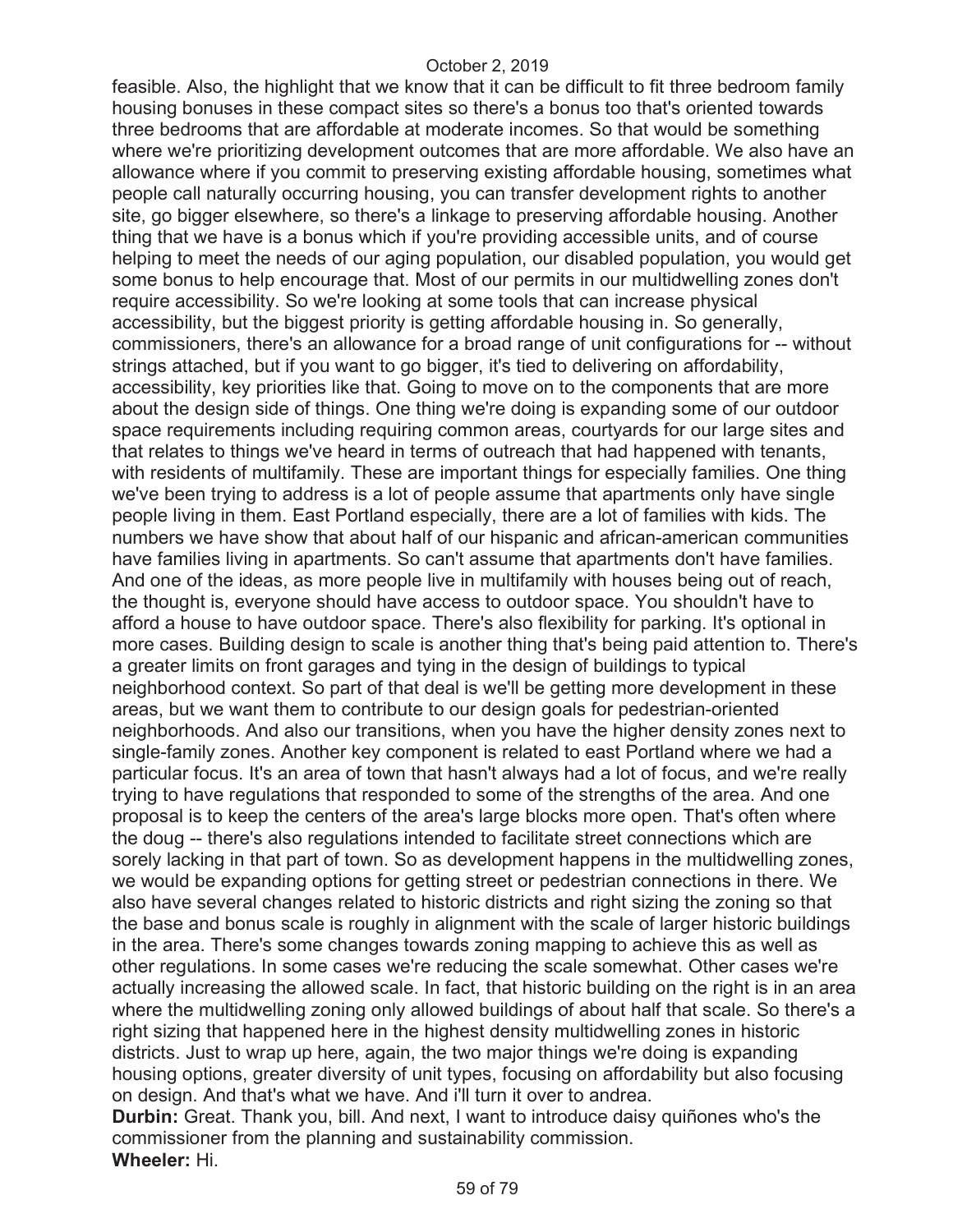**Daisy Quinonez, Youth Commissioner:** City commissioners, mayor wheeler, again, my name is daisy quiñones. I'm the youth commissioner appointed to the planning and sustainability commission. Thank you for having me today to speak on better housing by design. Just a little head's up. I'm feeling a little under the weather, so if you hear some sniffles, I apologize. The planning and sustainability commission is pleased to forward our better housing by design recommended draft. The better housing by design zoning code amendments make fundamental changes to Portland's multidwelling zones that will help our city meet its future housing needs including new incentives that prioritize affordable housing. Better housing by design works together with residential infill project as part of a broader housing opportunities initiative to update the zoning code to expand housing options and address housing affordability while developing strategies to minimize displacement. We at the planning and sustainability commission believe that development and multidwelling zones is important for allowing more people to live close to services and transit and the proposals included -- excuse me. And the proposals include appropriate mitigation measures that will help address Portland's need for affordable housing. Especially for low-income households here in Portland who face the greatest challenges finding housing that they can afford. As someone who grew up living in apartment complexes in east Portland, i'm really excited about the changes better housing by design aims to bring. I'll speak to two today really briefly. First, better housing by design, as mentioned, will increase the diversity of housing options in multidwelling zones to incentivizing the development of affordable units. This will help create housing and keep housing affordable for families such as my own growing you secondly, i'd like to share as a kid growing up, my friends and I often found ourselves playing in the parking area of our apartment complexes, which was quite dangerous, if you think about it. There was little recreational space either within our unit or in the complex. And also, our parents were often really hesitant to let us walk to the park either because we, would have to cross major roads, like 122nd avenue or we would have to walk along roads that lacked sidewalks. Unfortunately, there's still quite a lack of sidewalks in east Portland today, but that's a topic for another day. Better housing by design's outdoor space and green element standards will create spaces for play, recreation, fresh air, and outdoor enjoyment to the many current and future Portland families who choose to or have no option other than to live in a multifamily dwelling zones. The planning and sustainability commission recommends the best better housing by design zoning code and map amendments to help meet the housing needs of Portlanders and will advance our city's equity objectives. These amendments provide new regulatory tools that will help expand our housing options, facilitate the development of affordable housing, foster design and outdoor spaces that support quality living environments for residents, and provide new tools for creating needed street connections in areas that lack them, such as east Portland. Thank you for the opportunity to participate as part of the review of this project and for considering our recommendations.

**Wheeler:** Thank you, commissioner. I appreciate it. Next up, we -- and I sort of got it wrong on the logistics of today's run of show. So I indicated there were 47 people signed up. Quite a few of them are actually on invited panels. So there was some overlap here, and I apologize for that.

**Hardesty:** Excuse me, mayor.

**Wheeler:** Commissioner hardesty.

**Hardesty:** I just want to appreciate our youth representative on the commission. I wish I had been that poised and that knowledgeable when I was a young person. It just absolutely fascinates me your grasp of what the issue is and how it's going to impact folks in our community. I live in east Portland as well, and so I just couldn't let you leave without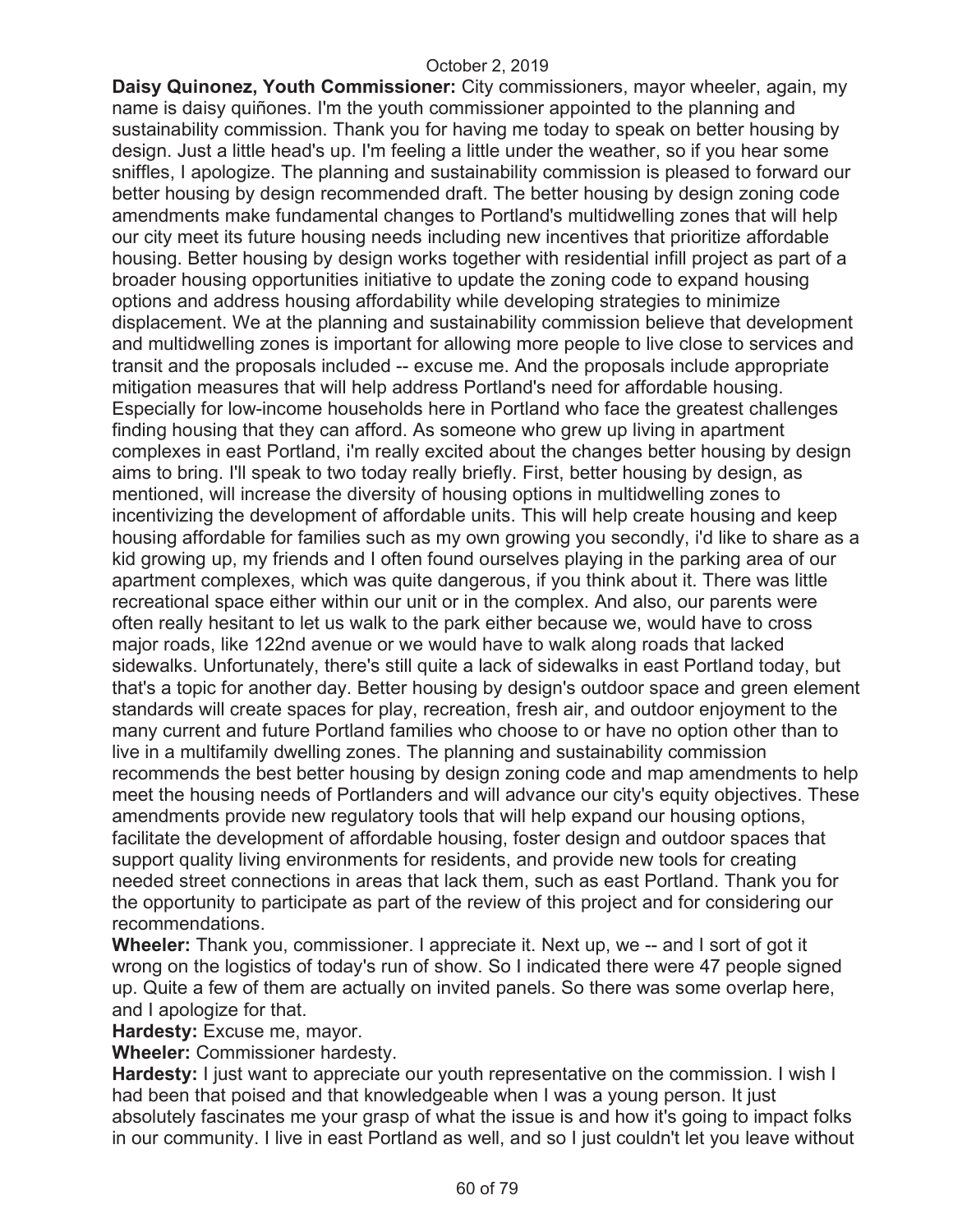saying thank you so much for your willingness to serve and for your clearer understanding of what the issues are and what the challenges are. Appreciate that.

# **Quinonez:** Thank you.

**Hardesty:** And the rest of you were great too but I just had to -- [laughter] **Wheeler:** Thanks, commissioner. We appreciate it. Next we're going to hear from the urban forestry commission. You're our next panel. Thanks for being here.

**Hardesty:** I'm curious if we're going to hear about the report that was done. I kind of feel like we're doing this backwards. There was an excellent study done by the bureau of planning and sustainability on a historic context of racist planning in the city of Portland. So i'm just kind of wondering where that is on the agenda.

## **Wheeler:** Director durbin?

**Durbin:** Thank you, mayor. Thank you, commissioner. Our plan is actually to bring that report when we bring residential infill and discussions which will start in december, because the report that we just issued, racist history of zoning in Portland, really looks at the single-family dwelling zones and so that's -- that would be the conversation we will start when we bring that code package up -- zoning package change in december.

**Hardesty:** That's unfortunate, because I actually think that your report is an excellent report. My first question was, did you tell the truth? And when you read the report, it is clear you did. I think that report actually is the frame under which all the actions that were taken around housing over the next few months, this is actually the frame as to why we're doing all the stuff that we're doing. So I think it may be a missed opportunity for those who are here today that we're not setting a context for why are we doing this?

**Durbin:** Yes. Through better housing by design, we are addressing some of the inequities we're seeing in the city through this history looking at affordable housing option and providing more opportunities in different units and developments and -- in the multifamily zones. And really we -- I appreciate that. I appreciate your recognition of this report. Our staff did a great job of working on this. We do want to have that conversation with the council in -- when we talk about residential infill, because it really provides kind of the basis for the history of the single-family dwelling zones and how they were established and why we need to make changes to them today.

**Hardesty:** Thank you.

**Durbin:** Thank you.

**Wheeler:** Great. Thank you.

**Daniel Newberry, Policy Committee Chair Urban Forestry Commission:** Could I ask just a procedural question? You mentioned three minutes for testimony. On the website, it said two minutes.

**Wheeler:** I'm not sure why that would be. Historically what we do is we offer people three minutes, and if we don't have time, we'll cut it to two, and if we're really desperate, we'll cut it down to one. But this is such an important issue, and we're not particularly rushed in terms of needing to get these plans approved anytime soon. On balance, we just think it would be better to give people a little extra time, that three minutes.

**Daniel Newberry, Policy Committee Chair Urban Forestry Commission:** I'll talk more slowly.

# **Hardesty:** Yes.

**Wheeler:** I will say this, if somebody says something you've already said, you don't need to go into depth. You can just say, like, whoever said, I agree on "x" and move to the next point.

**Daniel Newberry, Policy Committee Chair Urban Forestry Commission:** Yep. **Wheeler:** You bet.

**Daniel Newberry, Policy Committee Chair Urban Forestry Commission:** Should I begin? Thank you, members of the Portland city council. My name is daniel newberry,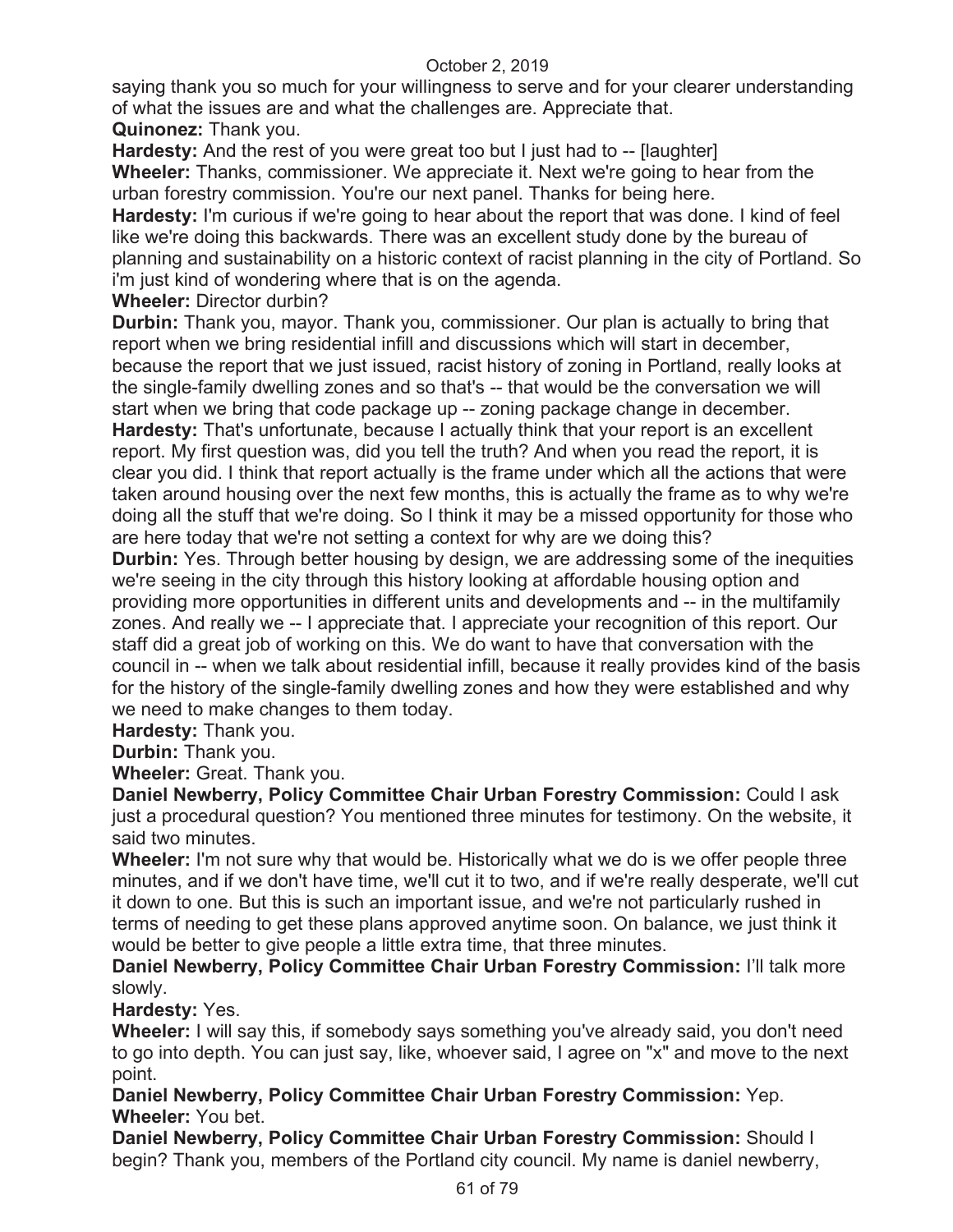policy committee chair for the urban forestry commission and I also live in east Portland like many other people today. We'd like to thank the bureau of sustainability for including many of our requests for changes into the current draft. As affordable housing is a major goal of this plan, it's important that low-income residents enjoy the health and heat island reduction benefit trees provide at home as do Portland's wealthier residents many who live in tree-rich neighborhoods. We can have both affordable housing and large trees in our city. Please do not approve additional exemptions from tree planting and preservation requirements for affordable housing reasons. Title 11 exempts affordable housing projects from the tree preservation and planning standards that most other development projects must meet. These exemptions further exacerbate the inequities associated with tree deficient neighborhoods this is an issue of equity. It's important for preserving future space for large form trees and for protecting existing trees. We like the provision of limited asphalted parking area to 15% of the site and we urge the city council more broadly to enact impervious service limitations that would apply to future developments in all zones and plans. We are concerned about the proposed flexible landscaping provisions with the requirement that at least 50% of the landscaping be in-ground. We fear that these provisions will further encourage the payment in fees -- payment of fees in lieu of tree preservation and planting that are allowed by title 11. However, we could support the proposal with an additional requirement that title 11 tree density standards are met by planting trees rather than simply just paying in lieu fees. Of tree planting. We support the proposal to allow transferred development rights to protect trees. This mechanism does have the potential to save existing large trees so the urban forestry commission supports these development rights as long as they do not otherwise limit space for large form trees. Thank you for the opportunity to comment on better housing by design and for adding elements to the plan to promote green spaces.

**Wheeler:** Thanks, commissioner newberry. Commissioner Fritz.

**Fritz:** Have you sent in your testimony, please?

**Newberry:** I can leave this.

**Fritz:** If somebody can send it to the clerk. Thank you. I appreciate everything you had. I took some notes.

**Wheeler:** Commissioner minor, welcome.

**Kristin Minor, Chair historic landmarks commission:** Thank you so much for allowing me to come as invited testimony. My name is kristen minor. I'm the chair of the Portland historic landmarks commission. And i'm here to present a letter from my commission about this project. We have definitely been working on this for some time just hearing different briefings and I have to say this project has come a long way, and I want to commend the work that bill cunningham and that the p.s.c. Has done on this.

**Hardesty:** P.s.c. Is planning and sustainability commission.

**Minor:** Thank you, commissioner. I have a couple of extra copies if any of you would like to follow along, but i'm not going to quote or read from my letter today. I hope that you do take the time to actually read it.

**Hardesty:** Thank you.

**Minor:** In the interest of time, I am going to skip over quite a number of actual -- what I consider to be hoorah moments. These are things that are really worth calling out and that are significant and that we support. My apologies. I am going to skip over covering a couple of issues that we'd like to raise today. One of those issues is -- it's kind of in three parts. And on page 2 and 3, I have our -- I guess our concerns listed as bullet points. So starting with bullet point 2, 3 and 4, i'm going to cover those together as the first issue. And those all relate to how the landmark's commission does its work in historic districts. What we do there is assess a new project in terms of its compatibility with the existing historic pattern, height and scale and then the finer level details. So regarding that, first the code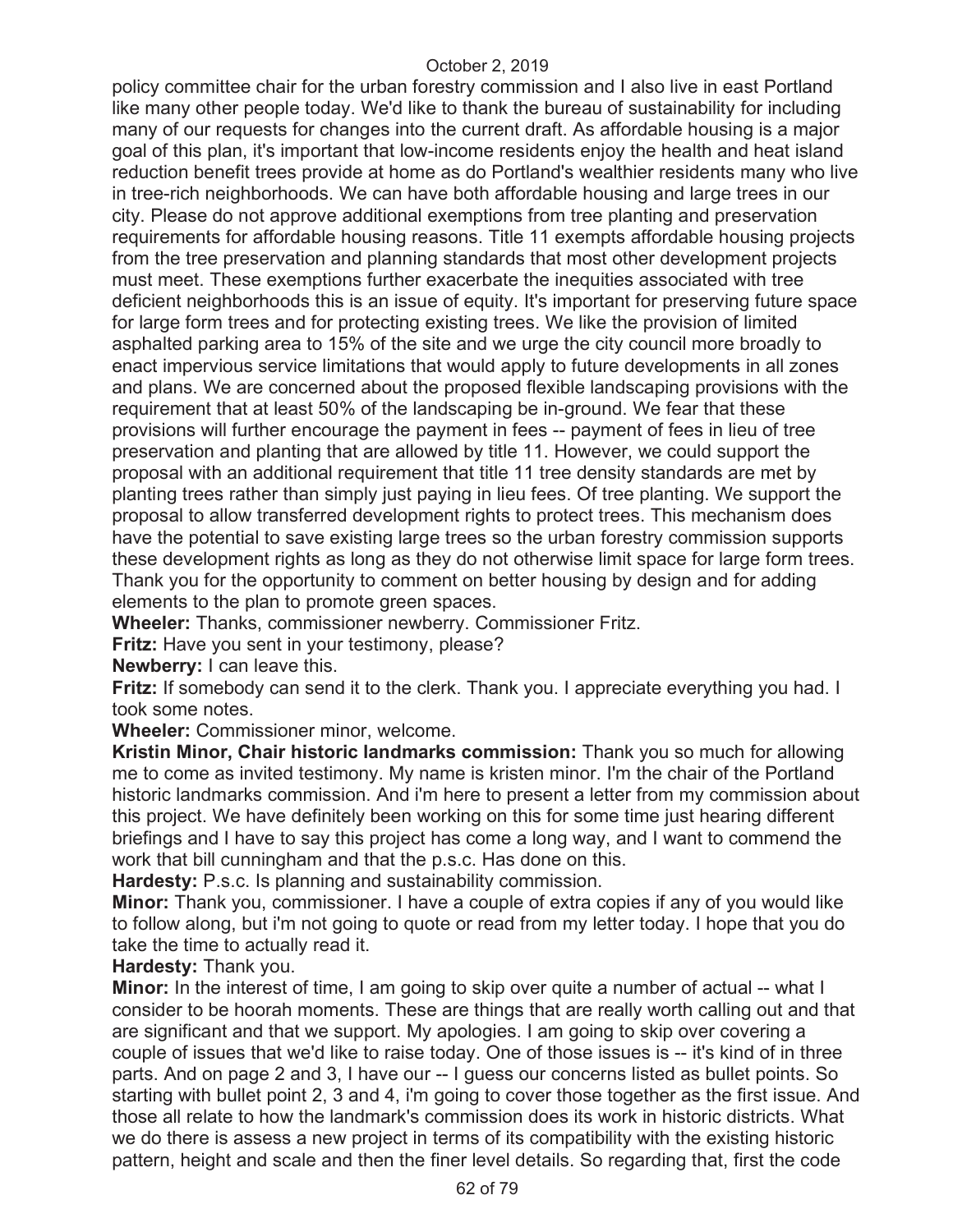does not currently do a very good job of alerting applicants that some projects might not reach their maximum height or bulk if they're not compatible. So our first point is really that changing terms that are currently maximums in the code to, by right or base, makes that even less clear for applicants. And so I think what we're asking for is that in historic districts that there be more alerts or, you know, more kind of provisions in the code that actually specifically mention that you have to meet those compatibility standards. Next that extra f.a.r. Which is bulk -- the bulk of a building, earned by affordable housing projects. I would say that this is not the right incentive to use within historic districts for that very reason, that sometimes it's hard for a project even to meet the maximums let alone extra that's earned for a project. And so what I would suggest and what the landmarks commission would suggest that if we have to say no to some extra earned area of bulk, that at least that developer could then incentivize it and transfer it out of the district. I don't want to see us in the position of having to say no to a developer of an affordable housing project and leave them with nothing. So at least that would give them some monetary incentive to transfer out. And then finally, there's a recently added provision in this -- sorry -- what's it called --

**Hardesty:** Excuse me. Is your recommendation basically historic districts stay the same and every other part of the city changes? Is that what you're recommending to us? **Minor:** Not at all. We support increased density in historic districts. The problem is that we look at case-by-case basis. So with -- when we're assessing whether something is going to fit in, we really do have to look at the historic buildings there. And so not every project is going to fit in. We do our best to approve as much bulk and height as we can, but there are going to be projects that just won't fit into a historic district.

**Hardesty:** Which is why I really wish we'd had the other report first, right? Because I mean, if you're talking about the context of how we develop land use policy, who benefited from that land use policy, and where we're moving in the future, I am very concerned that we are just solidifying the racially segregated housing policy first, and then we go and talk about now let's figure out how to not displace people after we've already confirmed that the racist policy is fine and we're just going to keep it status quo. So I -- that's what i'm hearing. And if i'm mishearing, then, please share with me what it is i'm missing, because that's -- that's what i'm hearing sitting here.

**Minor:** Well, commissioner, I would suggest that some of our historic districts and conservation districts are exactly those areas where low-income people live. So i'm going to point to the chinatown for instance, which historically has always been an area where low-income people, immigrants, first landed in our city. And that has quite a few old buildings that are protected because they're in a historic district.

**Hardesty:** Ok. That's one.

**Minor:** Eilliott is a conservation district. That's part of, you know, the core of albina that has multiple conservation districts. And so all of those protect -- you know, protect buildings that in many cases are -- have nothing to do with white ownership or wealth. Of course, there are wealthy historic districts. We -- we agree with that. But this is kind of across the board. Preservation is not just about being quite or wealthy.

**Hardesty:** Well, but -- I live in east Portland. Right? We're not talking about preserving anything in east Portland. We're seeing that as an area of economic opportunity for developers. And so i'm just trying to -- and -- and -- and I support a lot of the work that the bureau of planning and sustainability is doing, so this is not a criticism of the work. But I feel like this conversation is not happening in the context of how public policy around land use planning has detrimentally impacted communities of color and so when I hear about let's preserve these historic districts, all I hear is let's just keep status quo in place and, oh, we had plan for east Portland, which says to me that ten years from now, people of color will no longer be in east Portland. Right? If that's the only place that we're talking about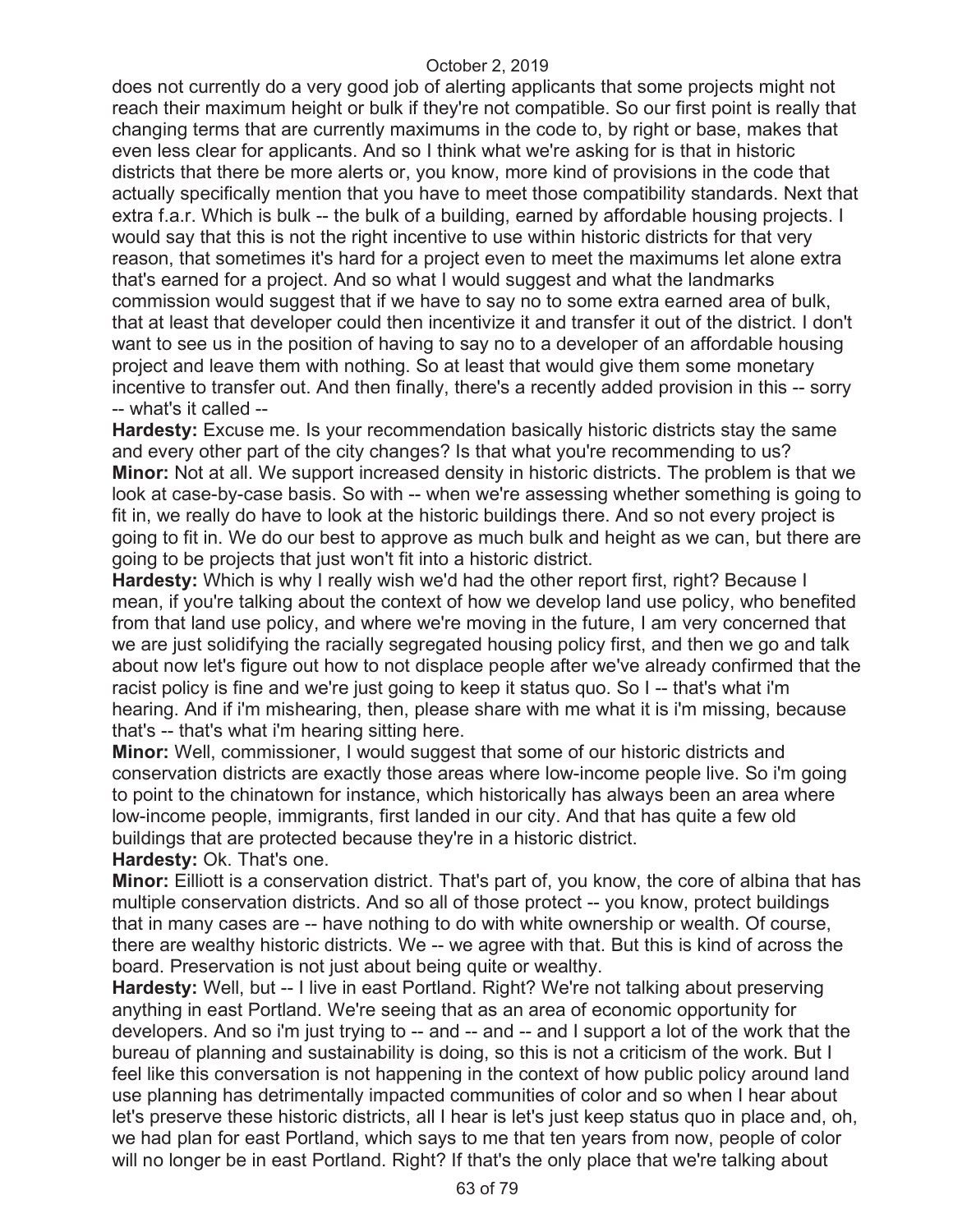major development taking place. So i'm just concerned about voting on whether or not the status quo makes sense based on the new vision that we have about how we're moving land use plan -- and I do understand the difference between residential and multifamily housing and how -- how small that is. So unless we're doing something else fundamentally different and which would mean historic districts would look different than they look today, I don't see how we ever get to the housing goals that we say we have.

**Fritz:** If I may interject, the percentage of Portland's total land area in historic conservation districts is 3% and the multifamily zoning in historic conservation districts is 4%.

Commissioner gave us a couple of examples of areas that, if we destroy the elliott district, for example, if we destroy the la hill district, which is also from immigrant and low-income families, if we get rid -- if we provide incentives to get rid of those structures, we're not getting any more of those structures. That's the nature of a historic district is you cannot replicate this. It's no longer historic if it just looks like what was there before. So I think it's - - and I know -- actually, I was telling myself I would stop commenting because I know we got lots of people who wants to testify so I will stop commenting but I just wanted to put that in. Interject that.

**Hardesty:** I appreciate the complexities that we have to deal with. But I just wanted to just make sure that the record reflected that that's what I hear so, unless i'm missing something, then we're still going to have inequalities built into our land use system at the end of the day. And that troubles me.

**Minor:** Ok. The last thing I wanted to say about the kind of f.a.r. And height issue that is currently proposed in the code or the bhbd is that there's a recently added provision that transfers can be allowed into historic districts. And again, we do see that as increasing confusion, especially when there are going to be those inevitable cases where it's not going to be compatible, and have to say no, and it will increase the numbers of appeals. So we would like to limit that to not allowing into transfers into historic districts. My second sort of overall or major point is that it's really a -- I guess a plea to take sustainability seriously. It is our responsibility to push more adaptive reuse and allow less demolition especially of older buildings that were constructed of materials made to last over 100 years. So we seek at a minimum a penalty for demolishing a contributing building in a historic or conservation district. And I know that that -- this has been talked about as part of both better housing and the residential infill, and it's not currently in better housing. I think this is something that could easily be included, and it would -- it would overall cause demolitions to decrease, and for us to push more towards adaptive reuse. Any other questions? Thank you.

**Wheeler:** Thank you, both. I have to play microphone cop. We have three invited panels that are mostly a subset of the 47 people who signed up, but I want to be respectful of the fact that there's a lot of people who are here who are not on the panels. So i'm going to ask panelists, we really want to hear your input, but can you keep your testimony to three minutes. Can you try to make your case as strongly as possible in three minutes or less. We've invited testimony from people in groups who have been involved in the better housing by design planning process. Some people from the very beginning and many of whom know what successful implementation looks like. The first group involves people involved in building the housing we need. So we have julie livingston, mike beamer from green hammer. And nick sobe from rosewood community development corporation. **Julie Livingston, Home Forward:** Nick sobe had a meeting to get to.

**Wheeler:** He did. That doesn't surprise me knowing nick. He's got 25 irons in the fire. Welcome. Thank you for being here.

**Livingston:** Thank you very much. Mayor wheeler and commissioners Fritz and hardesty. It's very nice to be with you this afternoon. I am representing home forward today. I'm a developer of affordable housing. As bill explained in his presentation, the multidwelling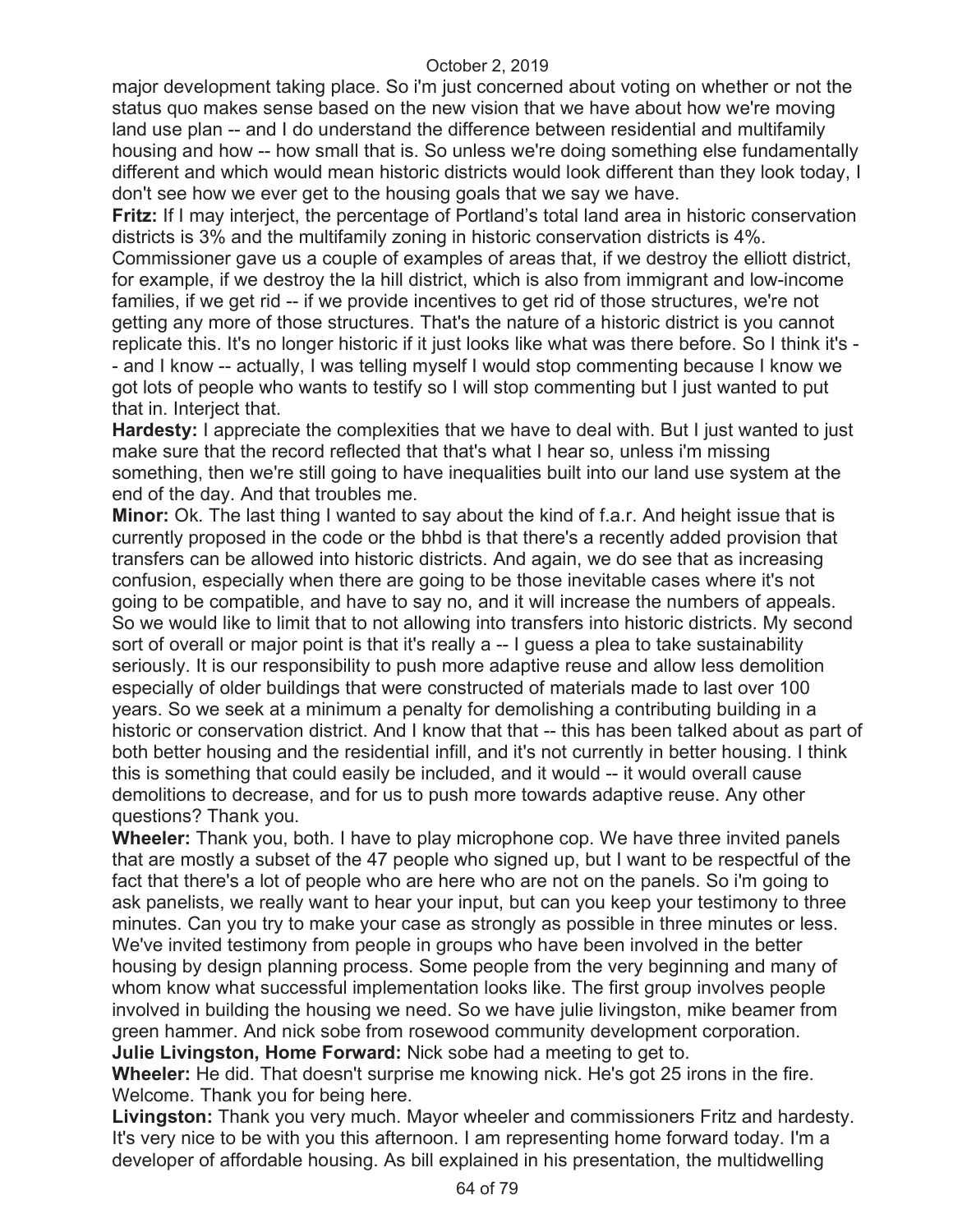zones are well connected to schools, parks, job centers, commercial centers and multimodal transit. As a result, they are great locations for households of all sizes, all incomes, all phases of life. And better housing by design is a game-changer for affordable housing developers. To illustrate the significance of the impacts, I analyzed the before and after capacity of a five-acre parcel that home forward owns in northeast Portland. And five acres is a lot of land. There aren't many parcels of this size in these zones, but this is in fact seven lots that have been aggregated into a single site. The site is currently zoned r2. It will transition to the rm1 when better housing by design is adopted. If this site were to be redeveloped, the base zone density calculation would change. The existing r2 allows a maximum of 115 housing units. The proposed rm1 raises that to 220. And because the new calculation methodology is flexible, this number can be finessed by changing assumptions about unit sizes. A density bonus for inclusionary housing would be available, and home forward would certainly provide housing units for households at or below 80% of area median income. The existing r2 bonus allows for a boost to 144 housing units. The proposed rm1 bonus takes that number to 330 housing units. The rm1 offers an additional bonus for deep affordability that isn't available in the r2. Deeply affordable units serve households at or below 60% of area median income. These are units that are largely financed with low-income housing tax credits and they are the bread and butter of Portland's affordable housing development community. Home forward would be able to increase density on this site by a further 50% to 440 units if we were to redevelop it. So i've represented home forward on the technical advisory committee for the past three years and i'm excited better housing by design is about to go live. Bill cunningham has done an excellent job of soliciting and responding to feedback from a great variety of stakeholders, cultivating affordability and livability has been front and center in his work and he has been thoughtful and thorough in his evaluation of housing development. In addition to density, standards for parking, building heights, setbacks and outdoor and community spaces have been simplified and right-sized. Better housing by design is a milestone in the development of prosperous, healthy, equitable, and resilient -- in the resilient Portland we all want, a city designed for people and we hope you are able to support it.

**Wheeler:** Thank you. Commissioner hardesty.

**Hardesty:** Thank you so much for your testimony. I'm trying to follow you when you say that you could increase housing if rm1 zoning by 50%. Why would you be able to do that just because of the zone change?

**Livingston:** The calculation for density changes significantly when we transition from the existing code to the new code. So right now, density is described as the number of housing units allowed per square footage of site area.

**Hardesty:** Ok.

**Livingston:** In the future, it's a totally different calculation that is based solely on the site area and how it is extruded.

**Hardesty:** And how tall it is?

**Livingston:** Correct. So the amount of square footage that we can put on the site in the future increases dramatically. How we spend it is up to us. We can build studios, ones, twos, threes. It's just square footage.

**Hardesty:** So building at 60% means a family of four would have to make \$52,000 a year in order -- around that in order to be able to afford a property. An individual would have to make \$37,000 a year at 60% of area median income.

**Livingston:** Yes or have a voucher to assist.

**Hardesty:** And are you antis --

**Livingston:** If that unit is at 60%. It's possible to build the units for less than 60% of area median income.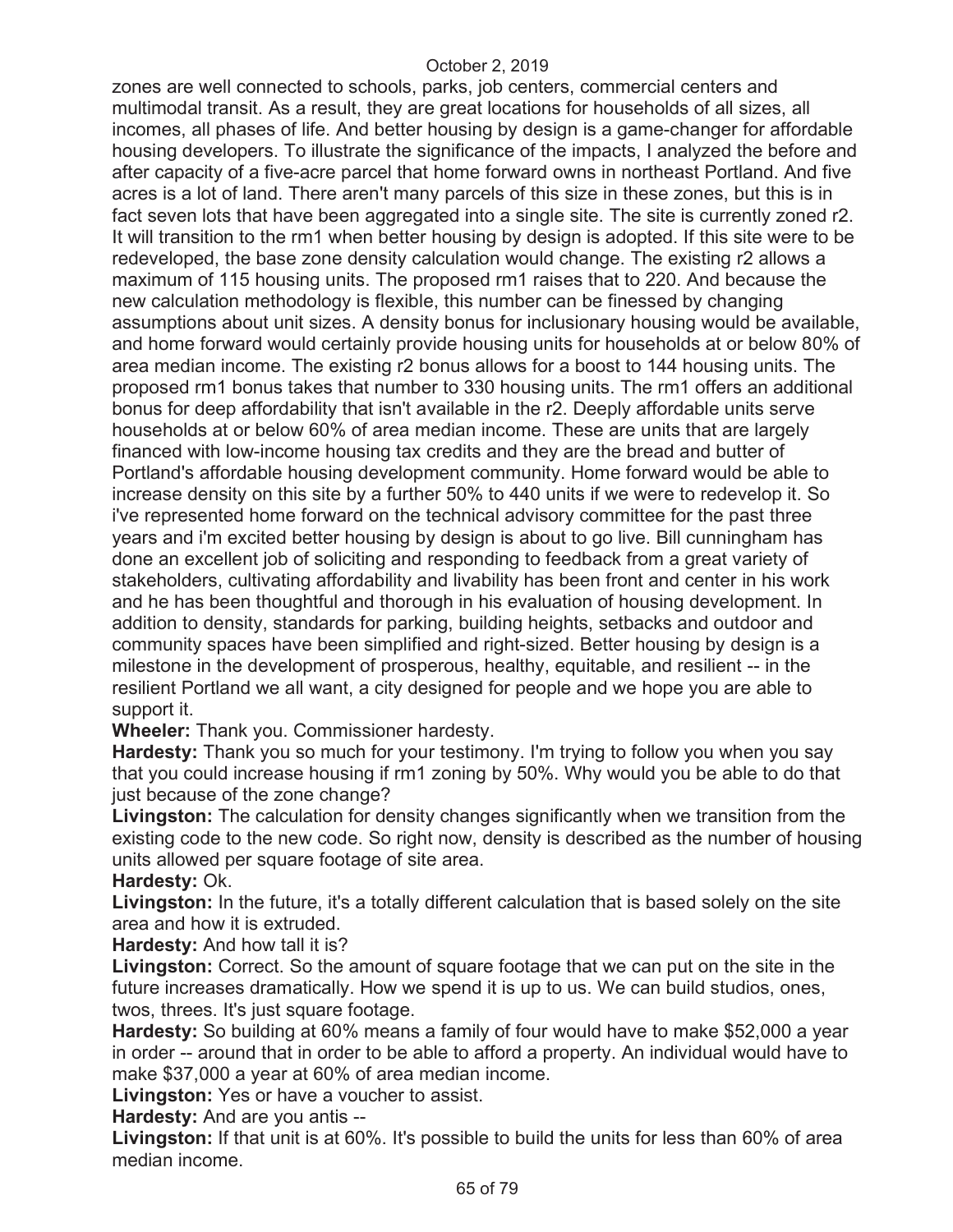**Hardesty:** If you have vouchers --

**Livingston:** That support units of say 30% of area median income. Everything home forward does is below 60%.

**Hardesty:** Thank you. That's helpful.

**Livingston:** You bet.

**Wheeler:** Thank you.

**Mike Beamer, Architect Green Hammer:** My name is mike beamer, i'm an architect with green hammer, a local design build firm focused on zero energy buildings and missing middle housing. We followed the development of better housing by design proposal through its evolution and support the proposal. We have analyzed the proposal through multiple case studies and have found the proposed changes have a positive impact. The shift to an f.a.r.-based system allows greater flexibility and the type of number of housing units developed which will allow for greater variety of the housing options in these zones while maintaining an appropriate scale. The properties we have studied would be more likely to be developed and would include more housing units including regulated affordable units. If the proposal is adopted. We support the restructured bonuses, which prioritize affordable housing and family-sized units. We also support the addition of small-scale commercial use on major corridors. We find the overall package of proposals to be well considered and represent a significant improvement to the zoning code and encourage the council to adopt the package. Thank you.

**Wheeler:** Thank you. Appreciate you both.

**Livingston:** Thank you.

**Wheeler:** Next group are community partners. We have doug armstrong from east Portland action plan, alan dellator, and dani ledezma from the Portland public schools. Welcome. Thanks for being here. Would your like to go ahead and start?

**Doug Armstrong, East Portland Action Plan:** Certainly.

# **Wheeler:** Thank you.

**Armstrong:** Good afternoon. I'm doug armstrong. And i'm testifying on behalf of the east Portland action plan. As you know, the east Portland action plan represents a comprehensive community-driven effort to promote livability, improve the built environment and stabilize low-income communities in east Portland. Staff from the basket p.s. Have met with -- b.p.s. Have met with epap at every stage of development of better housing by design to ensure the proposal you're now considering supports your goals and ours for east Portland. Bhbd requires new affordable homes for low income and incentives for very low-income families. Incentivizes the preservation of existing affordable homes and encourages the creation of more intentionally affordable for-sale housing than is typically available in our city. The proposal measures new buildings by f.a.r., which is something epap supports, because it encourages development of housing units appropriate to larger families, which is an area of significant, unmet need in east Portland. The proposal also supports east Portland families by retaining the current outdoor space requirements. We would like to see a requirement for common areas in all zones in new multiunit developments. Under bhbd, new apartment projects will include rear setbacks. We would ask that 25% of the rear setback not be allowed to be paved and that 50% of the rear setback should not be allowed to be used as a vehicle use area. The proposal would also support our struggling families by allowing daycares in all multidwelling zones. The proposal incentivizes accessibility for residents and visitors, helping seniors and people with disabilities to live independently within the community they currently call home. Bhbd includes a number of new design standards that recognize the unique built environment in east Portland, another key piece of the mandate that underlies the east Portland action plan. Every element i've mentioned is specifically -- has specifically -- is specifically called out in the east Portland action plan. Approved by this council more than a decade ago. I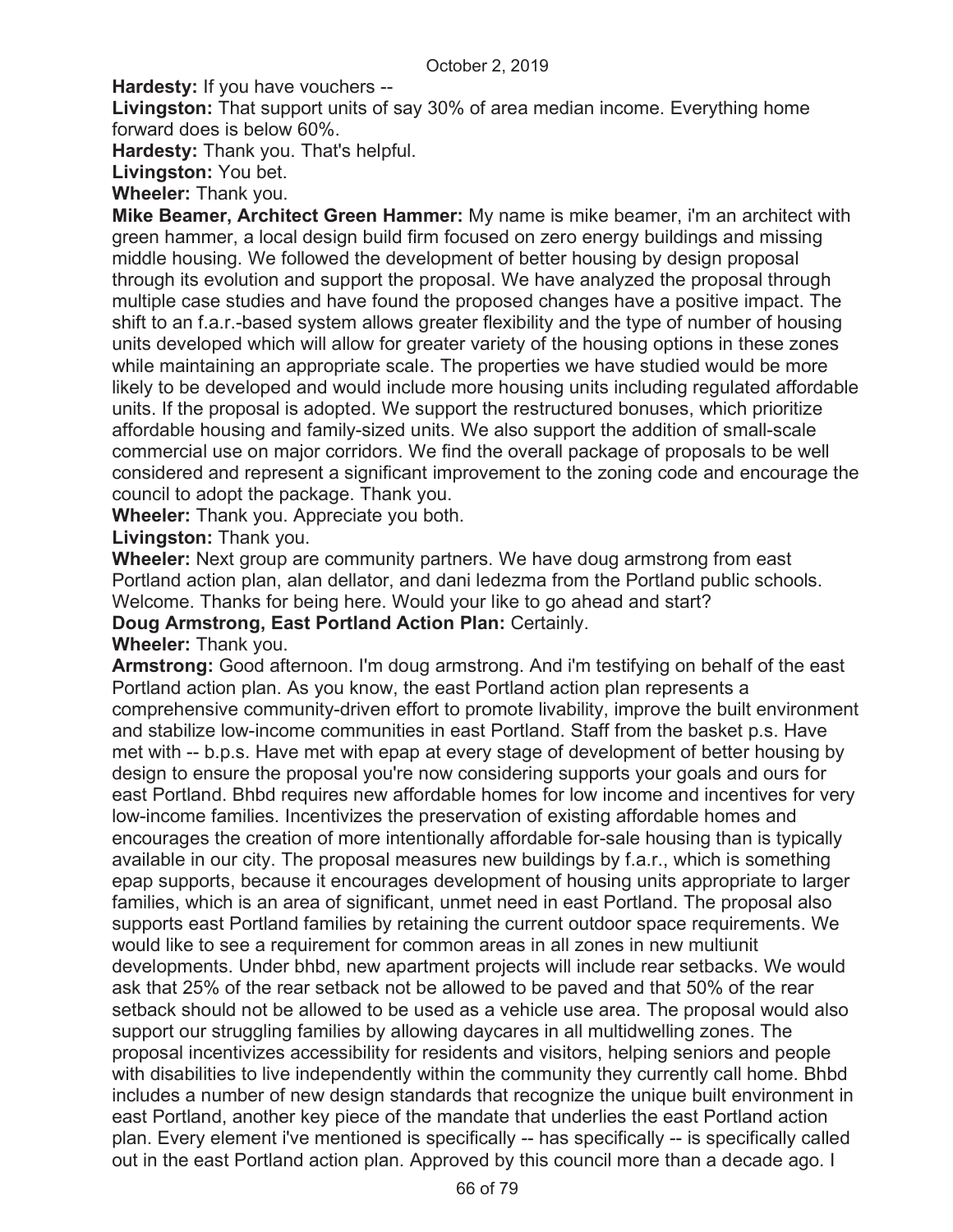have provided you with a matrix, page 2, that shows the relevant sections of the epap plan and it's great to see that the goals identified by our community a decade ago will be given life in the form of few code language. Bhbd is not a panacea and we all know that zoning and design standards can't do anything -- everything we want for our community. They won't solve our affordable crisis. Still, these code changes move the needle substantially for east Portland and we urge your support. Thank you.

**Wheeler:** Thank you, doug. And I have to say, bravo on the matrix. Somebody put a lot of time and energy into that.

**Armstrong:** We sat down with all the paperwork as jo ann i'm sure is well aware of. We've got a lot of it. And we found many, many points that meshed with what we were trying to do in east --

**Wheeler:** Thank you. Thanks for the community barbecue a few weeks ago. It was fantastic.

**Armstrong:** Next year will be better.

**Wheeler:** Excellent. Good afternoon.

**Chavez, Professor Urban Studies at Portland State University:** Good afternoon. I'm a professor of urban studies and planning at Portland state university and I direct the sustaining urban places research lab. We've been involved with better housing by design from the beginning when we were asked to participate in a project that looked at it scientifically, trying to bring a data lens to it, and so what we did essentially was we started with this idea that the building stock in the city is one of the most essential components for dealing with climate stressors that communities face, and one of the biggest climate stressors that i've been looking at is urban heat in the region, and we found that east Portland gets the double whammy summertime heat, wintertime floods and especially communities that are -- have been historically underserved are those that are most disproportionately impacted. So what we did with bill cunningham and the team early on was to essentially use a computational fluid dynamics model --

**Hardesty:** Say that three times.

**Chavez:** Exactly. [laughter] has rarely been applied to any urban developments particularly in the policy realm. So we really broke some research ground in taking the scenarios that bill and the design team had put together. We digitized those and we are running these models to basically see what would be the impact on communities in terms of their experience of the temperature during heat waves that are increasing in intensity, frequency and duration. And what we are finding is that there are several design considerations that would be very beneficial to keeping the temperature, in fact, at or below the higher density levels. This was a breakthrough for not only the field but it was a real breakthrough for the design team at b.p.s. To see that, yes, we can increase density and also keep temperatures at or even below what it was prior to the development. And so part of what we're seeing in terms of the reduction in surface parking, what we're seeing in terms of the front setbacks, what we're seeing in terms of the preservation of trees on the site is largely based on some of the outputs from these models. And so early on, those discussions were seed the. Those were taken out to the community. They're in appendix "c" I believe in the document. I want to just -- I would be remiss if I didn't say this based on the questions that came up earlier from commissioner hardesty where as part of a different project, we looked at 108 cities across the country, looked at historic redlining maps that were part - that were digitized, and we wanted to see what the temperatures were of those areas that were historically redlined. This is over eight years ago, to what the current temperatures are in those areas in comparison to the areas that weren't redlined. And of the 108 cities, I was absolutely flabbergasted when I found that Portland was number one on that list. The hottest areas of Portland are those areas that were historically redlined. And so not only did the services not make their way into those areas at that time, they're not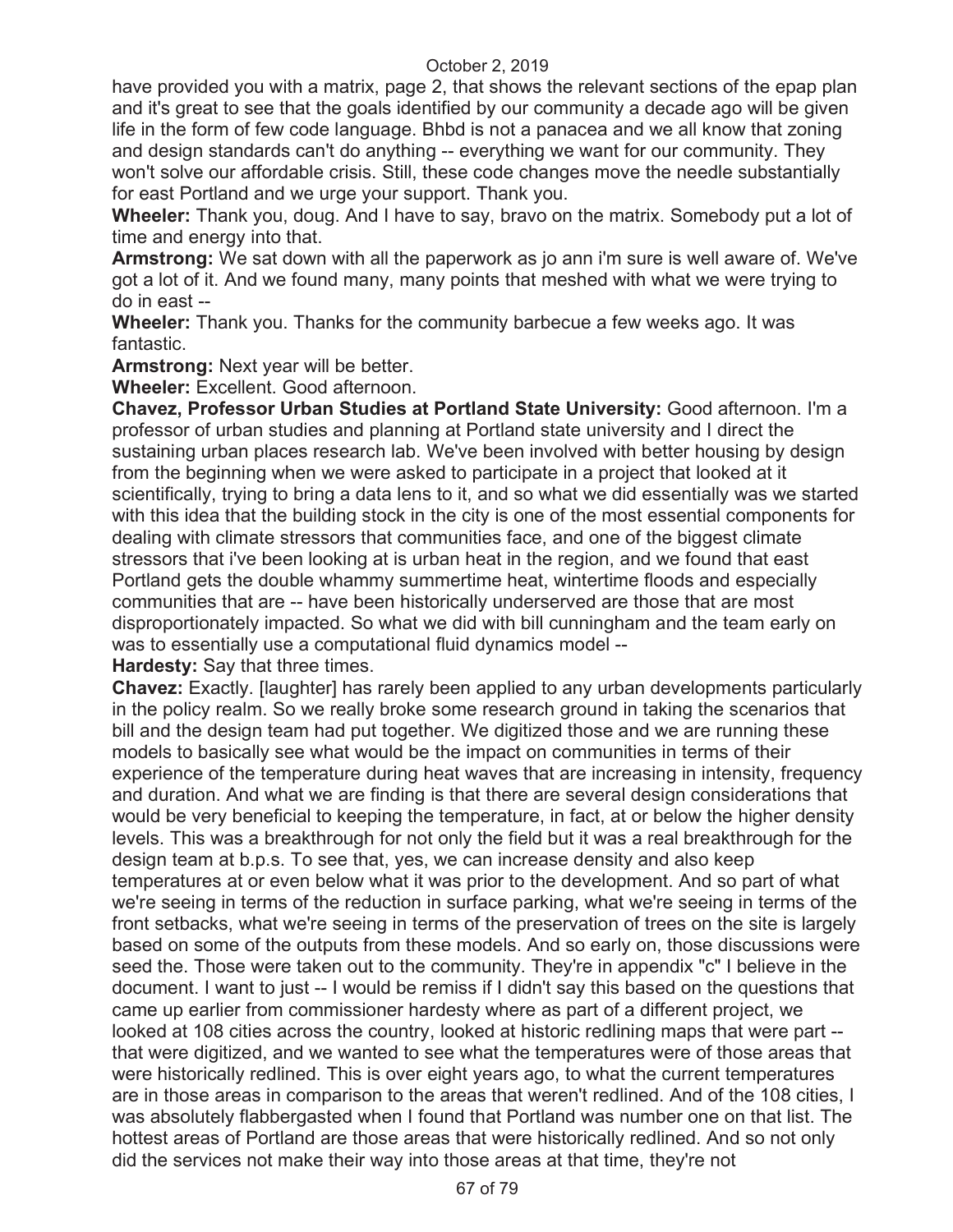disproportionately affecting the communities. And with this project, I would like to at least plea to you not only to support it, but to take into consideration climate in all future development projects, because once these things go in, they're going to be there for 50, 80, 100 years, and what happens to the planet and what happens to the city in 50, the 80 or 100 years is going to hit those communities to the least access with the resources the hardest. So now what we do going forward will affect this. So i'll stop there. My time's up. **Wheeler:** Great points. Thank you. We appreciate it. Good afternoon.

**Alan DeLaTorre, Senior Adult Learning Center Portland State University:** Good afternoon, mayor wheeler, city council, the two commissioners that are here. I want to first commend my colleague at Portland state for a great empirical work. I'm going to put on my age friendly coordinator hat today and not the research hat. I served on the project work group. And i'm really excited to see what's come forward, although I do have some recommendations and a couple of criticisms or maybe even suggestions for moving forward. First and foremost, I do feel that the better housing by design project is positioned to move forward equitable and age friendly policies in the city of Portland. And I do want to note that i'm talking about equity really from this disability accessibility perspective and not the affordability perspective and just to underscore some of the racial equity kind of lens that's been applied here as well. It's important to note that communities of color and older adults of color in particular have the highest rates of disability and so when we think about that, it's important. Some aspects of this that's further the comprehensive plan include equitable housing, accessible centers, physically accessible housing, accessible design for all and aging in place. And importantly reducing social isolation which is an issue I think we don't always talk about. Also, this is furthering the action plan for an age friendly Portland in improving accessible housing, aging and community, creating accessible social spaces. Again, reducing social isolation and improving the age friendliness of neighborhood centers. I think that it's very important to think about the residential outdoor areas as part of the solution, but uncovered and inaccessible outdoor spaces don't work for everyone. So I just want to encourage us to think about things like covered courtyards and other places for people to convene in the rainy seasons of our kind of region, because the trunk truth is that there are a lot of people who don't want to go out from about november to february in an outdoor space. We need places that we can record rate. And i'm going to get to the last point and try to keep this short. While I support this concept of visitable housing it's an incentive-based approach that's not perfect. While it is the best tool that we have currently, we as a city need to advance a legislative agenda apartment the state to address issues of the Oregon building code division and it's minimum and maximum codes or mini/max code standards that does not allow us to think innovatively outside of that box. It's important for us to move forward with the state to say we want a pilot project or some exemption that would allow us to move beyond the constrictions of state code in moving that forward. I hope to be involved with that legislative push in the next year, in 2020, and thank you for getting me here. I've got kids I got to pick up. So this is well timed and i'm going to run out the door after this. So thank you.

**Wheeler:** Very good. We appreciate your being here, and thanks to east Portland action plan, Portland state. We appreciate all your hard work. Commissioner hardesty, did you have a comment? There was one more person on this panel -- yes. Great. Come on up. Thanks, gentlemen. It's good to see you.

**Dani Ledezma, Portland Public Schools:** Hi mayor wheeler. Thank you so much for allowing me to share Portland public school's perspective on this -- on this. I think a lot of our educators, administrators, families and parents know instinctively that housing matters --

**Wheeler:** I'm sorry. Can you put your name into the record.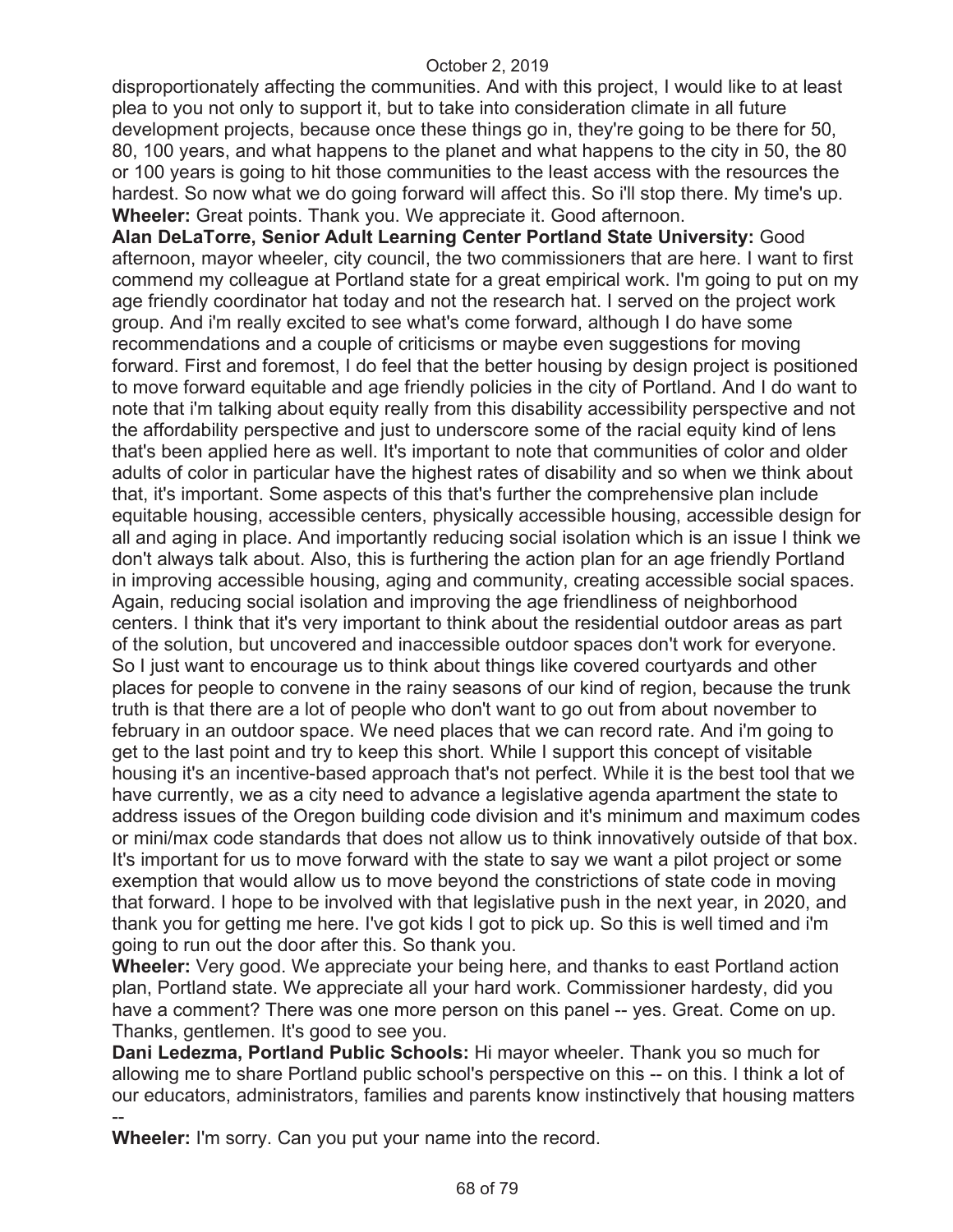**Ledezma:** Oh, I apologize. I should know better. Dani ledezma. I'm with Portland schools. Not only do we know this instinctively and do our parts and families know this but the research also talks about how beyond location and proximity to schools the quality of housing, the affordability of housing, the stability of housing plays a significant part of educational performance. Having a safe, stable affordable home means that students are having to move less often, which not only has an impact on individual students in a classroom, but also on the classroom community where there's less mobility. Students who live in safe and quality housing are less likely to suffer from health hazards, and they're able to be more healthy and to be able to participate in school activities. Students who live closer to their neighborhood schools have a shorter commute time, if you will. They're able to walk to their schools in a safe way. And they'll be able to spend more time on their homework. So we know all these things about the connection between housing and education and health, and we also really appreciate the myriad of ways in which Portland -- the city of Portland and Portland public schools partner. Over the last ten months, the Portland public schools engaged in a significant visioning process, and during our visioning process, we're very proud of the fact that not only do we have sort of future focused graduate portrait that we're looking at, we're the first education district that also has a list of educators as well as system shifts that are needed to achieve the vision that we have for our students. And one of the system shifts that we talk about and one of the ways that we're -- we think that we're sisters in arms with our city of Portland partners is that one of the items that came out is that we really need to provide flexible, future-focused environments, and plans and decisions about physical environments should be informed by two key perspectives -- equity and a focus on the future. And together these develop the healthy flexible places of learning. So we'll really earn concerned about how the physical environment, the built environment impacts learning and so we're really supportive of the better housing by design because of all the reasons that have been listed before but I think the two that stand out to us is the ability and the flexibility to have more outdoor space so that children can play safely. They can sort of be able to encourage and develop all parts of their selves so that they're thinking not only about their learning and emotional but their physical parts. And then I think the other piece that we're really supportive of is the east Portland standards and the better connectivity. We know that our historically underserved students are students of color primarily, are disproportionately impacted by displacement by gentrification and a lack of affordability in terms of housing. And so the more that we can support students where they're living, we also heard earlier about how students of color primarily live in multifamily dwellings, and so any enhancements to designs to make that more livable for our families and to support the different housing types for the families that are there and to support their learning, we're really supportive of. So thank you for your time.

**Wheeler:** Thanks, dani. Appreciate your testimony. Thanks to pps for all their work on this. Our final panel today is the rosewood initiative in east Portland. We have jenny glass, ken marks and jana malena marsio? Did I --

**Wheeler:** Ok. Can we do this? We've had a request for a -- how many minute break? **Hardesty:** Three.

**Wheeler:** Three-minute break. We're in recess. [break taken]

**Wheeler:** We have the rosewood initiative representatives here, jenny, do you want to kick it off for us?

**Jenny Glass, Executive Director the Rosewood Initiative:** Sure. Good afternoon. My name a jenny glass. I'm the executive director of the rosewood initiative. I'm not going to take a ton of time. But last year, members of our staff and community participated with bill cunningham and others from b.p.s. For the better housing by design listening sessions and workshops at rosewood. Through this process and through lots and lots of other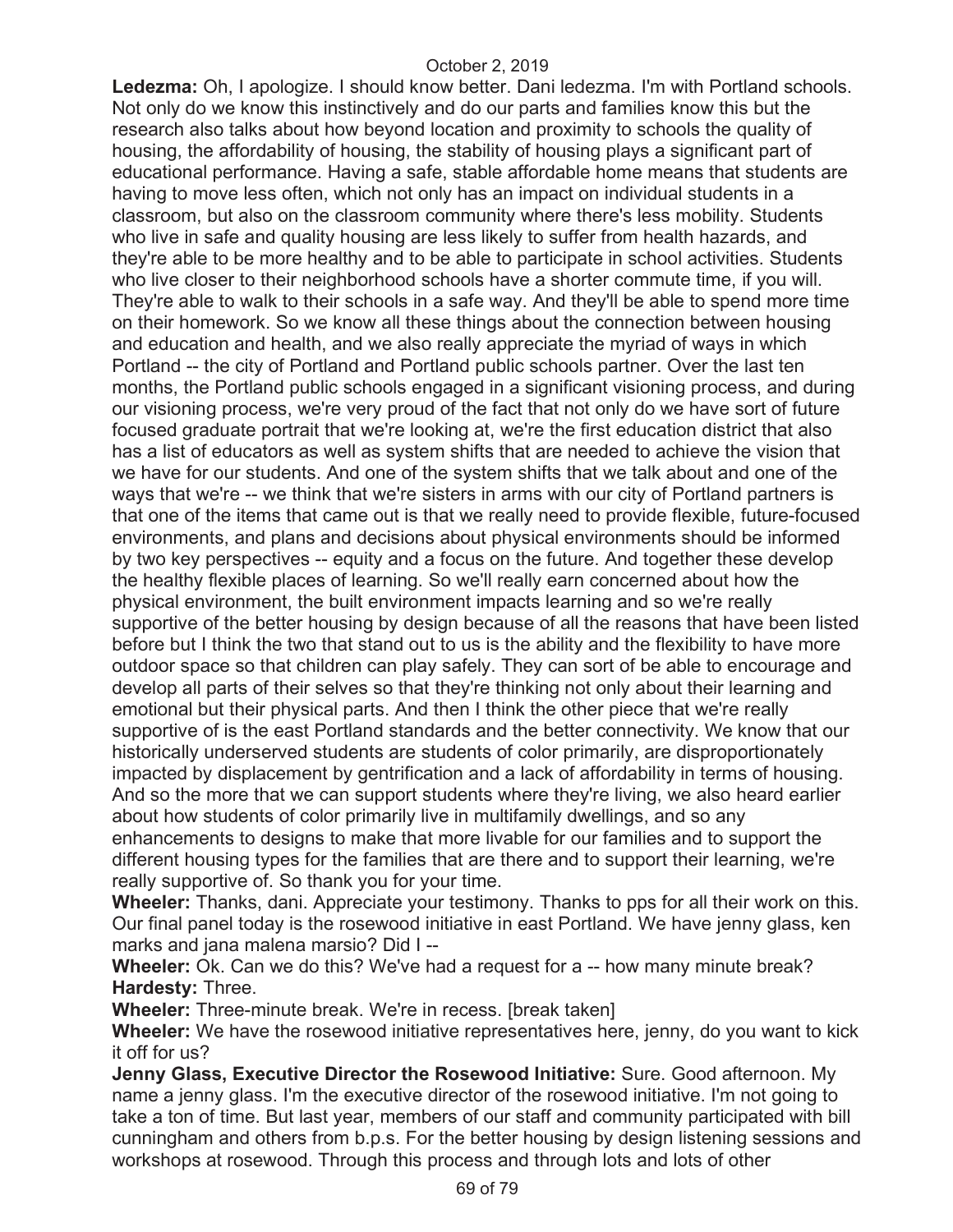community engagement throughout the year, we have heard loud and clear from our neighbors that multifamily housing in east Portland is not currently meeting the needs of our community for a variety of reasons. So I think you're all aware of multifamily development in east has not been designed, regulated in a way that creates safe and healthy living environment for residents. These east Portland code amendments presented in this draft are critical start to changing that trend. Much of the existing multifamily housing in east was really not built to support people with children. And has not done enough to help healthy whole neighborhoods and because of the lack of connected street grid and lack of amenities like commercial districts and parks in east county, we need multifamily housing to provide at least some of that on-site, outdoor and community and even small business spaces. Even with the recent investments in parks in east Portland, we still have a really long way to go before all people can access safely access public open spaces with their families. Also, the commercial development pattern in east really reflects an area of suburbia that's no longer relevant to how a lot of folks in east Portland actually live. People currently have to travel several miles to do either basically shopping and meet their basic needs. New multifamily housing in east Portland has the opportunity to change this by requiring outdoor space and creating ground-floor community and even commercial space for organizations and local businesses to serve the community. We're hopeful that you will approve these amendments and continue to do more to make all of the neighborhoods in east Portland great communities to live, work and play.

**Wheeler:** Thanks, jenny. Appreciate it. Good afternoon.

**Kem Marks, Director of Transportation Equity the Rosewood Initiative:** Good afternoon. Is this working? My name is ken marks, i'm the director of transportation equity at the rosewood initiative. My area of interest is transportation. So i'm going to come at this from that perspective. East Portland development, as jenny just mentioned, is from a bygone day where the auto was the preeminent means of transportation, thus the street network does not have alternative modes like walking, biking or accessing transit. This plan goes a long way towards doing that in many ways. One is creating a better connectivity network for pedestrians so that they can get from the inner part of the megablocks to -- to the corridors where the transit exists. That's a major thing, and we really pushed that when we were going through this process, and we thank b.p.s. For being open to ensuring that connectivity for pedestrians was a major part of this for the east Portland segment. Another aspect of why this is beneficial to east Portlanders is just the way that the apartments will -- or multifamily housing will be toward the street. The way currently they're oriented is way off of the streets where people have to go through parking lots, where people, you know, are at risk, especially children and people with disabilities, seniors. This reorients the housing are to the corridors. It makes the access to transit much easier. It makes just the walkability much easier for people, the addition of, you know, businesses on the ground floor, increases people's ability to walk to places as opposed to driving to meet their needs. I want to also touch on something that the professor from p.s.u. Had highlighted. East Portland is a heat island in the summer, and it is essentially an iceberg in the winter. This plan will address those problems, and those problems create barriers to people walking and people getting to transit. If it's 90 degrees outside or 100 degrees outside, and you're walking along asphalt with no shade, then -- and you've got a health issue, then you're probably not going out. You're not going to that doctor's appointment. You're not going to meet with your friends. You're not doing those things because it is unbearable. You are at -- risk your life when you do -- risking your life when you do that. That is not hyperbole. That is a fact. If you have children, you are less likely to walk along or in those conditions. There's another thing that the professor didn't mention that you should also be aware of. The environment, the built environment has psychological impacts on people as well as physical impacts. If you don't have greenery,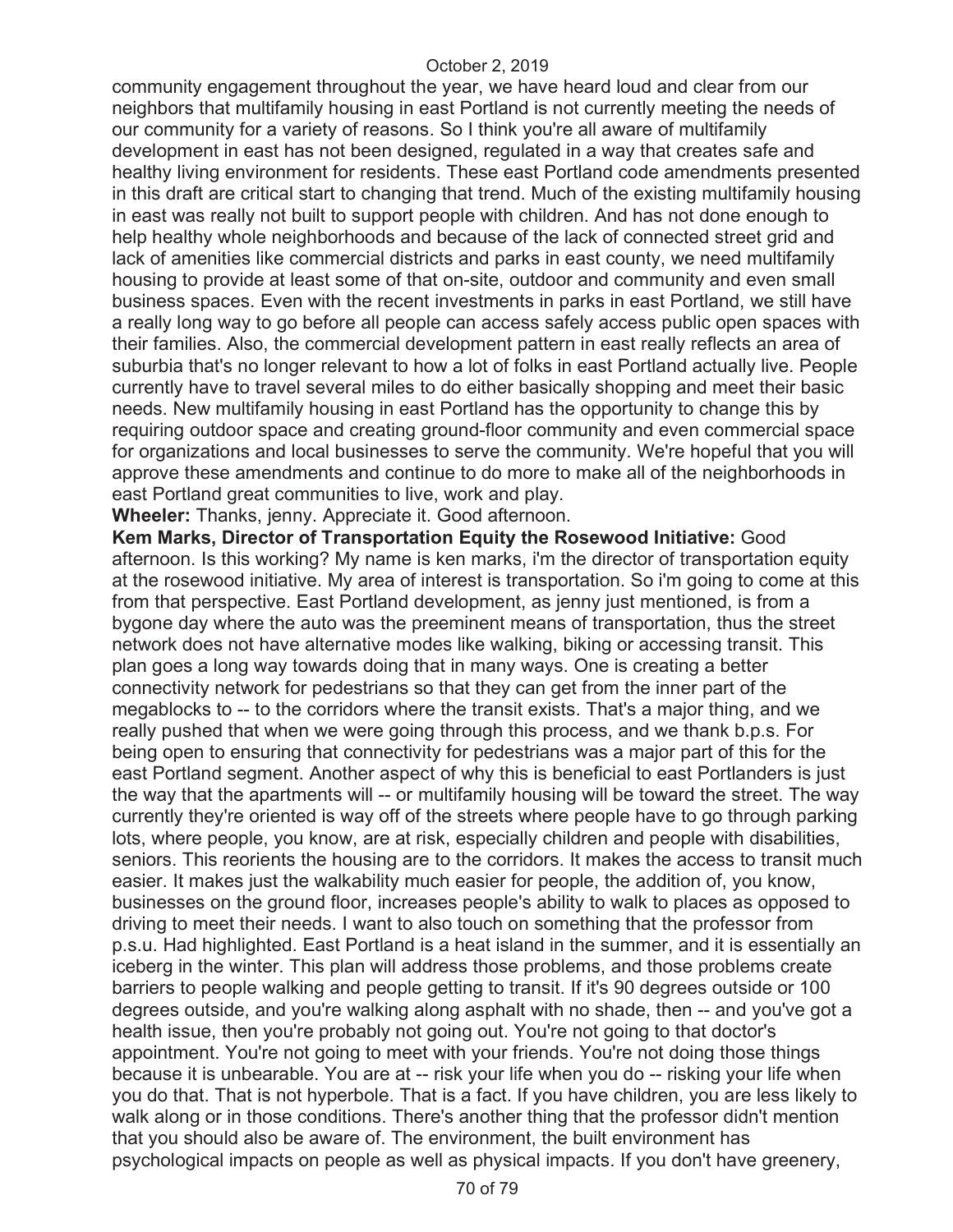then -- and you don't have those things that make you want to be out and walking, that increases your stress. Portland state has done innumerous studies on this. That stress has physiological impacts on you. And not just adults but children. Again, these -- this plan will go to -- work towards addressing those problems. And in so doing, it will make accessing or using alternative means other than a car much easier for people, and that has many impacts including climate crisis. Thank you.

**Wheeler:** Thank you. Appreciate it. All right. That concludes our panel discussion. So now we're going to open up to the floor for public testimony. Karla's going to read the names. Three minutes each, please. And if you could just state your name for the record. We don't need to know your street address or anything like that unless you'd like everybody in the city to know.

**Moore-Love:** I show 32 people left on the list.

**Wheeler:** All right. We'll just get through as many as we can. I have to leave at about 10 till. But we'll get through as many as we can today.

**Wheeler:** Welcome and thank you for your patience. Terry, do you want to start? **Terry Parker:** Terry parker, northeast Portland, fourth-generation Portlander. 89% of households in the Portland metro area have one or more cars. 72% of households living in apartment complexes with no off-street parking have one or more cars. Between 2010 and 2035, Portland's growth rate is projected to include 260,000 more people, which equates to 123,000 more households. Included with the majority of these households is approximately 100,000 more cars. Car trips are expected to increase by 49% regardless of how much mass transit is added. Adequate off-street parking needs to be required with all new residential development, be it close to transit or not. For people with electric cars, adequate means on-site overnight charging access with no need to run large extension cords across sidewalks or down the block. While 59% of low-income people drive to their place of employment, for people who use alternative modes to commute, adequate offstreet parking means a safe place to store their cars possibly for days at a time. Moreover, adequate faring requires to less than three spaces for every four points with one space per unit preferred. For both metro surveys congestion road maintenance and the need to increase capacity in infrastructure were among the top transportation related priorities. Instead of engaging in failed social engineering car-hater policies that include a lack of parking and creating more congestion with road diets, the survey respondents need to be applied. No democratic city or government should be denying residents the freedom of mobility a car provides. Either by doctorial deterrent taxation or lack of infrastructure. A reality check is needed. Requiring off-street parking is both an equity and livability issue that needs to be one of the design components of better housing. The streets should not be utilized for 24/7 car storage which in turn generates negative impacts for residential neighborhoods. Such impacts include drivers circling to find a parking place. A employee recently told me the exception -- the expectation is that people moving to Portland will not have cars. That's a sheer fantasy. Thank you.

**Wheeler:** Thank you. Good afternoon, sir.

**Fred Leeson, Board Member Architectural Heritage Center:** Hi. My name is fred lease. I'm a board member of the architectural heritage center. We've been following better housing by design hoping to find ways to achieve greater density without denigrating the scale and context of our historic districts, notably the alphabet district, king's hill and irvington. For commissioner hardesty, I would say the minority percentage of residents in irvington and alphabet districts exceed the average throughout the city. Half of the kids at irvington school are on free lunch. We're not all wealthy. We're not all white. We've collaborated repeatedly with the neighborhood associations involved. We're appreciative of the time bill cunningham took to meet with us and to hear our ideas and discuss potential outcomes. Personally, I believe his attitude has helped restore the concept of citizen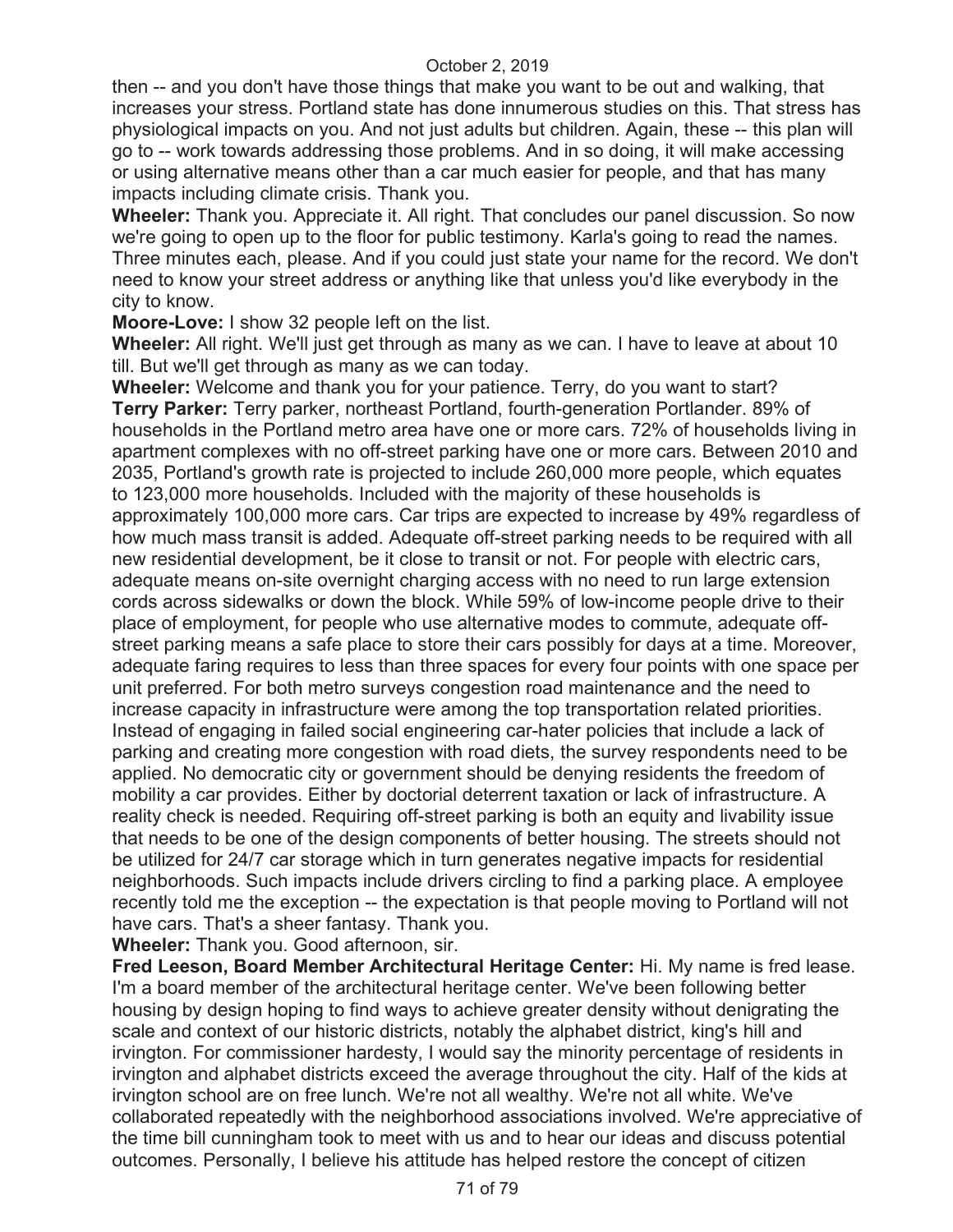planning that many in this field has been greatly devalued in Portland in recent years. I'll touch briefly on three elements currently in the plan that we support and encourage you to adopt. First is the rearrangement of zones in the alpha get district that's attended tic - intended to make the buildings cat compatible with the buildings. The largest scale zone rm4 is defined strictly in historic districts than elsewhere. The base floor area ratio is somewhat lower again to make the buildings more compatible with the scale of the largest historic apartment buildings. This is somewhat the issue that kristen minor was addressing, and I endorse her testimony. Third, the plan expands opportunities for floor area ratios to be transferred from historic buildings to other buildings in all multifamily zones if proceeds from the transfers are used to help finance the cost of seismic bracing of the historic buildings. That's just one approach that can help the seismic issue. Of course, the preservation community so far has not achieved all that we might want to wish that we - that we would wish for. Imagine that. Our president steve dotterer submitted detailed written testimony, although he could not be here today. Larry co-jack who sits beside me is a member of our planning committee and he will summarize key elements that remain on our wish list. Thank you.

**Wheeler:** Thank you. One moment.

**Hardesty:** Excuse me for just a sec. I have a house in irvington and i'm not rich or white. So my implication was not that everybody in historic districts are rich.

**Leeson:** Thank you.

**Hardesty:** However, I want to be very clear, the way we've done land use planning has benefited some communities at the expense of others.

**Leeson:** No problem. And also, I can say as an irvington resident that irvington was also a victim of redlining for many, many years.

**Hardesty:** Well, we can talk about that. It depends on what side of the street you were on and whether or not you were --

**Leeson:** Which side of 15th, yeah.

**Hardesty:** I was on the other side. So I know what you're talking about.

**Wheeler:** Good afternoon.

Lawrence Kojaku: I'm larry cajacko from the advocacy committee from the architectural heritage center. We're recommending three changes to the recommended draft. As you can see on the second page of our handout, first, we ask that the zoning map of the king's hill historic district be further revised by assigning the rm3 zone to a few blocks containing mostly historic houses as shown on the map attached to your handout. We are asking for the same rationale the pattern of scale of historic buildings that was correctly applied to rearranging the zones in the alphabet district to be applied to king's hill. This would have little effect on housing capacity since immediately outside the historic district boundary the recommended draft upzones the equivalent of over three blocks. Second, we ask that historic districts we excluded from the 100-foot height allowance within 1,000 feet of a max station as was done in the original proposed draft. Restoring this exclusion would be consistent with the exclusion of historic districts from 100-foot heights near streets with frequent bus service. In the few blocks of the alphabet district affected by this 10-story height allowance, there are no buildings even half as tall so required approval by the landmarks commission would be very unlikely. Please note that this height allowance does not require affordable units beyond the citywide minimum. While the default rm4 zone would require increasing portions of affordable units to engage additional a size and height. Finally, we ask that a provision be added that denies bonuses and transfers to sites in historic districts where a historic building is demolished. Because the recommended draft does not -- not only applies all development incentives to historic districts but greatly increases them, a higher threat of demolition is inevitable since historic districts are largely built out. We have no objection to the demolition of noncontributing buildings, but the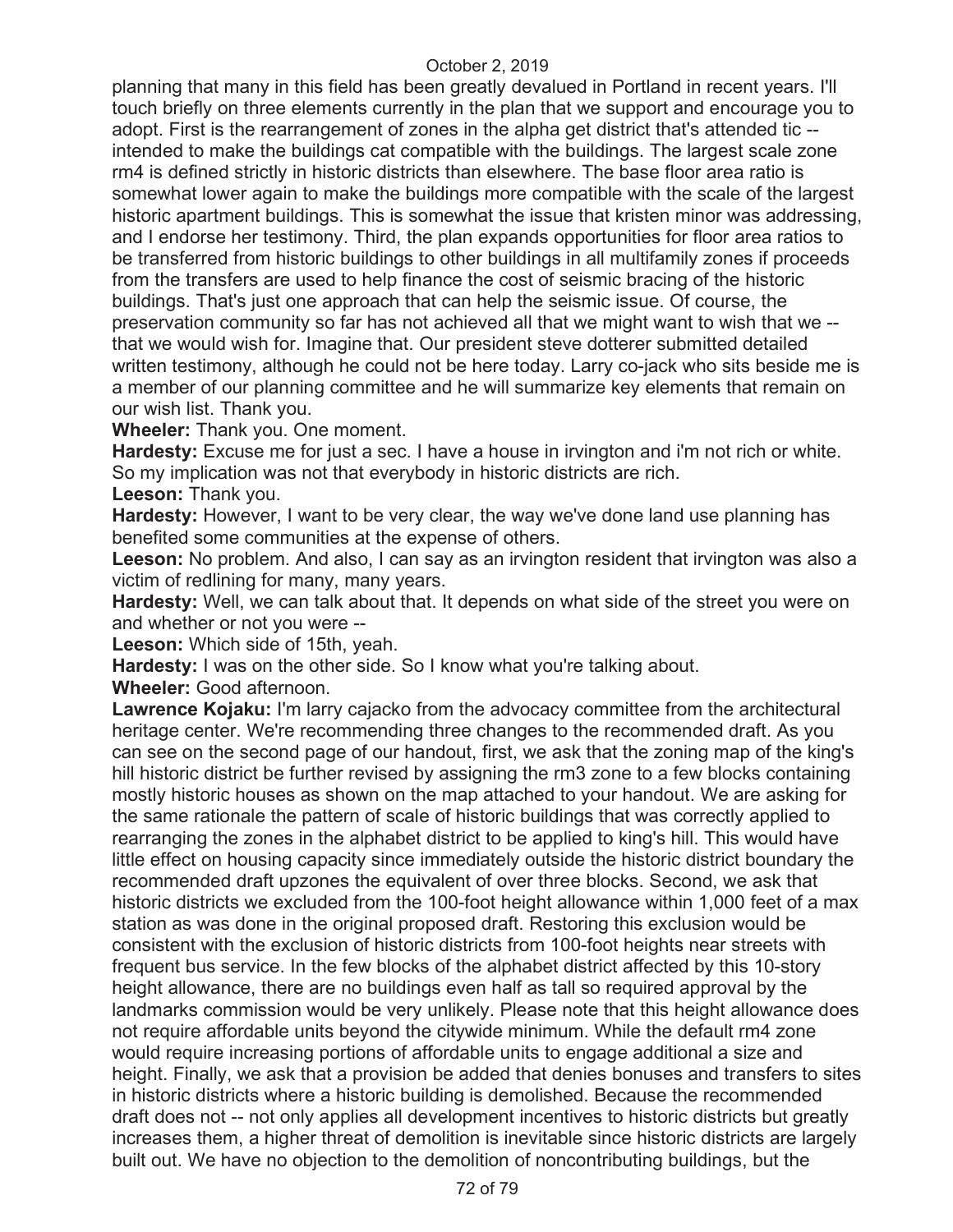demolition of historic buildings should not be rewarded with additional allowances. These changes are minor in the context of citywide zoning but would have a huge impact on fragile historic districts with vulnerable historic buildings. I'd like to mention that just as national parks belong to all americans, historic districts that are listed in the national register of historic places belong to all of us and we really need to protect them. Thank you.

**Wheeler:** Thank you. And thank you for your handout as well. Appreciate it. Next three, please, Karla. Welcome. Thank you for being here. Thanks for your patience. You want to go ahead and start.

**Doug Klotz:** I'm doug klotz. There's a handout. I'm here representing -- looks like this. I'm here representing inner southeast action, which is a community group embracing change to promote livability, inclusivity, sustainability and climate protection, and we also support housing affordability. Better housing by design will increase the number of units that can be built near jobs, transit and shopping, which will result in less driving and less carbon emissions. It will promote affordable housing and better housing across the city. We support all the changes proposed especially the change from unit count to f.a.r. In calculations. This will allow more units and there's also inclusionary zoning, and additionally, the deep affordability bonus in cm2 that bill told you about. We do support f.a.r. Transfers to preserve affordable housing and to preserve trees, and we also support transferring it into historic districts as the planning and sustainability commission support it. We support elimination of parking requirements in all multifamily zones including more than 500 feet from transit where demand is less and transit is still an easy walk. 500 feet is like two blocks. We support reduction of side setbacks to five feet and reduce front setbacks which will give you more flexibility. If there's a tree in the backyard, you can slide the building front. If there's a tree in the front, you can slide the tree in the back. Sometimes you are not given that flexibility. The other thing I want to mention with regard to tree and heat islands is we need to get more street trees and we're getting less and less with every new building. There's a pbot initiative which is private meetings that I can't go to, but they're precluding new street trees that needs to be addressed. We support pbot's sewer project in east Portland. And we do have some concerns about the f.a.r. In belmont and division, which is we think too low to take full advantage of the good transit service there. It could be that we may need to talk about changing the zoning. Moving some of the better housing by design zones to move them around a little to get higher rate in there. So but otherwise we support that. I wanted to talk a little bit about the alphabet district and especially what ms. Minor said. I think that an historic district, you look at europe, they build new big buildings right next to 300-year-old buildings. The landmarks commission testimony, the plac strongly opposes to earn more bulk in these areas, in other words get more f.a.r. For having affordable housing, even for deeply needed affordable housing. That's their words. So I think we need to have some relook at how we treat historic districts.

**Wheeler:** Thank you. Appreciate it. Good afternoon.

**Michael Anderson:** Good afternoon, mr. Mayor and commissioners. My name is michael anderson. I live near the 60th avenue max stop. I'm a researcher at a sustainability think tank for the pacific northwest. I think I -- i'm speaking today on behalf of my colleague madeleine co-vox who's unable to attend. She'll be submitting sightline's and a supportive letter to the record, better housing by design, she says has improved in many ways in the last four years. will improve affordability and reduce aggregate displacement while legalizing greener housing amid our climate crisis. She also wanted me to say that sightline disagrees strongly with the recommendation to push front setbacks from three to ten feet, sidewalk stoops are perfectly suited to a vibrant urban environment and hundreds if not thousands of homes might be lost over a 20-year period if all new buildings have to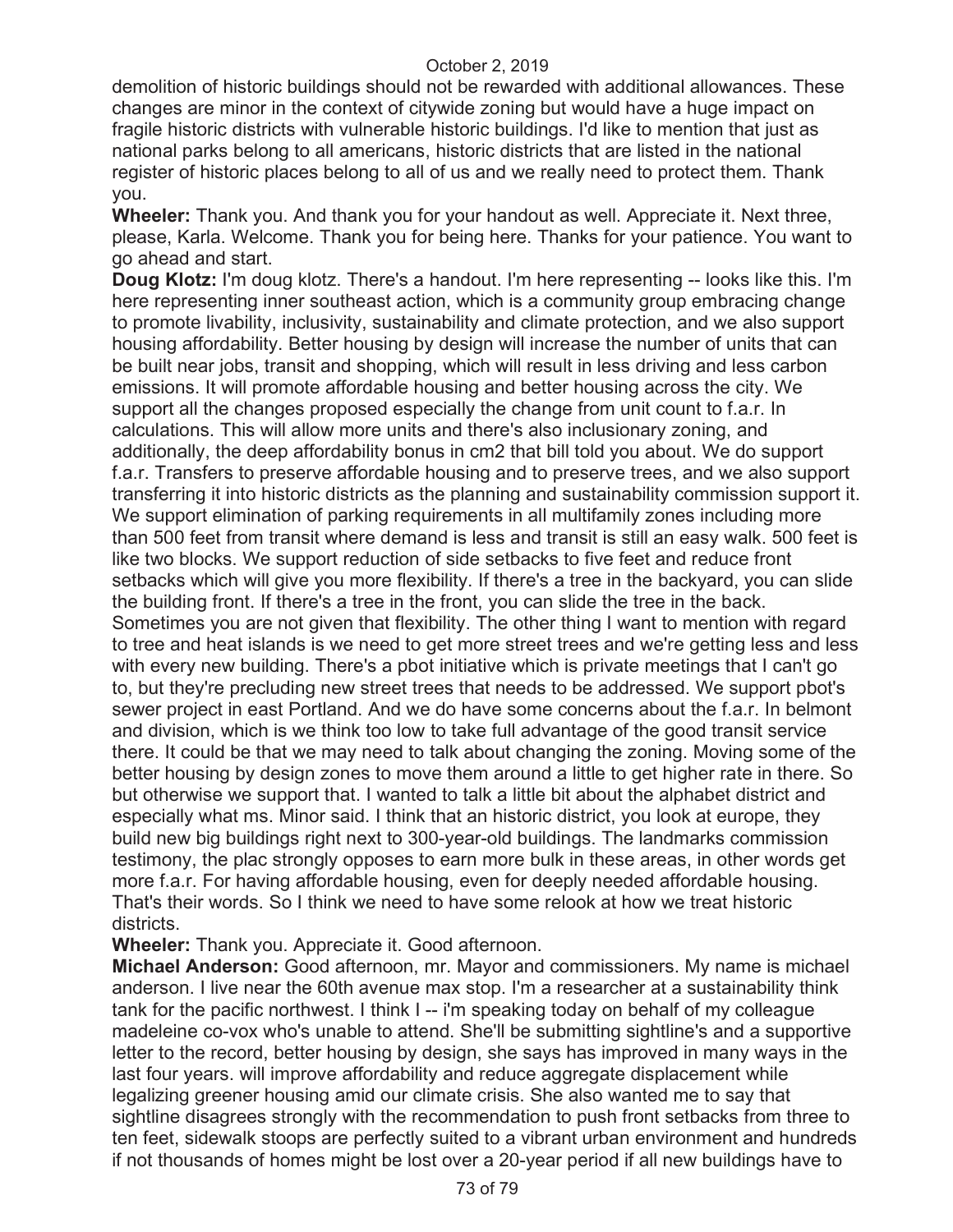give up that space. It's not just about those seven feet. It's about the fact that they make possible the entire project and pay for the good things like inclusionary housing and other costs that are carried along with the project. I'm also here to briefly present research on one particular aspect of the proposal before you, the effect of parking on affordability. The following numbers don't come from us. They come from the city's website inside the modeling that the city contracted, so here are the city's own findings. The analysis found on a 10,000-square-foot lot on the new rm2 zone in relatively close Portland neighborhood like the one I rent in, two scenarios are most likely. Scenario one is row of ten town homes that sell for \$730,000 each with zero below market homes. Scenario two is a mixedincome condo building including four privately financed community land trust homes that are affordable to those preschool teachers, nursing assistants and 28 brand-new market units that cost \$280,000. That comes to a monthly mortgage payment of 1400 so aid affordable to the second-year teacher and workers who make \$12 an hour. There's no question which is better for affordability and for the climate. There's one thing that makes a difference between those two scenarios. That is whether or not off-street park something required -- parking is required. If the homes are required to have garages by the government or by the bank that writes the construction loan that town homes are the likeliest option. If none are required then the mixed-use condo is the likely option. You can see in the slides here these bars show the probability of different projects happening. The first shows that with parking the likeliest project is a \$730,000 town homes. The second chart shows the world without on-site parking where the likeliest project becomes the mixed income flats where even the market rate homes are just \$280,000. will not guarantee mixed home income condos are built. Lenders may require the building to have them anyway, but given these city findings it would seem very, very strange for the city to require parking anywhere in this zone. Most Portland households own cars and will continue to. But there's nowhere in Portland that auto storage is more important than housing and the city's laws should reflect that too.

# **Wheeler:** Thank you.

**Tony Jordan:** Good afternoon. My name is tony jordan and i'm going to follow up and talk a little bit more about parking, as you might expect. I agree with everything michael just said. I strongly encourage reading his post that went out on sightline today. It's very informative and well researched. And i'm going to speak specifically -- add a little bit more about these parking requirements. So better housing by design, anything that's already exempted from parking, which is near transit, is exempted from further parking requirements. And also lots that are smaller than 10,000 square feet are exempted. So actually, most of the zones that are in -- effective by better housing by design don't have parking requirements already. It's like a thousand lots that would be impacted by these parking requirements. And most of them are just outside of the border. So this is -- I -- this is like just an example of where the parking is required, near ladd's addition and you have these little pockets that are just, you know, like no one would say that this street which is salmon street is a bad place to live without a car. But our current requirements because they're just as arbitrary based on 500 square feet from a transit stop leave little places out. We have an example of this at the sunshine dairy over by 20th and banfield. It's 70 feet too far and as a result they have to seek a variance to have no parking. So I just wonder what is really the big danger to eliminating these requirements that only really apply to 1,000 spaces anyway? There's another wrinkle which is better housings by design smartly makes parking somewhat more environmental. I don't believe you can actually have environmentally friendly parking, but it does require more permeability in covered parking spaces. That makes parking that you do have to build more expensive. So if we are requiring parking on some lots, even a small amount, but we're making them more expensive, we're kind of at cross-purposes to our goals. We want affordable housing and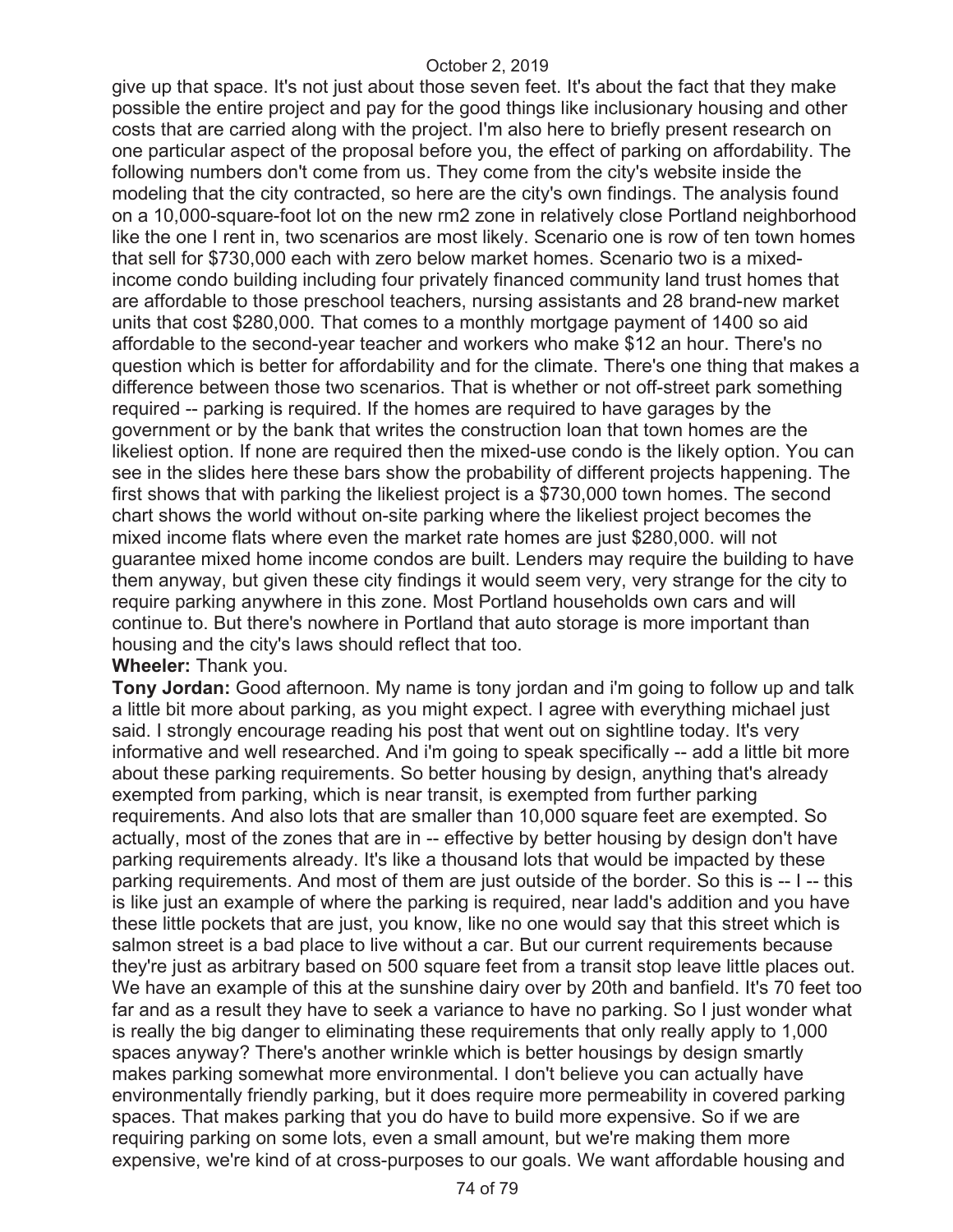green development. So I just think that, you know, in light of our climate purposes, there are other ways to manage the concerns that could come from adding housing without parking. As michael mentioned, most -- there will still be parking. There's a lot of structured parking that is going to be here forever. But we can advance our already developed permitting processes it in neighborhood parking -- parking manage the tool kits - management tool kits in order to alleviate any problems that might pop up. Someone earlier, I think, said these structures will be here for a long, long time. We need to look into the future if everyone's still owning a car, we've messed up really badly. I suggest cutting those thousand lots out of this and just getting rid of the parking requirements altogether. Thank you.

**Wheeler:** Thank you. Thanks all three of you. Next three, please. Good afternoon. Would you like to go ahead and start, please.

# **Lyrin Murphy:** Sure.

# **Wheeler:** Thank you.

**Murphy:** My name is lara murphy, and I am here today to address a specific property and ask for a small technical fix to better housing by design that would otherwise be an extremely lengthy and potentially cost prohibitive process for us. We purchased the jacob h. Cook house on southeast belmont in mount tabor out of auction in 2018. And we have spent the past 14 months restoring the house. The house had been abandoned for eight years and had been badly vandalized and it had been a target for a lot of illicit activity. The house was also identified as a significant historic resource in a project that the city did in the late '80s. And the neighbors and the community have just been so involved in this process and they've been so excited, and they're really engaged and they reach out to us daily on social media and on -- online and they come by the property, and they're just really excited about the project. Anyway, we are currently looking for creative and economically viable opportunities to open this house up to the community and allow folks to be a part of this. But we are running into a significant challenge in being able to get the permitting to be able to do -- to find an adaptive reuse for this project. If you look at the second page of the handout that i've given you, it shows the zoning map for this project, and you can see where that thick black line runs across the middle of the page. That's the zoning line. Everything below that is zoned r2. Everything above that line is zoned r5. And you can see where i've drawn that little circle there. Six feet of this house sits in that r5 zone. That six feet represents an enclosed back porch in a small room off the kitchen. And because of that mixed zoning, we are not allowed to apply for any sort of alternative uses for the property right now. We are -- we don't have an option to share it with the community. And so what we're asking for today as part of this project and as part of our ability to be able to do adaptive reuse is to move that line back the six feet where you see i've drawn in that dotted line that would allow us to go and apply for different permits, and it would give us the opportunity to open up the house to the community. Additionally -- **Hardesty:** What does that mean when you say open up the house to the community? **Murphy:** I believe that the house should be shared, small events, rehearsal dinners, community engagements --

**Hardesty:** So it would be a place that people could rent for a community event? That's not quite the same as, you know, being open to the community. So i'm glad we had that clarification. Thank you.

**Murphy:** Well, I actually -- our plan was to open the -- we did extensive gardens around the property and our plan was to open up those gardens to the community and we have invited the community in the house frequently. We bring people through all the time. And so while, yes, it would be a place for small events, it's also a place that I want to open up to organizations like the architectural heritage center, to different community gatherings that aren't part of a paying event option. I do believe this house should be shared, and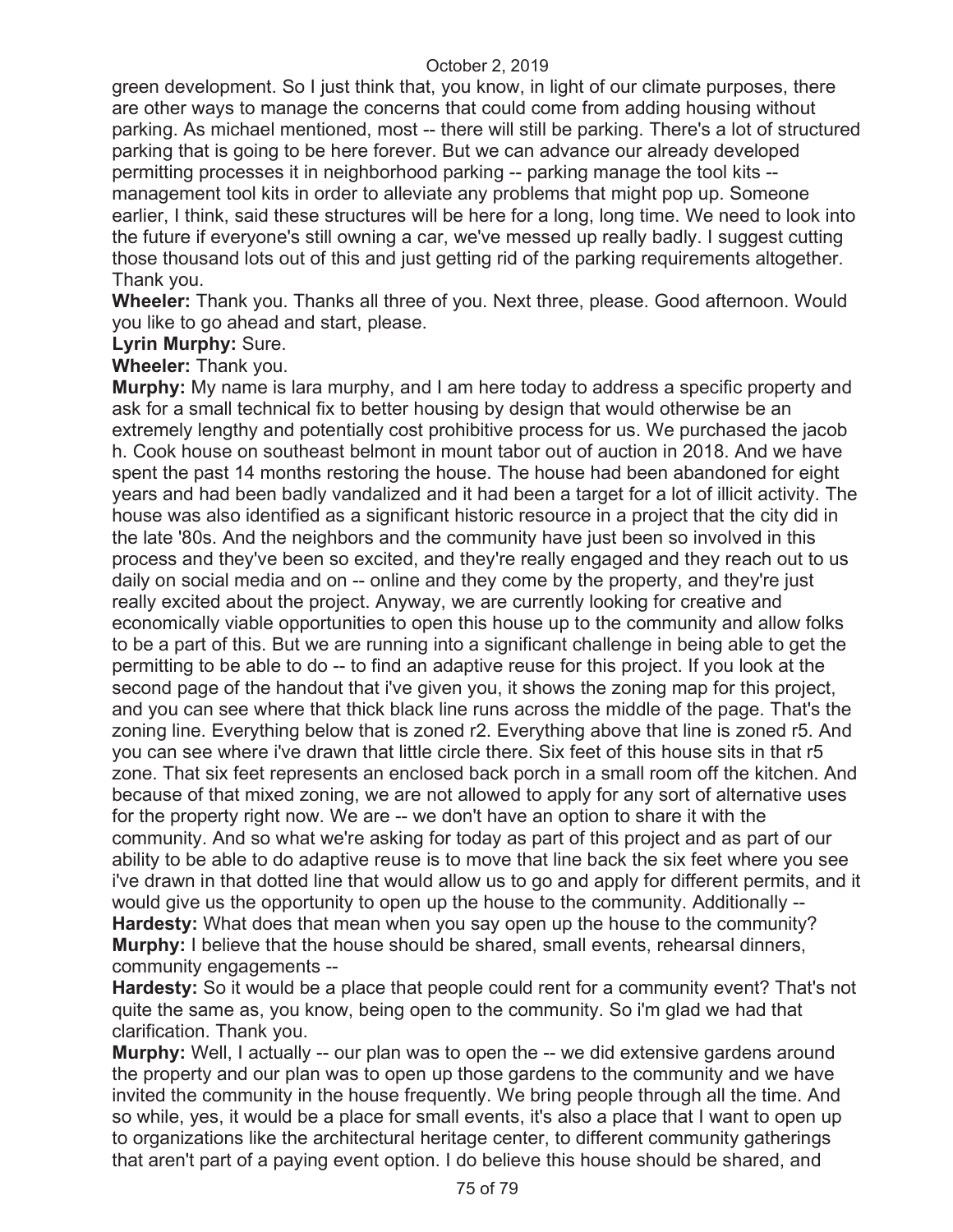that's why i've spent my whole life restoring it for the past 14 months. So I want it to be a part of the community. Additionally, we have been approved for a state incentive program that obligates us to apply for a national and state historic designation, and we are pursuing that direction.

**Wheeler:** Great. Commissioner Fritz.

**Fritz:** Thank you for sending in your testimony by email in advance. You've also had had to be on the applied to be on the national register?

**Murphy:** We're working on that.

**Fritz:** And i'm assuming -- usually we don't have lots zoning on one side and two different zones. So i'm assuming it would be all right with you if it was just all rezoned to r2? Rather than just moving that line?

**Murphy:** Absolutely. That doesn't change how anyone else would use the property. It doesn't change if a developer were to come in and decide to tear the house down. It doesn't change how they would be able to use the property either.

**Fritz:** Thank you.

**Wheeler:** Let me just congratulate you. I think this is fantastic what you've done here. I appreciate it.

**Murphy:** Thank you.

**Wheeler:** Thank you. Good afternoon.

**Ron Chandler:** Hello. My name is ron chandler. I've also been a longtime east Portland resident for 40 years. I submitted arguments in favor of increased density, so I will just jump over reading this. I'll just read these seven highlights.

**Wheeler:** Thanks.

**Chandler:** Also I wanted to take a moment to commend bill cunningham. He has been a terrific resource and extraordinarily available. I mean, somehow, I got his phone number. I couldn't believe every time I called, he picked up the phone. [laughter] and he responded to emails. If he didn't answer the phone, he responded to emails quickly. So anyway, reasons why high density is a good idea for our city. First of all, it's geographically easier to manage school districts. It's lower cost to maintain infrastructure for governments. Sprawl doesn't pay the bills. More details on that. Low dense city developments do not provide a large enough tax base to cover the cost of public services. Mixed-use developments with retail and apartments tend to pay a higher commercial tax rate and provide more services privately than communities made up of single-family homes. Higher density development helps attract new employers. Higher density development can increase property values. Believe it or not, higher density development generates less traffic than low-density development per unit while residents of low-density single-family communities often have two or more cars per household, residents of high-density apartments and condominiums tend to have only one car per household. When public transportation is readily available, people in walkable communities will often opt to use it. And finally, it gets rid of urban blight. I did submit this document on the testimony webpage so it's available in complete and i'll yield the rest of my time.

**Wheeler:** Thank you, sir. Thank you, both. Next three, please, Karla.

**Moore-Love:** Was allen kessler here? Bruce nelson, john gibbon, tracy prinze and daniel solomon.

**Wheeler:** Can I see a show of hands how many people have not testified yet? Ok. Yeah, unfortunately, we will not be able to finish it today, but I want to promise you, if you're not testifying today, that you will be at the top of the list when we reconvene, and of course, we will take written testimony if you'd prefer. And I appreciate your patience and your forbearance. Good afternoon, sir.

**Bruce Nelson:** Good afternoon and almost good evening. I want to congratulate the mayor and the commissioners for your stamina. Congratulations. My name is bruce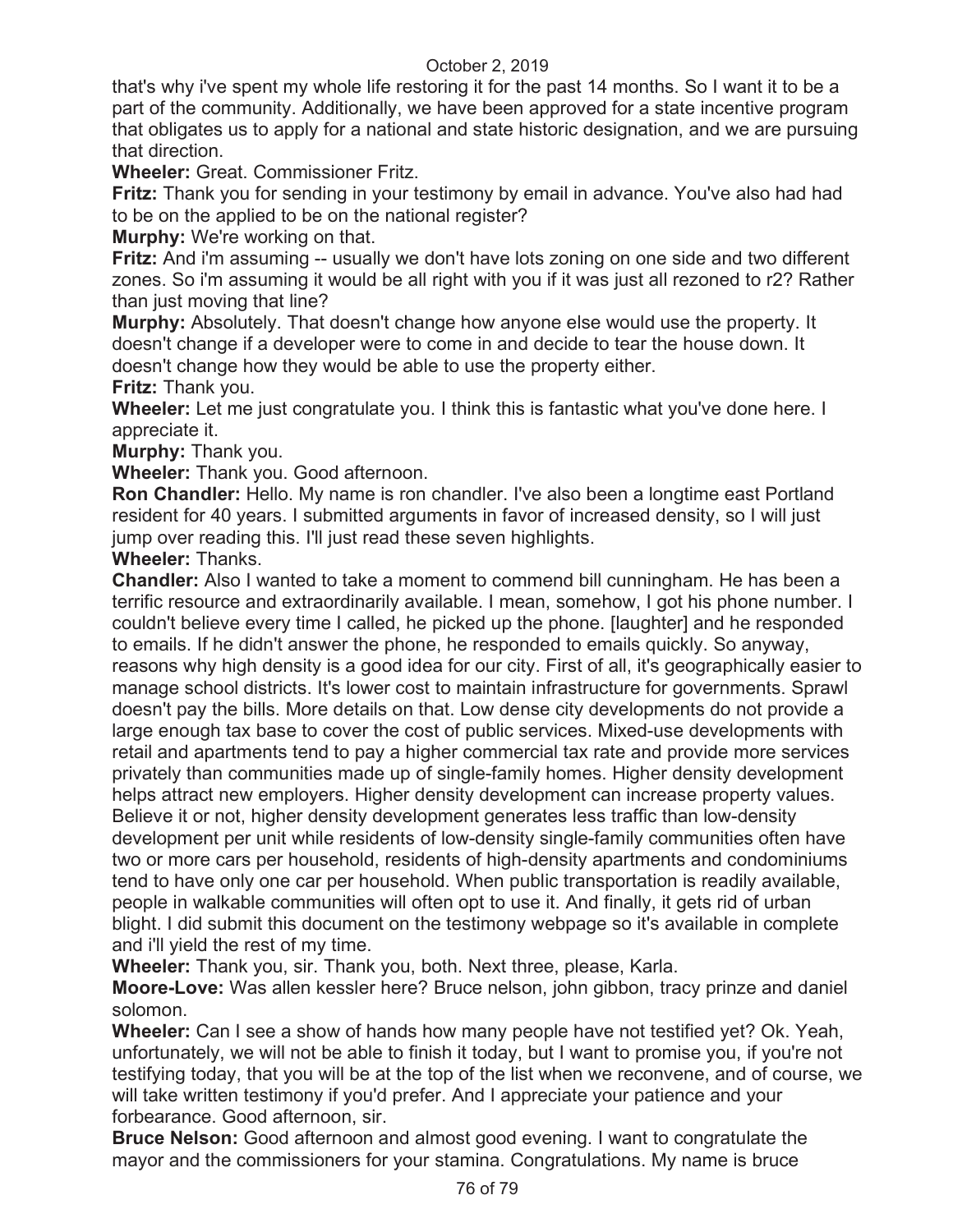nelson. I'm here this evening to speak on behalf of trees for life. My comments will specifically pertain to trees that relate to this particular document. One very petty suggestion is in the portion that deals with the floor area ratio standard in regards to trees, there is reference to dead, dying and dangerous. Late ever on in that section -- the terms that are used are dead, diseased and dangerous. Dying and diseased are not synonymous. It would behoove the city to delete the word "diseased" and only use "dying." otherwise, you open up a can of worms later on. Now, onto some more specific concerns I have. I am specifically addressing the east Portland standard. The high-density housing is going to go along highly traveled roads. There will be more housing going in there that will lead to the removal of a number of trees for these development projects. These particular neighborhoods in east county currently have an average tree canopy of 23%. The goal for the city is 30%. The current canopy level in eastmoreland is 42% and powellhurst is 38%. The results for -- with this increased high-density housing, the removal of trees for this, and probably lack of guidance in how you include space for trees in these developments we're going to lead to -- in east Portland in particular, we're not going to meet the comp 35 standards that are -- excuse me -- principles that talk about environmental health and equity. These are not going to -- i'll say they're inadequately not because trees are not being taken into account. I would suggest that one way to improve this would be somehow we need a comprehensive and coordinated long-term plan to improve the canopy in east Portland. Thank you very much.

**Wheeler:** Thank you, sir. Good afternoon.

**John Gibbon:** My name is john gibbon. I'm first vice president of sweeney transportation representative for the markham neighborhood which is one of the -- what I want to say Portland's south 5 -- south of w9 neighborhoods in that area. I'm speaking today related to transportation issues that this project raises in the markham neighborhood. We only have two pieces of property in markham that are affected by this. One is in an existing apartment complex on the off-ramp at 35th and taylors ferry road. And the other one is a piece of single-family -- developed as a single-family parcel but r2 zone property at the on ramp at spring garden and it's actually between -- at the intersection of southwest 20th and 21st, which really does exist in southwest Portland. There's an intersection where two numbered streets come together. And it's right in front of this piece of property. In both those cases, the problem we have is not with the zoning, obviously. It's already been zoned that way. And this upgrade is good. But in both cases, we don't have safe pedestrian and bicycle access from either of those properties. It's a situation where the city is going to have to take a serious look at getting us that last two or three blocks over to spring garden so people can walk across and get to the barber transit corridor or at 35th, they're going to have to do vegetation management so the kids that live in the apartment complex on the east side of 35th avenue across from the state highway yards have an ability to walk four blocks it takes to get up to jackson middle school. And I know commissioner Fritz has worked with our neighborhoods over a long period of time in trying to get sidewalks along 35th and we understand they're expensive, difficult kind of things, but if you're going to do this upzoning, which it essentially is, and you're going to say, this is where we want people to live in multifamily, we've got to come to grips with the transportation issues. The existing apartment complex sees a bus for about ten hours, 12 hours a day. On the weekdays, not on the weekends. So that's the issue for southwest. Thank you.

**Wheeler:** Appreciate your coming in, sir. Good afternoon.

**Daniel Saloman:** Yes. My name is daniel salomon, and I am a disabled section 8 renter in goose hollow. I'm very lucky to live in a neighborhood where the neighborhood association fights so hard to protect its low-income rent remembers. People seem to have the wrong idea about the king's hill historic district, which is in the goose hall neighborhood. In fact,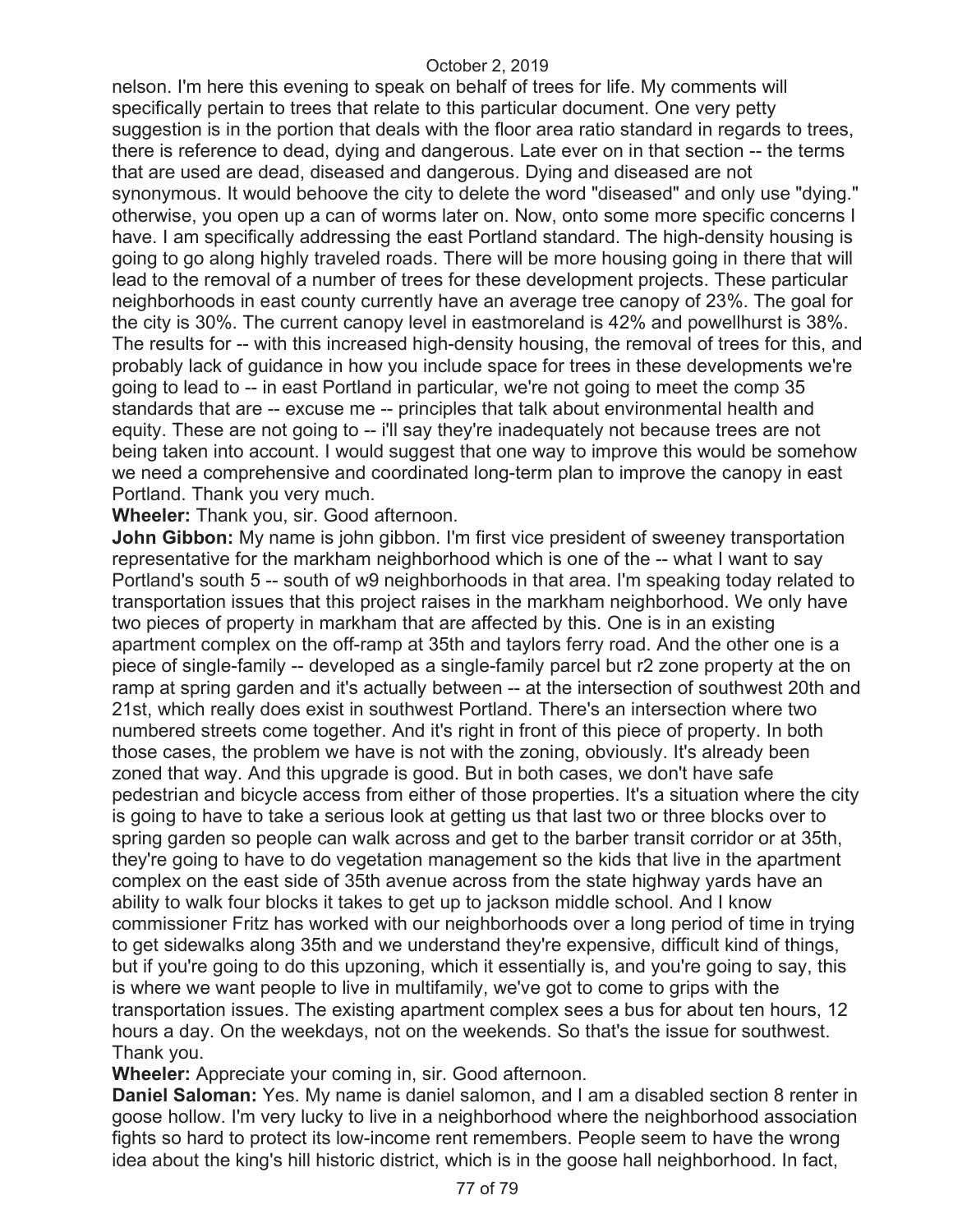king's hill is not a high-income area. The medium household income for king's hill is more than 9% lower than in the rest of Portland. Many people also seem to have the wrong idea about goose hollow. In fact, goose hollow residents are 80% renters and half of those are low income. Our neighborhood association has worked to make sure that our members represent our diverse demographics. Half of our neighborhood association boards are renters and half are low income. All of our low-income board members live in king's hill in the naturally occurring affordable housing of mid rise apartment buildings and houses that have been converted to apartments. 20% of our board are people of color. We join the architectural heritage center in the northwest district association in asking you to right-size the zoning to rm3 for king's hill and to lower height limits within 1,000 feet of the goose hollow max station, which touches part of king's hill and would cause demolitions. When we ask for those things, we are asking you to protect the most affordable housing in our neighborhood. Thanks very much.

**Wheeler:** Thank you for being here.

**Saloman:** You're welcome.

**Wheeler:** Good evening.

**Tracy prince:** Hi.

**Wheeler:** I'm sorry. You're going to be the last person to testify.

**Prince:** I made it: [laughter]

**Wheeler:** I apologize to those of you who didn't.

**Prince:** Sorry. So, i'm tracy prinze. I'm on the board of the architectural heritage center, but i'm here as the president of the goose hollow neighborhood association. And we represent king's hill historic district. It's predominantly mid rise apartments that have our most affordable housing in goose hollow. We've done a craig's list rental search and we've found that the apartments in king's hill are half the price per square foot of outside of king's hill. So it is a dramatically affordable area with naturally occurring affordable housing. More than half of our board are low-income residents. And we have many families who live with several children living in one-bedroom apartments. This is very common on king's hill. And so we want to make sure everybody understands the demographic we're dealing with, because I think they see the big old houses and that's what they think is the predominant demographic. We support subdividing those big old houses and putting two historically appropriate a.d.u.s in the backyard. We just don't want the big old houses demolished so that's all we're asking for. The current rm4 zoning as proposed in this draft incentivizes the demolition of eight buildings on king's hill. And if these eight buildings were demolished, then that would cause the entire district to be delisted. When king's hill was created, the zoning was never changed. It was -- so we're asking to right-size the zoning at this point. Although king's hill is a smaller historic district than alphabet, it was listed a decade earlier and should receive the same consideration in the zoning as the alphabet historic district. So we're asking for a small section to be looked at for rm3. The neighborhood -- the neighboring king's hill and alphabet historic districts are mirror images of each other with the larger rm4 mostly up against burnside. The alphabet district map was changed in this process with the support of the northwest district association with a really fine grain analysis so what -- we're asking for a little more fine grain analysis with ours with just the eight spots. We want to set fair expectations. We have developers come to our planning committee and they think that because it says 100 foot here that they can get it and then we have to tell them no, you can't. And then the landmarks has to tell them no, you can't. So we think what the rise -- with the right-size zoning, it sets all the the expectations from the beginning. It makes it much easier for everyone to understand what they can achieve in historic district. And we are pro density. We are the densest neighborhood in all of Oregon.